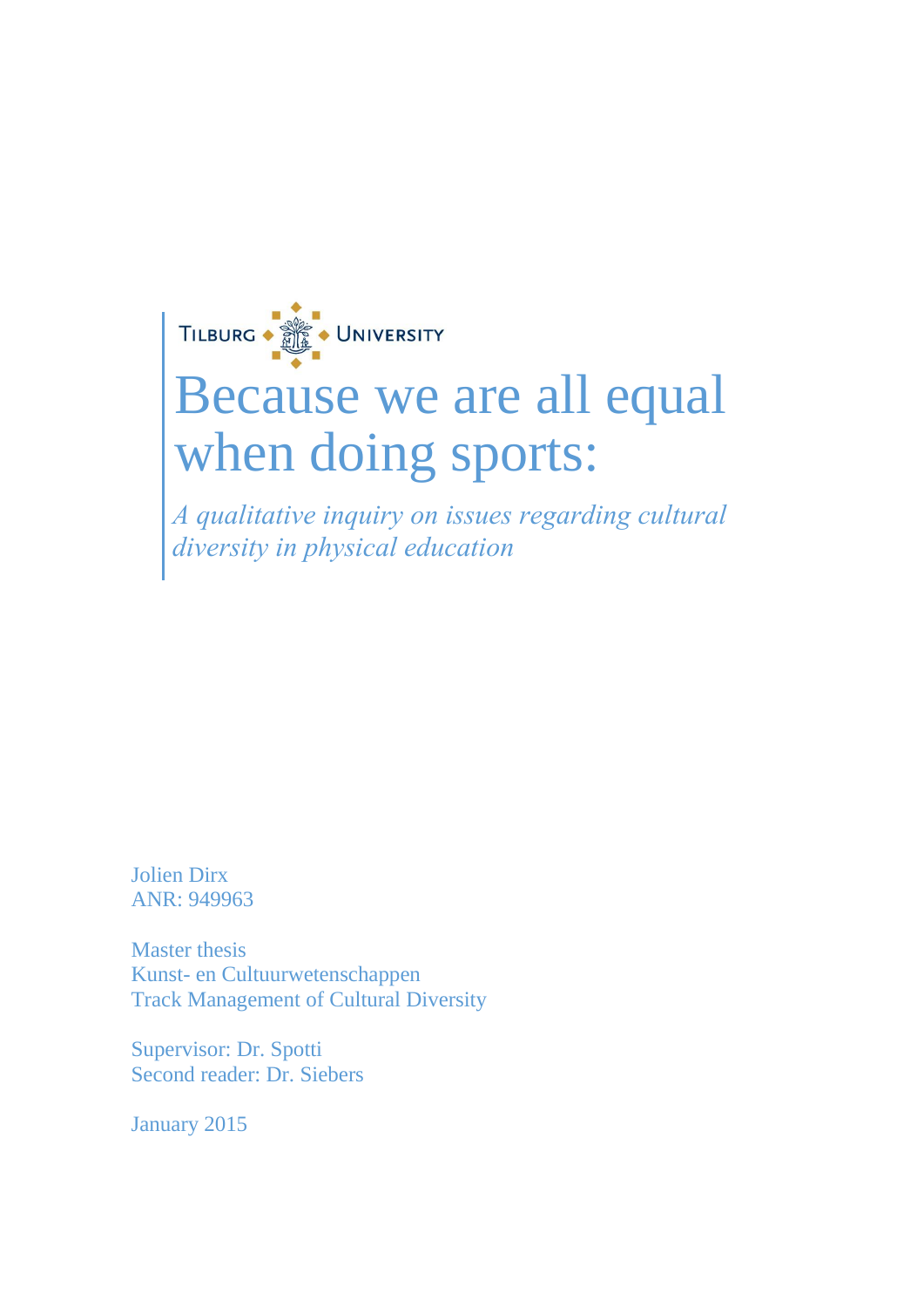## <span id="page-1-0"></span>**PREFACE**

Who would have thought when I was in secondary school, that in a couple of years I would write a thesis on physical education. Not me and probably my own PE teachers would not have thought so either. Because PE certainly was not my favorite subject. But I did, and while I might not always have enjoyed PE in secondary school, PE did turn out to be a great field of research for this qualitative inquiry. With this thesis I conclude my enrollment in the master's program Management of Cultural Diversity at Tilburg University. Writing this thesis has been a long process during which I had to overcome some struggles, but when I look back I mostly remember how much I liked talking to all those interesting people and how I surprised myself with the many insights I gained. My interest in education has only intensified during this research and it gave me a new field of interest as well, the field of sports.

Finishing this thesis would not have been possible without the help and support of many people. First of all, I would like to thank everyone at HAN ALO and especially Mr. Gielion de Wit for showing an interest in my research and for giving me the opportunity to conduct this research at their institution. Second, I want to thank all the people who participated in my research. Talking to them definitely was the part of this thesis writing process I enjoyed most. Third, I want to express my gratitude to my supervisor Dr. Massimiliano Spotti for his guidance and his patience during this entire process and especially for believing in me even when I had some moments of doubt myself. Fourth, I would like to thank my second reader Dr. Hans Siebers who over the period of the master's program thought me that it is okay to be critical. Finally, a big thank you to all my friends, especially to Rosalie and Nina, who were prepared to listen to my struggles and complaints whenever I felt like expressing these. Without you all, I could not have written this thesis.

Jolien Dirx, January 2015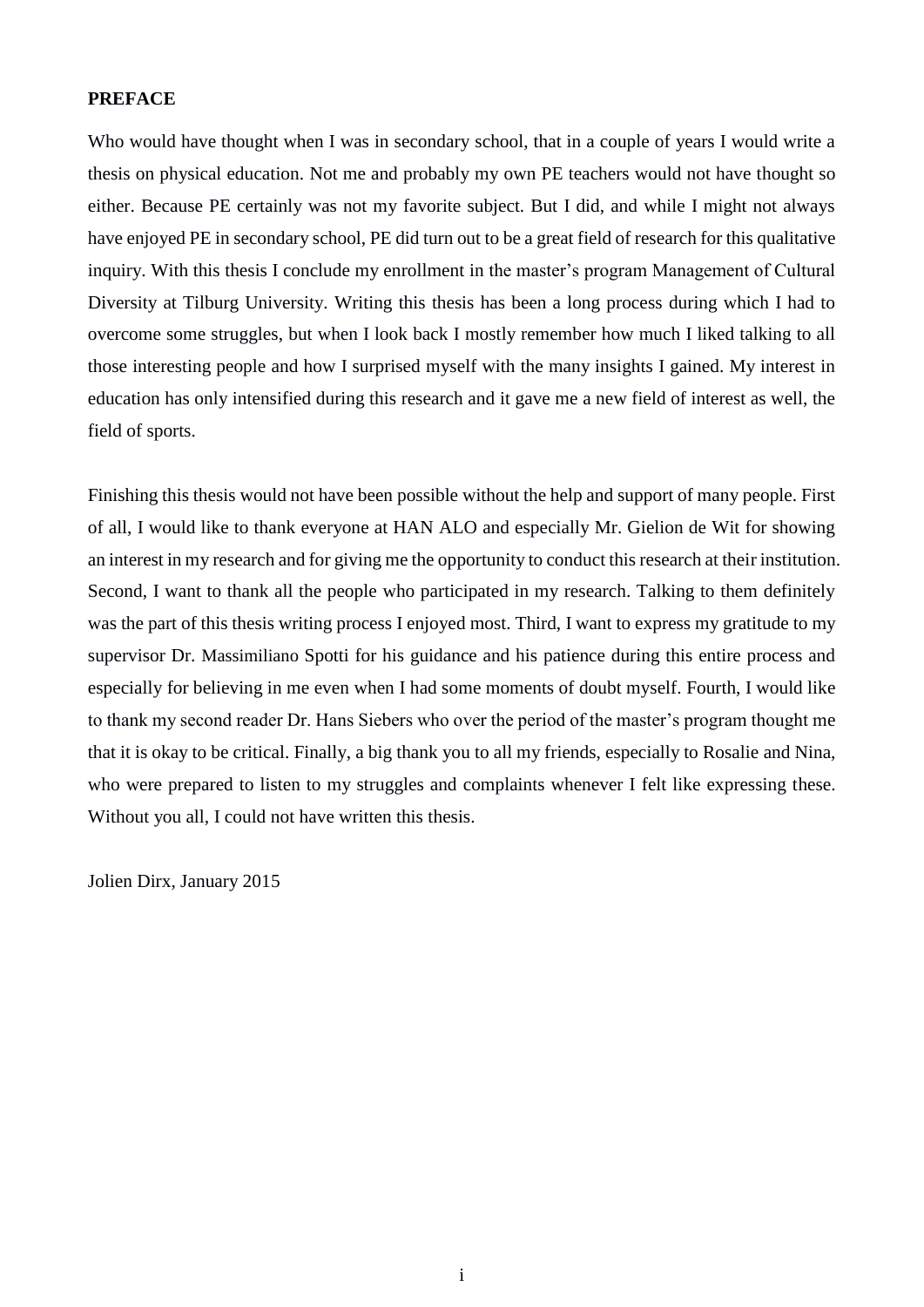## <span id="page-2-0"></span>**ABSTRACT**

Sports is often regarded as a space where differences can be overcome, as something which can unite people. However, sports cannot only lead to identification and integration, but also to differentiation and exclusion (Elling, 2004). This can be an issue for teachers of physical education (PE), who have to deal with (culturally) diverse groups of pupils within one classroom. Teacher education often fails to equip teacher trainees with sufficient confidence in their knowledge of diversity issues (Dagkas, Benn, & Jawad, 2011). This research explores what issues students of PE teacher training and PE teachers experience regarding cultural diversity in the PE classroom, how they manage cultural diversity and what discourses their management is based on. It applies discourse analysis to analyze the interview data gathered through semi-structured. The analysis shows that PE teachers and teacher trainees do not experience major issues regarding cultural diversity in the PE classroom.

**Keywords:** discourse, institutional discourse, cultural diversity, immigrant minority pupils, physical education, sports, teacher training, The Netherlands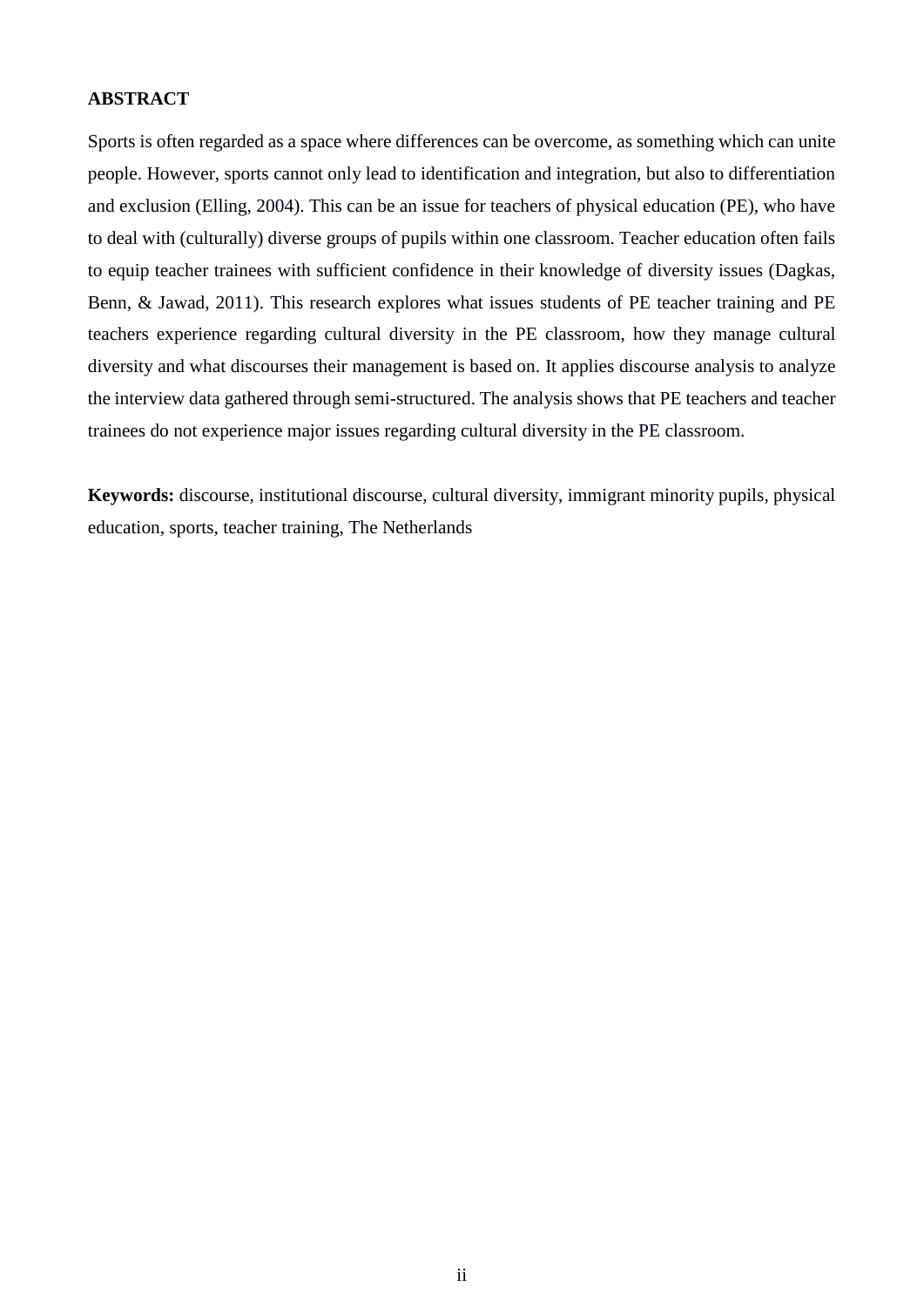## <span id="page-3-0"></span>**TABLE OF CONTENTS**

| 4.1.1 Beroepscompetentieprofiel voor leraren lichamelijke opvoeding (Van Driel et al., 2004) 28       |
|-------------------------------------------------------------------------------------------------------|
|                                                                                                       |
| 4.1.3 Landelijk opleidingsprofiel leraar lichamelijke opvoeding eerste graad (De Wit et al., 2013) 38 |
|                                                                                                       |
| 4.2.1 Nota "Tijd voor sport – Bewegen, Meedoen, Presteren" by the Dutch Ministry of Public health,    |
| 4.2.2 Beleidsbrief "De kracht van sport" by by the Dutch Ministry of Public health, Well-being and    |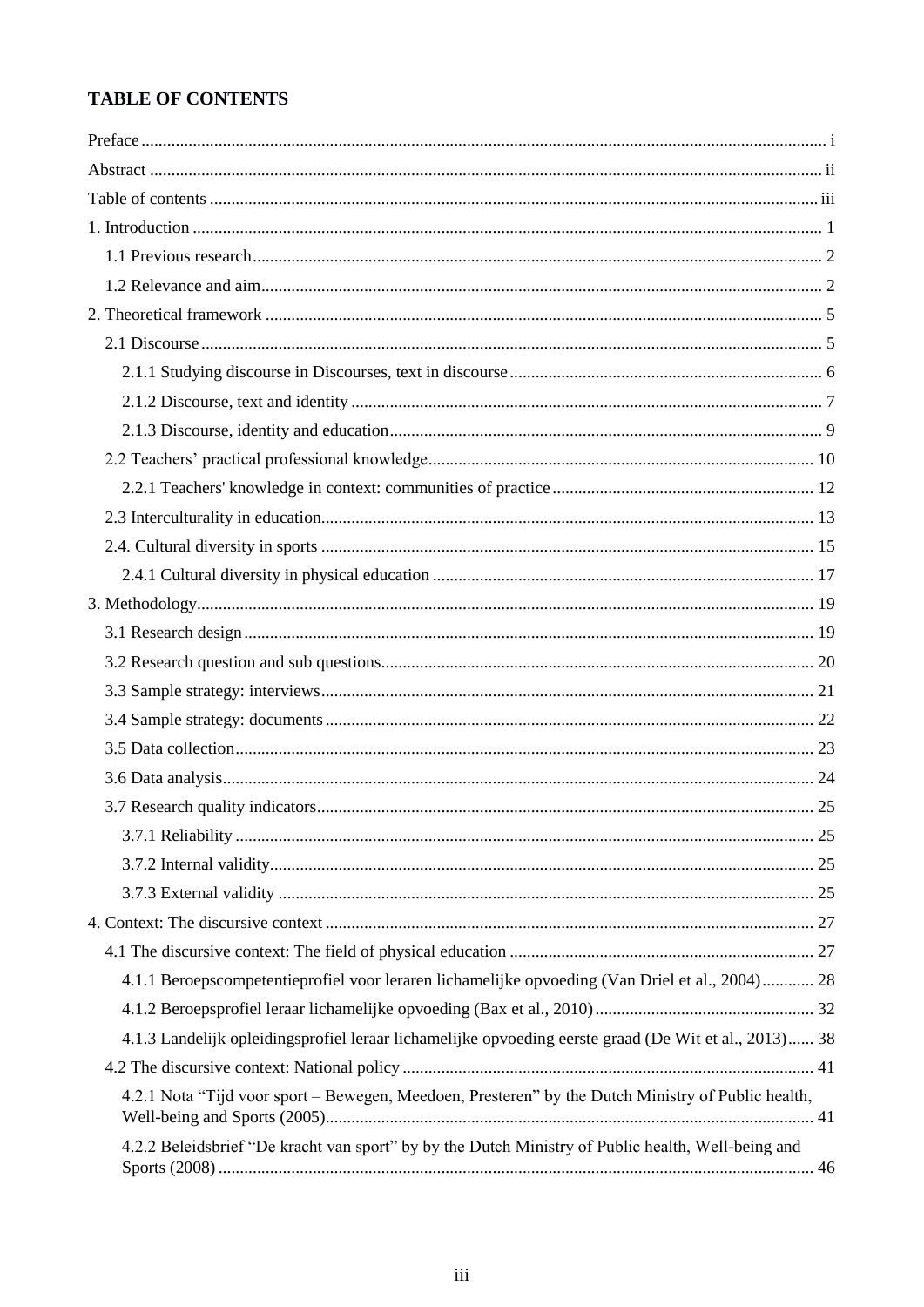| 4.2.3 Beleidsbrief "Sport en Bewegen in Olympisch Perspectief" by the Dutch Ministry of Public |  |
|------------------------------------------------------------------------------------------------|--|
|                                                                                                |  |
|                                                                                                |  |
|                                                                                                |  |
|                                                                                                |  |
|                                                                                                |  |
|                                                                                                |  |
|                                                                                                |  |
|                                                                                                |  |
|                                                                                                |  |
|                                                                                                |  |
|                                                                                                |  |
|                                                                                                |  |
|                                                                                                |  |
|                                                                                                |  |
|                                                                                                |  |
|                                                                                                |  |
|                                                                                                |  |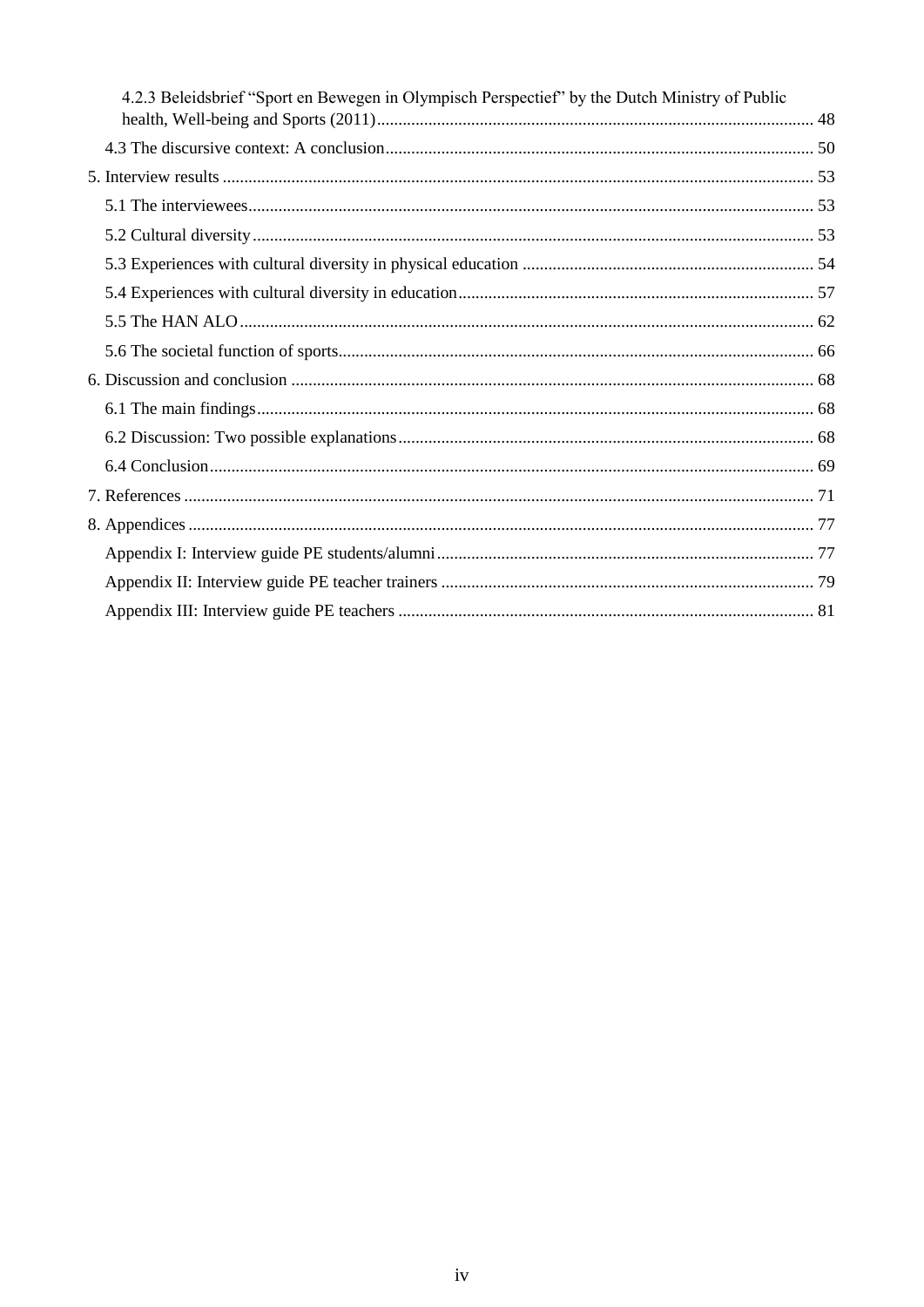#### <span id="page-5-0"></span>**1. INTRODUCTION**

1

At the end of 2005 the Dutch cabinet of Prime Minister Balkenende decided to appoint sports as the new instrument to accomplish the integration of minorities in the Netherlands (Sturm, 2005; de Volkskrant, 2006). According to Balkenende (as cited in Sturm, 2005) sports is "*de grootste sociale beweging ter wereld*" "the biggest social movement in the world" and "*een medium met een bijzondere kracht, dwars door alle culturen, nationaliteiten, rangen en standen heen*" "a medium with special powers, across cultures, nationalities and social positions".<sup>1</sup> This all sounds promising. But Balkenende does not make clear on what evidence, if any, the idea that sports facilitates integration is based.

According to Elling (2004), a Dutch sports sociologist, the social value that both policy makers and theorists ascribe to sports is based on idealized views on the traditional competitive sports. Sports cannot only lead to identification and integration, but also to differentiation and exclusion (Elling, 2004). So maybe the idea of Balkenende and his cabinet to appoint sports as the new instrument for integration was not that promising after all. Sports and cultural diversity is a combination that can be quite problematic. Examples of this can be found in case studies on physical education (PE) and immigrant minority pupils<sup>2</sup> in various parts of the world (see for example Barker, Barker-Ruchti, Gerber, Gerlach, Sattler, & Pühse, 2011; Benn, Dagkas, & Jawad, 2011; Carroll & Hollinshead, 1993; Dagkas & Benn, 2006; Dagkas, Benn, & Jawad, 2011; Hokowhitu, 2003; Walseth, 2013).

That sports and cultural diversity is a combination that can be problematic, is the starting point of this research. The focus of this research is on issues that PE teachers experience when managing cultural diversity in the classroom and on discourses on cultural diversity in sports/PE. A problem that appears from the literature is that issues related to cultural diversity do come up during PE and that this can lead to negative experiences with PE for immigrant minority pupils. Part of the problem is that PE teachers do not know how to deal with culturally diverse classrooms. In this section, the literature that deals with this problem will be discussed.

<sup>1</sup> For the policy on sports by cabinet Balkenende II, as well as more recent policy on sports, see the document analysis.

<sup>2</sup> This research uses the term 'immigrant minority pupils' to refer to pupils who have at least one parent who was born outside of the Netherlands. When the research refers to a document or interview which uses another term, for example the term *allochtoon* (allochtonous), the author will use this term in an effort to stay close to the original data.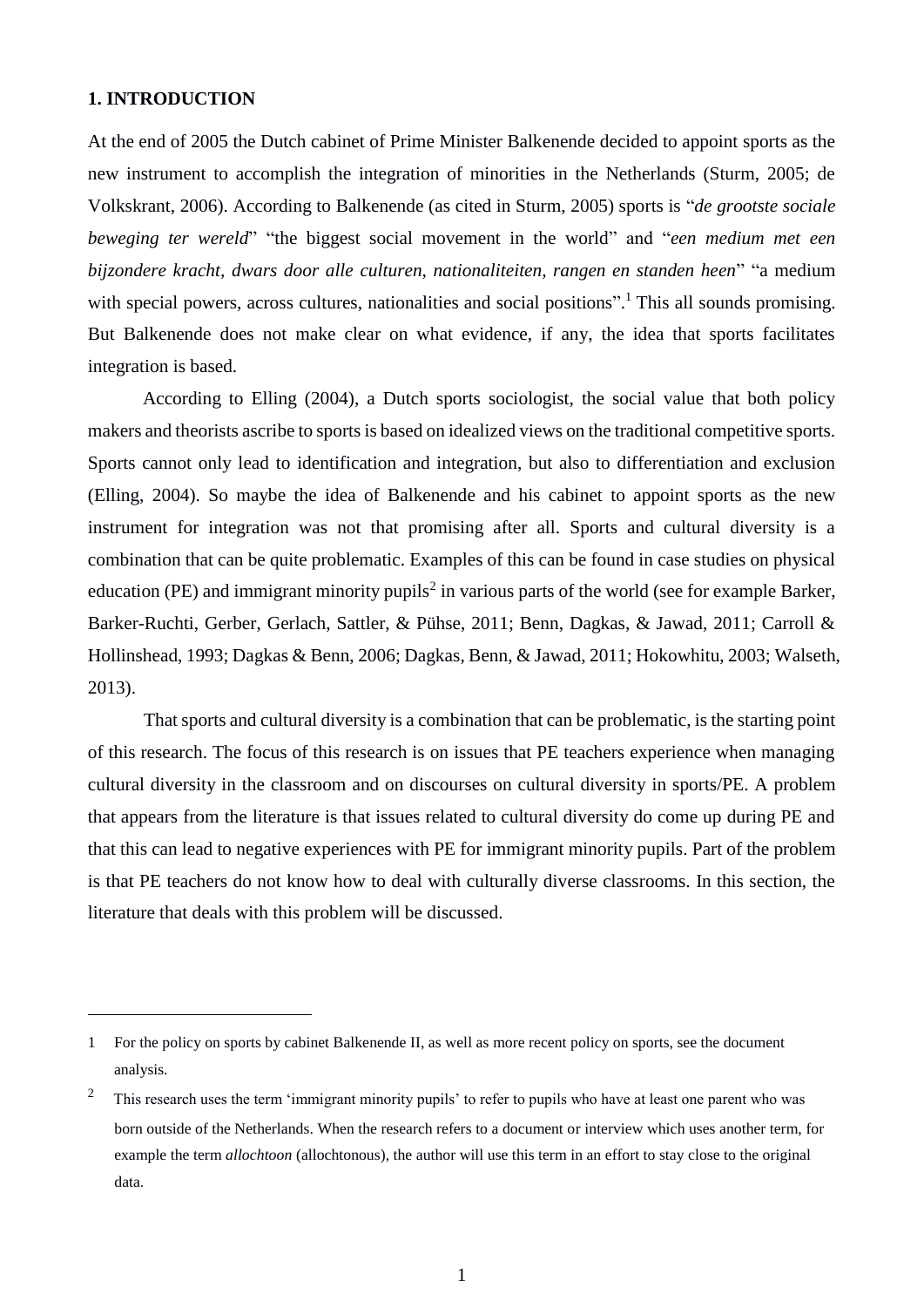#### <span id="page-6-0"></span>*1.1 Previous research*

One of the first researches on PE and immigrant minority pupils was conducted in the UK by Carroll and Hollinshead (1993). They state that "PE and sport is usually regarded as a sphere of activity where equality of opportunity and racial harmony exist" (p. 63) and that PE and sports are also regarded as integrative forces. A consequence of this is that teachers find it difficult to admit that PE and sport can also be divisive forces. Carroll and Hollinshead (1993) conducted their research in a British comprehensive school with a high percentage of South Asian Muslim pupils. What they detected was a clash of values between the British PE teachers' traditional values of PE on the one hand and the Muslim cultural values of the Muslim pupils on the other hand.

Further these authors show that cultural and religious values and gender are intertwined and they argue that it should be dealt with accordingly. Culture, religion and gender are recurring markers of otherness in the literature on PE and cultural diversity, as are ethnicity, race and language. By taking an intersectional approach, the multiple markers of otherness and how these are intertwined can be made visible (Phoenix & Pattynama, 2006). The body also has a prominent role in some of the research on PE and cultural diversity. Dagkas, Benn and Jawad (2011) found that in the UK "the contested body is at the center of anxieties leading to parental withdrawal of Muslim girls from physical education" (p. 235). This is related to the concept of embodied faith, which means that the body and religion are intertwined as well (Benn, Dagkas, & Jawad, 2011).

When looking at the experiences of pupils in PE lessons, one should recognize that PE lessons are embedded in educational institutions and in society at large. Comparative research shows the importance of historical, socio-cultural and political context in the way immigrant minority pupils experience PE lessons (Dagkas and Benn, 2006; Walseth, 2013). Teacher practices in PE are deeply embedded in the socio-cultural context and subject histories, values and cultures get reproduced by today's teacher trainees and schooling processes (Benn et al., 2011). An example of this is what happens in PE in New Zealand. In New Zealand, the Maori and also the Pacifica have been regarded as the 'Other' for centuries. They are perceived as physical beings, which is a racialized perception. The idea that Maori and Pacifica are naturally talented athletes implies that their success in sports requires little effort (Fitzpatrick, 2011; Hokowhitu, 2010). Because of this, PE teachers might fail to notice the effort put in by Maori and Pacifica pupils and the space for Maori and Pacifica pupils to define their own identities within the PE context is limited.

#### <span id="page-6-1"></span>*1.2 Relevance and aim*

What the case studies reported above show is that PE can be problematic for immigrant minority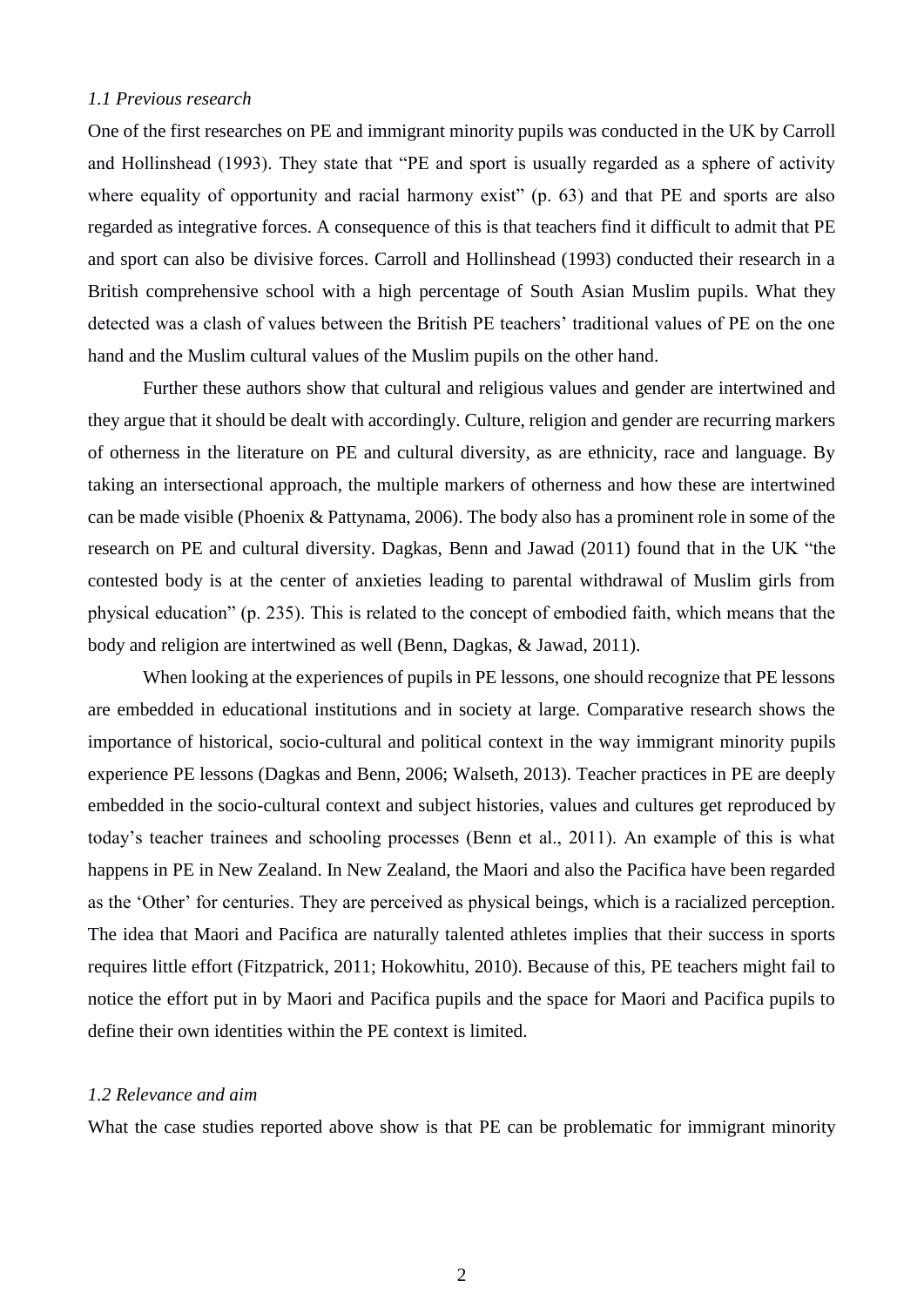pupils. Their 'otherness' causes negative experiences in a PE context.<sup>3</sup> And PE teachers are very much part of the problem. According to Dagkas et al. (2011) the gaps in knowledge and understanding between teachers and pupils are linked to teacher education, which often fails to equip teacher trainees with sufficient confidence in their knowledge of diversity issues. "[PE teachers trainee's] narratives seem to be locked into 'modernist' or 'classical' ideas about good PE practice, which are inappropriate for meeting the challenges of working with socially divers pupils or collaborative teacher groups" (Dowling, 2011, p. 201). Lin, Lake and Rice (2008) argue that in the USA teacher education does not provide teacher trainees with the skills and content needed to meet the needs of a diverse classroom. Douglas and Halas (2013) comment that in Canada, PE teacher education programs do not reflect the diversity of the communities they serve and that graduates are unprepared to work with diverse populations of pupils.

Pachler et al. (2008) argue that teaching practices that are often dismissed as elements of personal style, accidental events, idiosyncratic preferences linked to the moment of the single taught lesson and as details of how one teacher does things, should be analyzed instead as structural elements of teaching and of forming pupils. Analyzing teaching practices as structural elements of teaching contributes to an understanding of the way in which everyday teaching practices are socially, culturally and historically contingent (Pachler et al., 2008). This research focuses on structural elements of teaching, on the discourses PE teachers and teacher trainees (re)produce and on the practices (they think) they apply when managing cultural diversity in the PE classroom.

This research expands the body of existing knowledge by providing a study situated in the Netherlands. Studies conducted in the Netherlands are currently lacking from the literature on PE and cultural diversity. What is new is that it focusses on the PE teachers, the teacher trainees and the PE teacher trainers. This study is relevant because in The Netherlands too the culturally diverse classroom more and more becomes the 'standard' classroom, especially in urban areas (Van Tartwijk, Den Brok, Veldman, & Wubbels, 2009). This provides challenges for teachers, like the risk of potential misunderstandings between pupils and teachers of different ethnic, sociocultural and sociolinguistic backgrounds and pupils and teachers from a different gender (Tartwijk et al., 2009). To explore what issues PE teachers and teacher trainees encounter when dealing with cultural diversity, how these teachers manage cultural diversity and why they manage it like that, the research question central to this research is:

<u>.</u>

<sup>3</sup> Immigrant minority pupils do not only have negative, but also positive experiences with PE. They think PE is fun and that it has benefits for them (see for example Dagkas & Benn, 2006; Dagkas et al., 2011; Taylor & Doherty, 2005; Walseth, 2013). And of course, majority students can have negative experiences with PE as well.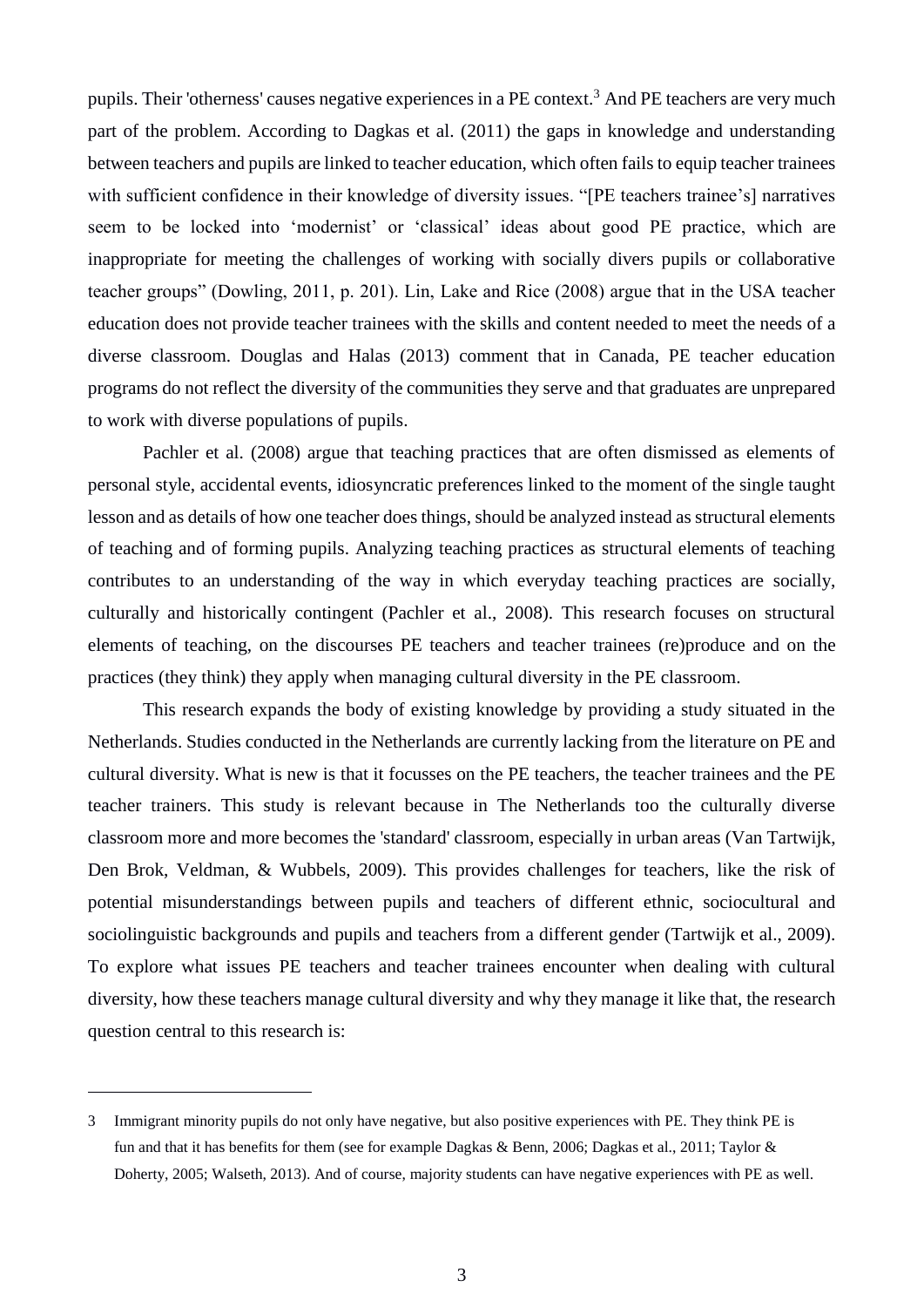*What are the issues that emerge in PE as experienced by PE teachers and teacher trainees when dealing with cultural diversity, what practices do PE teachers and teacher trainees employ to deal with these issues and what discourses are these practices based on?*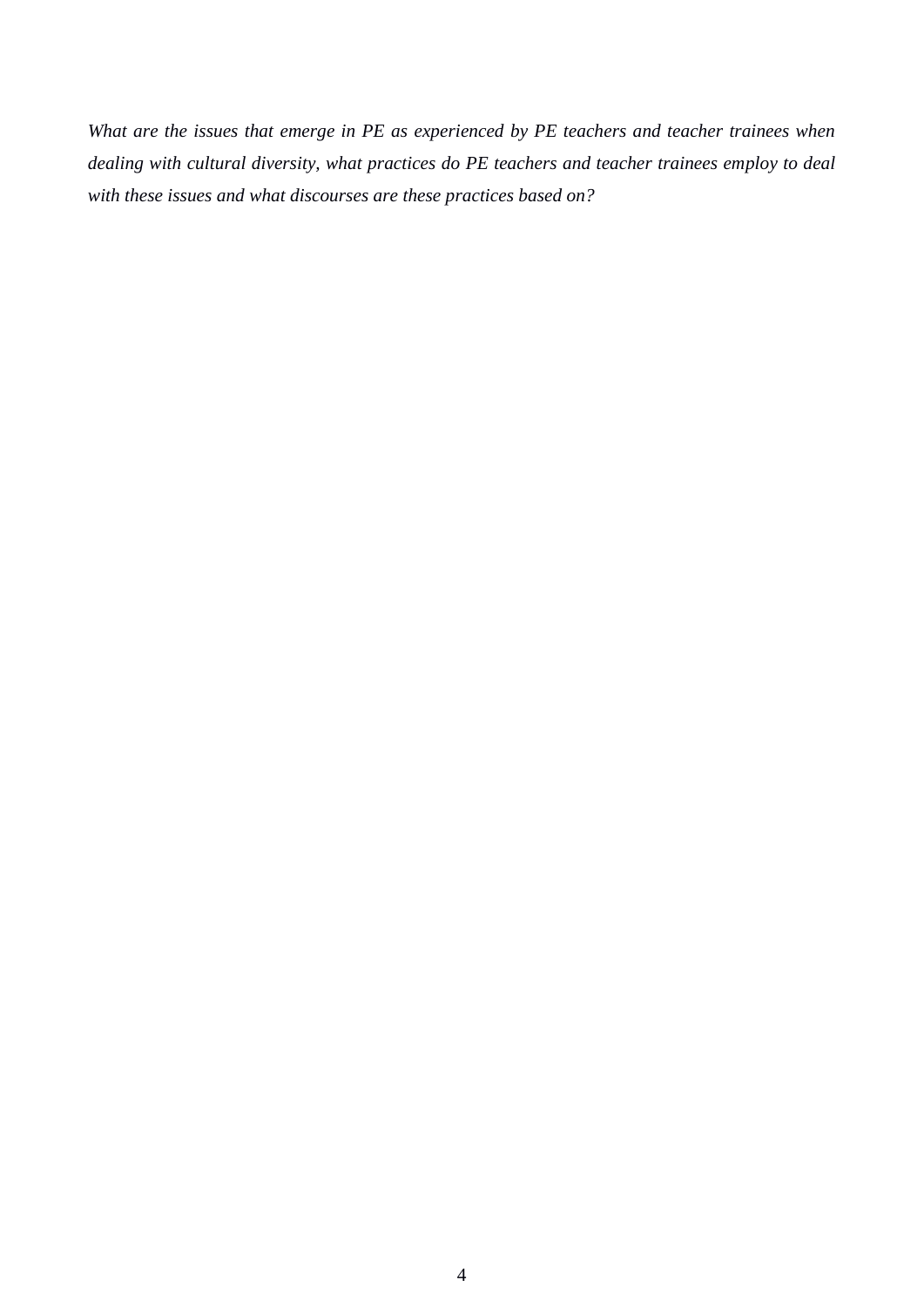## <span id="page-9-0"></span>**2. THEORETICAL FRAMEWORK**

In this section, various concepts that are central to the research are discussed. The section starts with a discussion of what is discourse, including an explanation on what discourse has to do with identity and (physical) education. This is followed by a discussion of teachers' practical professional knowledge and of the concept of community of practice. After that interculturality in education will be explained. The section concludes with a discussion on cultural diversity in sports and more specifically on cultural diversity in PE.

#### <span id="page-9-1"></span>*2.1 Discourse*

Around the 1970s, developments in the humanities and the social sciences led to an interest in language in use. This means an interest in the social dimension and implications of language, in how people use language and in the role language plays in society. Disciplines like anthropology, sociology, linguistics, psychology and communication sciences became interested in language as it is used by people in everyday life. This resulted in the cross-discipline of discourse studies (Van Dijk, 2011). It is because all language gets its meaning from the practices within which it is used, that it is particularly interesting to study language in use. How language is used and how people respond to language can be deeply consequential, because it can lead to being accepted or not being accepted, to inclusion and exclusion (Gee, 2011).

When describing discourse as language in use, the term language covers spoken language and written language, but also pictographic representations that combine multiple sources. Discourse can comprise "all forms of meaningful semiotic activity" which should be "seen in connection with social, cultural, and historical patterns and developments of use" (Blommaert, 2005, p. 3). Meaning making is central. Lemke (1995) describes discourse as the social activity of making meanings. These meanings are made with language and with other symbolic systems within a particular kind of situation or setting. The meaning making thus happens within a particular context.

To interpret and understand language behavior, one needs some knowledge of the context within which this language behavior gets performed. This is necessary, because when people speak or write they never say all that they mean. The speaker or writer assumes that listeners or readers will use the context to fill in meanings that are left unsaid (Gee, 2011). The knowledge needed to interpret language behavior performed within the context of one's own culture usually gets acquired during the course of socialization (Wodak, 2008). But context is more than just shared cultural knowledge, it is all shared knowledge and shared history, as well as the physical setting in which the language behavior gets performed (Gee, 2011).

As mentioned before, how language is used and how people respond to language use in social matters can be deeply consequential, for example for someone's place in society (Gee, 2011). As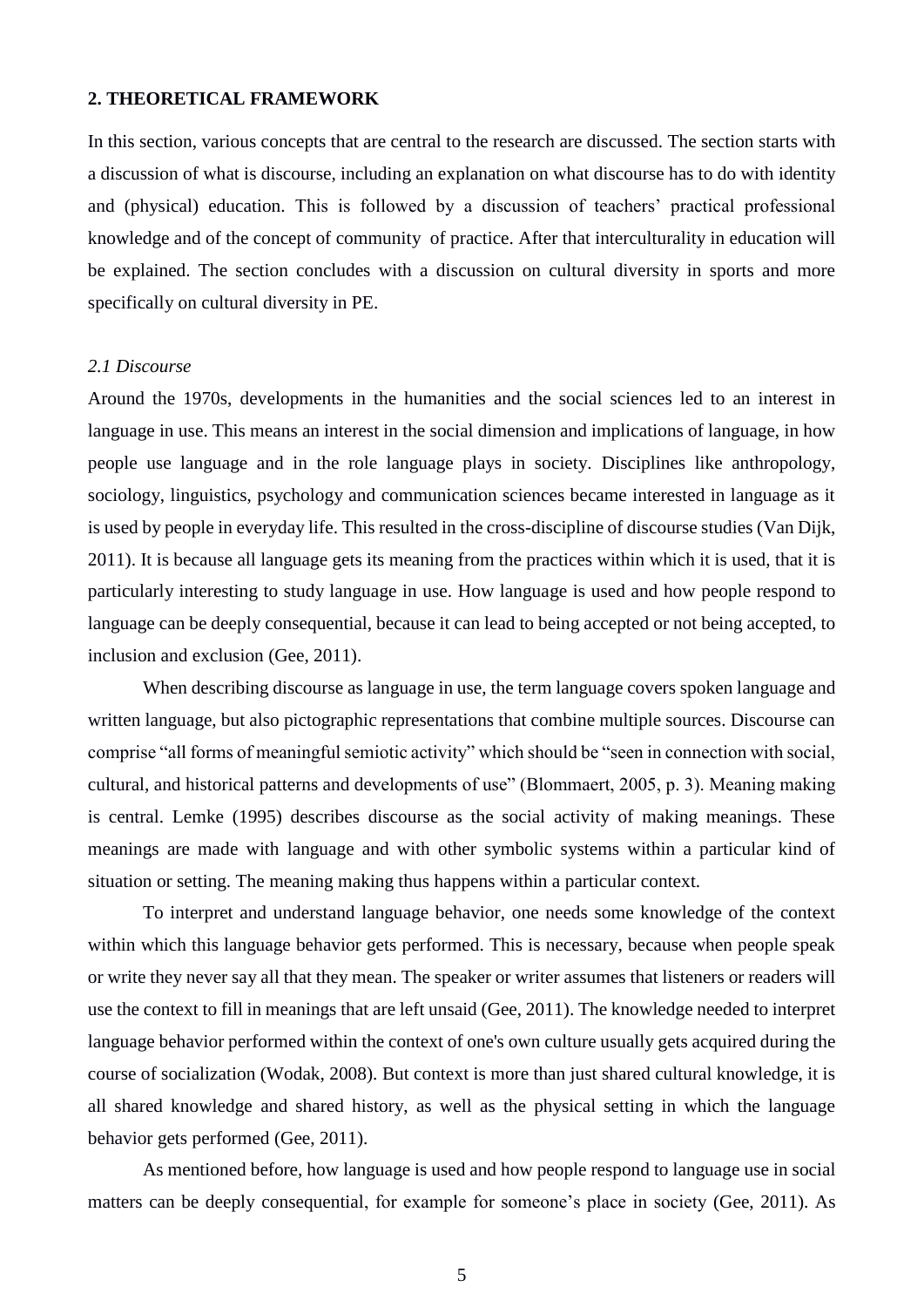Oberhuber & Krzyzanowski (2008) emphasize, discourse is not just a representation of reality, it is also a productive force of reality in that: "All discourses affect the field of possible actions by enabling and constraining what can be done and said and what cannot." (Verkuyten, 2005). This means that discourse is not only about language in use and about its social implications but also about power, the power of who utters what, who authors what and who authorizes what. According to Gee (2011) language is always political in a deep sense. When people use language, social goods and their distribution are at stake. Social goods are the things people in society want and value, things like money, status, power and acceptance.

Social goods often do not get distributed equally. Discourse can therefore become and often is a site of meaningful social differences, conflict and struggle. This results in all kinds of socialstructural effects (Blommaert, 2005). Discourses comprise a set of rules or conventions, which are often implicit. In education for example, there are the rules of how a 'good pupil' should talk and behave. These rules might vary per school and per time. Those who do obey the rules will be regarded as good pupils. Those who do not obey the rules will be excluded from the category good pupil (Gee, 2011). Discourses construct subject positions and have the power to limit what someone can be and what someone cannot be (Verkuyten, 2005).

So discourse is language in use within a particular context. Discourse has both a verbal and a social context and some knowledge of the context is necessary in order to understand and interpret the language in use. What is central to discourse is meaning making. This meaning making is deeply consequential, it is a productive force of reality that affects what can be done and said and what cannot, who gets included and who gets excluded. Discourse is thus about power.

#### <span id="page-10-0"></span>*2.1.1 Studying discourse in Discourses, text in discourse*

Gee (1999) makes a distinction between discourse with a 'little d' and Discourse with a 'capital D'. When talking about discourse, Gee refers to language in use. Discourses with a capital D are involved when language in use together with ways of acting, interacting, feeling, believing, valuing, together with other people and with various sorts of objects, symbols, tools and technologies enact specific identities and activities. Discourse with a capital D is thus language as it is fully integrated with all the other elements that go into social practices (Gee, 1999).

Lemke (1995) and Wodak (2008) make a similar division, but instead of Discourse and discourse they use the terms discourse and text. Discourse is defined on a more abstract level than text is. Discourse is about patterns and commonalities of knowledge and structures. Discourses produce texts, which are specific and unique realizations of a discourse. Take the example of the good student. The implicit rules and expectations a specific educational institution has about what a good student should talk and behave like, make up a discourse. A teacher correcting a student for talking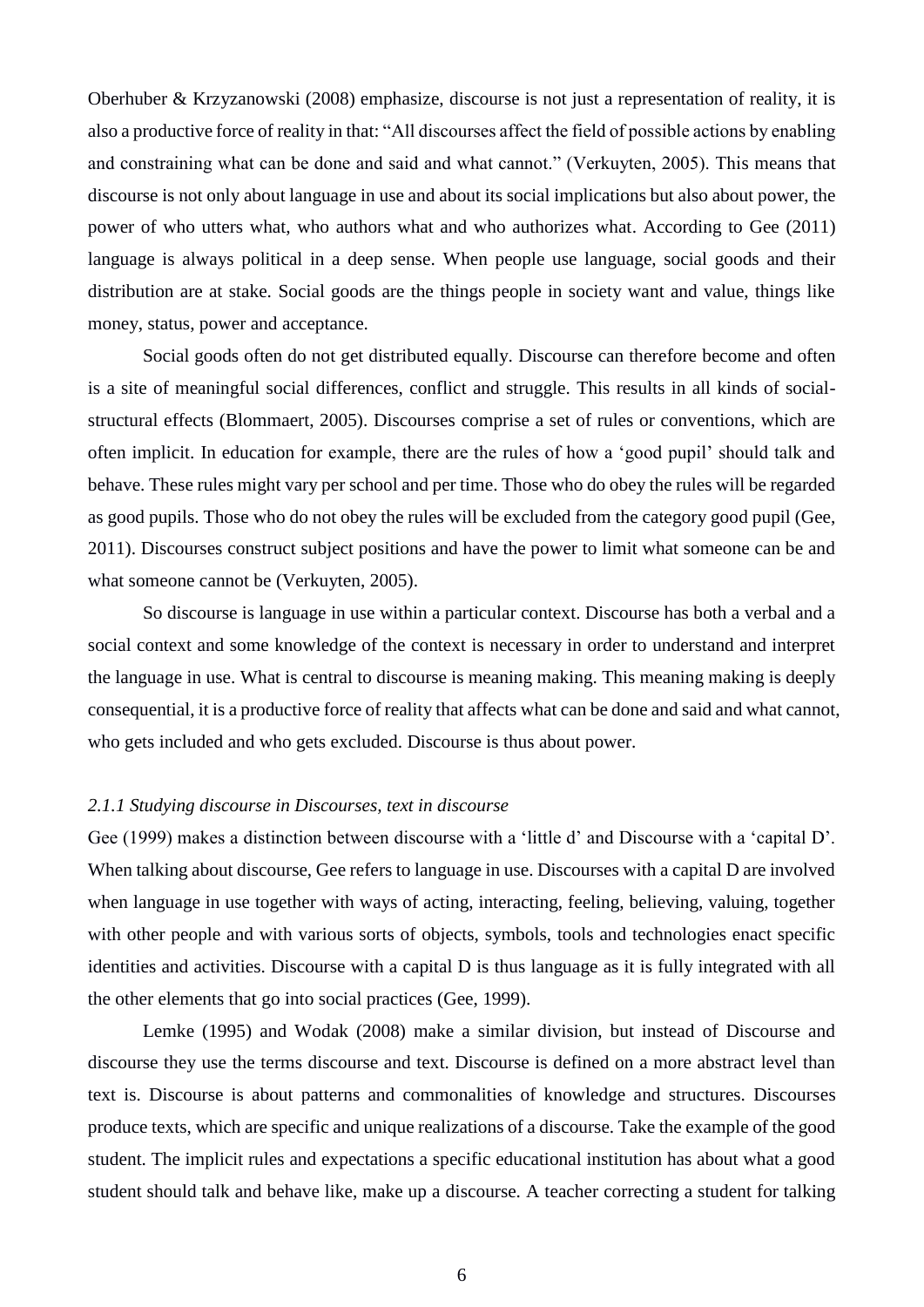before her/his turn produces a text related to the discourse of the good student.

#### <span id="page-11-0"></span>*2.1.2 Discourse, text and identity*

That discourses construct subject positions and have the power to limit what someone can and cannot be (Verkuyten, 2005), relates the concept of discourse to that of identity. There is an ongoing academic discussion on the question if discourses impose identities on individuals or if individuals are free to form their own identities. Society and institutions cannot exist without the structuring influence that societal discourses have on individual meaning making. And all these societal discourses contain normative images and expectations of 'good identity', of what is right and normal and what is not (Siebers, 2004). Societal discourses can become institutionalized, with institutions constructing expectations of 'good identity' specific to the institutional context. These institutionalized discourses usually represent the interests of hegemonic groups (Siebers, 2004).

So discourses do impose identities on individuals, but this does not mean that individuals have no agency at all to construct their own identities. Discourses do leave some space for people's own interpretations and practices. And while people might perform the identity as imposed to them by the discourse, this does not mean their thinking is totally aligned with this identity as well. Also, as a result of globalization people have access to several discourses on the same subject (Siebers, 2004). This creates a possibility of choice. Implicit negotiation between the individual and the discourses lead to the construction of identity, or actually multiple identities. Individuals are agents who actively negotiate their situational identity in relation to others in a multitude of contexts (Verkuyten, 2005).

Identity discourses often include ideologies of strictly separated categories, who belongs to one category cannot belong to another category. But in reality people's identities do not fit neatly within clearly bounded categories. Leung, Harris and Rampton (1997) show the complex and dynamic nature of ethnic and linguistic identities by reflecting on the language use of pupils in a classroom in London, England. These pupils speak a multitude of languages, some of which they link to their ethnicity, some not. The language of their parents' home country is not always their first language, many pupils say they mostly speak English. English too is not a clearly bounded category, as many pupils from both the minority and majority do speak London English instead of Standard English. This shows a complex, multilingual reality in which pupils can identify with multiple ethnic and linguistic groups.

Despite the complex, multi-ethnic and multilingual reality of classrooms these days, teachers often ascribe identities to multi-ethnic and multilingual pupils based on stigmatized images (Spotti, n.d.). But pupils do not always accept these ascribed identities. Pupils can reject the expectations of the teacher by acts of sabotage. Spotti discusses an example of a pupil with an Italian father. The teacher wants to emphasize the Italian decent of the pupil because the pupils are introducing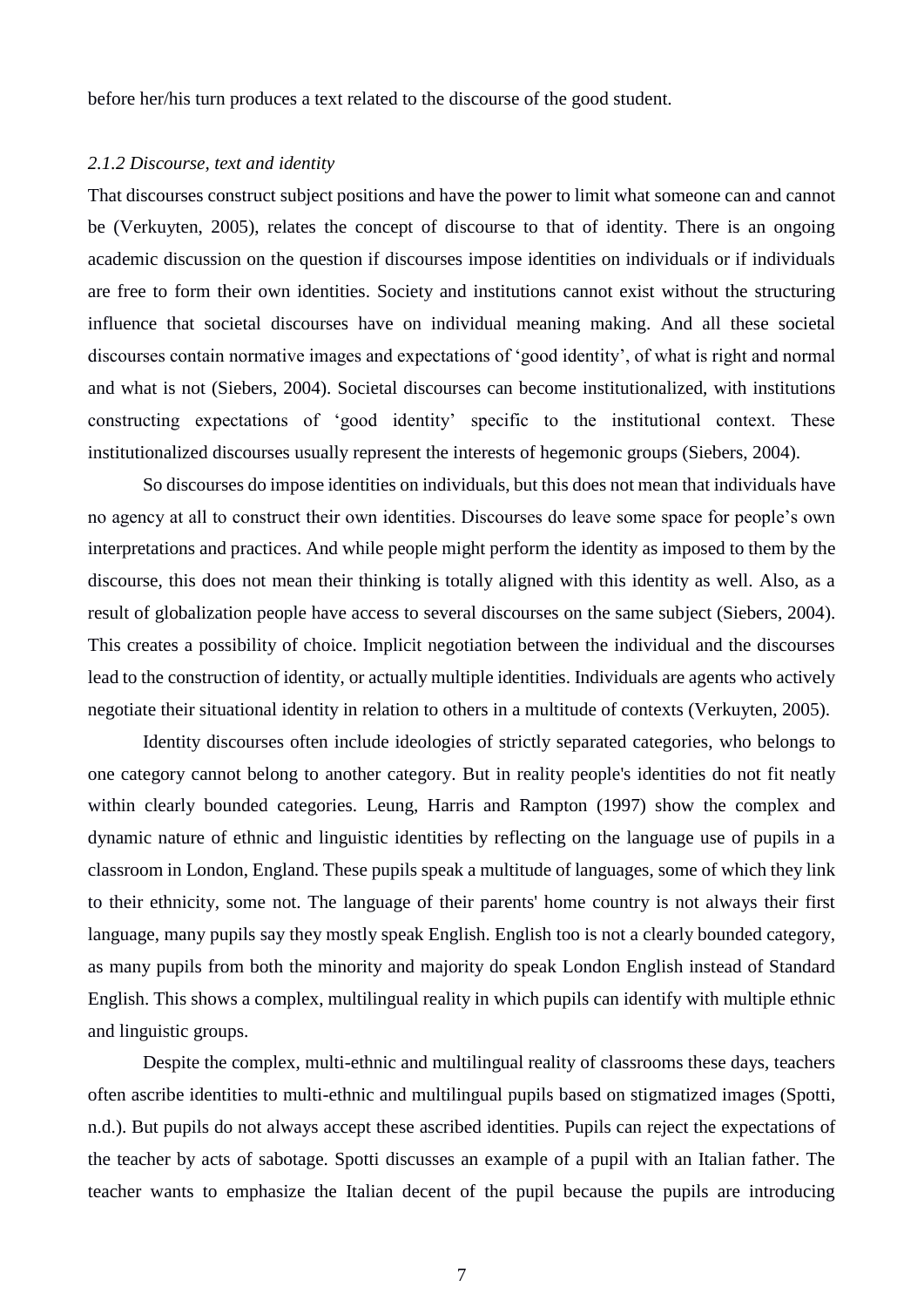themselves to an Italian ethnographer visiting the classroom. The teacher asks the pupil to tell his last name and the origin of this name. While the pupil understands that the teacher is expecting the pupil to say Italian, he answers it is from Arabia. The pupil rejects the teacher ascribing him to the category 'Italian' (Spotti, n.d.).

Multi-ethnic and multilingual people seem to have the opportunity to choose to belong to a lot of groups, but as the ideology is one of strictly separated ethnic and linguistic categories, it might also mean that multi-ethnic and multilingual people are outsiders to all these groups. Hallan (1994), a multilingual Indian-born teacher who has lived in England for most of his life, remarks that during a visit to the United States he is constantly referred to as English, while in England he is always referred to as Indian. And his son, who is born in England and who is only fluent in the English language, is referred to as 'the Englishman' by Hallan's Indian relatives during a visit to India. In England however, the son too is seen as Indian, as an outsider, because he does not have white skin and does thus not blend in (Hallan, 1994).

While individuals do have agency to construct their own identities, power and resources are not divided equally. Those who cannot produce texts that fit under the discourse, will not receive recognition and will be excluded (Blommaert, 2005). Put differently, those who do not speak the language cannot join the group. This is the case for those who literally do not speak the language, but also for those who do not know about the implicit rules and expectations in a certain societal or institutional context. This can be the case for newcomers, for example for an employee who is new to an organization and does not know about the implicit social rules. This can also be the case for minorities. A second generation immigrant is not actually a newcomer to society, but her/his different way of speaking, her/his values and even her/his looks might not fit the expectations of society and might lead to exclusion.

An example that shows how discourses often represent the advantage of the majority is the discourse on immigrants in The Netherlands. For long, the Netherlands has prided itself for its way of managing pluralism (Scholten & Holzhacker, 2009). But since the start of the new millennium, discourse and policy in the Netherlands has shifted from multiculturalism to assimilation (Scholten & Holzhacker, 2009; Vasta, 2007). Multicultural policy was thought to lead to the erosion of national identity and social cohesion. Instead, social-cultural adaption of immigrants to the Dutch norms and values became central to political discourse on immigrants in The Netherlands (Scholten & Holzhacker, 2009). This discourse has at least as much to do with Dutch identity as with the identities of immigrants. By creating a dichotomy between 'the Dutch' and the immigrants, between 'us' and 'them', the imagined national community gets protected. Migrants are being more and more defined as being outside this imagined community (Scholten & Holzhacker, 2009; Vasta, 2007).

The negative discourse on immigrants, which excludes them from the imagined national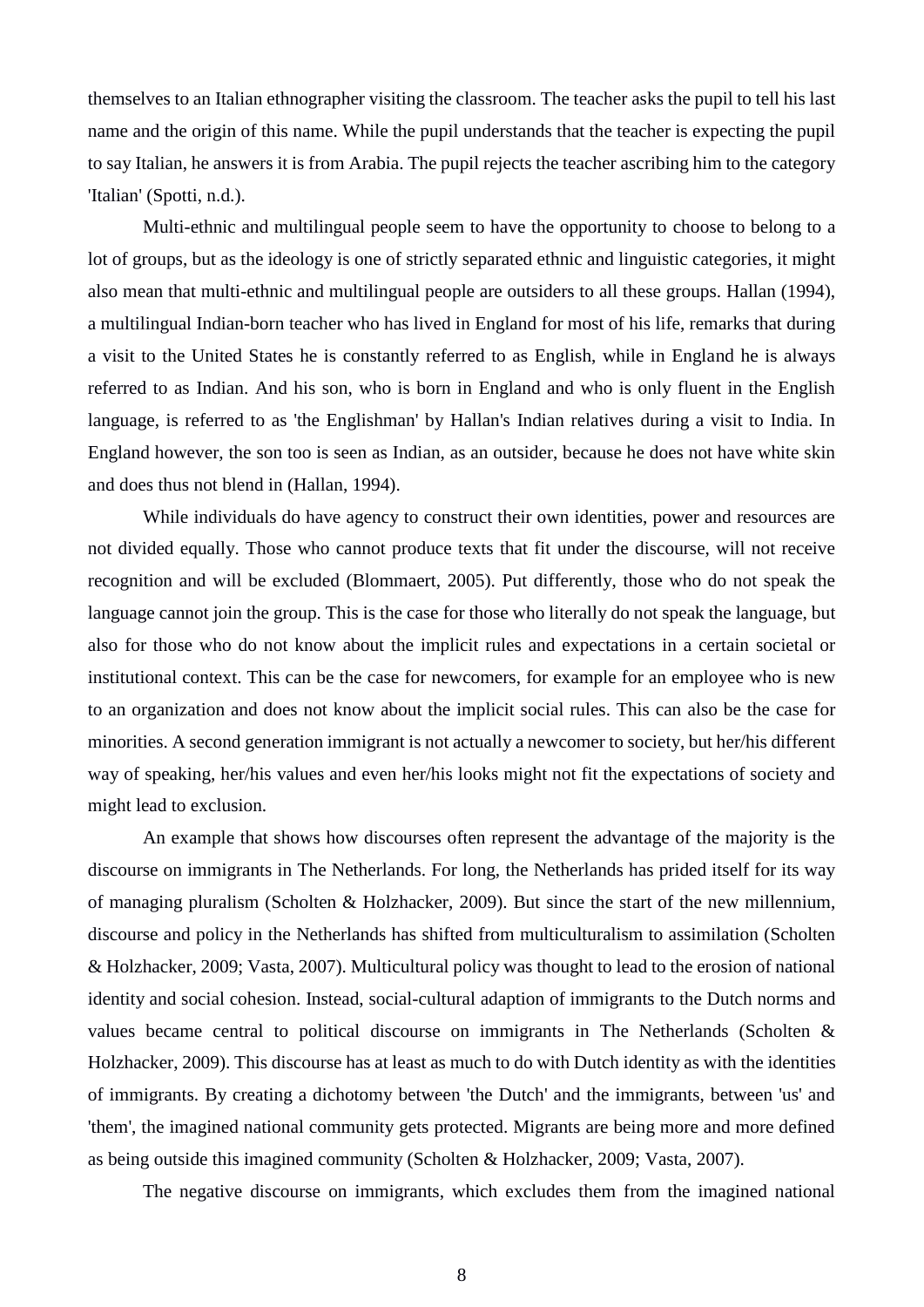community, limits the possibilities for immigrants to formulate their own identities. In the case of language for example, hybrid forms of language use define the sociolinguistic realities of many European societies like the Netherlands. But certain languages may become proscribed in an institutionalized environment to protect to linguistic identity of the majority. The identities of the immigrants using the proscribed languages could then be seen as ill-fitting the institutionalized environment (Kroon & Spotti, 2011). This means that a person speaking one of the proscribed languages might be seen as a bad pupil, a bad employee or a bad citizen.

Discourses thus impose identities on individuals, but individuals do have agency to negotiate. This negotiation between the individual and the discourses leads to the construction of multiple identities. Discourses often represent the advantage of the majority and power and resources are not divided equally, which means that especially minority groups can meet challenges and limitations during the process of identity formation.

#### <span id="page-13-0"></span>*2.1.3 Discourse, identity and education*

Imagine a pupil who is new to a school or even a country and who has always learned to talk only when s/he is asked something and to never disagree with the teacher. This pupil might abstain from joining a class discussion. The teacher however, might think that the student is not participating because s/he is uninterested or lazy and might regard the student as a bad pupil. Here, a discrepancy between the identity the pupil subscribes to itself and the identity the teacher ascribes to the pupil arises. This discrepancy arises because the teacher misunderstands the language behavior, or lack of it, of the new pupil. The language behavior of the new pupil does not fit the context.

The lesser knowledge and history people share, the bigger the risk of misunderstandings of language behavior is. This is why the culturally diverse classroom provides challenges for (beginning) teachers, there is a potential for misunderstandings between pupils and teachers from different cultural backgrounds that is higher than for pupils and teachers with a shared cultural background (Van Tartwijk et al., 2009). The knowledge the new pupil is lacking, is that of the discourse of the educational institution. The pupil is not familiar with what it takes to be a good pupil within this discourse.

What is a good pupil and what is not is an ideological matter, it relies on societal, institutional and individual ideologies. Discourse can be identified as a site of ideology. Ideologies are crucial although implicit parts of discourse, like assumptions, presuppositions and common grounds that are seen as shared knowledge that do not need to be explained (Blommaert, 2005). Education is a field in which ideologies get reproduced and ideologies are a central concern in the profession of teaching (Pachler, Makou, Burns, & Blommaert, 2008). According to Foucault (2003, as cited in Pachler et al., 2008, 438) "what happens in classrooms is part of larger structures of ideological landscaping, in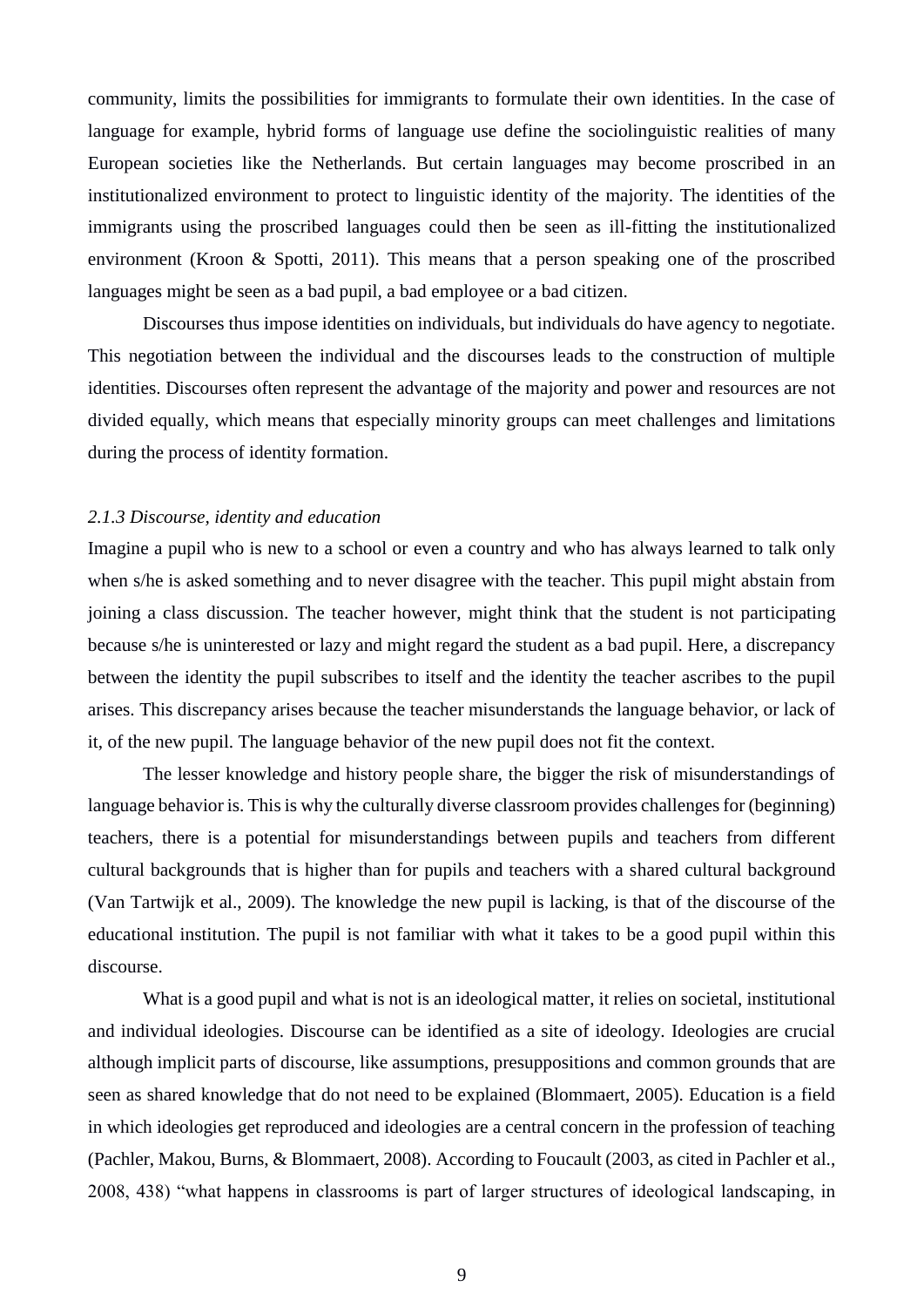which the 'normal' is distinguished from the 'abnormal'".

Pachler et al. (2008) make a distinction between discourses about teaching and discourses in teaching. Discourses about teaching include ideologies like what is a good teacher and what is not. Discourses in teaching are about the discourses that shape teachers' teaching practices. The discourses in teaching can be institutional discourses, like what is a good pupil and what not, but also social and political discourses. An example of how larger societal discourses influence discourses in teaching is the case of the Maori in New Zealand. Since the colonization of New Zealand, the Maori have been stereotyped as a 'physical people'. A continuing result of this stereotyping is that teachers often take Maori's successes in PE for granted while they expect nothing from Maori pupils' academic capabilities (Hokowhitu, 2003).

The discourses that teachers act upon can have an impact on the experienced reality of pupils. For the Maori pupils, them being stereotyped as a "physical people" means a lack of encouragement in the development of their academic capabilities. This thus limits their possibilities to be recognized as a good pupil in other subjects than the more physical, practical subjects. But while discourses are productive forces of reality, teachers' practices are not based on institutional, societal and political discourses alone. Teachers also use their own experiences as a teacher.

So in culturally diverse classrooms there is a higher potential for misunderstandings between teachers and pupils than in non-culturally diverse classrooms because of a lack of shared knowledge. The discourses in the classroom contain ideologies on what is normal and what is abnormal. Discourses about teaching include ideologies like what is a good teacher and what not. Discourses in teaching shape teachers' teaching practices, which in turn impacts the experienced realities of the pupils.

#### <span id="page-14-0"></span>*2.2 Teachers' practical professional knowledge*

Teacher knowledge is based on both formal theory and practical knowledge (Van Tartwijk et al., 2009). Cochran-Smith and Lytle (1999) refer to this distinction in teacher knowledge as knowledgefor-practice and knowledge-in-practice. Until the 1980s, the academic focus was mostly on knowledge-for-practice. Due to increasing criticism from teachers and teacher trainees on the discrepancy between formal theory and knowledge gained through practice, the focus partly shifted from knowledge-for-practice to knowledge-in-practice (Verloop, Van Driel, & Meijer, 2001). Also, while a theoretical distinction can be made between the one and the other, teachers do not act on one specific form of knowledge:

It is important to realize that in the label "teacher knowledge", the concept "knowledge" is used as an overarching, inclusive concept, summarizing a large variety of cognitions, from conscious and well-balanced opinions to unconscious and unreflected intuitions. This is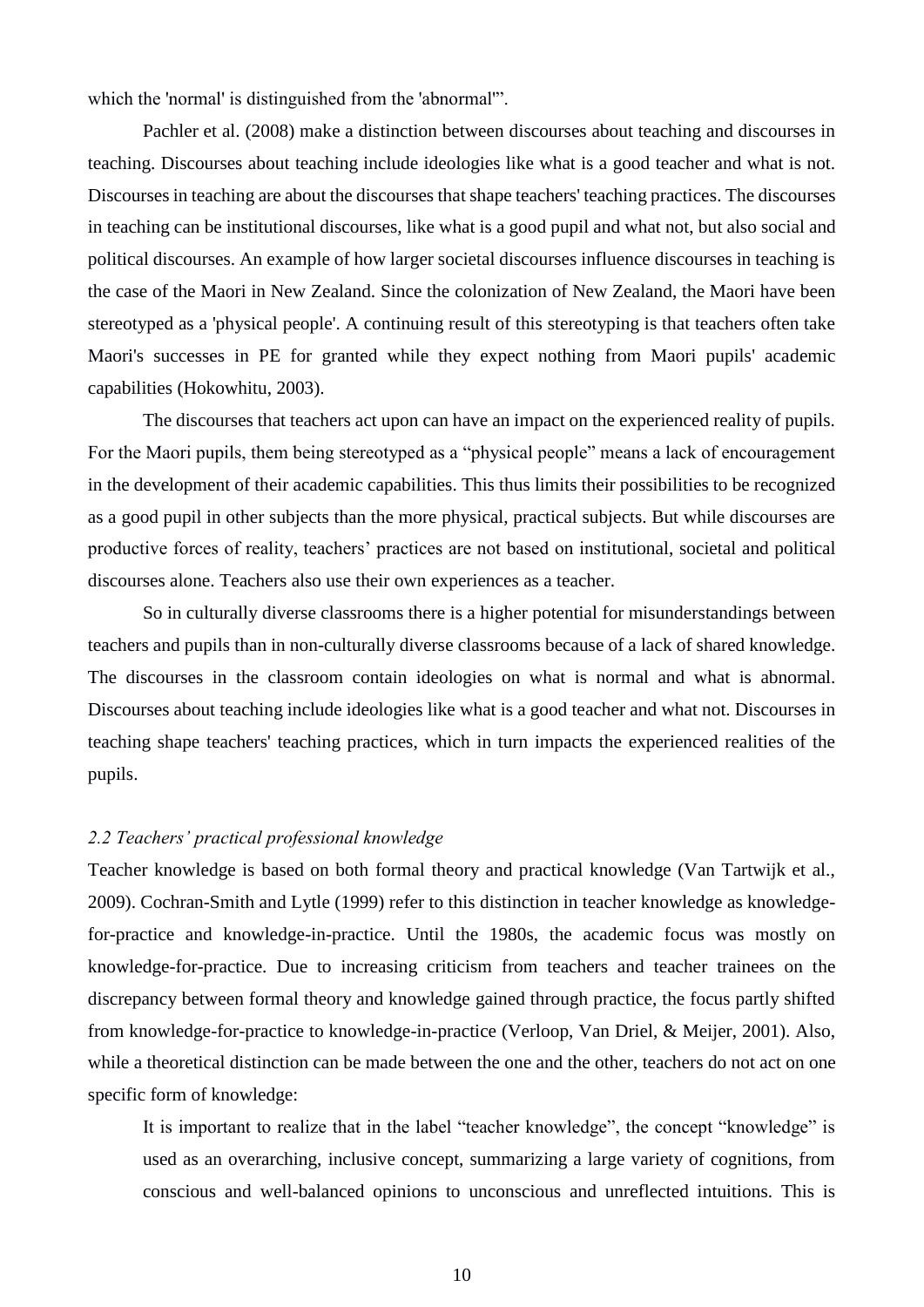related to the fact that, in the mind of the teacher, components of knowledge, beliefs, conceptions, and intuitions are inextricably intertwined. (Verloop et al., 2001, 446)

Teachers' practical professional knowledge is therefore the knowledge teachers gather from practical experience, linked to their larger knowledge base which also contains personal and theoretical knowledge.

The gathering of practical professional knowledge can be seen as a form of non-formal or informal learning as described by Eraut (2004):

It provides a simple contrast to formal learning or training that suggests greater flexibility or freedom for learners. It recognizes the social significance of learning from other people, but implies greater scope for individual agency than socialization. It draws attention to the learning that takes place in the spaces surrounding activities and events with a more overt formal purpose, and takes place in a much wider variety of settings than formal education or training. (p. 247)

Eraut (2000, 2004) makes a distinction between three levels of consciousness in informal learning, deliberative, reactive and implicit learning. Hoekstra, Beijaard, Brekelmans and Korthagen (2007), in their research on the informal learning of experienced teachers from classroom teaching, found these three levels of consciousness in informal learning from classroom teaching. Learning is understood here as "being consciously or unconsciously involved in activities that lead to a change in behavior and/or cognition" (Hoekstra et al., 2007, p. 190). They found activities in deliberative learning from teachers, for example deploying practices they know to be effective from earlier experiences and experimenting with new practices.

It is important that not all learning happens on a high level of consciousness. Hoekstra et al. (2007) also found activities in reactive learning of teachers. This means that teachers' behavior and/or cognition changed as a reaction to situations in the classroom. An example is when a teacher notices that an assignment is not as clear to the pupils as s/he expected and as a reaction rewrites the assignment or expands the explanation. Activities in implicit learning of teachers were found as well, although not as much as activities in deliberative and reactive learning (Hoekstra et al., 2007). The learning activities of teachers do not only encompass cognitive aspects, but also behavioral, motivational and emotional aspects. Real change can only occur when all of these four aspects are addressed (Hoekstra et al., 2007).

The practical professional knowledge of teachers is situated knowledge, acquired in a certain context (Hargreaves & Goodson, 1996). This does not mean that the knowledge can be applied in only one context. Teachers might translate knowledge gained in one context to another context. They can make sense of new contexts by connecting them to previous ones and to a variety of other information (Cochran-Smith & Lytle, 1999). This might work, when the shared knowledge in the one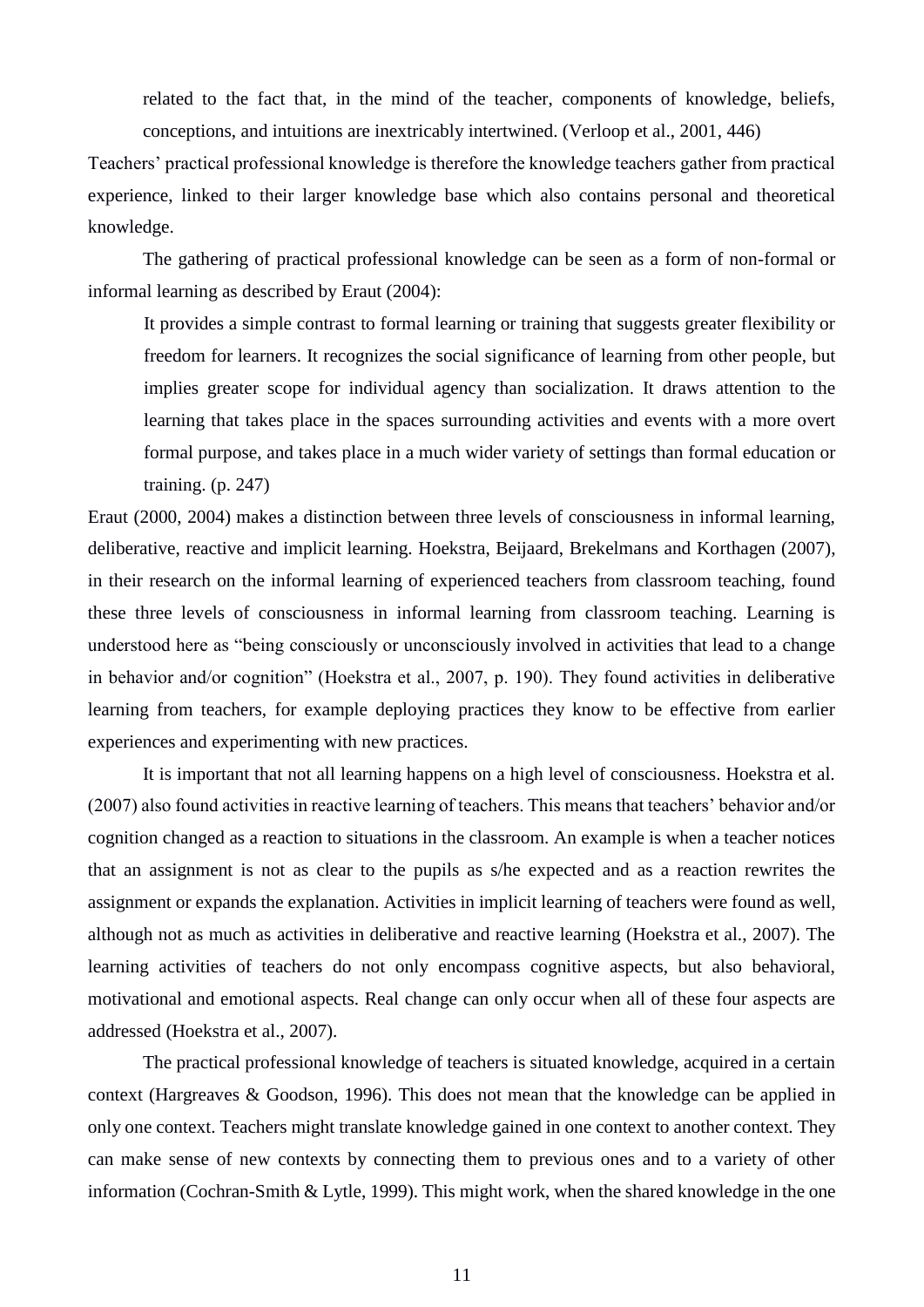context is similar to that in the other. If not, the language behavior of the teacher might be out of place in the new context. Even if it is possible to apply knowledge to a different context, further learning is required (Eraut, 2000). The lines between acquiring and applying knowledge are thus blurred (Cochran-Smith & Lytle, 1999).

Teacher knowledge thus is based on theoretical, practical and personal knowledge. Teachers' practical professional knowledge is gathered through informal learning during classroom teaching. This learning can happen on a deliberate, reactive or implicit level of consciousness. Practical professional knowledge is situated knowledge, the teachers' informal learning happens within a specific context. Teachers might draw on this knowledge in a different context, but further learning is required.

## <span id="page-16-0"></span>*2.2.1 Teachers' knowledge in context: communities of practice*

The contexts in which teachers work and learn could be described as "communities of practice". A community of practice is a social-cultural space where a process of meaning making takes place (Lave & Wenger, 1991). The individuals in a community of practice engage in a process as active participants in the practices of the community and they construct identities in relation to these communities (Wenger, 1998). As communities of practice are a context engaged in the social activity of meaning making, they reproduce and produce discourses.

What distinguishes communities of practice from other types of communities, is a shared interest and the engagement as practitioners in this interest. Also, the individuals of a community of practice share ways of interacting (Lave & Wenger, 1991; Wenger, 1998). Communities of practice within which teachers work and learn are for example classrooms, schools and teacher training institutions. Within these communities, teachers share information and learn from one another. Communities of practice also have implicit shared knowledge and meanings which shapes the interaction of members and distinguishes them from non-members (Wenger, 1998).

That communities of practice share knowledge and ways of interacting, does not mean that all individuals within the community are equal. Communities of practice are contested social-cultural spaces. Power dynamics and perceptions limit what individuals can and cannot be, whether they are a good member of the community or not (Billett, 2001). A new member of the community could be a peripheral rather than a full member until s/he gets more familiar with the implicit shared knowledge and meanings of the community (Wenger, 1998).

Collaboration between teachers is presumed to be a powerful learning environment for the professional development of teachers. Meirink, Meijer and Verloop (2007) found four categories of teachers' learning activities in collaborative settings: experimenting, reflecting, learning from others without interaction and learning from others in interaction. The first step in learning within a teacher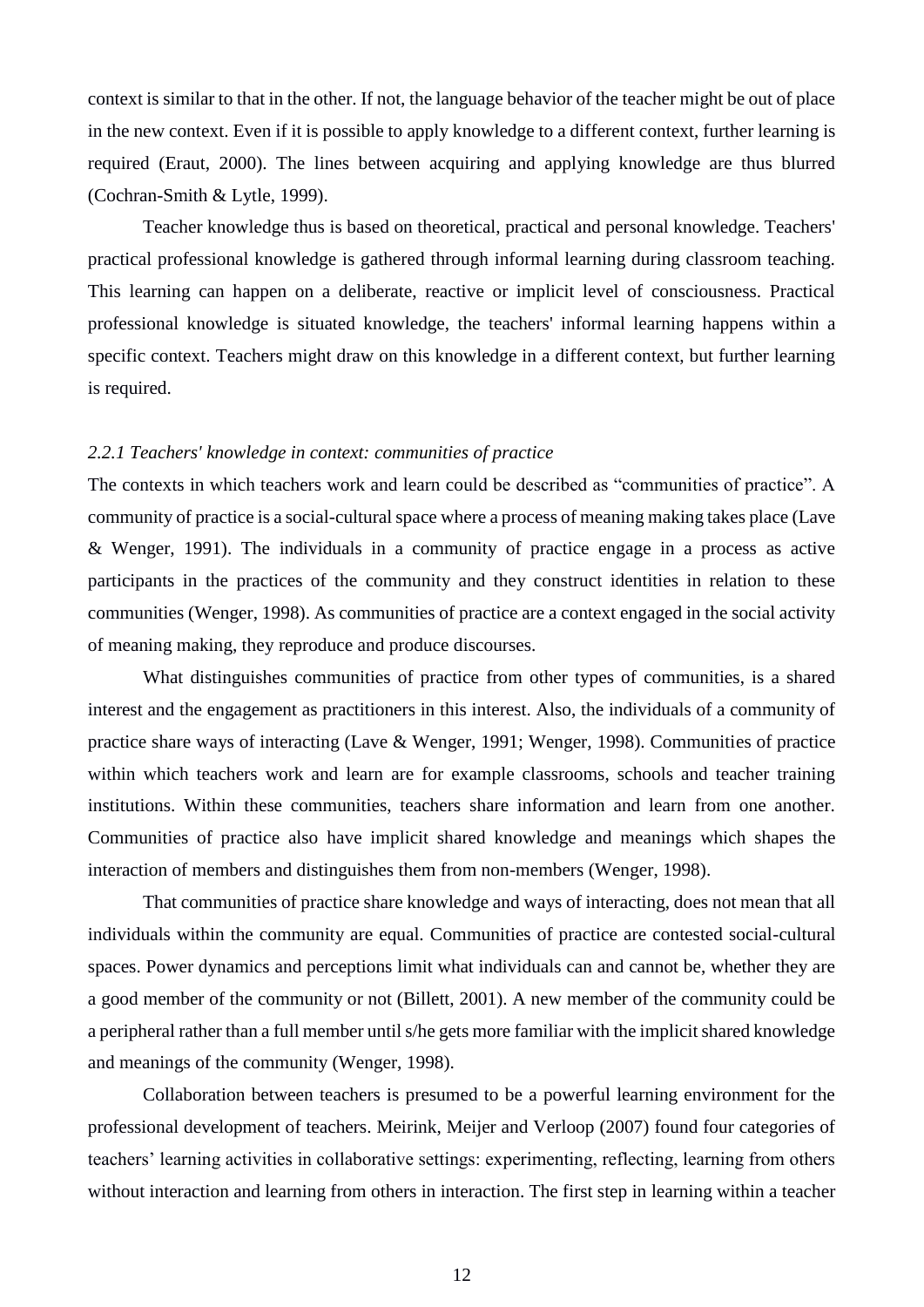community of practice is often getting to know colleagues' (experiences with) teaching methods. From there, teachers can for example use their colleagues' teaching methods in their own teaching practices or confirm their own teaching methods by comparing them to their colleagues' teaching methods (Meirink, Meijer, & Verloop, 2007).

So a community of practice is a social-cultural space where a process of meaning making takes place. The individuals in the community are active participants with a shared interest and shared ways of interacting. A community of practice is a contested social-cultural space, identities get constructed but due to power dynamic and perceptions, what individuals can and cannot be is limited. Teachers' communities of practice are for example classrooms, schools and teacher training institutions. Through collaboration, teachers learn from each other.

#### <span id="page-17-0"></span>*2.3 Interculturality in education*

Teachers more and more will have to deal with culturally diverse classrooms, which provides some extra challenges to the profession of teaching. Teachers have to develop intercultural competence. Interculturality is more than just a move or a relationship between two separately identifiable cultures. Cross-cultural is a neutral term, the term cross-cultural relationship does not say anything about the nature of the relationship between the two or more cultures involved. Also, there is no necessary interaction between the cultures. What distinguishes intercultural relations from cross-cultural relations is the potential for mutual transformation of the cultures involved (Marginson & Sawir, 2012).

Young and Sercombe (2010) describe interculturality as "a dynamic process by which people draw on and use the resources and processes of cultures with which they are familiar but also those they may not typically be associated with in their interactions with others" (p. 181). During intercultural interactions, people implicitly question aspects of their own culture and that of the other. While this can lead to marginalization and exclusion, it can also lead to innovation and the adoption and adaptation of features derived from other cultural contexts (Young & Sercombe, 2010). For this to happen, people have to recognize that they live in an interdependent world and that they have to make that interdependency part of their process of identity formation (Marginson ( Sawir, 2012).

Marginson and Sawir (2012) discuss two conditions they think necessary for successful intercultural interactions. First, common elements between the two individuals or groups. This could be elements like a shared language or a shared goal. Second, both individuals or groups need the willingness to open up to some extent, to allow the other(s) to influence them. Due to processes of globalization, the ability to relate to and with people from vastly different cultural and ethnic backgrounds is increasingly important (Spitzberg & Changnon, 2009). Being interculturally competent in an asset in today's labor market.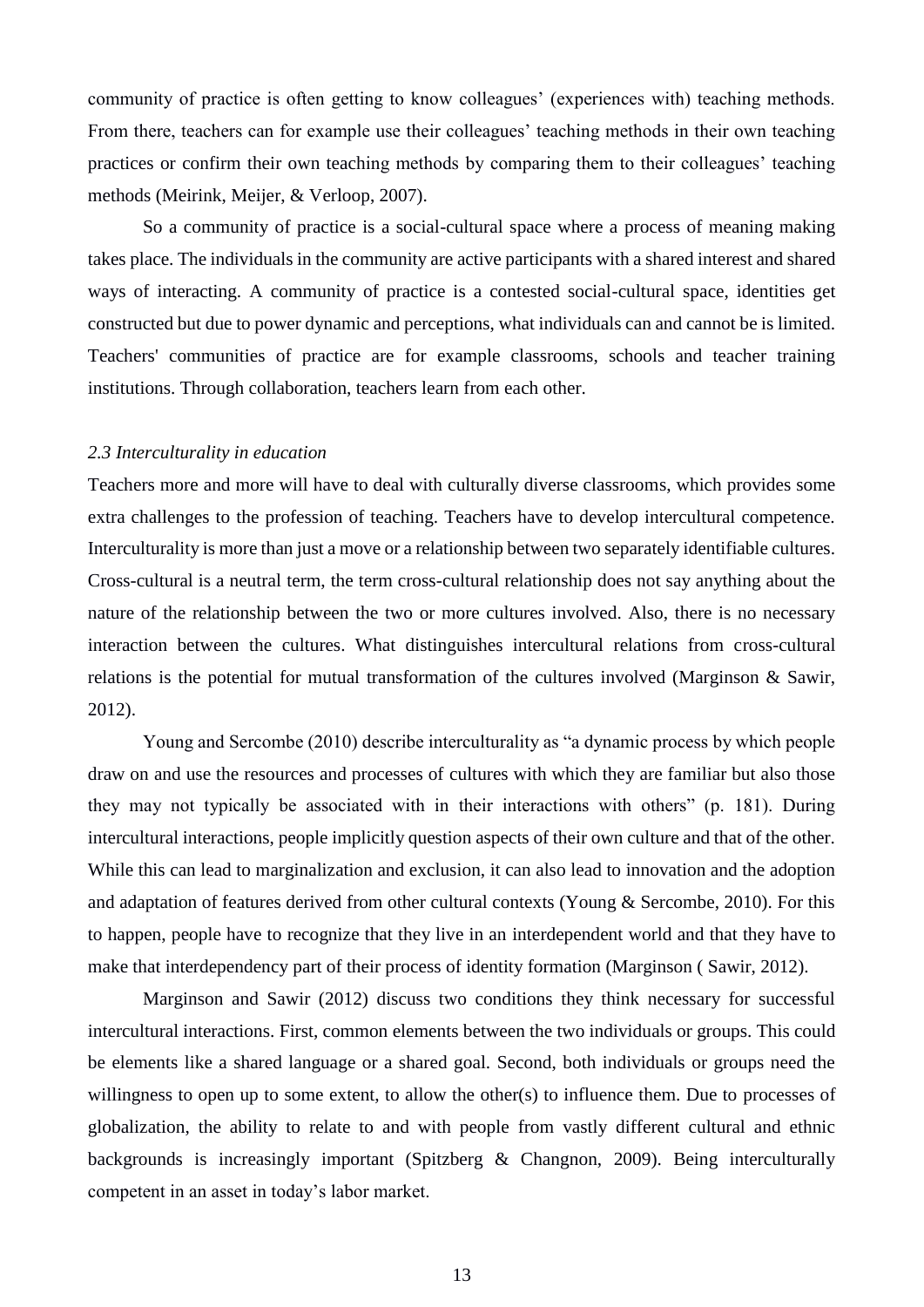But theories on how to become interculturally competent have received a lot of critique. These theories are often based on reductionist, essentialist and simplistic ideas of culture. Within the idea of essentialism, culture and identity are seen as absolute and static (Young & Sercombe, 2010). This excludes the possibility of change and thus the possibility for successful intercultural relations. Instead it promotes a dichotomy of us versus them, the self versus the other. In education too, initiatives that should lead to interculturality and that should undermine social and political hierarchies, actually reproduce these hierarchies (Gorski, 2008).

As intercultural relations are more than just cross-cultural relations, intercultural education is more than just education for a group of culturally diverse pupils. Intercultural education is education with an open attitude towards diversity and an open attitude towards mutual influence. A interculturally competent teacher is a teacher who is able to facilitate the learning of students from multiple cultural backgrounds while providing these students with the skills to succeed in an increasingly culturally diverse world (Cushner & Mahon, 2009). This teacher thus transmits some of her/his competence to the students.

An obstacle to achieve intercultural education in the ethnocentric attitude of many educational institutions. The idea that western education and the western way of life in general are superior over that of other cultures, makes it impossible for teachers and students to open up to other cultures and to learn from these other cultures (Marginson & Sawir, 2012). This ethnocentric attitude often is an implicit ideology embedded in the institutional discourse. Marginson and Sawir talk about an adjustment paradigm. Hierarchies are reproduced and the "Other" is expected to adjust to the dominant culture (Gorski, 2008; Marginson & Sawir, 2012).

Education can only be intercultural when it recognizes and challenges inequity and injustice. Small changes to the curriculum like introducing an intercultural course are not enough to make a difference (Gorski, 2008). For teachers to become interculturally competent, learning about characteristics of specific cultural groups is almost more misleading than informative because it simplifies the complex reality of intercultural and intracultural differences. It is impossible to prepare for all the specific combinations of cultural characteristics teachers might encounter. Instead, teachers should enhance their skills and strategies to evaluate and extend their understandings and practices through reflections and daily interactions with diverse students (Cooper, He, & Levin, 2011).

Merryfield (2000) interviewed 80 teacher educators who were regarded as successful by their peers in preparing students for culturally diverse education. The teacher educators were asked to reflect on what experiences had most influences their work. Merryfield found that experiences with discrimination, injustice and outsider status were crucial for these teacher educators understandings of intercultural education. Intercultural sensitivity and competence is thus not achieved by formal theory only. According to Cushner and Mahon (2009), experience is crucial: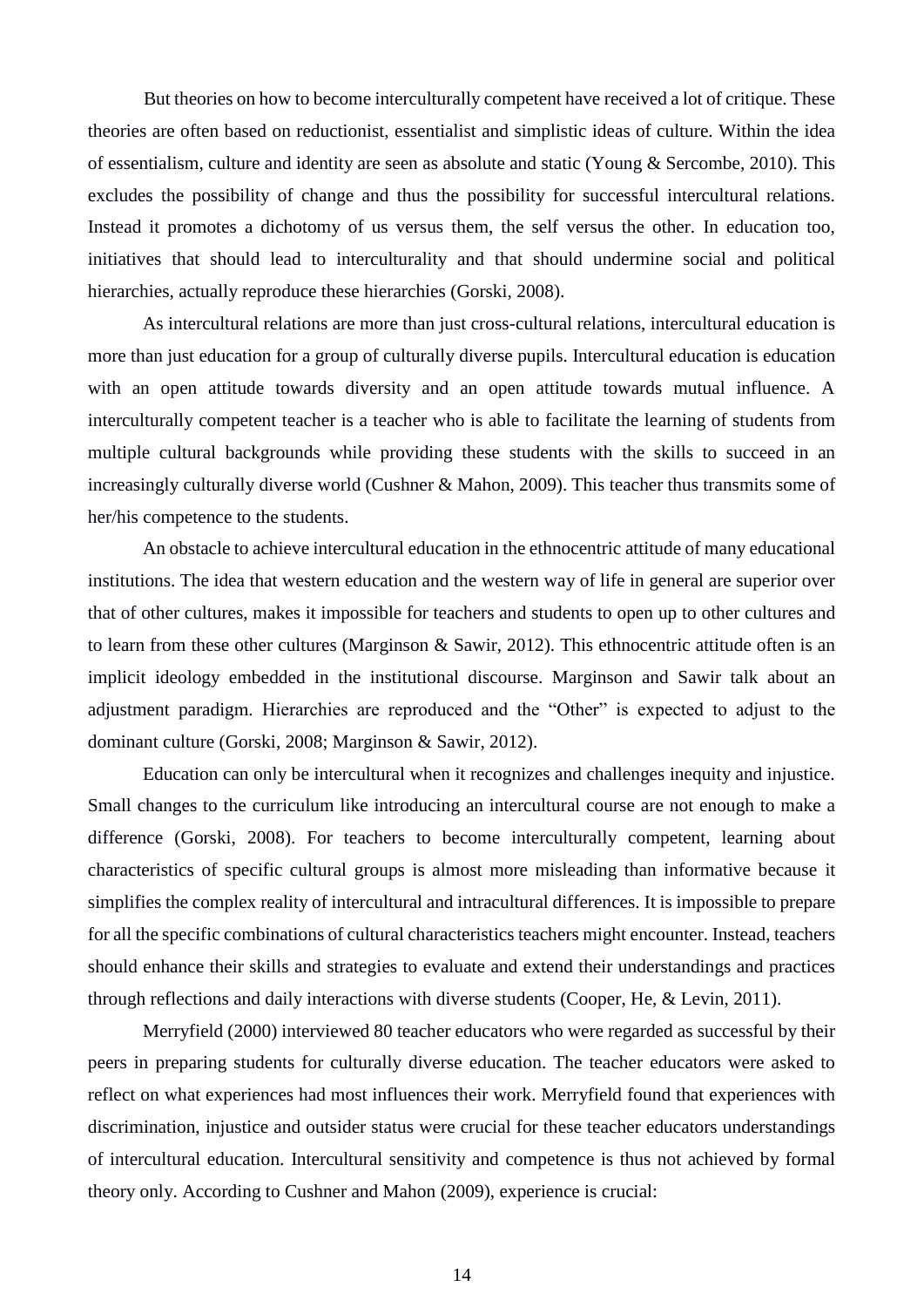It is through impactful experiences, where people are challenged to make sense of their new environment and accommodate to the difference, where they ultimately gain more sophisticated knowledge about other people and a feeling of being at home in a new context. (p. 316)

Intrapersonal and interpersonal communication on the experiences can help to learning from these experiences with new contexts (Lundgren, 2009). Intercultural competence might therefore be a competence that could be developed within a community of practice, as part of a teacher's practical professional knowledge.

Interculturality is thus a relationship between different cultures where there is the potential for mutual transformation of the cultures involved. Necessary conditions for a successful intercultural relationship are common elements between the groups and willingness to open up. Intercultural eduction is education with an open attitude towards diversity and mutual influence that recognizes and challenges inequity and injustice. For teacher to become culturally competent, experience with cultural diversity is necessary.

## <span id="page-19-0"></span>*2.4. Cultural diversity in sports*

During the first decade of the 21<sup>st</sup> century, Dutch policy on sports focused on the positive instrumental function of sports. The ideology that sports is for all is central in most European policy on sports. In a quickly changing society, sports could contribute to social cohesion and mutual trust (Elling, 2004). Sports is expected to bridge differences between socio-cultural groups. And the belief often is that an equal representation in sports also means equality in sports (Elling & Knoppers, 2005). But while in politics the discourse on sports was based on the ideology of the positive instrumental function of sports, researchers in the Netherlands published several critical articles that deal with the assumptions that sports has positive instrumental functions and that equal participation in sport leads to equality in sports.

Elling (2004) argues that the notions in sports policy are based on a romanticized view on sports, the idea that sports is the designated way to achieve social integration is based on the contact hypothesis and the supposed social neutrality of sports. But sports is not socially neutral, social networks that come into being at sports club, are embedded in wider social structures about power. In team sports, cooperation and bonding do happen during the game. But this does not give any guarantees for social contacts after the game. The results of Elling's (2004) qualitative research show that team members often regard each other more as sports colleagues than as friends, outside of the sports club there is no contact. And while one or two team members from a different socio-cultural group might be accepted, especially when their talents are an addition to the team, more players from a different socio-cultural group can lead to segregation within the team.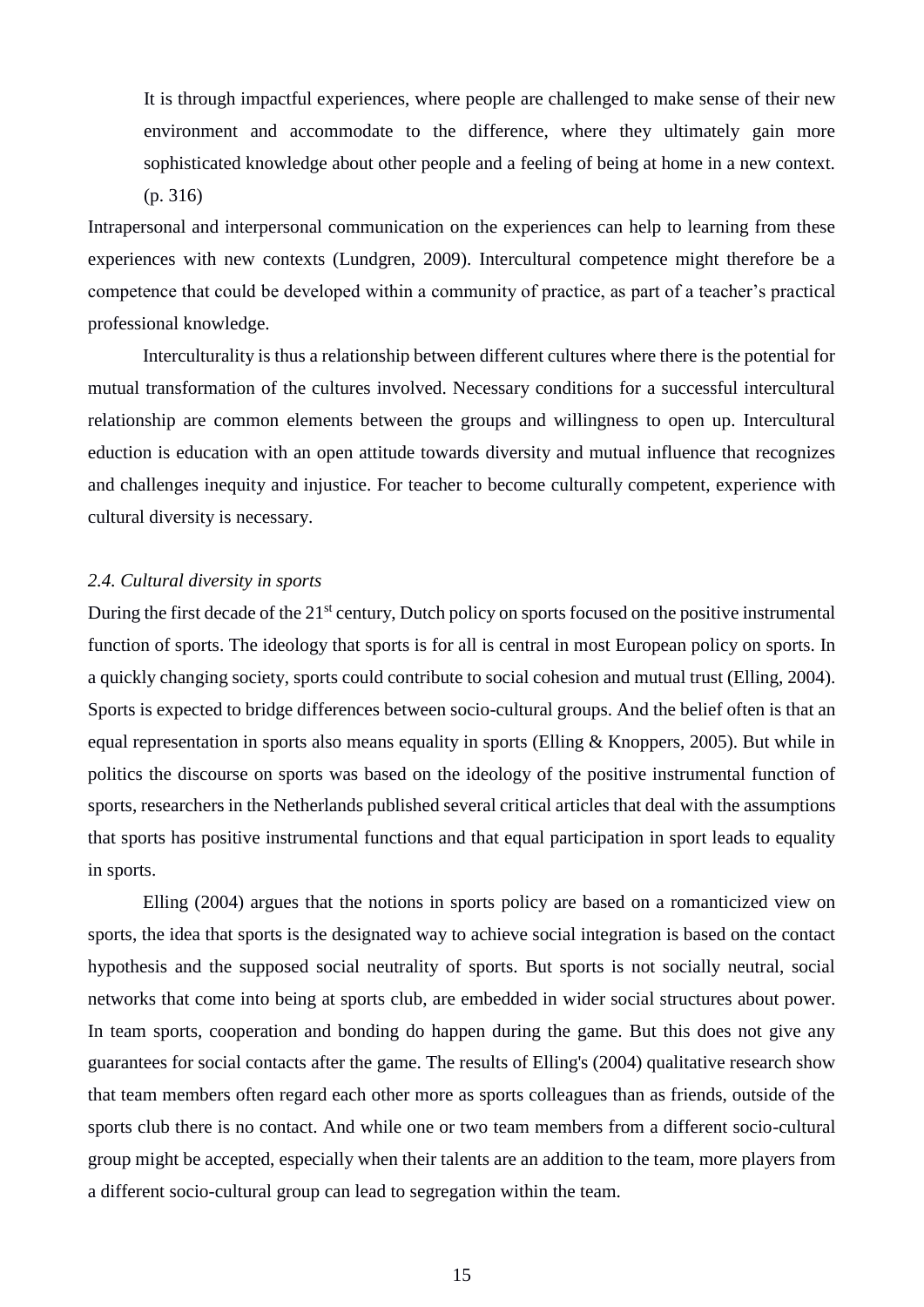Elling and Knoppers (2005) have conducted a research about practices of symbolic inclusion and exclusion in sports on the basis of gender and ethnicity. The results stem from a questionnaire and semi-structured interviews with Dutch youth. They found that sports is used by youth to distinguish and differentiate between social groups. Elling and Knopper found that while there is an element of personal choice in sports participation, gendered and ethnic normative images still structure the participation in sports. So even when the percentage of girls or ethnic minority groups in sports participation is similar to that of ethnic majority boys, this does not mean that there is equality. Some sports, for example the traditional male sports, get ranked higher than other sports and some sports are regarded as more appropriate for either girls or boys, or ethnic minority or majority group members. However, dominant stereotypes about sports and gender and ethnicity do not only get reproduced but also challenged through sports participation. "Both girls and ethnic minority groups are active agents in their participation in and giving meanings to sport." (Elling & Knoppers, 2005, p. 266).

Sports programs are used to tackle social problems, but the empirical evidence that supports the use of these programs is lacking. Müller, Van Zoonen and De Roode (2008) conducted a research about the Amsterdam World Cup (AWC), a local, one-day tournament in which national teams, consisting of local immigrant minority group members, participated. The aim of the AWC is to use soccer for the development of intercultural respect and tolerance. But what Müller et al. found is that each actor in the AWC "[...] constructed the social effects of participating in the tournament in ways that reflected their own interests" (p. 398). The organizers constructed the AWC in ways they believed would lead to multicultural integration, but participants also constructed the tournament in ways they believed would represent their culture or lead to socialization within their communities. And the organization of the AWC as a competition between teams strictly formed on the basis of ones membership of an ethnic group, led to the reproduction of a discourse of cultural diversity as a set of distinct, homogeneous and national-cultural communities (Müller et al., 2008).

So in sports, discourses both get reproduced and challenged. It is a place where normative images structure participation, but also a place where stereotypes get defied. People can bond over sports, but more often than not this bonding keeps restricted to the field of sports. And diversity within the team only gets accepted when it adds talent and does not lead to segregation. Even when sports programs or events get organized especially to stimulate integration or to celebrate diversity, it can lead to segregation when participants use the event to represent their own culture and to stimulate socialization within their own cultural group. This does not challenge the discourse of thinking in separate, homogeneous cultural groups but reproduces it.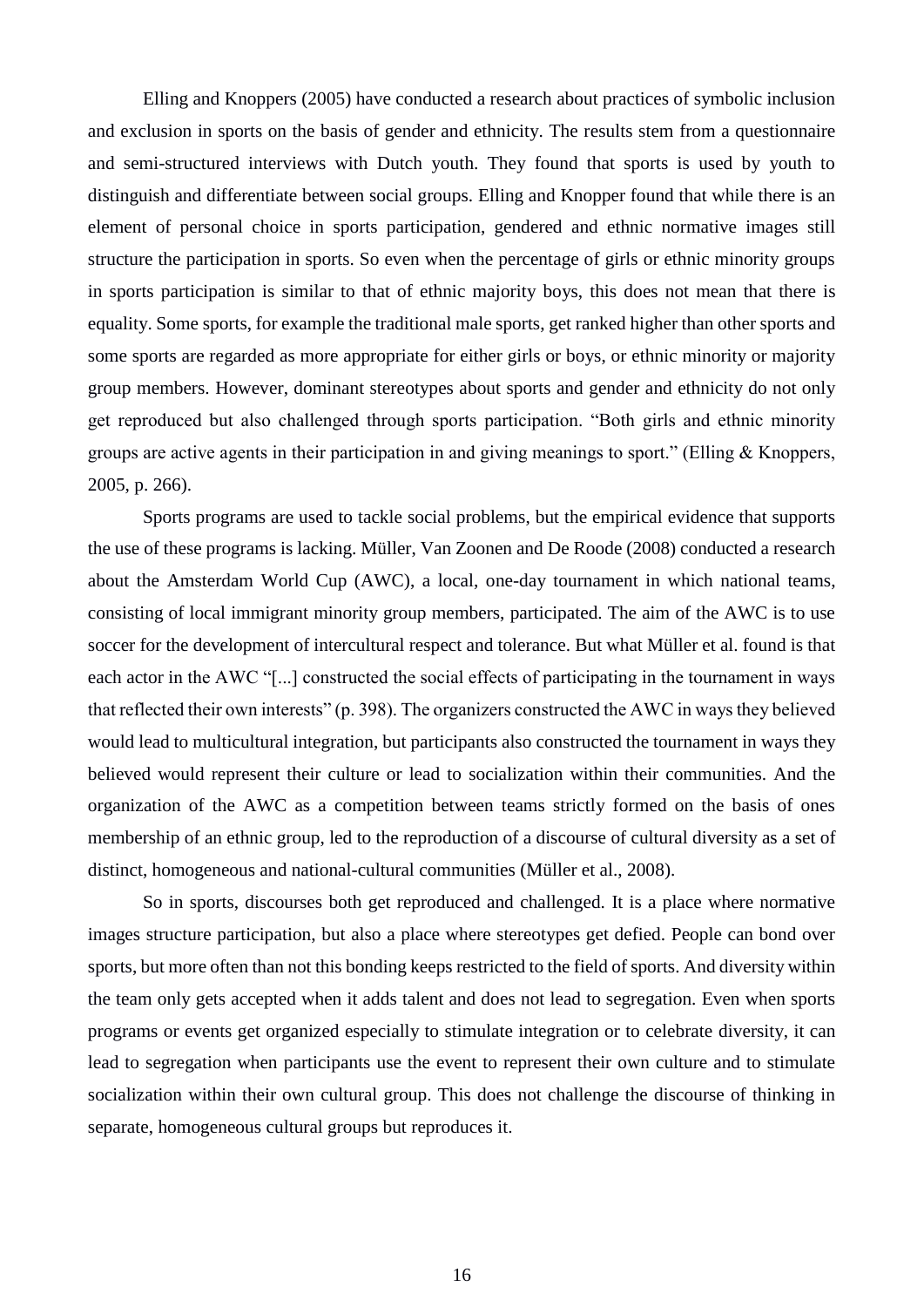## <span id="page-21-0"></span>*2.4.1 Cultural diversity in physical education*

A place where a diverse group of people comes together to exercise is in school. PE is a required course in both primary and secondary education in the Netherlands. Usually, pupils take physical education with their own class, which means that when the class is diverse, the group of pupils participating in PE is diverse. Studies have shown that minority group members can meet obstacles to successful participation in PE. Several studies on the participation of Muslim girls in PE in western countries have been conducted. Dagkas , Benn and Jawad (2011) found that "the contested body is at the centre of anxieties leading to parental withdrawal of Muslim girls from physical education" in the UK (p. 235). In this case, it is thus the parents who prevent their daughters from participating in PE. The reasons for this have to do with religion, gender and the body. They do not agree with for example the dress code or the gender organization and do not regard the PE course as a safe environment for their daughters. For the school and teacher to take these obstacles away, they have to understand difference. But what the parents of the female Muslim pupils think necessary to create a save environment, can challenge the teachers normalized assumptions about appropriate policies, organization systems and expectations. According to Dagkas et al. (2011), the gaps in knowledge and understanding between PE teachers and pupils and parents who belong to immigrant minority groups have to do with teacher training, which often fails to give students confidence in their knowledge of diversity issues.

Dagkas and Benn (2006) compared the experiences of Muslim girls in PE in the UK and Greece. They found that in Greece, the girls found their teachers to be more empathetic to their religious and cultural needs than the girls in the UK did. The religious and cultural needs that teachers emphasized with were for example fasting and clothing. One of the explanations Dagkas and Benn offered for this difference in empathy is the approach taken to PE in these particular countries. Greece has a less formal approach to PE, which means they might be less strict with for example rules about clothing. Another explanation is the difference in historical and socio-cultural contexts of the groups. The history and position of Muslims in Greece is different from that of Muslims in the UK (Dagkas & Benn, 2006). This shows the importance of both the educational and the societal discourses in the lived experiences of minority pupils. Teaching practices in PE are deeply embedded in subject histories, values and cultures (Benn, Dagkas & Jawad, 2011). A study conducted in Norway showed that religiosity has little influence on Muslim girls' experiences in PE, except for swimming lessons and showering facilities. Again, it is the combination of religion, gender and the body where these girls experience obstacles to participation in PE. But also non-Muslim girls showed some objections to gender-mixed PE because of the dominance of the male gender in PE (Walseth, 2013). This shows the importance of taking an intersectional approach, taking various markers of difference into account.

Elling and Knoppers (2005) are critical towards the link studies often make between the under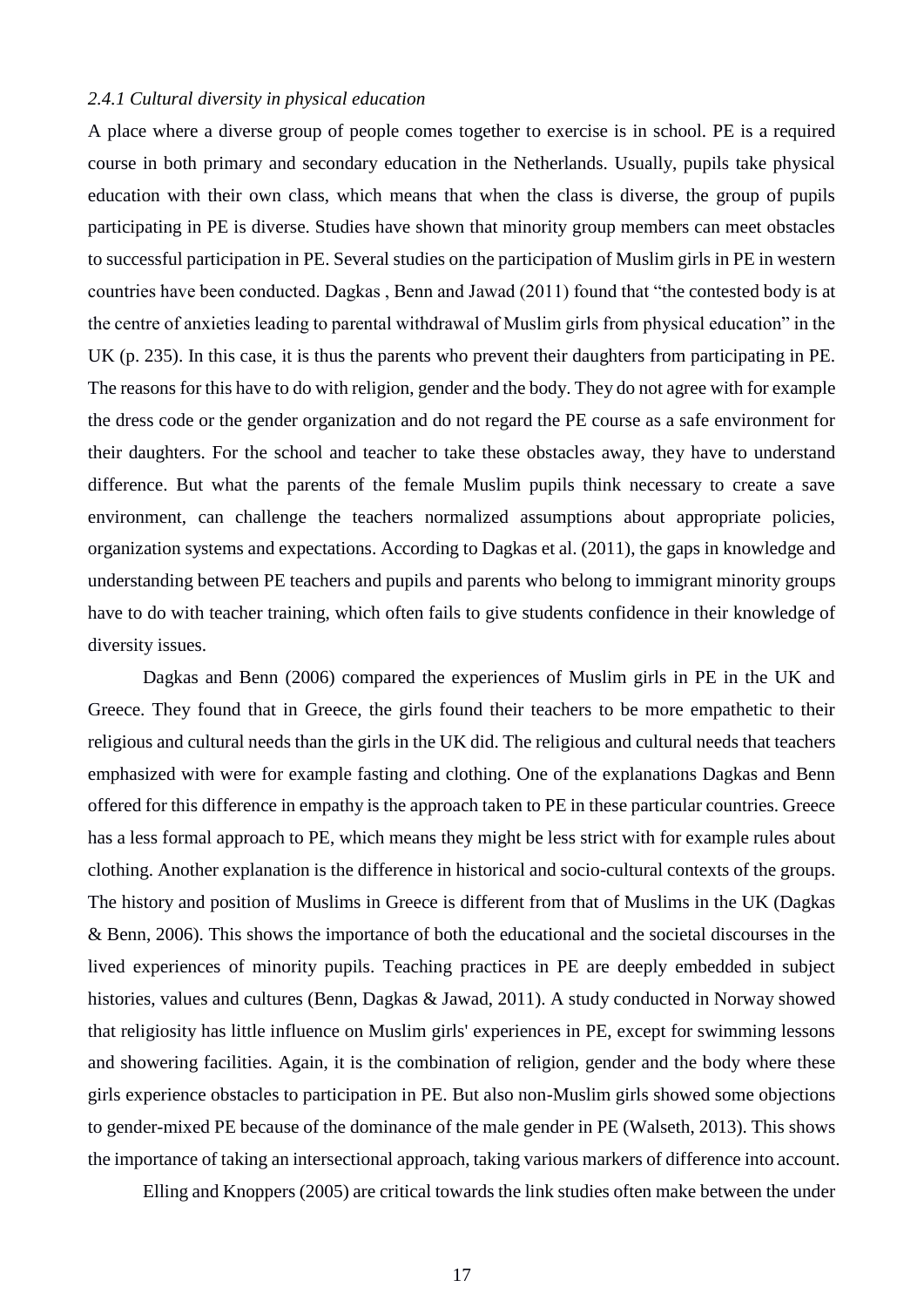representation of female ethnic minority group members in sports and religion, or specifically Islam. They found a wide variation across ethnic groups, also across Muslim groups with various ethnic backgrounds. This shows that ethnicity or possibly culture should also be taken into account. And of course it are not only Muslim girls who experience obstacles to successfully participate in PE. Another example is that of the Maori and the Pasifika in New Zealand. The Maori and Pasifika are stereotyped as a physical people, they are regarded as naturally talented athletes (Fitzpatrick, 2011; Hokowhitu, 2003). One consequence of this is that their success is sports in seen as something that requires little effort. They will not be complimented on their hard work or training. Another consequence is that the Maori and Pasifika are expected to excel in sports but expectation of their academic skills are low (Fitzpatrick, 2011). These expectation can be self-fulfilling and can be difficult for Maori and Pasifika students who do not excel in sports or who have academic ambitions. The discourse only allows them to be successful in areas of society that do not threaten their representation as a physical people (Hokowhitu, 2003).

The experiences from Maori and Pasifika pupils in PE and the obstacles they encounter in successful participation are very different of that of female Muslim pupils. However, in both cases the historical background and the societal discourses strongly influence the lived experiences of these pupils. Teachers' practices are socially, culturally and historically contingent (Pachler, Makoe, Burns & Blommaert, 2008). For a teacher to understand her/his minority pupils or more generally, to become culturally competent, s/he has to be aware of the context of her/his knowledge.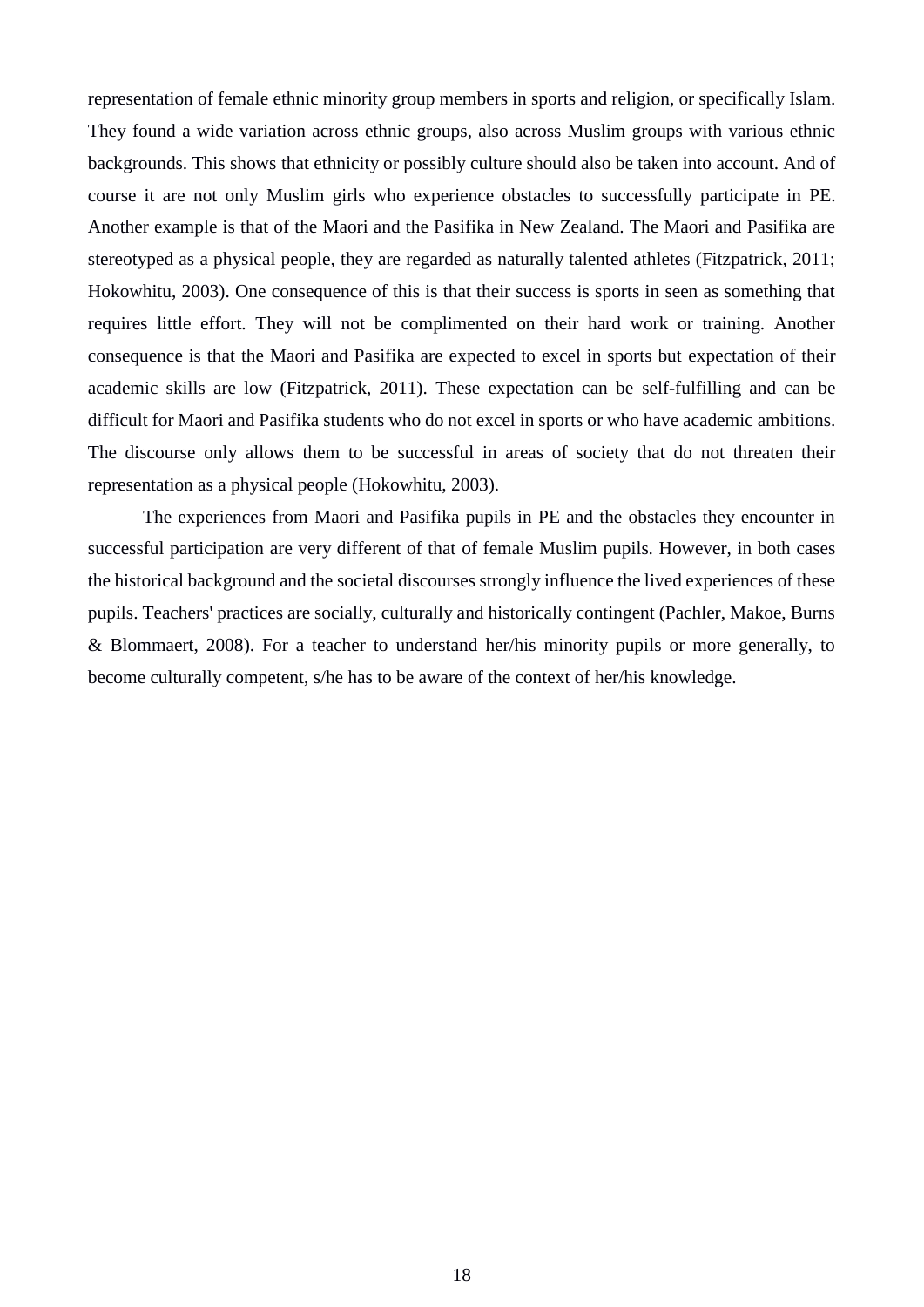#### <span id="page-23-0"></span>**3. METHODOLOGY**

This section discusses the steps taken during this research. First, it discusses the research design. Second, the data collection methods and third the sample strategy that were applied during the research are described. Fourth, the documents discussed in the document analysis section are introduced and fifth it is discussed how the data were analyzed. The section concludes with a paragraph on the quality indicators of this research.

#### <span id="page-23-1"></span>*3.1 Research design*

To gain insights into PE teacher trainees and alumni, PE teacher trainers and PE teachers talk about cultural diversity, in how they think they deal with cultural diversity in the classroom and in the discourses they draw on for their ideas and actions, a qualitative inquiry based on empiricalinterpretative research methods has been conducted. An interpretative approach was taken to gain understanding of the emic perspective. The goal to understand the social reality is central in the interpretative approach to research (Tijmstra & Boeije, 2009). The knowledge this research did strive for was ideographic knowledge, knowledge that describes the unique and that takes the context into account. More general or abstract knowledge was derived from this specific knowledge of the unique (Tijmstra & Boeije, 2009). Qualitative research methods were employed to gain knowledge.

The research that was conducted, has a descriptive and cross-sectional nature. It has adopted, as Green and Bloome (1997) describe it, an ethnographic perspective. This means that the research did not result in an ethnographic work, but that it has used theories of culture and research practices that are derived from anthropology or sociology to guide the research in studying cultural practices of a social group (Green & Bloome, 1997). The empirical-interpretative research methods that were applied, were semi-structured interviews and document analysis. The interviewees were PE teacher trainees and alumni, PE teacher trainers and PE teachers. All interviewees were connected to the HAN, either because they are or were students at HAN ALO, because they teach at HAN ALO or because they guide trainees who study at HAN ALO. The documents that were analyzed can be found in table 2.

This research used sensitizing concepts. The term sensitizing concepts was introduced by Blumer (1954), who contrasted them with definitive concepts:

A definitive concept refers precisely to what is common to a class of objects, by the aid of a clear definition in terms of attributes or fixed bench marks. [...] A sensitizing concept lacks such specification of attributes or bench marks and consequently it does not enable the user to move directly to the instance and its relevant content. Instead, it gives the user a general sense of reference and guidance in approaching empirical instances. Whereas definitive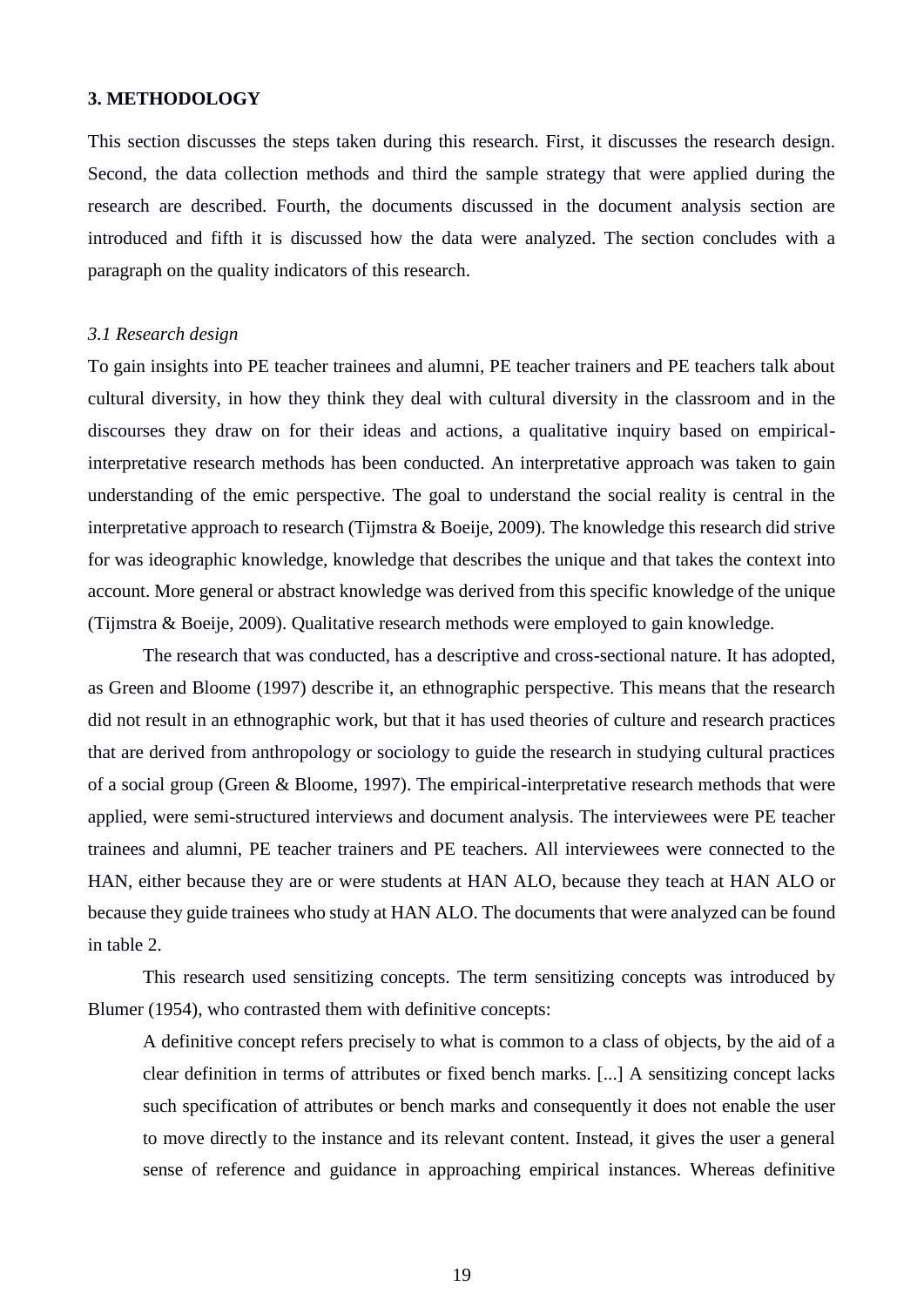concepts provide prescriptions of what to see, sensitizing concepts merely suggest directions along which to look. (p. 7)

In the case of this research, terms like diversity and cultural diversity were not delimited by a clear definition. Instead the meaning of these terms was derived from the texts of interviewees and documents.

## <span id="page-24-0"></span>*3.2 Research question and sub questions*

The question central to this research is: *What are the issues that emerge in PE as experienced by PE teachers and teacher trainees when dealing with cultural diversity, what practices do PE teachers and teacher trainees employ to deal with these issues and what discourses are these practices based on?* To answer this research question, the following sub questions were formulated:

I. What are the issues related to cultural diversity that emerge in PE as experienced by PE teachers and teacher trainees?

- What issues come up between culturally diverse pupils?
- What issues come up between culturally diverse pupils and PE teachers?
- What issues come up between culturally diverse pupils and PE teacher trainees?

II. What practices do PE teachers and teacher trainees employ to deal with issues related to cultural diversity?

- What practices do PE teachers employ do deal with issues between culturally diverse pupils?
- What practices do PE teachers employ to deal with issues between culturally diverse pupils and themselves?
- What practices do PE teacher trainees employ do deal with issues between culturally diverse pupils?
- What practices do PE teacher trainees employ to deal with issues between culturally diverse pupils and themselves?

III. What discourses are the practices that PE teachers and teacher trainees employ to deal with issues related to cultural diversity based on?

- What are PE teachers' societal discourses on cultural diversity?
- What are PE teachers' professional discourses on cultural diversity?
- What practical professional knowledge do PE teachers use when dealing with cultural diversity?
- What are PE teacher trainees' societal discourses on cultural diversity?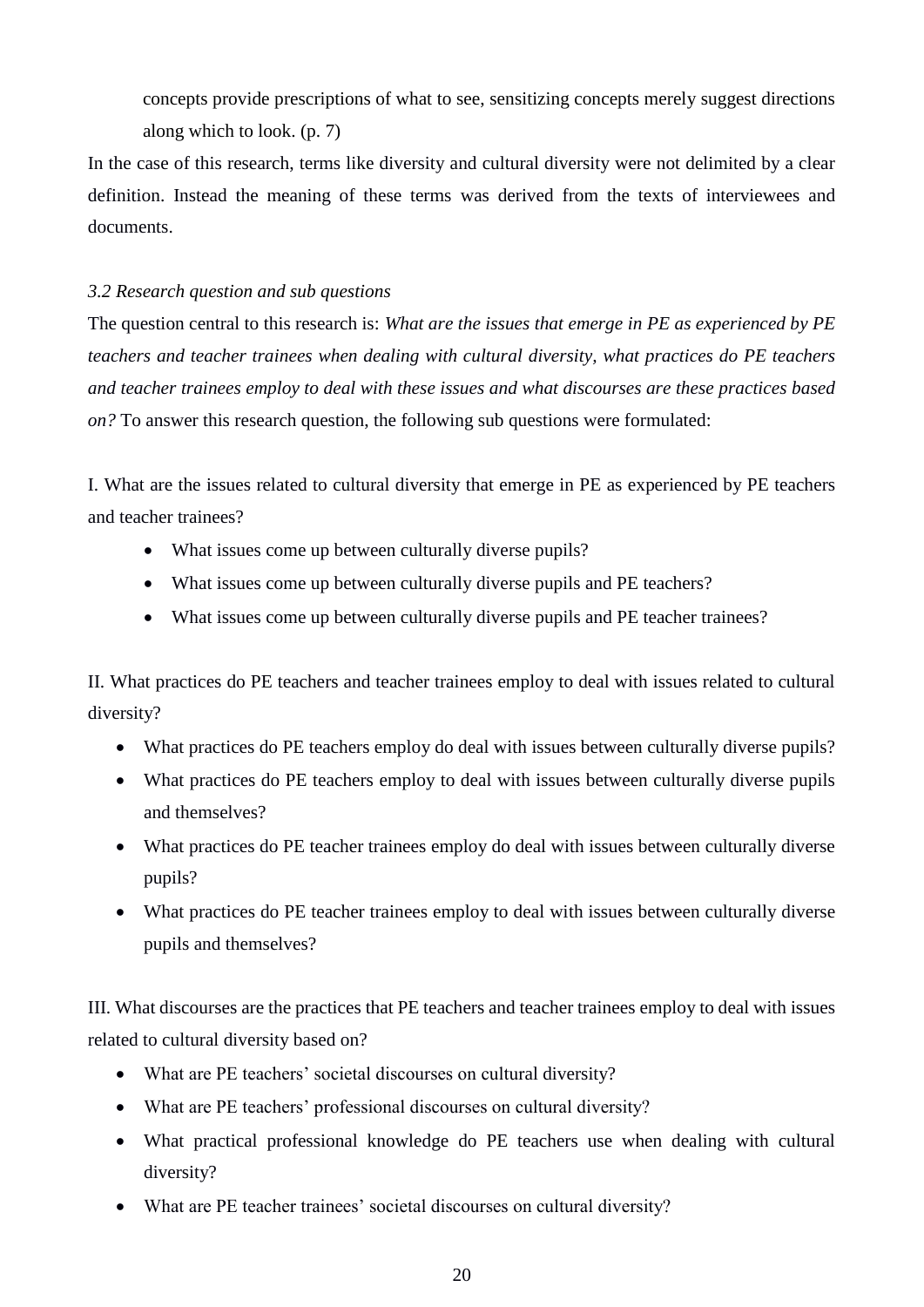- What are PE teacher trainees' professional discourses on cultural diversity?
- What practical professional knowledge do PE teacher trainees use when dealing with cultural diversity?
- What are the discourses on cultural diversity in PE teacher education?
- What are the discourses on cultural diversity of PE teacher trainers?

#### <span id="page-25-0"></span>*3.3 Sample strategy: interviews*

For the pilot interview, a Facebook message with a request for potential interviewees was posted on the wall of the researcher. A contact of the researcher posted some names of ALO students and alumni as a reaction. The people mentioned in the reaction were contacted, which resulted in an interview with an alumnus from HAN ALO. A gatekeeper who would provide access to participants for interviews and relevant documents for the document analysis was found in a contact person at the HAN ALO. This gatekeeper provided a list of names and e-mail addresses of teacher trainers who could be approached for interviews. The list also contained some names of employees of the HAN ALO who could be contacted for names and e-mail addresses of teacher trainees and PE teachers. Two employees of HAN ALO provided names and e-mail addresses of potential interviewees. The teacher trainers and the other potential interviewees were contacted by e-mail with a request to participate in an interview. When the sample of PE teacher trainees turned out smaller than planned because potential interviewees either did not respond or indicated that they were too busy to participate, the sample was complemented by alumni. The interviewee from the pilot interview provided some names and e-mail addresses of alumni. An e-mail was sent to these alumni to ask them to participate. This resulted in three more interviews with alumni who graduated from HAN ALO in the past two and a half years.

The idea was to take the variable gender and possibly also ethnicity into account. This turned out to be complicated because the sample strategy was a snowball method, which means that the researcher was dependent on others for the selection of interviewees. All interviewees were of Dutch nationality and most of them were male. HAN ALO does have more male students than female students, which means that even though the sample of interviewees contains more males than females it still is quite representative for the student population at HAN ALO. The PE teacher trainers were selected on the subject they teach. All the teacher trainers who participated in an interview taught a subject which fell under the cluster *Lesgeven en Coaching* (Teaching and Coaching). All these teachers were of Dutch nationality and four out of five of these teachers had an education as a PE teacher themselves. All of them also had a master degree from university. The PE teachers that were interviewed all were connected to the HAN ALO because they guide students of HAN ALO who do their internship at the schools where these PE teachers work.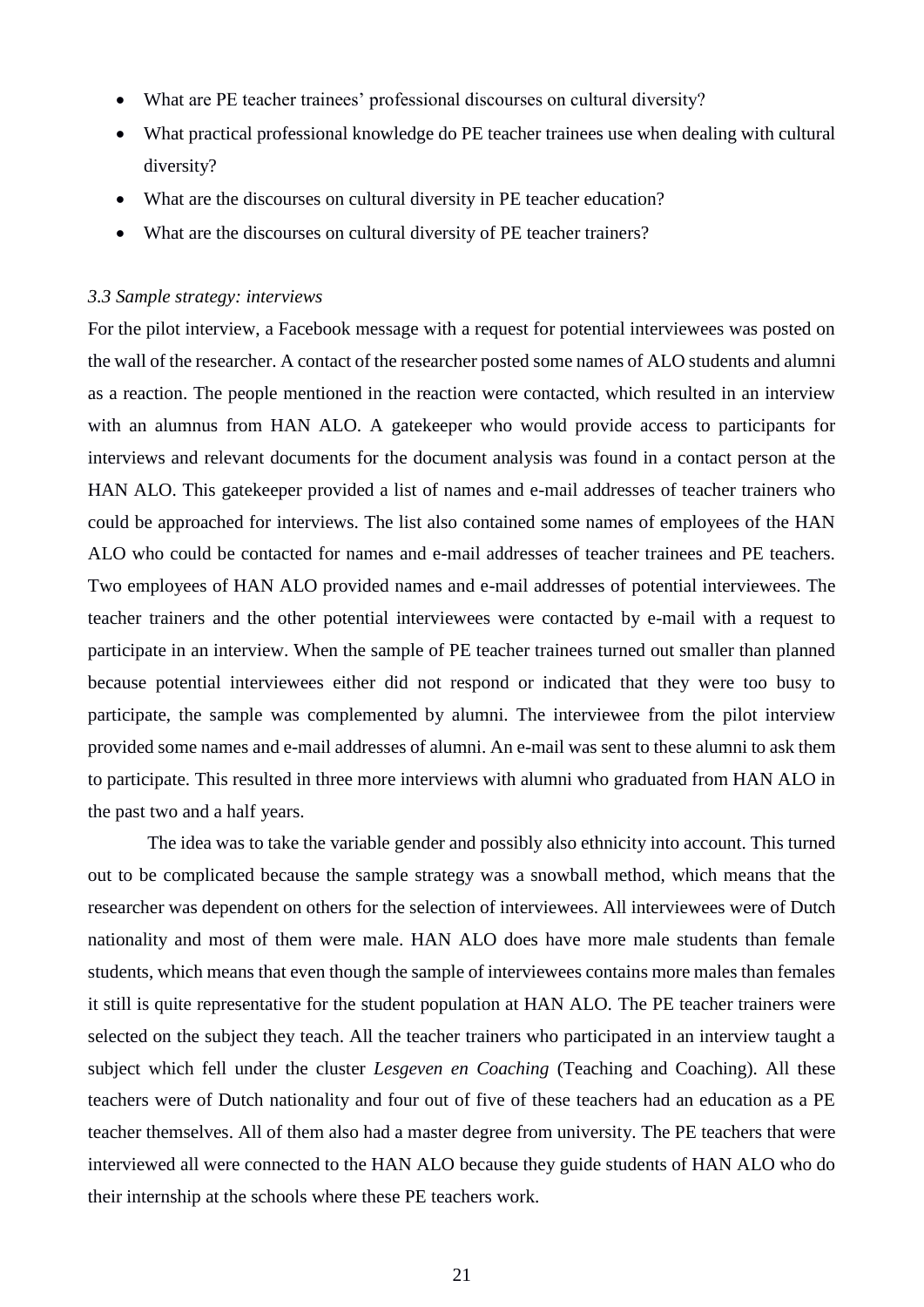| <b>Interviewees</b> | PE teacher | Alumni | PE teacher | PE teachers | Total |
|---------------------|------------|--------|------------|-------------|-------|
|                     | trainees   |        | trainers   |             |       |
| Male                |            |        |            |             |       |
| Female              |            |        |            |             |       |
| Total               |            |        |            |             | IJ    |

*Table 1: Sample of interviewees*

## <span id="page-26-0"></span>*3.4 Sample strategy: documents*

Two documents for analysis were provided by the gatekeeper from the HAN ALO, *Beroepsprofiel leraar lichamelijke opvoeding* (Professional profile teacher physical education) (Bax, Van Driel, Jansma, & Van der Palen, 2010) and *Landelijk opleidingsprofiel leraar lichamelijke opvoeding eerste graad* (National educational profile teacher physical education first degree) (De Wit et al., 2013). Other documents were found on the internet. In the professional profile from 2010, Bax et al. referred to the professional profile from 2004, which led to the inclusion of this document: *Beroepscompetentieprofiel voor leraren lichamelijke opvoeding* (Professional competence profile for teachers of physical education) (Van Driel, Van der Gugten & Loopstra, 2004). The analysis of these three documents would offer insights on discourses in the field of PE. To gain insights into broader, political discourses, four documents by the Dutch ministry of Public health, well-being and sports were added for analysis. First, the nota "*Tijd voor sport – Bewegen, Meedoen, Presteren"* (Time for sports – Exercising, Participating, Performing) (VWS, 2005a). Second the program "*Meedoen allochtone jeugd door sport 2006-2010*" (Participating allochtonous youth through sports 2006-2010) (VWS, 2005b), which is part of the nota from 2005. Third, the policy paper "*De kracht van sport*" (The power of sports) (VWS, 2008) and fourth the policy paper "*Sport en Bewegen in Olympisch Perspectief*" (Sports and Exercise in an Olympic Perspective) (VWS, 2011). These four policy documents were retrieved from the website of the Dutch government.

| Document                  | <b>Authors</b>     | Year | Type of document  |
|---------------------------|--------------------|------|-------------------|
| Beroepscompetentieprofiel | Van Driel, Van der | 2004 | Guidelines for PE |
| voor leraren lichamelijke | Gugten & Loopstra  |      | teachers          |
| opvoeding                 |                    |      |                   |
| Beroepsprofiel leraar     | Bax, Van Driel,    | 2010 | Guidelines for PE |
| lichamelijke opvoeding    | Jansma, & Van der  |      | teachers          |
|                           | Palen              |      |                   |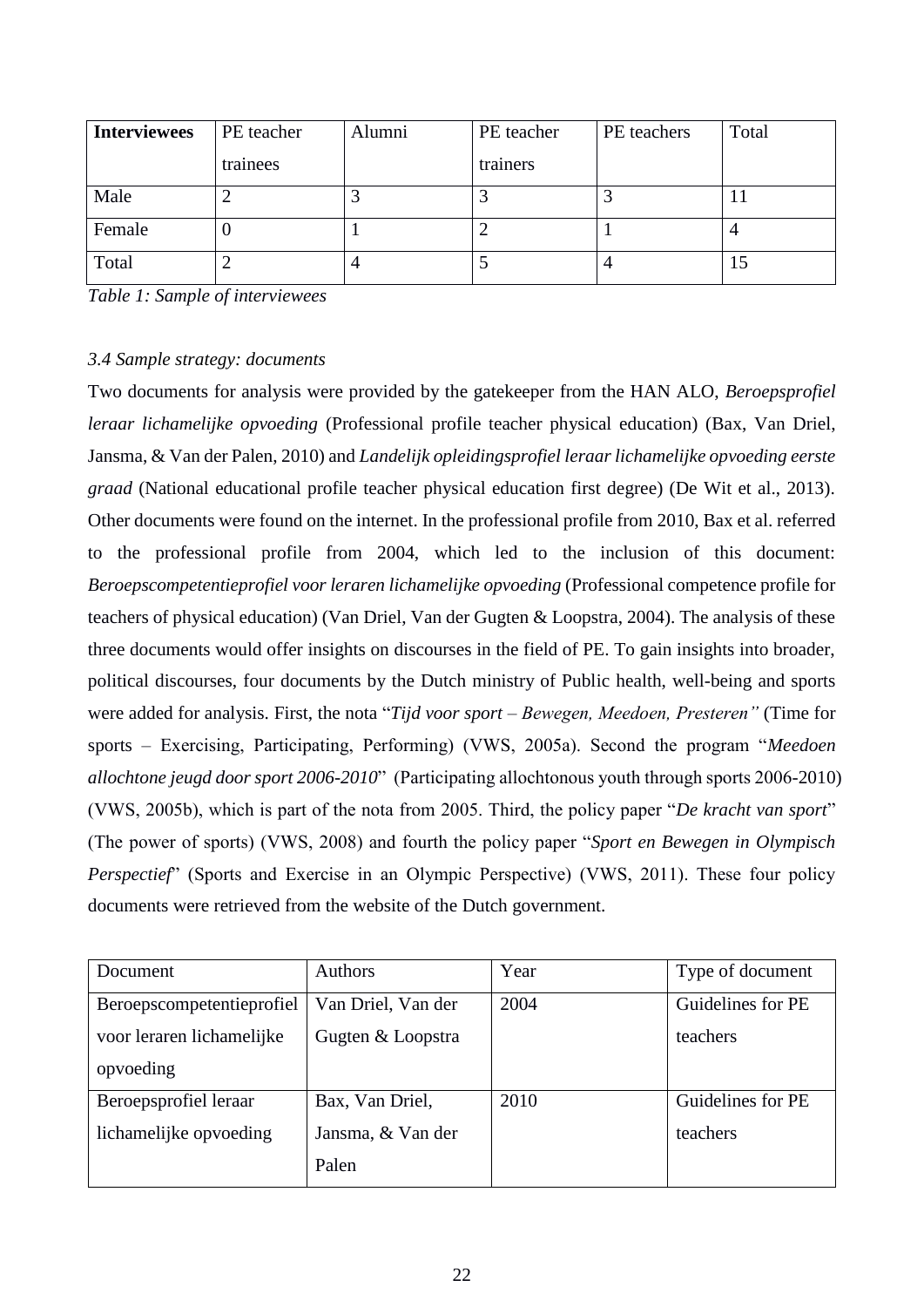| Landelijk                    | De Wit et al.      | 2013 | Guidelines for       |
|------------------------------|--------------------|------|----------------------|
| opleidingsprofiel leraar     |                    |      | starting PE teachers |
| lichamelijke opvoeding       |                    |      |                      |
| eerste graad                 |                    |      |                      |
| Tijd voor sport $-$          | Ministry of Public | 2005 | National policy      |
| Bewegen, Meedoen,            | health, Well-being |      | document (nota)      |
| Presteren                    | and Sports         |      |                      |
| Meedoen allochtone jeugd     | Ministry of Public | 2005 | National policy      |
| door sport 2006-2010         | health, Well-being |      | document (program    |
|                              | and Sports         |      | part of the nota     |
|                              |                    |      | from $2005$ )        |
| De kracht van sport          | Ministry of Public | 2008 | National policy      |
|                              | health, Well-being |      | document (policy     |
|                              | and Sports         |      | paper)               |
| Sport en Bewegen in          | Ministry of Public | 2011 | National policy      |
| <b>Olympisch Perspectief</b> | health, Well-being |      | document (policy     |
|                              | and Sports         |      | paper)               |

*Table 2: Sample of documents*

## <span id="page-27-0"></span>*3.5 Data collection*

Two data collection methods were applied: semi-structured interviews and document analysis. For the interviews, interview guides were used (see Appendix I-III). Before each interview, the research was introduced, the topic of confidentiality was raised and the interviewees were asked if they agreed to the interview being recorded with a voice recorder. All the interviewees agreed to the use of the voice recorder. If the interviewees had no more questions prior to the interview, the interview started. All the interview guides started with the general question to the interviewee to tell something about her-/himself. This question got the interviewee talking and was asked to gain knowledge about her/his education and career. After this first question followed some questions about what the interviewee liked about PE and what s/he found important in PE. Then the topic of diversity was introduced and the interviewee was asked what s/he thought about when talking about diversity in education and about cultural diversity in education specifically. This question was asked because the various interviewees might have had different interpretations of diversity. For the PE teachers and teacher trainees, some questions about the interviewee's own experiences with cultural diversity and PE followed. Each PE teacher trainer was asked to describe the subject s/he taught and was asked if this subject dealt with the topic of cultural diversity during lectures or assignments. If a PE teacher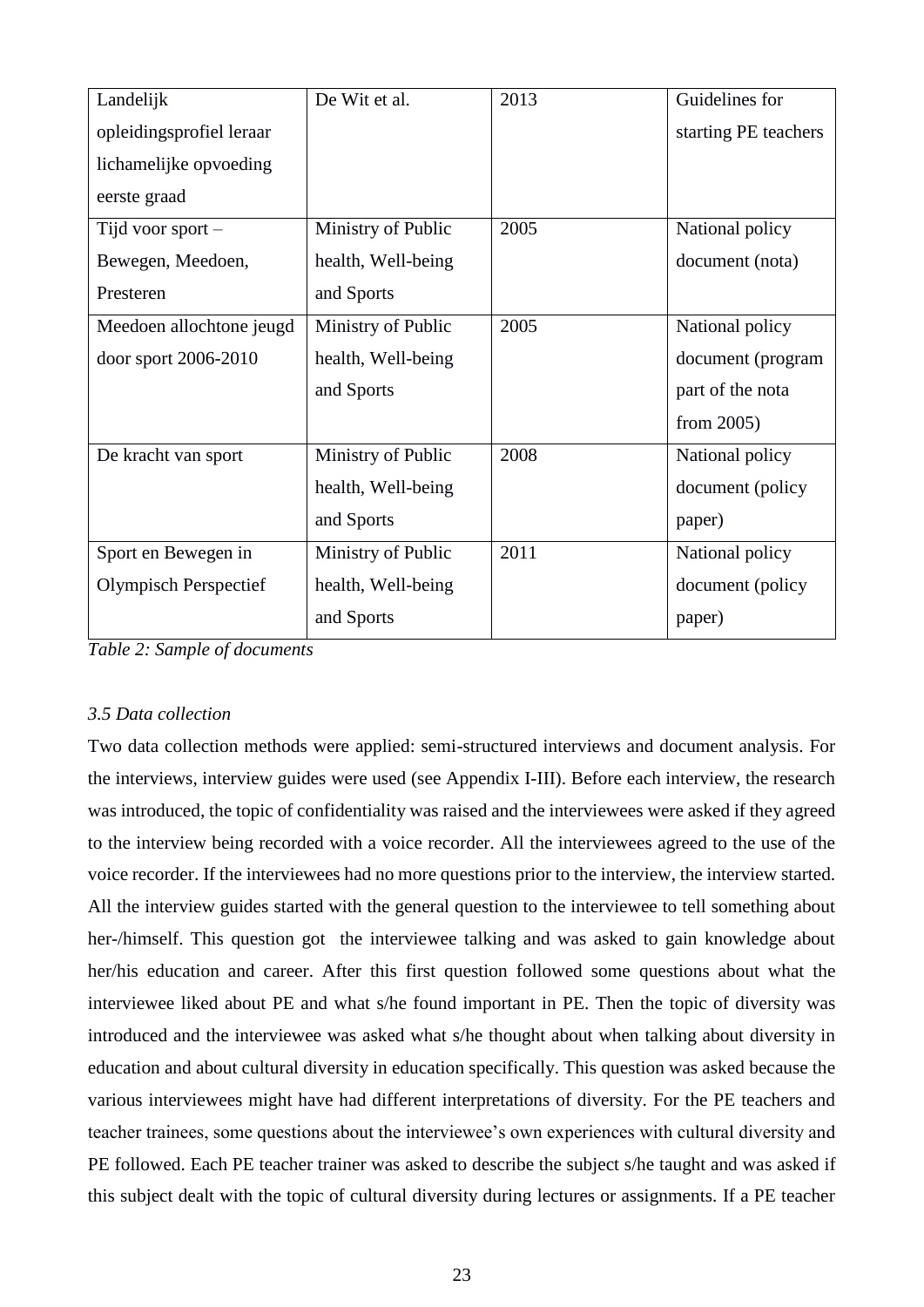trainer had previous experience as a PE teacher, s/he was asked about her/his experiences with culturally diverse classrooms as well. Next, questions on what the interviewee thought about the values that are ascribed to PE by the Dutch society followed. These questions were based on the document analysis, which showed that in the Netherlands society has certain expectations of what PE can do for society. The interview guide concluded with some questions on the preparation of PE teachers for dealing with culturally diverse classes by PE teacher training.

The interviews were structured in such a way that the interviewees could start with talking about some general topics, after which it moved on to the more sensitive subject of cultural diversity. The semi-structured interviews with PE teacher trainees and alumni, PE teacher trainers and PE teachers provided data on what they think and on what they think they do. These data were used to gain insights in PE teacher trainees and alumni, PE teacher trainers and PE teachers talk about cultural diversity, in how they think they deal with cultural diversity in the classroom and in the discourses they draw on for their ideas and actions.

#### <span id="page-28-0"></span>*3.6 Data analysis*

This research adopted an ethnographic, interpretive perspective. The method that was used to analyze the interview recordings and transcripts and the documents was discourse analysis. Two strategies as described by Oberhuber and Krzyzanowski (2008) for integrating discursive and ethnographic approaches were applied: 'bringing discourse in place' and conceptualizing the articulations and interrelations of discursive and social practices. Bringing discourse in place means to focus on the discourses of and in a particular institution, in this case on the discourses of and in the PE teacher training at HAN. Focus is also on the agency individuals in an institution have within the discourse and on the production of discourses within the institution (Oberhuber & Krzyzanowski, 2008). For the conceptualization of the articulations and interrelations of discursive and social practices, Oberhuber and Krzyzanowski (2008) base their ideas on Foucault and on critical discourse analysis. This means that they see discourse not as a reflection of reality, but a productive force of reality that influences practices. The context within which the discourses get (re)produced, for example the societal or institutional context, is central to the conceptualization.

In practice this means that the interviews and documents were critically analyzed for processes of meaning making while taking into account the context in which these processes took place. For the document analysis, relevant pieces of text were selected and discussed. For the interview analysis, quotes were selected per topic, after which the similarities and differences between the quotes of various interviewees were given and striking quotes were discussed.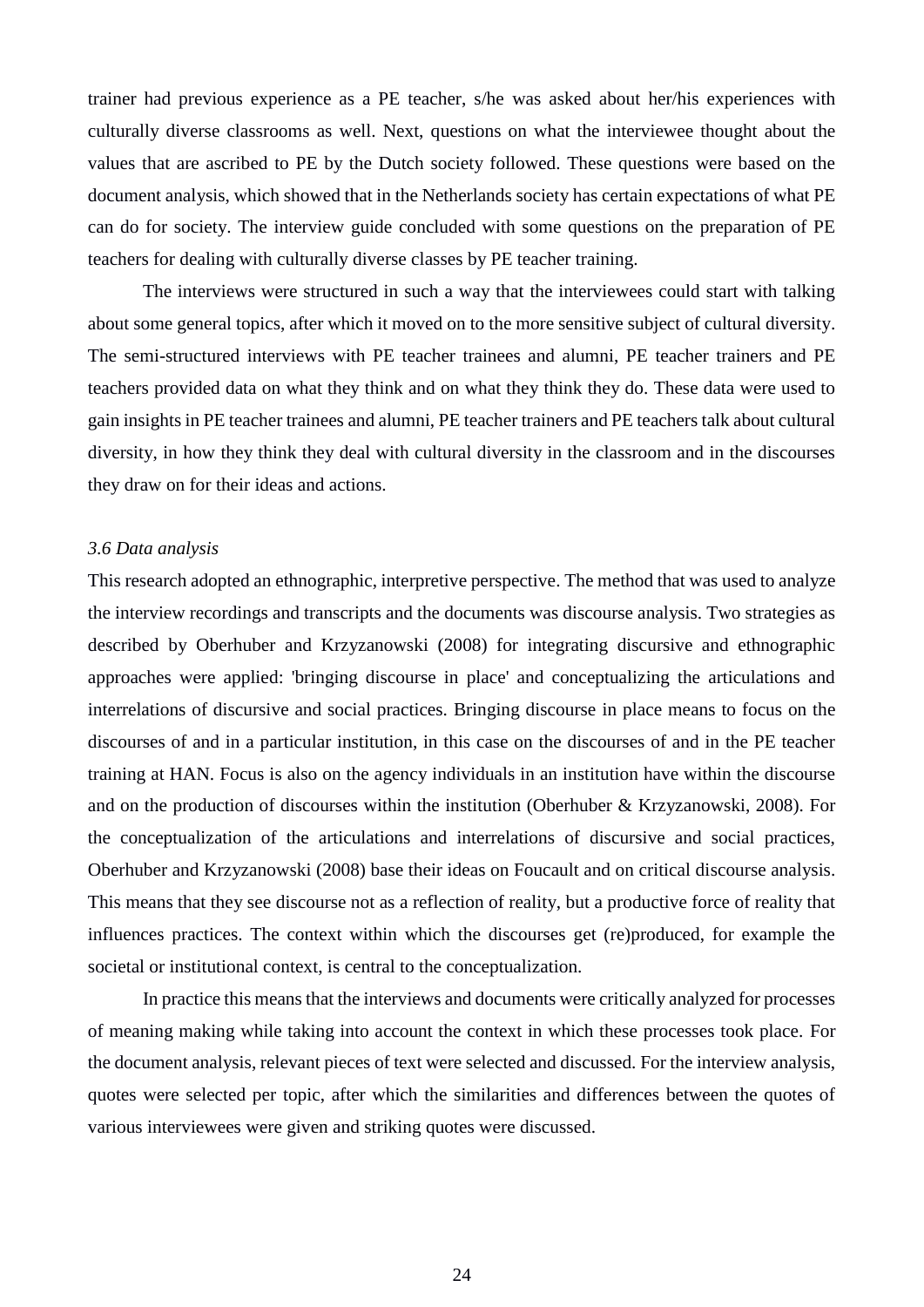#### <span id="page-29-0"></span>*3.7 Research quality indicators*

Ideals like objectivity, validity and reliability might not seem suitable criteria for empiricalinterpretive research (Oberhuber & Krzyzanowski, 2008). But instead of objectivity, the researcher should recognize her subjectivity and take a reflexive attitude towards her own role (Spotti, n.d.). And while exactly replicating an empirical-interpretive research is impossible, there are other ways to secure the reliability and validity of empirical-qualitative research. This section will discuss how the reliability and the validity of this research were enhanced.

#### <span id="page-29-1"></span>*3.7.1 Reliability*

Unlike a survey interview, a qualitative interview which uses a semi-structured interview guide cannot exactly be replicated. The questions are never asked in exactly the same way. The interviews did follow a similar line of questioning, but exactly replicating the research is not possible. However, measures were taken to enhance the reliability of the research. The reliability of the research was enhanced by methodological accountability (Boeije, 2009). By writing this section, which provides an accurate description of the steps taken and the methodological choices made during the research, methodological accountability was achieved.

#### <span id="page-29-2"></span>*3.7.2 Internal validity*

Methodological accountability too enhanced the internal validity of this research, by explaining the steps taken during the data collection and analysis. This gives the readers a chance to judge for themselves if the interpretations of the researcher are valid. During the research, the researcher was aware that the presence of a researcher always influences the situation. Interviewees might for example feel inclined to answer the interview questions not with answers that reflect their own opinion but that they think are socially desirable (Boeije, 2009). Some measures were taken to make the interviewees feel comfortable in order for them to talk without any restraints. During all the interviews, the researcher tried to create an open and relaxed atmosphere and emphasized that everything interviewees would say would be dealt with confidentially. What further enhanced the internal validity of this research was the use of sensitizing concepts. By using sensitizing concepts instead of definitive concepts for terms like diversity and cultural diversity, the risk of excluding types of diversity that do matter to PE teachers, teacher trainers and teacher trainees and alumni got reduced.

#### <span id="page-29-3"></span>*3.7.3 External validity*

This research focused mostly on the discourses of and within a particular institution, HAN ALO. This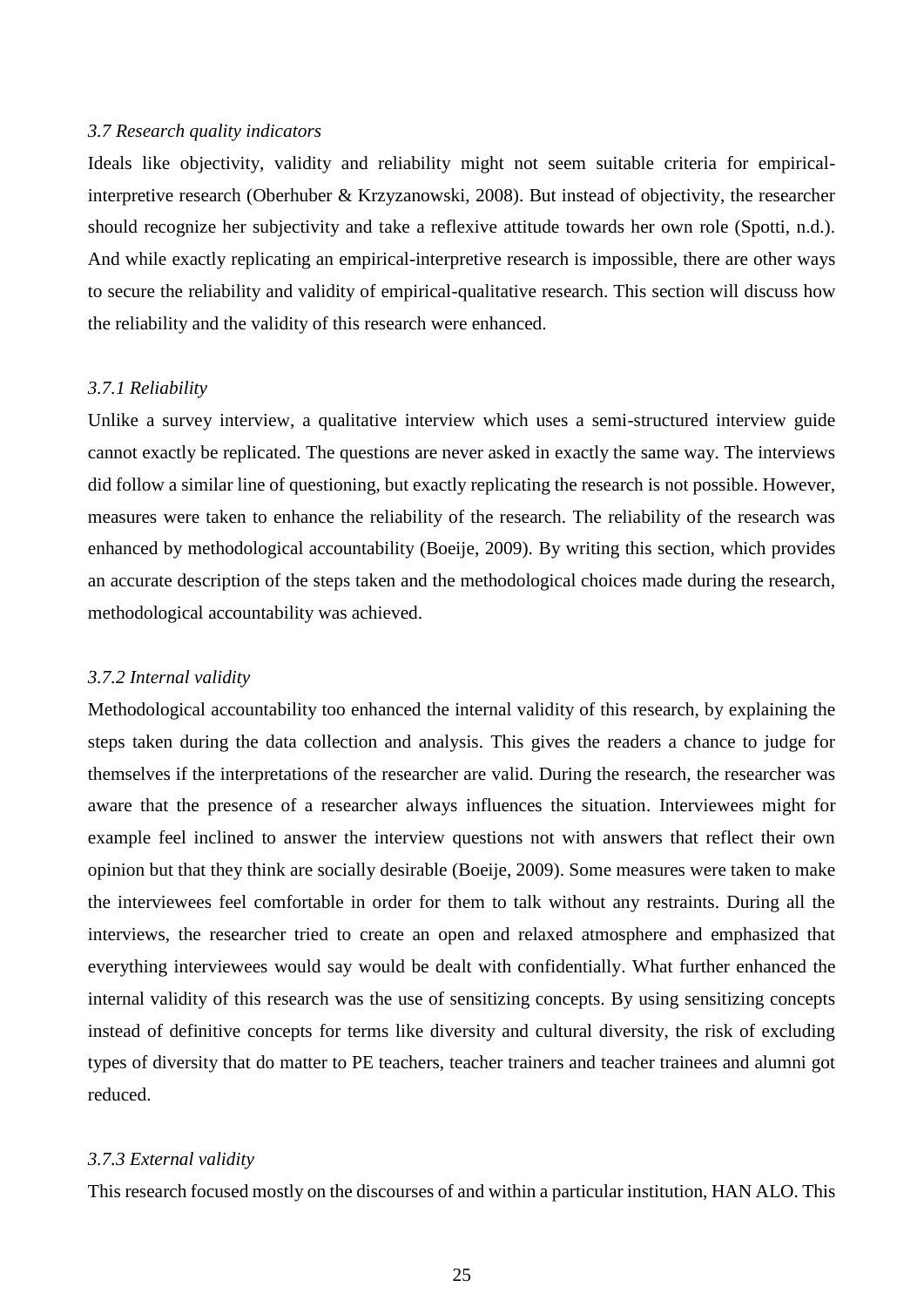does not mean that the results are interesting in regard to this institution only. First of all, the research discussed various documents that were drafted on a national level. Second, there are certain competences that all PE teachers should master and that are legally defined in the Netherlands (Bax, Driel, Jansma, & Palen, 2010). This means that the situation at other PE teacher trainings in the Netherlands in comparable with the situation of HAN ALO. Comparability enhances the external validity of a research (Boeije, 2009) and the comparability with other PE teacher trainings enhances the external validity of this research.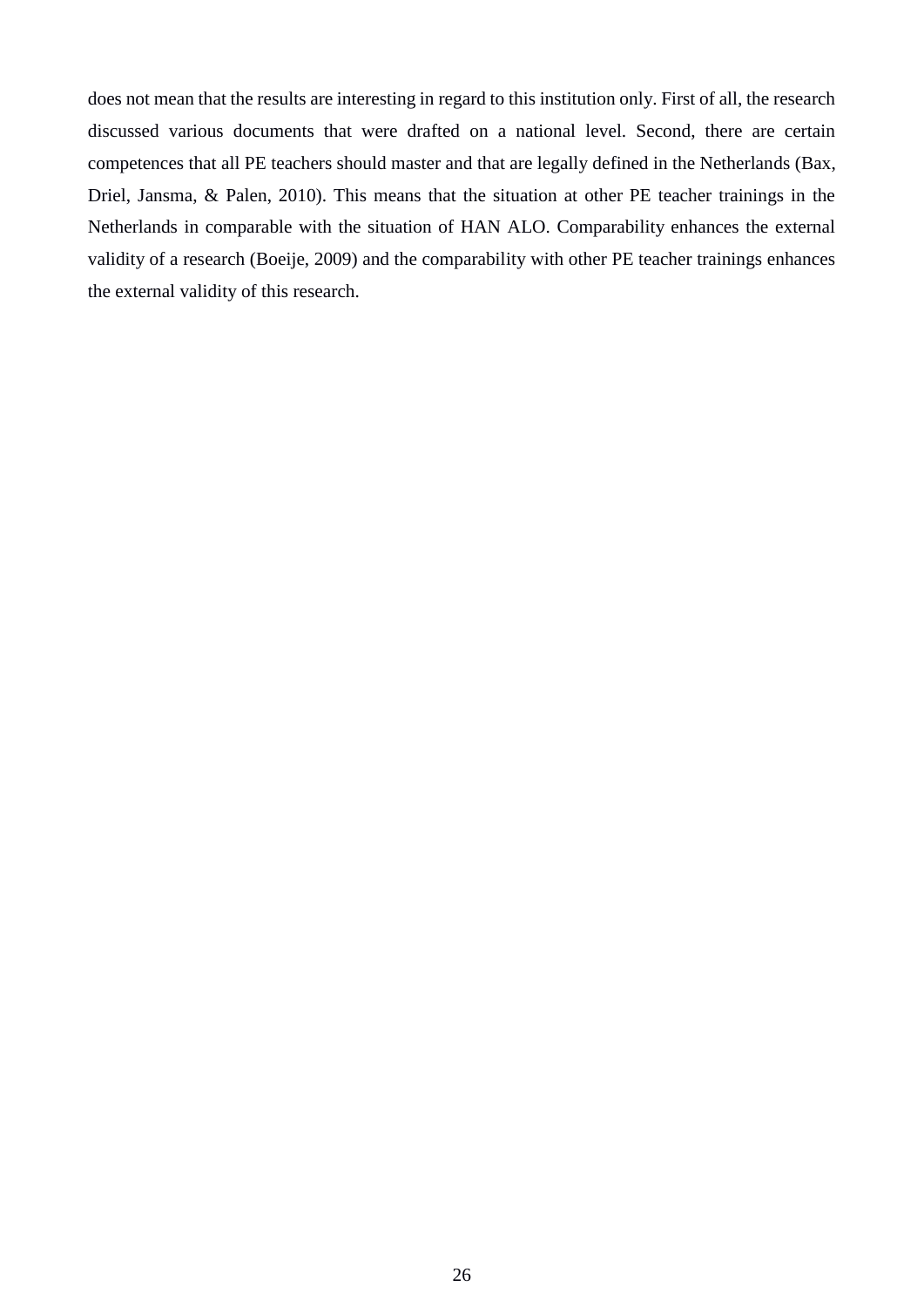## <span id="page-31-0"></span>**4. CONTEXT: THE DISCURSIVE CONTEXT**

In this section, seven documents that were analyzed for discourses in the field of PE and PE teacher education and for political discourses on sports and diversity get discussed. First three documents that specifically focus on the field of PE were analyzed: *Beroepscompetentieprofiel voor learen lichamelijke opvoeding* (professional competence profile for teachers in physical education) (Van Driel, Van der Gugten, & Loopstra, 2004), *Beroepsprofiel leraar lichamelijke opvoeding* (professional profile teacher physical education) (Bax, Van Driel, Jansma, & Van der Palen, 2010) and *Landelijk opleidingsprofiel leraar lichamelijke opvoeding eerste graad* (National educational profile teacher physical education first degree) (De Wit et al., 2013).

Next, four policy documents by the Dutch Ministry of Public Health, Wellbeing Sports (VWS) were analyzed: the nota "*Tijd voor sport – Bewegen, Meedoen, Presteren"* (Time for sports – Exercising, Participating, Performing) (VWS, 2005a), the program "*Meedoen allochtone jeugd door sport 2006-2010*" (Participating allochtonous youth through sports 2006-2010) (VWS, 2005b), the policy paper "*De kracht van sport*" (The power of sports) (VWS, 2008) and the policy paper "*Sport en Bewegen in Olympisch Perspectief*" (Sports and Exercise in an Olympic Perspective) (VWS, 2011).

The documents' content was analyzed for text on diversity and specifically text on cultural diversity. The goal of this analysis was to gain insights into discourses on cultural diversity in the field of PE and PE teacher education and into political discourses on sports and diversity, showing the discursive context in which the PE teachers and teacher trainees learn and work. This section concludes with a paragraph that compares the first three documents that focus on the field of PE with the policy document by VWS.

## <span id="page-31-1"></span>*4.1 The discursive context: The field of physical education*

1

In this paragraph, the latest two professional profiles for the PE teacher are discussed. These documents outline the objectives and legitimization of PE, the competences PE teachers currently active in education should have and ethics regarding PE. While the profiles describe the qualities that teachers should have, they do mention that there is no such thing as an ideal teacher. It is recognized that every teacher is a unique individual who keeps learning and thus has not a static, but a changing professional identity (Bax et al., 2010; Van Driel et al., 2004). Both profiles were written by a group of professionals, organized via the labor union  $KVLO<sup>4</sup>$ . Because the context in which the PE teacher works continually changes, the professional profile gets renewed every couple of years (Bax et al., 2010; Van Driel et al., 2004). The first extensive professional profile was published in 1996 and since

<sup>4</sup> The labor union KVLO is the biggest association for PE teachers in the Netherlands. KVLO stands for Koninklijke Vereniging voor Lichamelijke Opvoeding (Royal Association for Physical Education).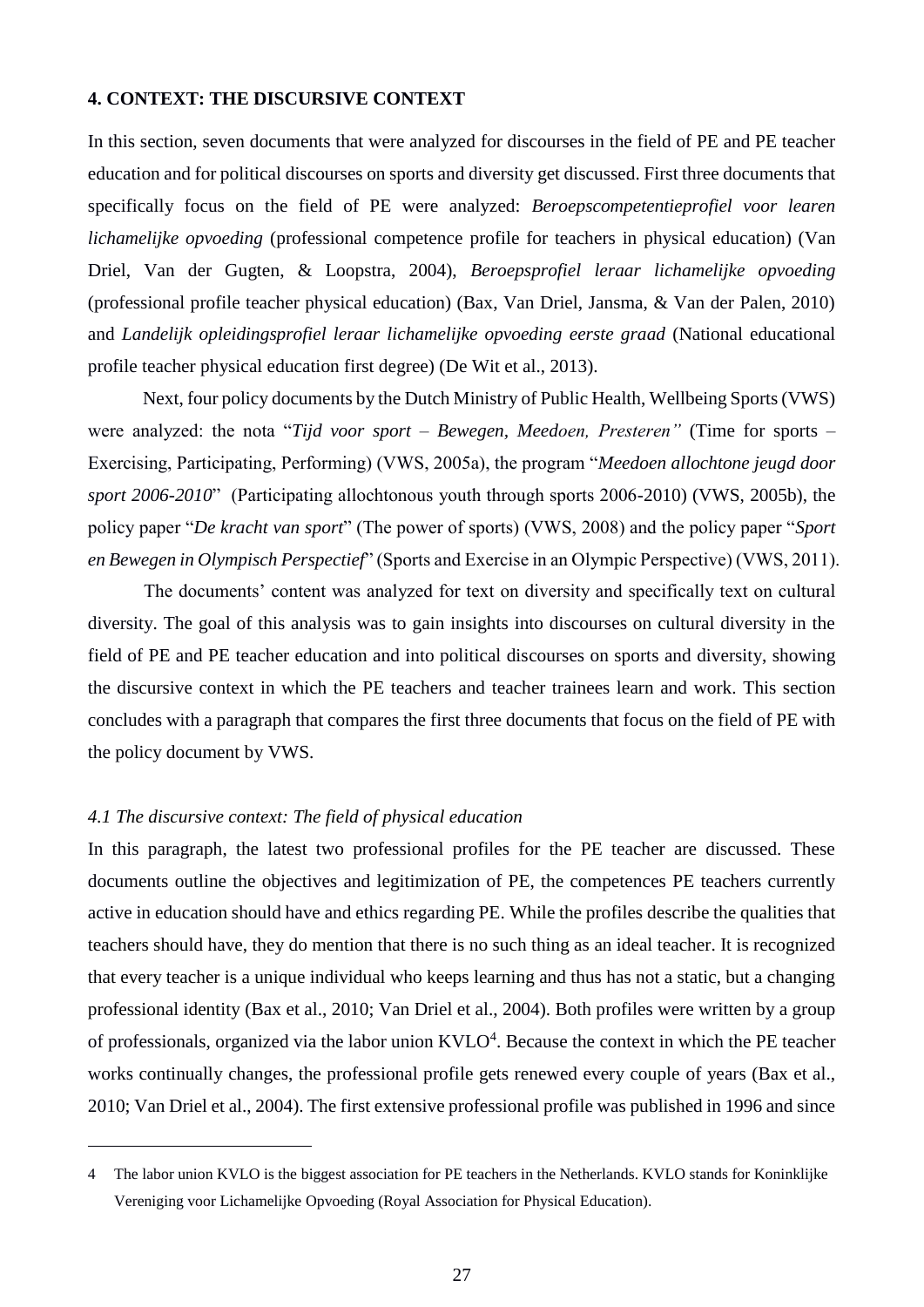then, both the layout and content of the profile have been adjusted and amplified to keep up with changes in the context in which the PE teacher practices her/his profession (Van Driel et al., 2004).

Both Bax et al. (2010) and Van Driel et al. (2004) give a brief overview of changes in the legislation and discourses on educational policy in general. They report that after a period of strict goals and headlines for education, including a legal framework with detailed instructions about the goals and contents of physical education, the current educational discourse is one of deregulation and decentralization. It was after the evaluation of the first generation goals and headlines as established in 1993 that the legal frameworks became less detailed. Educational institutions can make their own decisions in shaping the education they offer. A current trend in educational institutions' shaping of the curriculum seems to be less focus on subjects and more focus on themes and projects. Both profiles mention the trend of the *brede school* ("broad school"). Schools are expected to fulfill social functions and to work together with for example municipalities and sports clubs (Bax et al., 2010; Van Driel et al., 2004).

#### <span id="page-32-0"></span>*4.1.1 Beroepscompetentieprofiel voor leraren lichamelijke opvoeding (Van Driel et al., 2004)*

The professional profile from 2004 does mention diversity, but the focus is on diversity in behavior and in physical and sensory capabilities. In 1991, a cooperation between educational institutions and the government led to an agreement called "*Weer samen naar school*" (To school together again). The goal of the agreement is to include as much pupils with special needs as possible in regular education instead of special education.<sup>5</sup> These pupils with special needs are pupils with behavioral and learning issues and pupils with physical limitations. This will lead to less external differentiation, like different schools, and to more internal differentiation. The goal of PE in this situation of growing internal differentiation is not just the improvement of how pupils exercise, but the total integration of pupils in education or even in society (Van Driel et al., 2004).

In a short discussion on the topic of the "socialization" of education, which refers to the mentioned trend of the *brede school*, Van Driel et al. (2004) state that several functions that should solve social problems are ascribed to schools. "*In het algemeen gaat het dan vaak om kinderopvang buiten de schooluren, integratie van minderheidsgroepen en een oplossingsinstrument voor andere buurtproblemen"* "In general it is about child care outside of school hours, integrations of minority groups and a solving tool for other neighborhood problems." (Van Driel, 2004, 11). The school is

<u>.</u>

<sup>5</sup> In 2011 a legislative amendment has been made which will lead to even more children with physical and sensory limitations in regular education. As of 2011, schools have zorgplicht (a duty of care), which gives children the right for education that accommodates their needs. Possibilities have to be created for children with special needs to participate in regular education.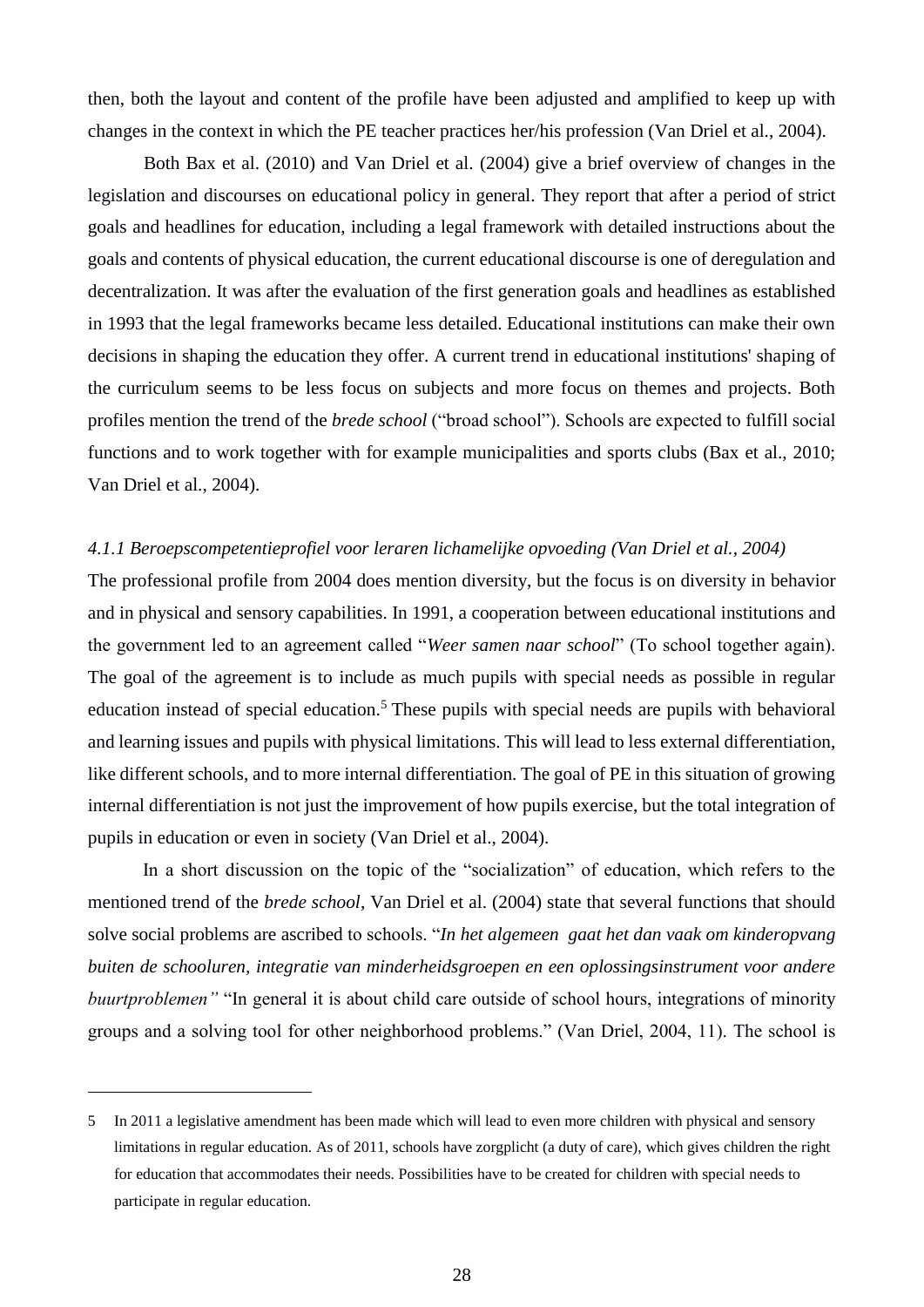thus expected to solve societal problems. Apparently, integration of minority groups is a problem, although it does not get clarified why, nor does it get clarified who these minority groups are and why they have to integrate. To regard integration as a societal problem, does fit the political and societal discourse on integration in the Netherlands around 2004. Since the turn of the century, discourse and policy switched from a multicultural ideology to an assimilationist ideology. Immigrant minority groups were seen as a threat to the cohesion of the mainstream Dutch society (Europees Migratienetwerk, 2005; Scholten & Holzhacker, 2009).

Schools do not only have to deal with societal problems, but also with their own problems. Van Driel et al. (2004) state that pre-vocational education, which provides education for 60 percent of the total amount of pupils in secondary education in the Netherlands, has to deal with big problems:

*Allereerst moet, door de grote diversiteit van leerlingen, een veelheid van programma's worden ontwikkeld en worden aangeboden. Dit leidt tot organisatorische problemen en het pedagogische dilemma dat enerzijds grootschaligheid nodig is om de veelheid aan programma's te kunnen aanbieden en anderzijds de grote behoefte van veel leerlingen aan een overzichtelijke en veilige schoolomgeving.* 

*Daarnaast zien we hier ook een stapeling van maatschappelijke en sociale problematiek. Zorg op maat en veel aandacht voor de sociale ontwikkeling van leerlingen, vraagt hier om grote inspanningen van schoolteams en afzonderlijke docenten.*

First a multiplicity of programs has to be developed and offered because of the great diversity among the pupils. This leads to organizational problems and to the pedagogical dilemma that on the one hand large scale is necessary to offer the multiplicity of programs while on the other hand pupils have a need for a clear and safe school environment.

Apart from that we also see an accumulation of societal and social problems. Customized care and a lot of attention for the social development of pupils asks for great efforts of school teams and individual teachers here. (Van Driel et al., 2004, 14)

Van Driel et al. (2004) talk about a great diversity among pupils, but do not specify what kind of diversity or diversities are referred to. It does thus not become clear why so many different programs are needed. As pre-vocational education does include several education levels, this might be one kind of diversity that is referred to here. Pre-vocational education in the Netherlands also has, compared to senior general secondary education and pre-university education, a relatively high percentage of pupils from immigrant minority groups (Nederlands Jeugdinstituut, 2009). And of course secondary vocational education, like the other levels of education, has to deal with the inflow of pupils who before would have entered special education instead of regular education. What societal and social problems secondary vocational education has to deal with does not become clear either, it possibly refers to the social issues mentioned before, of which the integration of minority groups was one.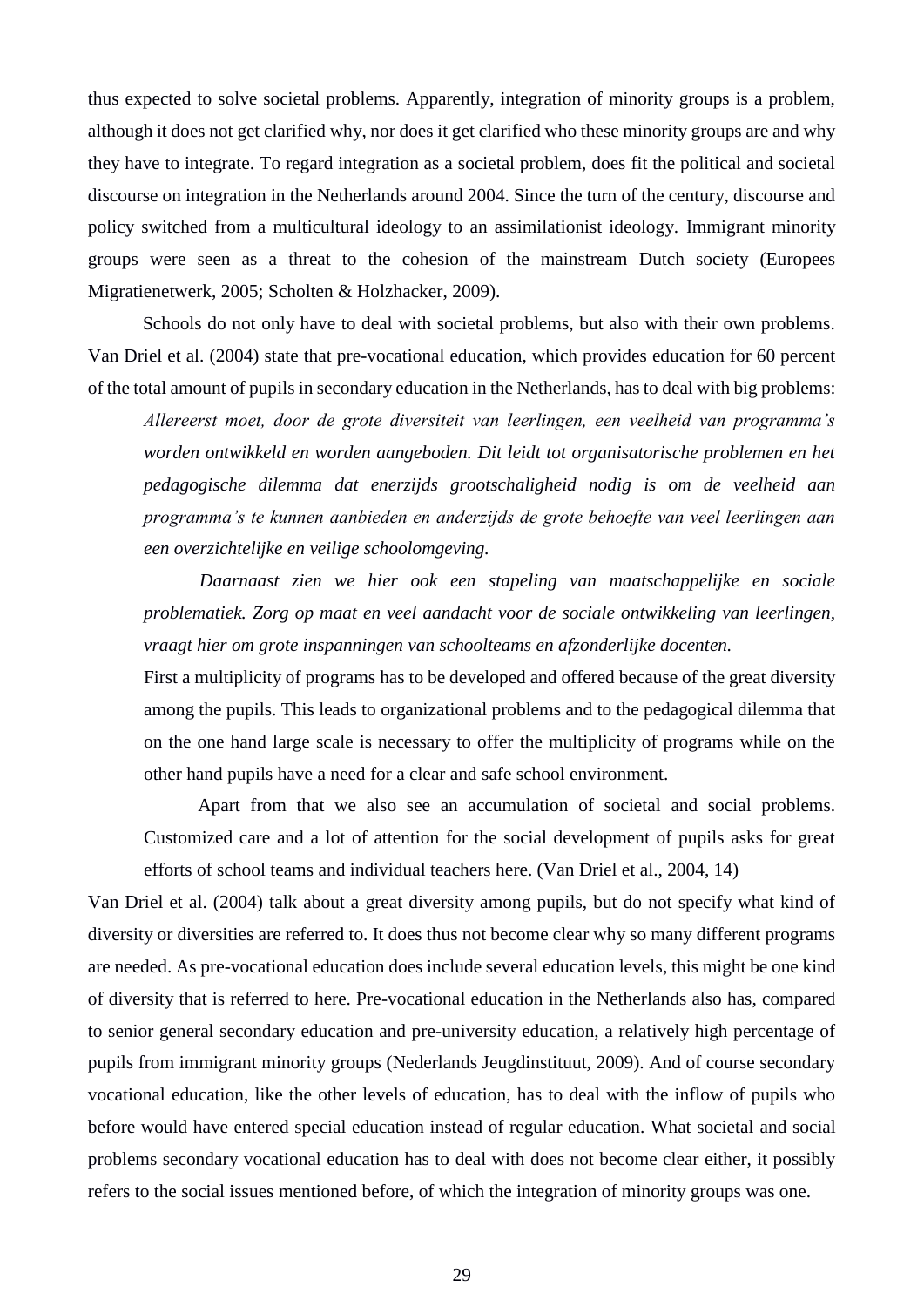Van Driel et al. (2004) do not only mention diversity in schools, but also diversity in society as a whole. They state that this diversity translates into a diversity in values:

*Een grote veelvormigheid doet zich in onze samenleving voor op het gebied van de waarden. De pluriformiteit op velerlei gebied, die zo kenmerkend is voor onze hedendaagse West-Europese samenlevingen vertaalt zich ook in de geldende waarden, en dat geldt ook voor bewegingssituaties.*

In our society there is a large multiplicity of forms in the field of values. The pluralism in various fields, which is characteristic for our current West-European society, translates itself also to the prevailing values, and this counts for exercise situations as well. (Van Driel et al., 2004, 22)

Van Driel et al. (2004) talk about "our current West-European society". So apparently there is a form of homogeneity in western Europe that makes an unidentified "us" into a society. This society is described as a plural society with plural values. Pluralism is often used as synonymous for diversity, but pluralism can also refer to an ideology. Eck (n.d.), director of The Pluralism Project at Harvard University, describes four point that characterize pluralism: the energetic engagement with diversity, the active seeking of understanding across lines of differences, the encounter of commitments, and it is based on dialogue. As the discourse on immigrant minority groups in the Netherlands around 2004 is more about assimilation than about pluralism (Scholten & Holzhacker, 2009), Van Driel et al. (2004) probably refer here to the large cultural and/or religious diversity of the current West-European society. The plurality in values can then be explained by the diversity in cultures and/or religions among the people in the society. What kinds of diversity make our West-European society a plural society and that diversity among the population leads to a diversity in values, is regarded as common knowledge that does not need clarification.

Van Driel et al. (2004) further mention that while before it could be taken for granted that the school and the family would learn youth what is good behavior and what not, this is not the case anymore. They do not explain when or why this change took place. What Van Driel et al. (2004) do state is that PE has unique possibilities for teaching youth wrong from right:

*Zo is het juist de lichamelijke opvoeding waar bepaalde waarden gelden in de omgang met anderen (b.v. tolerantie en het respecteren van verschillen, hulpvaardigheid, het aanvaarden van verantwoordelijkheid, zich aan (samen) vastgestelde regels houden enz.) concreet en op vitale en primaire wijze, worden beoefend. De jeugd leert hiermee op een geëigende wijze, binnen een aantrekkelijke leeromgeving, het belang van waarden kennen en toepassen in de context van lichamelijke opvoeding.*

It is especially in physical education that certain values count during cooperation with others (e.g. tolerance and respect for differences, helpfulness, accepting responsibility, stick to the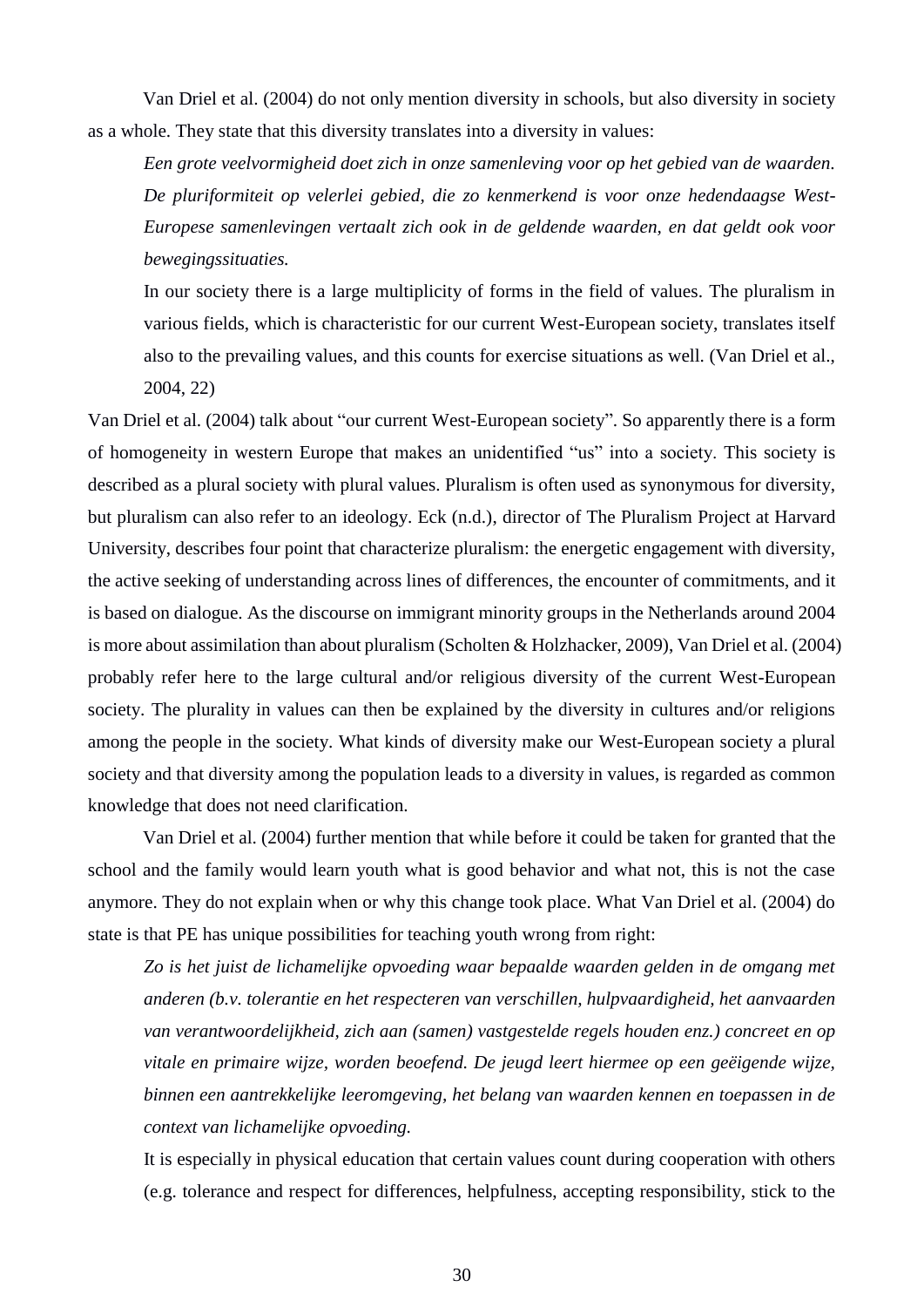rules adopted (together) etc.) concrete and in a vital and primary way, being practiced. By this, youth learns to know and practice the importance of values in the context of physical education in an appropriate manner and within an attractive learning environment. (p. 22)

Before it was mentioned that the West-European society has a plurality in values due to it being a plural society, while here it is just stated that youth learns certain values in PE. What values pupils should learn and what values they should not learn does not get problematized. Do pupils have to learn the Dutch values, or a blend of values representing the plural society? Van Driel et al. (2004) here assume that there are certain values that everyone is familiar with and that everyone agrees on. As this profile was written during a time in which the discourse on immigrant minority groups in Dutch society and politics was one of assimilation, it can be expected that the values the youth has to learn are values that are popular in Dutch mainstream society.

Van Driel et al. (2004) define ten competences PE teachers should have. The PE teacher can adequately: 1) design and plan PE lessons, 2) organize and guide PE learning processes, 3) observe and register PE learning processes, 4) guide pupils in their school career, 5) organize and guide a school sports program, 6) acquire and manage accommodation and learning materials, 7) make a contribution to the general organization and policy of the school, 8) establish and maintain external contacts, 9) identify and translate trends to her/his own subject, and 10) maintain and extent her/his own professional competences. Under the professional tasks belonging to the first competence, the ability to design and plan PE lessons, there is a comment on cultural diversity. A PE teacher "*houdt rekening met sociaal-culturele verschillen tussen leerlingen en een specifieke schoolcultuur*" "takes into account the socio-cultural differences between pupils and the specific school culture" (Van Driel et al., p. 29). What it means to take socio-cultural differences into account and how the PE teacher is supposed to do this, does not get explained.

The profile also contains a code of conduct for PE teachers and here cultural diversity is mentioned as well. A PE teacher "*respecteert de leerling en diens persoonlijke levenssfeer en houdt rekening met diens levensbeschouwelijke en culturele identiteit*" "respects the pupils and their personal sphere of life and takes into account their religious and cultural identity" (Van Driel et al., 2004, p.40). The profile thus emphasizes that PE teachers should take the cultural identity of their pupils into account. The code of conduct also states that a PE teacher "*bestrijdt, ook in bewegingssituaties, discriminatie, racisme en geweld; hij spreekt leerlingen aan op ongepast gedrag. Hij besteedt in dit verband tevens aandacht aan bestaande vooroordelen ten aanzien van verschillen tussen jongens en meisjes in bewegingsbegaafdheid, bewegingsbelangstelling en leerprestaties*" "contests, also in exercise situations, discrimination, racism and violence; he addresses pupils about inappropriate behavior. In this context, he also pays attention to existing prejudices concerning differences between boys and girls in exercise talents, exercise interests and learning performances"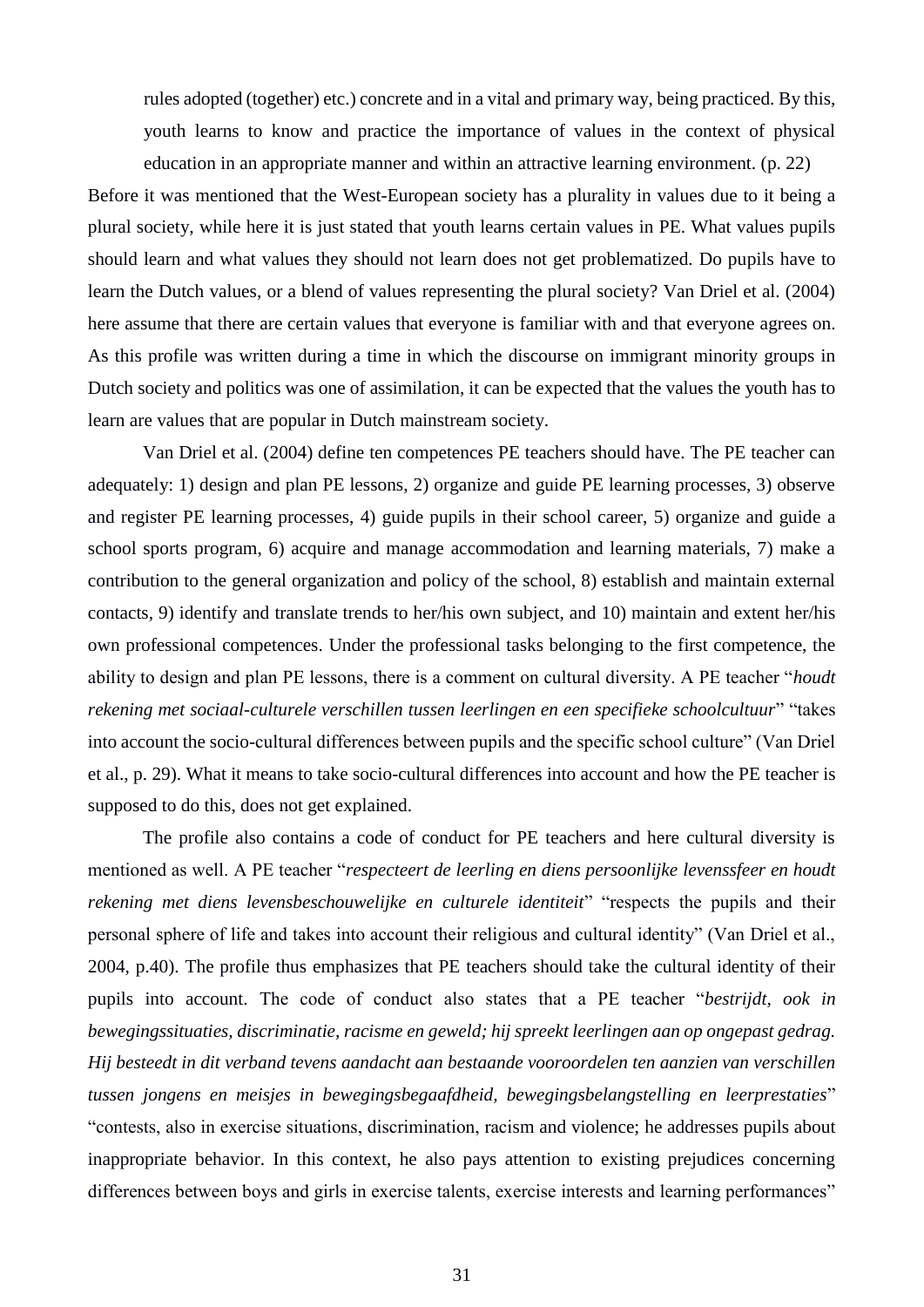(Van Driel et al., 2004, p. 41). Discrimination, racism and violence are regarded as inappropriate behavior, but Van Driel et al. (2004) do not offer any guidelines about where to draw the line. What is inappropriate behavior can differ per culture, for example what is seen as violence in one culture might be seen as playful romping in another culture. Also PE teachers should not only take cultural diversity but also gender diversity into account. Van Driel et al. (2004) however do not make a link between cultural diversity and gender diversity, while these two are highly intersectional.

So PE teachers should take cultural diversity among pupils into account in their own actions, and contest discrimination and prejudices pupils might have. They also should make their pupils familiar with values like tolerance and respect for differences. Cultural diversity is thus an issue, although a minor one. But a lot is left unsaid, like why the integration of minority groups is a problem and if pupils should learn Dutch values or more plural values. Van Driel et al. (2004) seem to have drawn, probably unintentionally, on the political and societal assimilationist discourse, as minorities are expected to integrate and to learn the norms and values of Dutch mainstream society. Diversity itself is a term often used without specification of what kind(s) of diversity are referred to. Van Driel et al. (2004) do not give practical advice, so how exactly the PE teacher is supposed to take cultural diversity into account or what difference it can make when the PE teacher does so, is not made clear.

#### *4.1.2 Beroepsprofiel leraar lichamelijke opvoeding (Bax et al., 2010)*

Bax et al. (2010), in the professional profile from 2010, recognize that the pupil populations of educational institutions are becoming more diverse. Bax et al. (2010) say:

*Een andere ingrijpende ontwikkeling is de toename van leerlingen met een niet-westerse achtergrond. In de grote steden bestaat de schoolbevolking vaak al voor meer dan de helft uit allochtone leerlingen. De verwachting is dat dat aantal in de toekomst op alle scholen nog zal toenemen. De deelname aan de Nederlandse bewegingscultuur is vooral voor allochtone meisjes niet vanzelfsprekend. Het is daarom van belang in te spelen op hun interesses en openingen te creëren voor deelname aan de pluriforme bewegingscultuur.*

Another major development is the increase of pupils with a non-western background. In the big cities often more than half of the school population consists of allochtonous students. The expectation is that this amount will increase at all schools in the future. Participation in the Dutch exercise culture is especially for allochtonous girls not self-evident. Therefore it is important to anticipate their interests and to create possibilities for participation to the pluralistic exercise culture. (p. 17)

The quote says "another major development" because under the same heading, "teaching in increasing diversity", the increase of pupils with special needs who before enrolled in special education, is discussed as well. Pupils with physical or mental disabilities and immigrant minority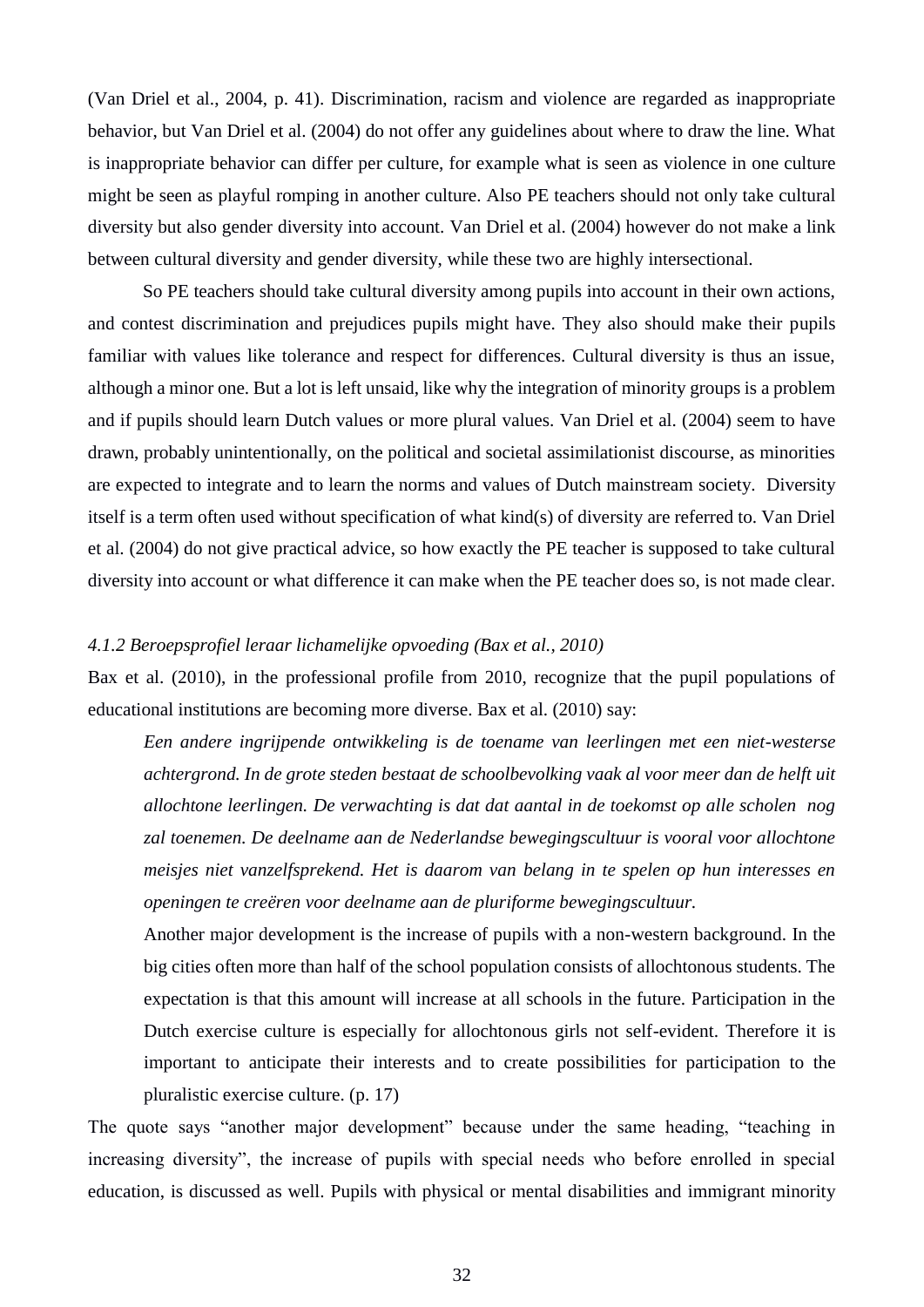pupils are discussed under the same heading. On the one hand, it could be said that both make up diversity, but on the other hand these are very different kinds of diversity which ask for different approaches. Bax et al. (2010) refer to cultural diversity in terms of western "versus" non-western background. They refer to non-western pupils as allochtonous, which is a common term to refer to non-western immigrant minority group members in the Netherlands. A link is made between gender and background, by referring specifically to allochtonous girls. Bax et al. do thus recognize the intersectionality of culture and gender. Especially for these allochtonous girls, participating in exercise is not self-evident. Bax et al. are not the only ones to state this, the lack of participation of allochtonous girls in sports is a recurring team in the literature on PE and diversity (see for example Elling & Knoppers, 2005). According to Bax et al. (2010) it is important to anticipate these girls interests. Here an assumption is made that it is a lack of interests that keeps allochtonous girls from participating is sports or exercise, without any evidence that this is the actual reason for these girls not to participate.

Focusing more closely on the statement that "*het is daarom van belang om in te spelen op hun interesses en openingen te creëren voor deelname aan de pluriforme bewegingscultuur*" "Therefore it is important to anticipate their interests and to create possibilities for participation to the pluralistic exercise culture" (Bax et al., 2010, 17), a link can be found with the political discourse on integration around 2010. From February 2007 till October 2010 had a centrum left government. Their policy program on integration, "*Deltaplan Inburgering: Vaste voet in Nederland*" (Delta plan Integration: Solidity in the Netherlands), has as its main goal reach a higher level of economic, social and cultural participation in society (VROM, 2007). Bax et al. too talk about participation, specifically in the Dutch exercise culture. They emphasize that it is important to take into account the interests of allochtonous girls and to create possibilities for participation. This can be seen as characteristic of the centrum left government, which is known for taking care of its citizens. Bax et al. (2010) also talk about the Dutch exercise culture, which implies that the Netherlands has a typical exercise culture. The exercise culture is described as pluralistic, but what makes it pluralistic does not get explained.

According to Bax et al. (2010) the increasing diversity among pupils has implications for PE teachers:

*Voor de kwaliteit van de leraar lichamelijke opvoeding betekent dit dat hij kennis heeft van bijzonderheden van en verschillen tussen leerlingen. Hij kan bovendien bij het aanbieden en begeleiden van leersituaties in klassenverband en op individueel niveau inspelen op de diversiteit aan leerlingen.*

For the quality of the teacher in physical education this means that he has to have knowledge of particularities of and differences between pupils. Also, he can anticipate on the diversity of students during offering and guiding learning situations in class and on an individual level. (p.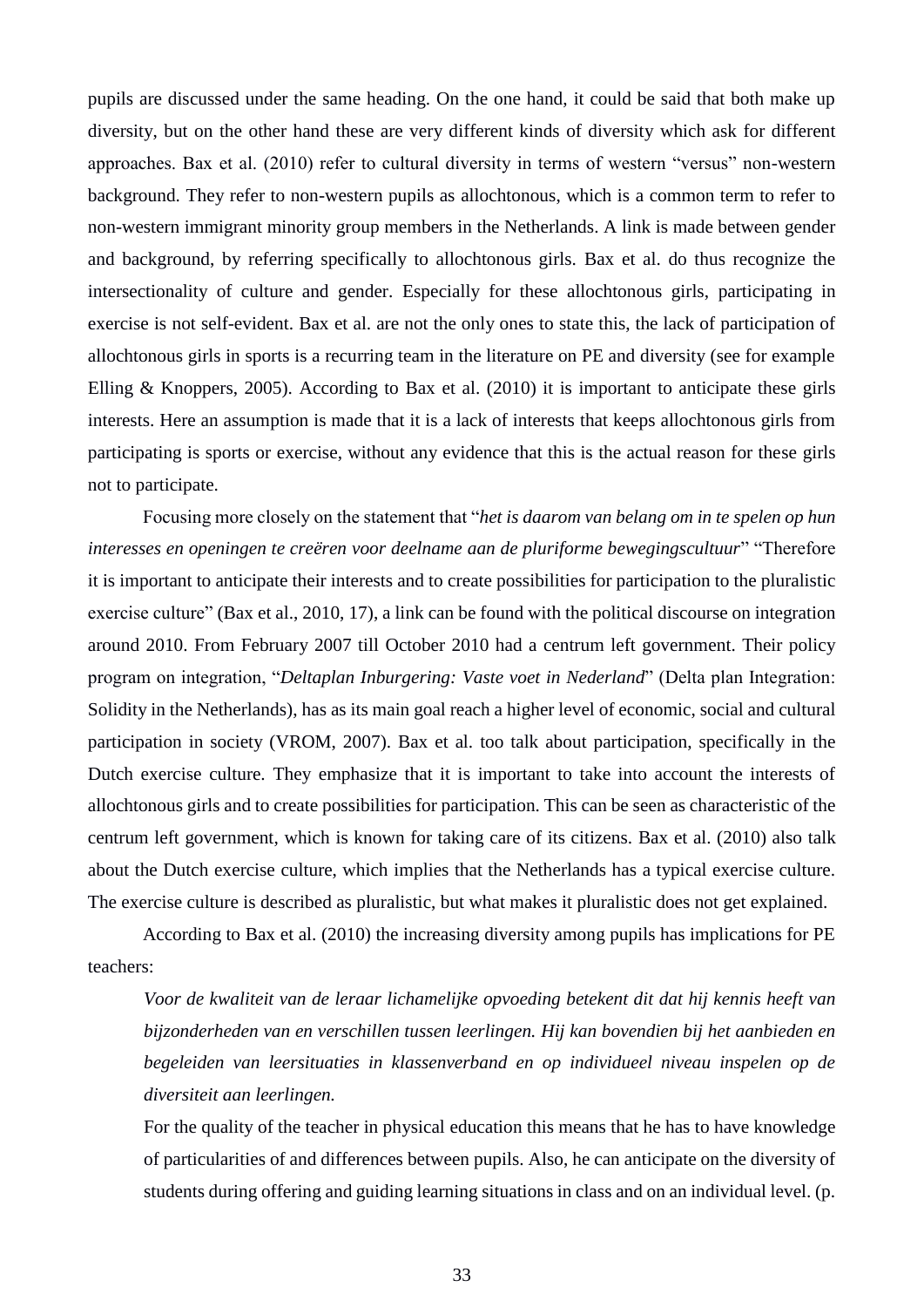The teacher is thus expected to have knowledge of differences between pupils, like their cultural background or their special needs because of physical or mental disabilities. Also, s/he has to take this differences into account in her/his actions. This means that the teacher has to have an interest in the individual pupils. The teacher is not only responsible for getting pupils to exercise, but also has to deal with more general tasks of education which the professional world of PE expects of them:

*Algemene taken van het onderwijs zijn het bevorderen van ontplooiing van een breed scala van kwaliteiten bij leerlingen en het toerusten van die leerlingen voor leven en werken in een multiculturele samenleving. In het leergebied lichamelijke opvoeding gaat het om ontplooiing van persoonlijk bewegingsgedrag en om het uitrusten voor deelname aan de pluriforme bewegingscultuur.*

General tasks of education are to stimulate the development of a broad range of qualities of pupils and to equip these pupils for living and working in a multicultural society. In the learning context of physical education it is about developing personal exercise behavior and about equipping for participation in the pluralistic exercise culture. (Bax et al., 2010, p.30)

Bax er al. (2010) do not just talk about society, but about a multicultural society. Pupils need to be equipped for functioning in a multicultural society. This means that they have to learn to deal with cultural diversity. For PE this specifically means that pupils have to learn to participate in the pluralistic exercise culture. Talk about a multicultural society with a pluralistic exercise culture seems to imply an exercise culture based on culturally diverse exercise habits. Before, the profile spoke about a Dutch exercise culture. Does this mean that the Dutch exercise culture is based on culturally diverse exercise habits, or that it appeals to a pluralistic population, or is it not actually that pluralistic?

Professionals in the field of sports and PE have certain expectations of PE and so does society. Society takes its expectations of PE even further than the professionals do:

*De landelijke overheid en maatschappelijke organisaties maken in documenten geregeld duidelijk dat het leergebied lichamelijke opvoeding zich kan en zou moeten focussen op algemeen-maatschappelijke kwesties en waarden zoals een positief zelfbeeld, sociale groei, verleggen van grenzen, samenwerken, omgaan met waarden en normen, gezondheid en een actieve leefstijl. De vakinherente doelen blijven daarbij op de achtergrond.*

The national government and social organizations often make clear in documents that the learning context of physical education could and should focus on general-societal issues and values like positive self-image, social growth, pushing boundaries, cooperation, dealing with norms and values, health and an active way of life. The goals intrinsic to the subject remain in the background. (Bax et al., 2010, p. 32)

According to Bax et al. (2010), there is a connection between the general-societal values and that of

17)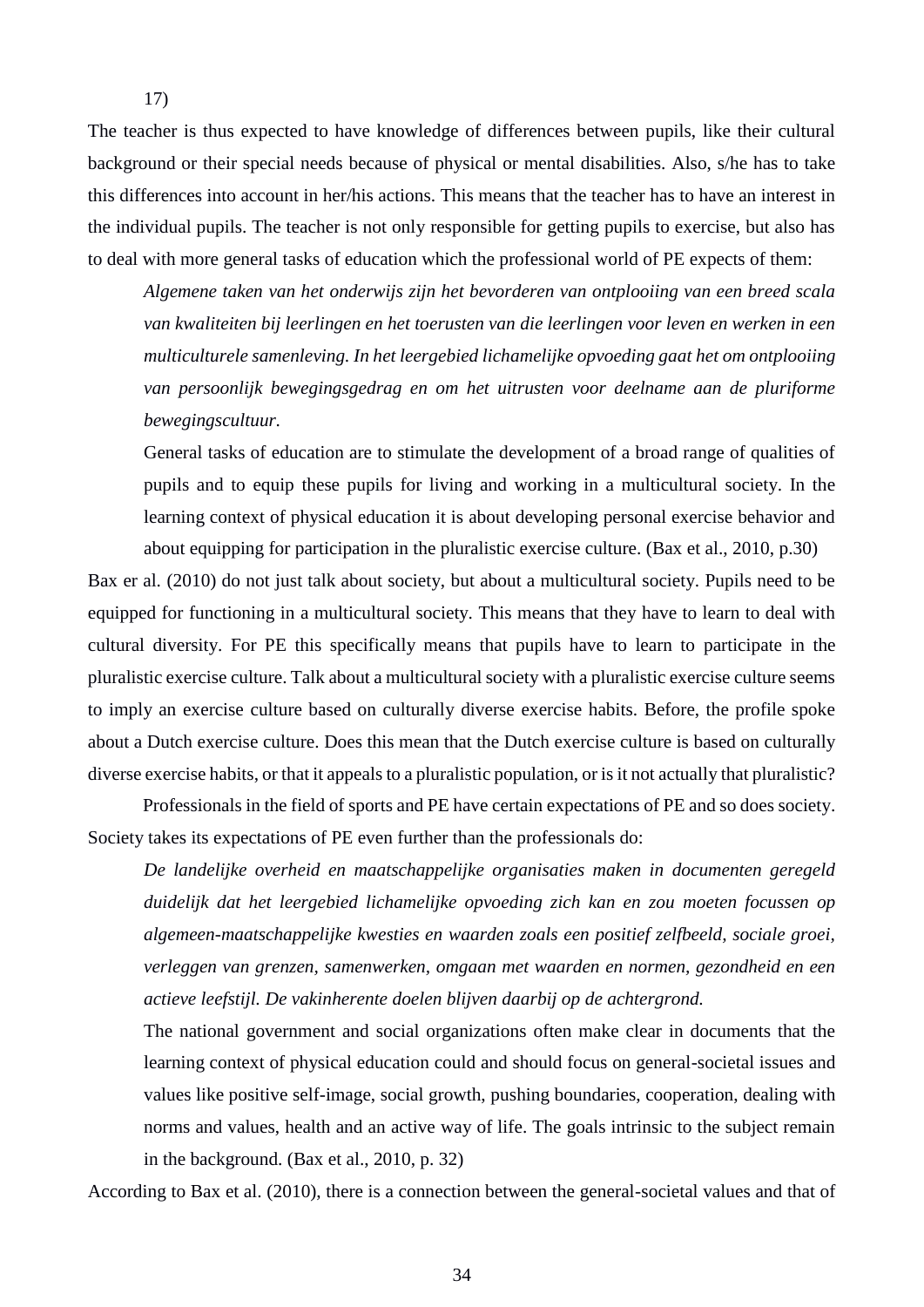the subject. The values and goals specific to PE cannot conflict with the general-societal values. But every subject area also has its own values and goals that are worthy of achievement. It is thus up to schools and teachers to find a balance between the expectations of society and their own values and goals. The general-societal issues and values mentioned by Bax et al. are typical for a (centrum) left government which wants to contribute to the development of its citizens and wants to positively influence its citizens' lifestyle. But what exactly PE can do for broader social issues is not always clear, because "*tot op heden worden vele effecten aan sport en bewegen toegekend, vaak zonder gericht wetenschappelijk bewijs*" "up till now, lots of effects are allocated to sports and exercise, often without any specific scientific proof" (Bax et al., 35). So a lot of positive, social effects are ascribed to PE and to sports in general, without the proof that PE and sports can actually cause these effects. This means that policy based on the idea of sports as for example an integrative force might turn out to be useless or even counterproductive.

The profile from 2010 contains seven professional competences which were written by the Stichting Beroepskwaliteit Leraren (Foundation for the professional quality of teachers)<sup>6</sup>. These competences are established by law since August 2005 and expected of teachers in primary, secondary and special primary and secondary education, as well as of teachers in vocational education and teachers in specific subjects (like physical education) in primary education (Van der Hoeven, 2005). The seven competences are 1) interpersonal competence, 2) pedagogical competence, 3) subject content and didactic competence, 4) organizational competence, 5) competence in cooperation with colleagues, 6) competence in cooperation with the environment, and 7) competence in reflection and development (Van der Hoeven, 2005).

Bax et al. (2010) state that for the first competence, interpersonal competence, the PE teacher needs to have knowledge of "*culturele verschillen en interculturele communicatie zoals deze zich in het bijzonder voordoen in bewegings- en sportsituaties*" "cultural differences and intercultural communication as these occur especially in exercise- and sports situations" (p. 38). The profile also emphasizes that teachers should not only take the group of pupils as a whole but also individuals into account. To fulfill the pedagogical competence "*hij houdt rekening met het individuele perspectief van de leerlingen in de verschillende bewegingssituaties en hij begeleidt hen zodanig dat er ook voor de individuele leerling een persoonlijk en positief ontwikkelingsklimaat wordt gerealiseerd"* "he takes into account the individual perspective of pupils in various exercise situations and he guides them as such that for the individual pupil too, a personal and positive environment for development is achieved." (Bax et al., p. 39). On the one hand it is mentioned that the PE teacher should take

1

<sup>6</sup> The Stichting Beroepskwaliteit Leraren was abolished in 2011, instead the Onderwijscoöperatie (Education cooperation) was established.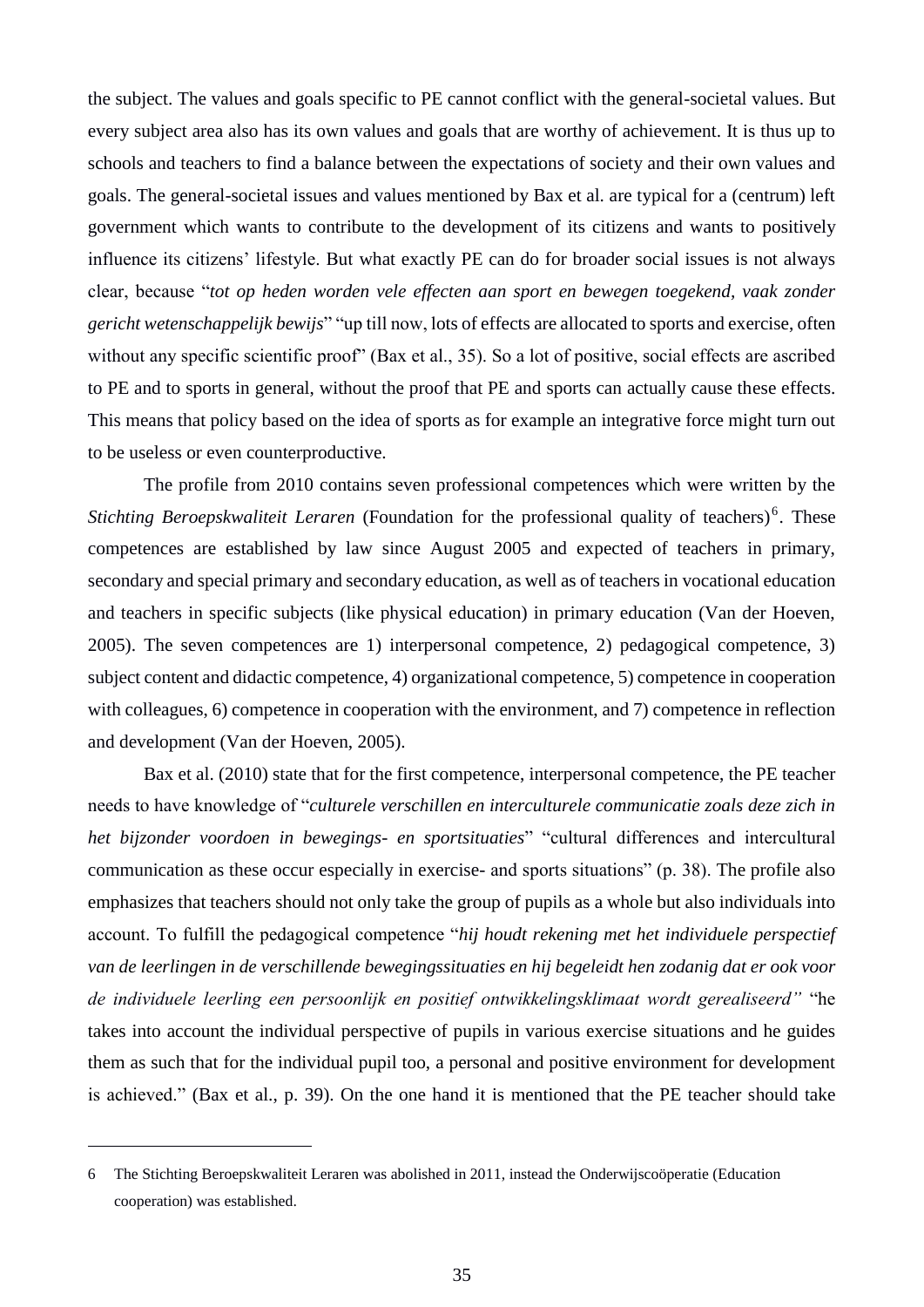cultural differences into account and on the other that s/he should focus on individual pupils. This is of course not a dichotomy, a teacher can and should pay attention to both intergroup and intragroup differences, but both of these statements contain a risk. Telling a teacher to take cultural diversity into account could lead to the generalization of an immigrant minority group of pupils, while telling a teacher to focus on the individual pupil might lead to the ignorance of issues typical for a certain group of pupils.

Also for pedagogical competence, teachers need to have knowledge of "*de leefwereld van zijn leerlingen in bewegings- en sportsituaties binnen en buiten het onderwijs. Hij is vertrouwd met hun basisbehoeften, hun verwachtingen en met de culturele bepaaldheid daarvan en hij weet hoe hij daarmee kan omgaan*" "the lifeworld of his pupils in exercise- and sports situations within and outside education. He is familiar with their basic needs, their expectations and the cultural specificity of these and he knows how to handle this (Bax et al., 2010, p. 39). Bax et al. (2010) talk about the cultural specificity of basic needs and expectations. Again this means that the teacher has to have some knowledge of the cultural background of her/his pupils and that s/he has to take this background into account. But talk about cultural specificity can also point to "culturalization" of characteristics that are not actually based on culture. It can create the idea that the basic needs and expectations of pupils are based on their cultural background alone, while the pupils themselves might feel that culture is not central to the matter of their needs and expectations.

Bax et al. (2010) describe a dilemma that can occur with culturally diverse classes during PE lessons:

*De westerse samenleving kent een grote diversiteit. Meestal volgen leerlingen de lessen lichamelijke opvoeding in klassenverband. De groepen zijn dan per definitie heterogeen. In de les lichamelijke opvoeding krijgen leerlingen naast de rol van beweger ook andere rollen, zoals die van scheidsrechter, coach en hulpverlener. Veel leerlingen vinden dat leuk, maar er zijn ook leerlingen die daar moeite mee hebben. Sociale, maar vaak ook culturele verschillen kunnen het voor leerlingen lastig maken om andere rollen uit te voeren. Het is aan de leraar om leerlingen ieder op hun manier leerervaringen in andere rollen te laten opdoen.*

The western society has a large diversity. Mostly pupils follow the lessons in physical education in classes. The groups are than, by definition, heterogeneous. During the lessons in physical education pupils get other roles besides exerciser, like referee, coach and care provider. Many pupils like this, but there are also pupils who have difficulties with this. Social, but often also cultural differences can make it hard for pupils to perform other roles. It is up to the teacher to let these pupils, each in their own way, have learning experiences with other roles. (pp. 39-40)

So cultural diversity among the pupils can influence the experiences these pupils have with PE and it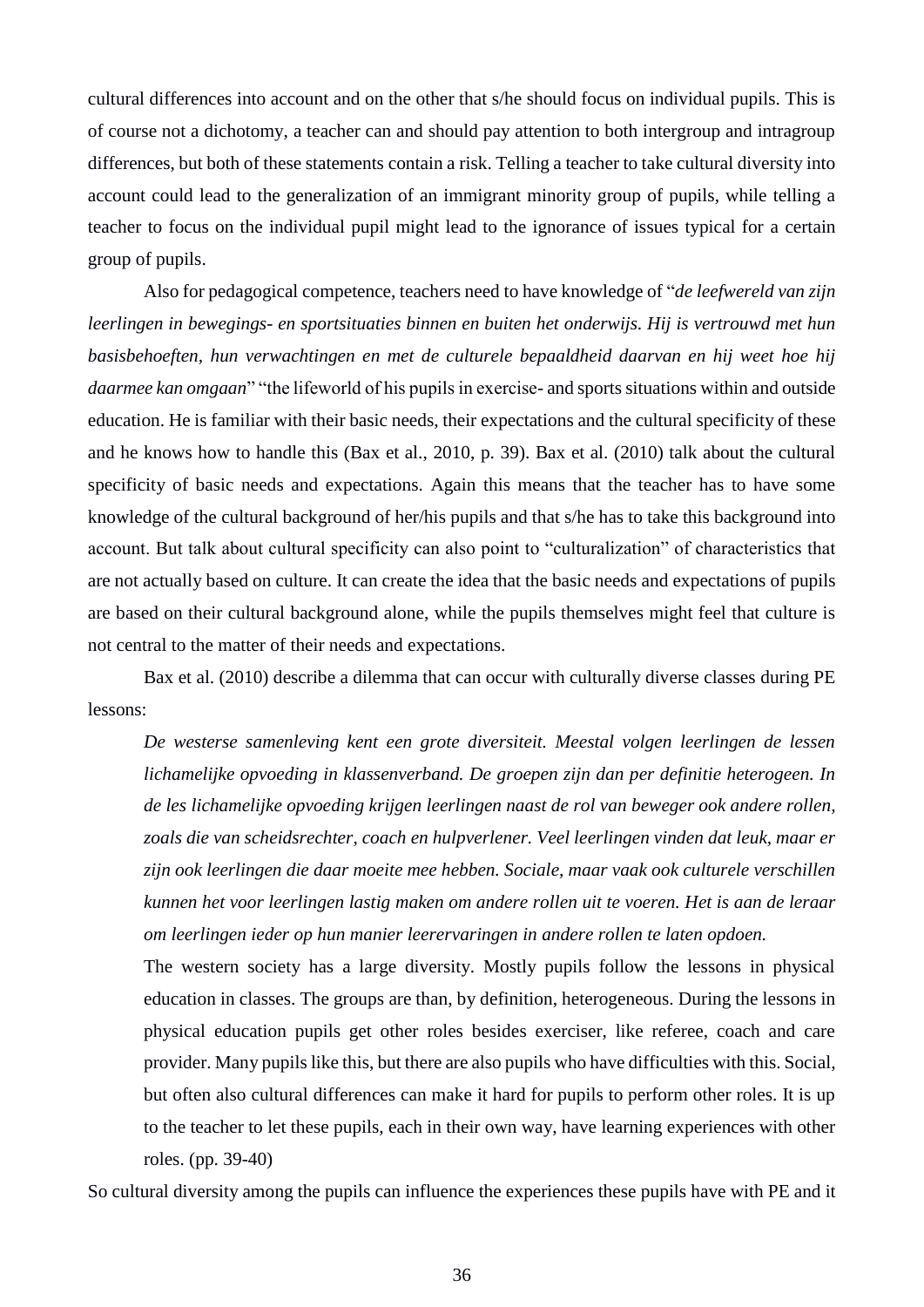is up to the teacher to shape the learning experiences to the individual students. What Bax et al. (2010) say is that a pupil's culture can make it hard for a pupil to perform roles other than exerciser. But it is neither made clear why cultural differences make it hard for pupils to perform other roles, nor why it is necessary for pupils to perform other roles. Again there is the danger of 'culturalization', when issues get explained by a difference in culture even when cultural differences might not be the reason these issues come up.

PE teachers do not only have to deal with pupils, but also with the pupils' parents. This fits under competence six as mentioned by Bax et al. (2010), competence in cooperation with the environment. The teacher has to have knowledge of "*de leefwereld en de culturele achtergronden van de leerling en de consequenties daarvan voor zijn contacten met ouders of verzorgers*" "the lifeworld and the cultural backgrounds of the pupil and the consequences of this for his contact with parents or care takers" (p. 46). It is thus assumed that the cultural background of pupils and of their parents influences the contact teachers have with parents. But Bax et al. (2010) do not expand on what these consequences might be. The consequences could be practical, the parents might not speak Dutch. Or the parents might have different expectations from education than most Dutch parents have. With some of these parents, there might not be culture related consequences at all.

While the profile does mention that a PE teacher should have knowledge of and be able to deal with cultural diversity among pupils, it does not give practical advice on how to do this. This is not the goal of the professional profile, but Bax et al. (2010) have another reason for this. "*Het kenmerkende van dilemma's is vaak dat er geen 'beste oplossing' is. Het komt erop aan dat de leraar een verantwoorde en doordachte keuze maakt uit de gedragsmogelijkheden die hem ten dienste staan.*" "A characteristic of dilemmas is that often there is no 'best solution'. It comes down to the teacher to make a responsible and thoughtful choice from the behavioral options available to him." (p. 49). This asks for flexibility and insight from teachers. They have to use their own knowledge and experiences to deal with dilemmas. One of the things which should guide PE teachers' decisions is "*respect voor culturele en levensbeschouwelijke diversiteit en voor waarden als sociale rechtvaardigheid, vrijheid en verantwoordelijkheid voor democratie en leefomgeving*" "respect for cultural and religious diversity and for values like social justice, freedom and responsibility for democracy and living environment" (Bax et al., 2010, p. 50). Of course there is not one way to deal with cultural diversity in PE or one solution for issues that might occur when teaching culturally diverse classrooms. However, by not providing any examples or practical advice on how exactly to take cultural diversity into account, it will be very hard for PE teachers to translate the advice into practice.

The professional profile from 2010 mentions cultural diversity a lot more explicitly than the profile from 2004 does. It does state that the cultural diversity among pupils can influence the experiences pupils have with PE, although it does not always make explicit how. Further, it does say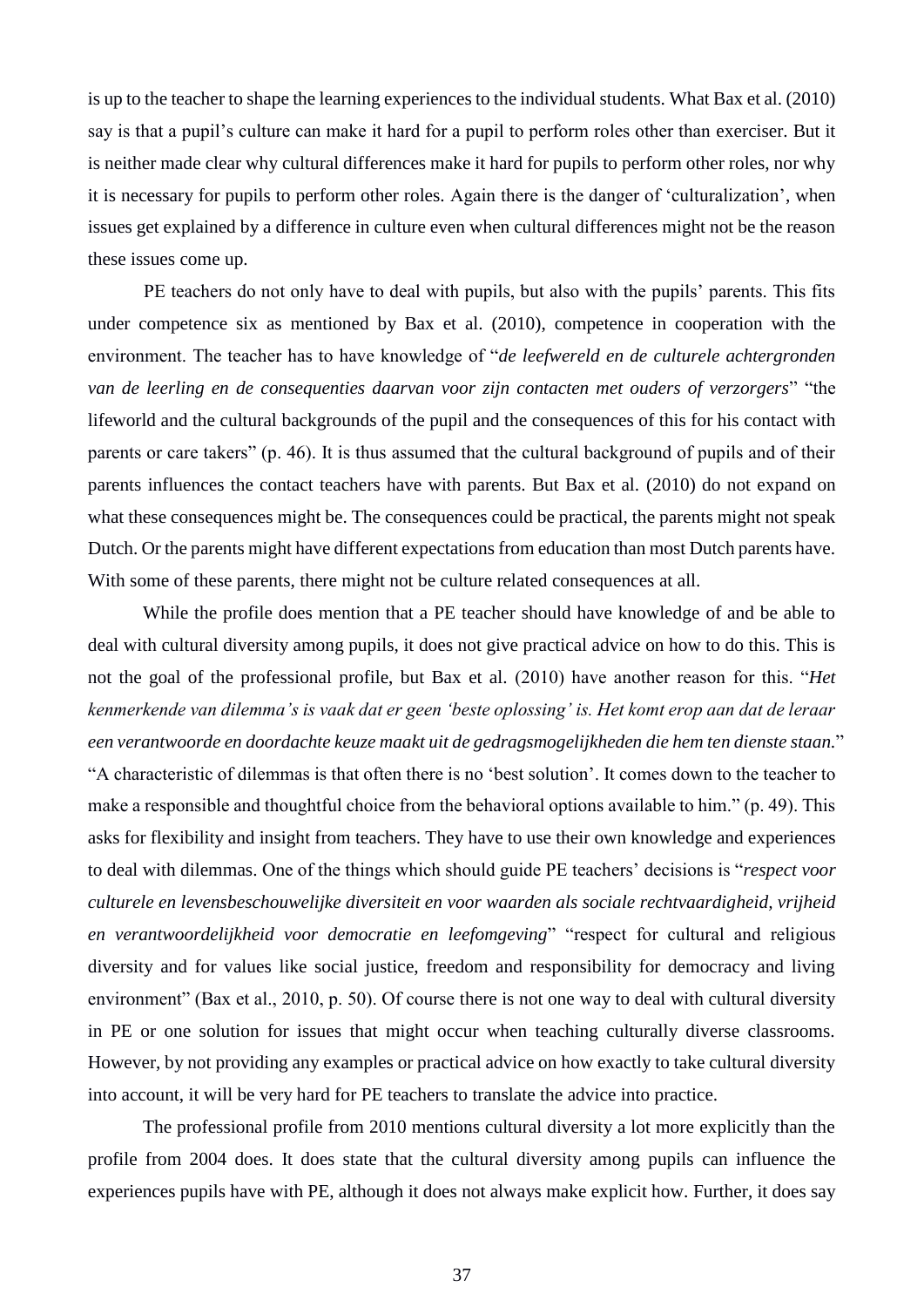that teachers have to take cultural diversity into account, when dealing with pupils and also when dealing with the pupils' parents. By pointing out that pupils' cultural background can influence their experiences and needs, teachers are made aware of this, but it also entails the risk of 'culturalization. How to deal with cultural diversity is up to the PE teachers to judge per pupil and per situation, as there is no best solution. There probably is no best solution, but does that make sticking to a more abstract level of advice necessary or is that just the easy way out?

#### *4.1.3 Landelijk opleidingsprofiel leraar lichamelijke opvoeding eerste graad (De Wit et al., 2013)*

The educational profile was composed by the six educational institutions in the Netherlands that offer the teacher training program for PE. It is based on the professional profile from 2010 and is validated by the KVLO. Developments since 2010 have been taken into account, as well as the requirement for training programs at universities of applied science. In 2005 the six educational institutions already wrote common training qualifications and this document is its sequel. The profile outlines the competences and knowledge student who graduate from one of these six teacher trainings should have (De Wit et al., 2013).

The educational profile discusses the main points from the professional profile. It does mention the increasing diversity in education: "*Met het meer heterogeen worden van de groepen wordt het des te belangrijker om mogelijkheden te ontwikkelen om aan kleine groepen leerlingen extra aandacht te kunnen besteden*." "Now the groups are becoming more heterogeneous, it becomes even more important to develop possibilities to pay extra attention to small groups of pupils." (De Wit et al., 2013, p. 13). The context of this quote shows that diversity here refers to the increase of pupils with physical or mental disabilities in regular education, not to the increase of cultural diversity.

Like in the professional profile, in the educational profile the diversity in secondary vocational education is also mentioned: "*De diversiteit aan leerlingen binnen het vmbo vergt een veelheid aan programma's, soms resulterend in organisatorische problemen en pedagogische dilemma's*." "The diversity among pupils in secondary vocational education does ask for a multiplicity in programs, which sometimes results in organizational problems and pedagogical dilemma's." (De Wit et al., 2013, p. 14). Just like Bax et al. (2010), De Wit et al. (2013) do not expand on what kind of diversity is typical for secondary vocational education and on what makes it more diverse than the other levels of secondary education. Those who are familiar with the Dutch system of secondary education know that within secondary vocational education, there are various levels. Different levels ask for different programs. Secondary vocational education also has a more culturally diverse pupil population, but this does not explain the necessity for a multiplicity of programs.

The seven competences that teachers should have and that are established by law, are mentioned in the educational profile as well. Every competence is followed by a brief explanation of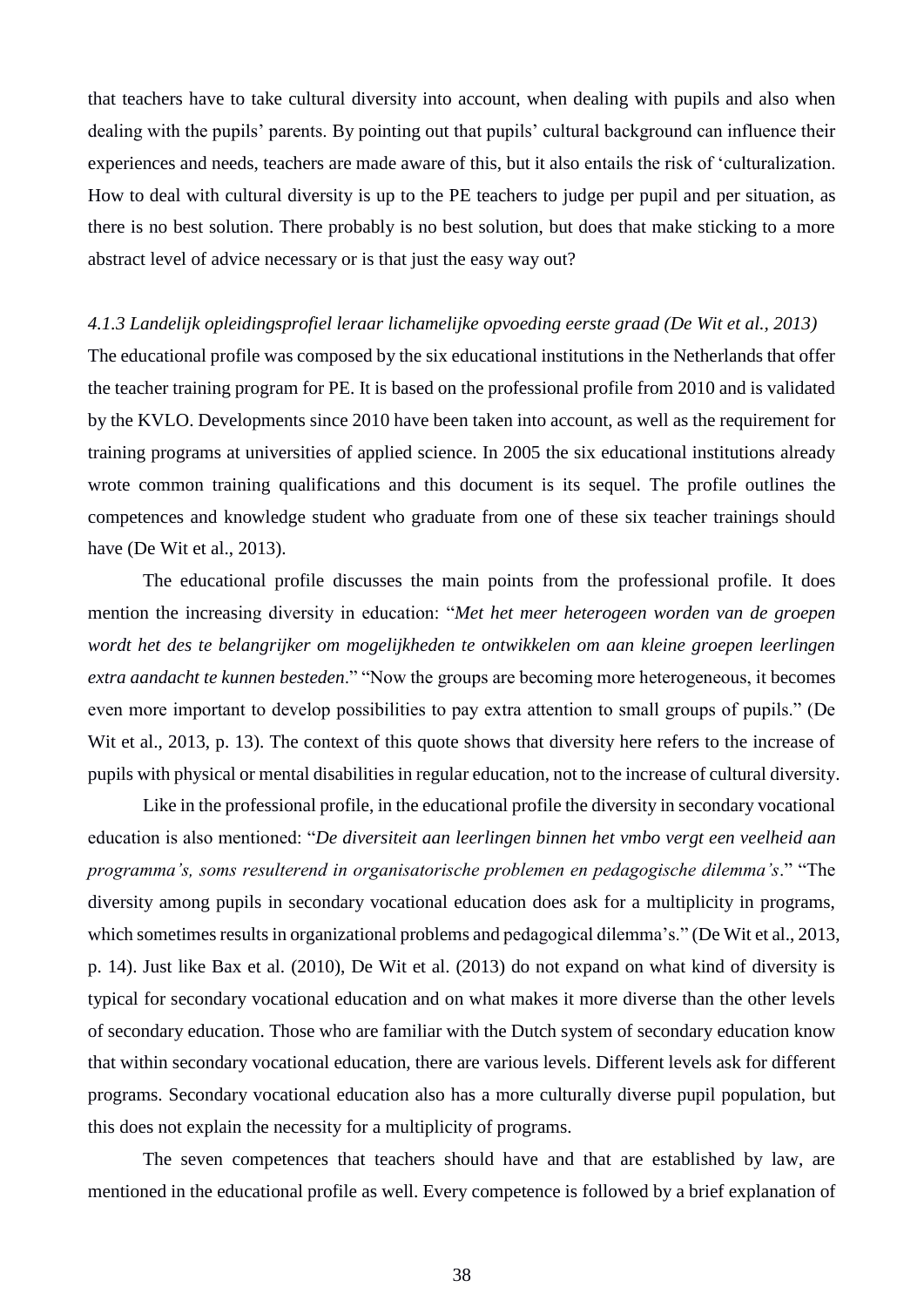the responsibilities these competences imply. Under the pedagogical competence it says that:

*De leraar is verantwoordelijk voor het realiseren van een veilige en stimulerende leeromgeving in de lessen lichamelijke opvoeding. Door zijn leerlingen te stimuleren, te motiveren en te begeleiden, zorgt hij ervoor dat zij zich sociaal-emotioneel en moreel verder kunnen ontwikkelen. Daarbij houdt hij rekening met de culturele diversiteit en schenkt hij aandacht aan gezondheid en een actieve leefstijl. Hij realiseert zo een veilige en stimulerende leeromgeving zowel voor de groepen waarmee hij werkt als voor individuele leerlingen.*

The teacher is responsible for achieving a safe and stimulation learning environment during the lessons in physical education. By stimulating, motivating and guiding the pupils, he ensures that they can develop socio-emotionally and morally. Meanwhile he takes into account the cultural diversity and pays attention to health and an active lifestyle. This way he achieves a safe and stimulating learning environment both for the groups he works with and for individual pupils. (De Wit et al., 2013, 17).

The PE teacher thus has to take cultural diversity into account. By saying that the teacher has to take cultural diversity into account while stimulating, motivating and guiding the pupils to develop socioemotionally and morally, De Wit et al. (2013) say that cultural background can influence the way pupils develop socio-emotionally and morally. But what influence their cultural background has, does not get explained. De Wit et al. (2013) also mention that the PE teacher has to pau attention to health and lifestyle, so the teacher is expected to pay attention to more than just exercise.

The profile also describes learning outcomes related to the competences. These learning outcomes are what students should know, what skills they should have and also what they should want by the end of their training. Under the interpersonal competence, De Wit et al. (2013) state that the starting PE teacher "*draagt bij aan integratie van en samenwerking tussen leerlingen met een verschillende culturele achtergrond of seksuele gerichtheid*" "contributes to the integration of and cooperation between pupils with various cultural backgrounds or sexual orientations" (p. 38). It is thus a task of the PE teacher to promote cooperation between a diverse group of pupils. To master the interpersonal competence, the starting PE teacher is expected to have knowledge of, among other things: "*sociologie, waaronder cultuurverschillen" and "groepsdynamica, waaronder sociale ongelijkheid*" "sociology, among which cultural differences" and "groupdynamics, among which social inequality" (De Wit et al., 2013, p. 51). So knowledge of cultural differences and social inequality should help the teacher to promote integration and cooperation among pupils. One might ask if theoretical knowledge of sociology and group dynamics is enough to make the teacher competent to reach these goals. Even when the teacher does have this knowledge, this does not mean that s/he understands the pupils and their cultural background.

Various developments in society and in the field of PE since 2010 have influenced the content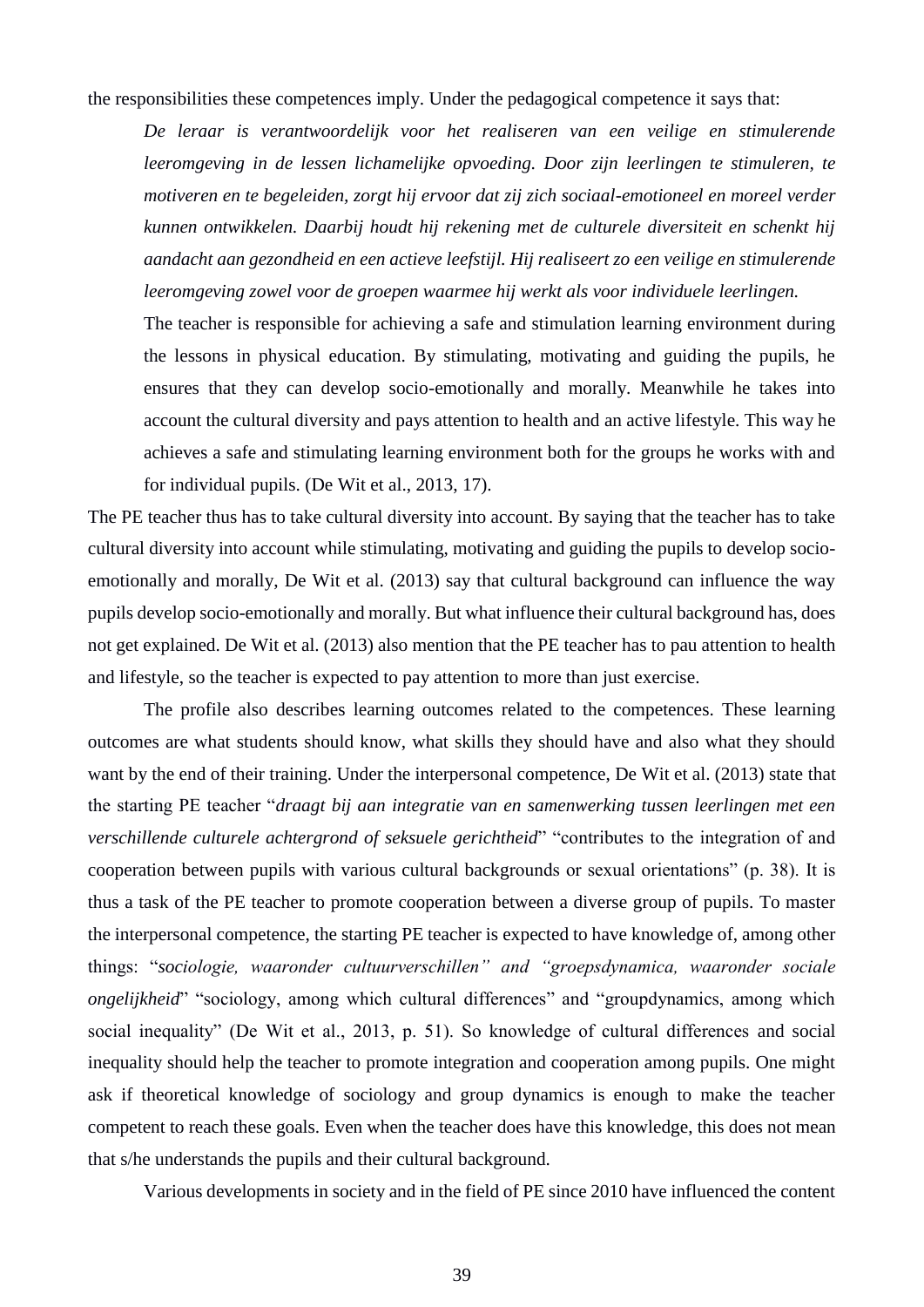of the educational profile:

1

*Verschillende rapporten wijzen op een toenemende aandacht voor het stimuleren van een gezonde en actieve leefstijl (beperken van overgewicht), herkennen (en mede ontwikkelen) van jeugdig sporttalent, uitdragen van kernwaarden als respect, bevorderen van participatie en sociaal maatschappelijke integratie en bijdragen aan sociale veiligheid binnen het onderwijs.* 

Various rapports indicate increasing attention for stimulating a healthy and active lifestyle (limit obesity), recognize (and co-develop) young sports talents, propagating central values like respect, promote participation and social societal integration and contribute to social security in education. (De Wit et al., 2013, p. 23)

The educational profile does not make explicit what rapports it refers to, but some of these topics are similar to the expectations of society as mentioned by Bax et al. (2010) in the professional profile, like participation and social integration. The profile does explicitly refer to a research done by the Mulier Instituut<sup>7</sup>, commissioned by the ministries of Education, culture and science and Public health, wellbeing and sports. This research, which was conducted by Lucassen et al. (2011), showed that there are opportunities for a broader use of sports and exercise. "*Hierbij is ondermeer gekeken naar het bevorderen van participatie en sociaal-maatschappelijke integratie, het beperken van overgewicht onder jeugd en de ontwikkeling van toptalent.*" "Examined were, among other things, the promotion of participation and socio-societal integration, limiting obesity among youth and the development of talent." (De Wit et al., 2013, p. 24). The mentioning of participation is in line with the current political discourse on integration. Immigrant minority groups are expected to fully participate in the Dutch society (Europees Migratienetwerk, 2014).

In writing the educational profile, De Wit et al. (2013) also took the qualifications for universities of applied science as formulated by the HBO-raad in 2009 into account. Every student graduating from a university of applied science is expected to have: 1) a solid theoretical basis, 2) research capacities, 3) professional craftsmanship and 4) professional ethics and societal orientation. Under professional ethics and societal orientation, De Wit et al. (2013) mention that "z*e [studenten die afstuderen aan het hbo] dienen te beschikken over een culturele bagage. Het gaat om het bewustzijn van de betekenis van de geleerde kennis en vaardigheden in een maatschappelijke context*" "they [students graduating from a university of applied science] have to have cultural bagage. It is about consciousness of the meaning the knowledge and skills they have learned have in a societal context" (p. 33). Here it is recognized that the student is a cultural being her/himself as well. Not only

<sup>7</sup> The Mullier Instituut is a independent foundation which has as its main goal to promote social-scientific knowledge development and policy effectiveness in the field of sports (Mulier Instituut, n.d.).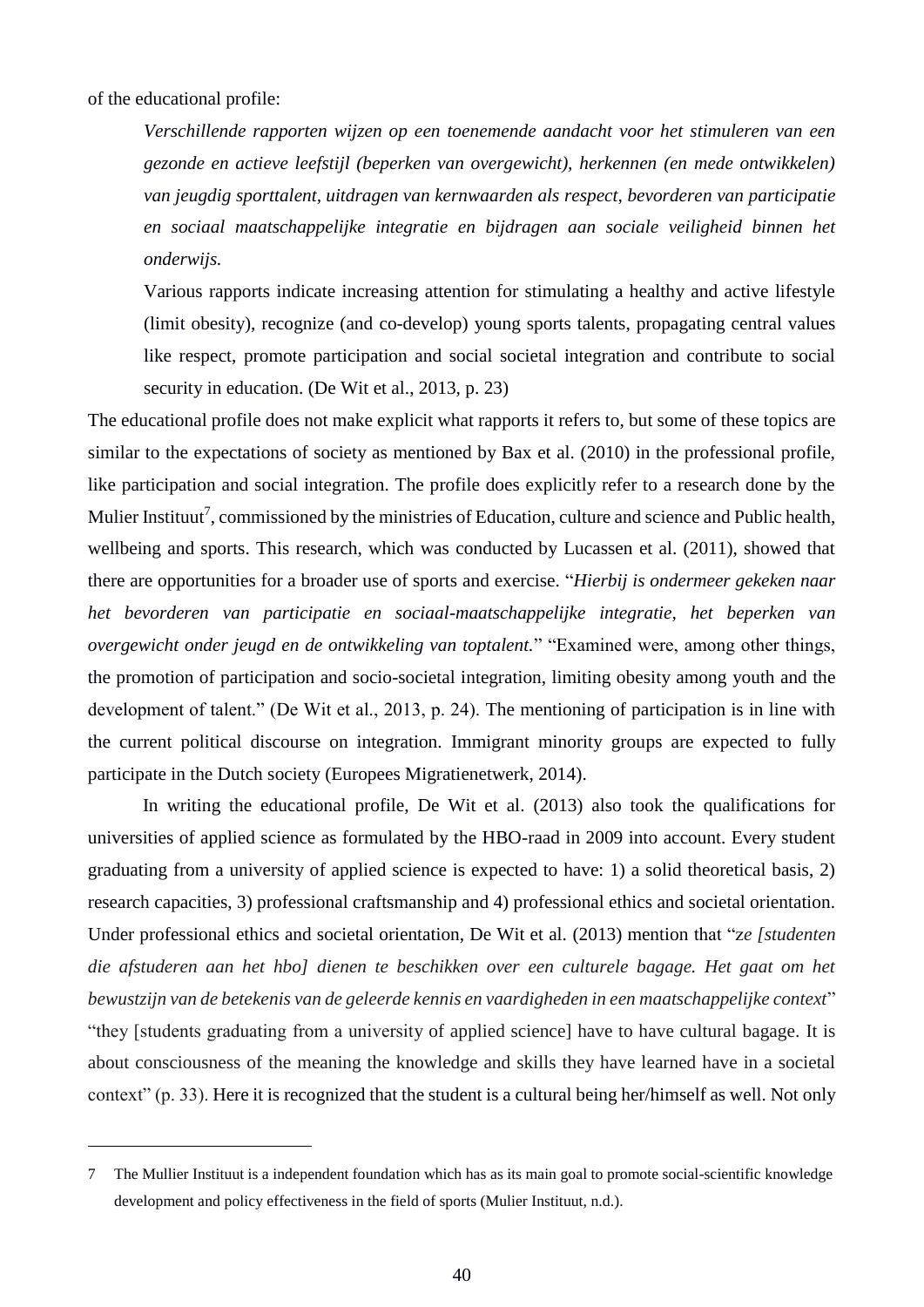the pupils and not only those from immigrant minority groups are cultural beings, the students at PE teacher education who often are from Dutch origin are from a specific cultural context too and they should be able to see that their meaning making takes place in this specific context.

In summarizing the professional profile, De Wit et al. (2013) do not refer to the discussion on the increase of cultural diversity in education. But in describing what it takes to become a competent PE teacher, they do mention that the PE teacher should take cultural diversity into account her/himself, should motivate cooperation between culturally diverse pupils, that the teacher should have knowledge of cultural differences and social inequality and that the teacher should be aware of her/his own cultural baggage. The PE teachers should thus have knowledge of cultural diversity, be aware of the societal context of this knowledge and use this knowledge when dealing with cultural diversity in practice. Teachers' practices should contribute to the pupils' participation in society.

## *4.2 The discursive context: National policy*

The professional profile and the educational profile were developed within a certain socio-political context. To reveal some of the discourses on sports in this socio-political context, three policy documents on sports by the Dutch Ministry of Public health, Well-being and Sports (VWS) were analyzed. First, the nota "*Tijd voor sport – Bewegen, Meedoen, Presteren*" (Time for sports – Exercising, Participating, Performing) from 2005, second the policy paper "*De kracht van sport*" (The power of sports) from 2008 and third the policy paper "*Sport en bewegen in olympisch perspectief*" (Sports and exercise in an Olympic perspective) from 2011. These documents were analyzed for talk on diversity and on the meaning of sports for societal goals, especially integration and participation of culturally diverse groups in society.

## *4.2.1 Nota "Tijd voor sport – Bewegen, Meedoen, Presteren" by the Dutch Ministry of Public health, Well-being and Sports (2005)*

With the nota<sup>8</sup> "Tijd voor sport – Bewegen, Meedoen, Presteren" the Dutch cabinet makes it intentions with regard to future sports policy known. This nota is the first nota since the nota "*Wat sport beweegt*" (What sports moves) from 1996. A new nota was called for because of changes in both the field of sports and in the wider society. The policy is mostly focused on the use of sports for societal goals. A task for the government is to make sure that the quality of sports in the Netherlands is sufficient to use sports as such. The nota compares sports to culture, saying that: "*Sport vormt, sport geeft richting, sport stimuleert mensen*" "Sports shapes, sports offers direction, sports stimulates people" (VWS, 2005a, p. 19). Here, assumption both about culture and about sports are made. Culture

1

<sup>8</sup> Nota is a Dutch term which refers to a legal bill or and act.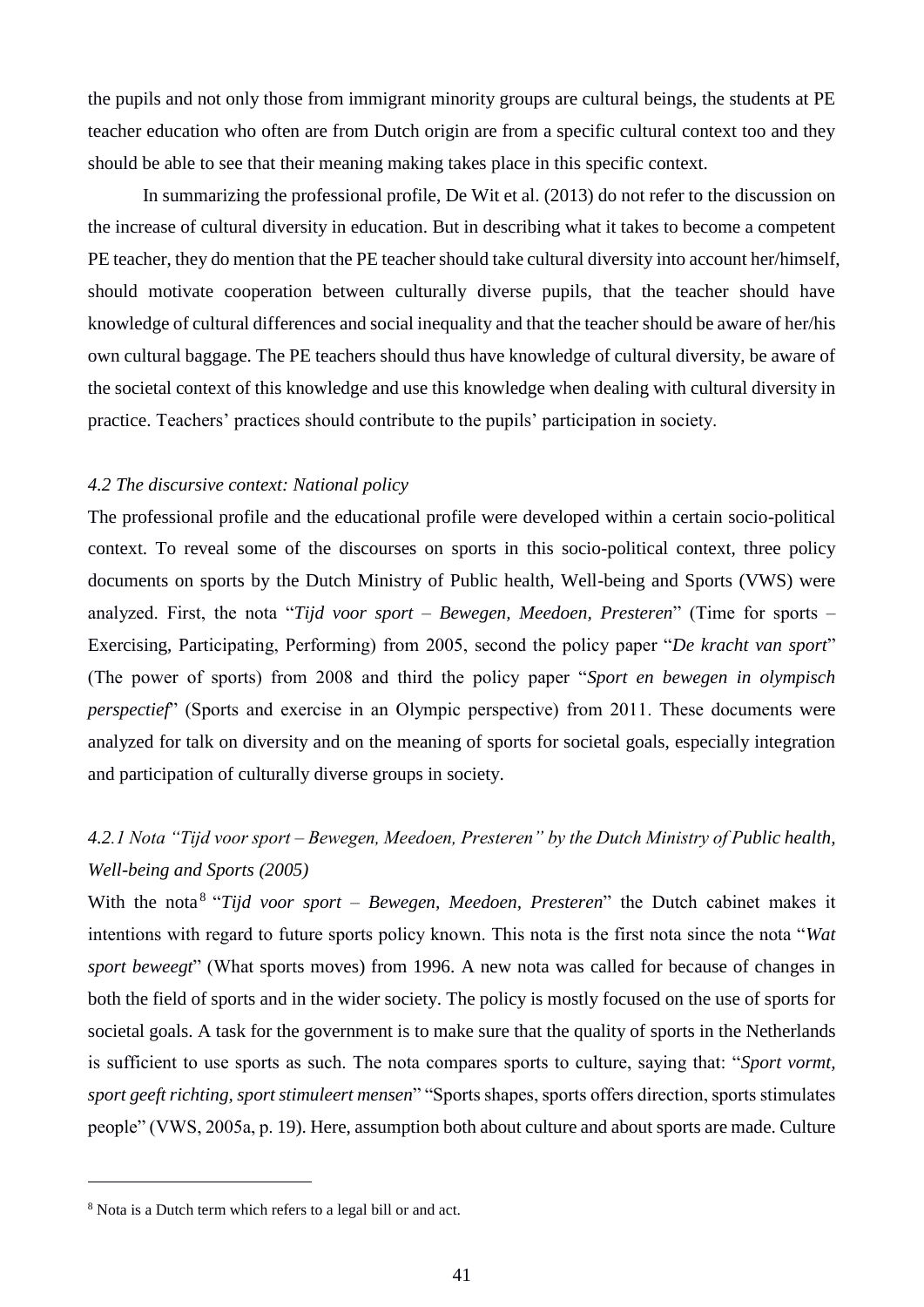can certainly give people a sense of who they are and where they want to go, but it can just as well confuse people. People usually do not fit perfectly within one cultural group and the search for what culture(s) a person feels s/he belongs to and what this means, can lead to more questions than answers. While sports might seem less complicated, sports is not always a matter of choice either. For example, a child can choose a certain sport because its parents favor this sport or because of peer pressure. This is hardly stimulating for the child. The nota here thus takes a too simplistic view on both culture and sports.

The nota does shortly mention that sports is not just fantastic, but that negative situations like non fair play, violations of the rules and even vandalism also are part of sports and that these negative sides should not be ignored. However, the focus is mostly on the positive values of sports, for example with regard to dealing with diversity: "*In de sportieve samenleving fungeert sport als ontmoetingsplaats voor velen. Verschillen tussen burgers in opleiding, religie, politieke voorkeur, klasse, seksuele geaardheid of kleur worden in de sport overbrugd*." "In the sportive society sports functions as a meeting point for many. Differences between citizens in education, religion, political preference, class, sexuality or color get bridged in sports." (VWS, 2005a, p. 20). There are some theories, for example Allport's (1954) intergroup contact theory, that state that under certain conditions intergroup contact can lead to a decrease in prejudice between the groups. So the idea that sports is a meeting point where differences get bridged, might have some truth in it. However, saying that differences get bridged in sports implies that these differences do not matter that much during sports. But differences between people can be very influential on the experiences of people while participating is sports. Differences can even prevent people from participating in the first place. When a Muslim women does, for religious reasons, not want to wear a bathing suit in the presence of men, she will not join a swimming team. There are solutions for situations like this, for example a women only hour at the pool or a "burkini"<sup>9</sup>. But the problems have to be recognized, and thus the differences have to be acknowledged, before solutions can be applied.

The cabinet wants more people to meet via sports and to participate in societal activities. The nota contains a chapter that specifically focuses on groups in society that fall behind in sports participation. These groups are elderly people, allochtonous youth and people with disabilities. The cabinet also wants people to behave sportsmanlike and accept the rules. Several programs are introduced to reach these goals. One of these programs is "Educate through sports and school":

*De school speelt een belangrijke rol bij het ontwikkelen van een sportieve leeftstijl voor de jeugd. Dat gebeurt bovendien in een omgeving waarbij verschil in talent of achtergrond er nog niet toe doet. Daarom moet er naast het aanbod van sportverenigingen in het onderwijs* 

<u>.</u>

<sup>9</sup> A burkini is a full body swim suit that has a head scarf and that covers the arms and legs.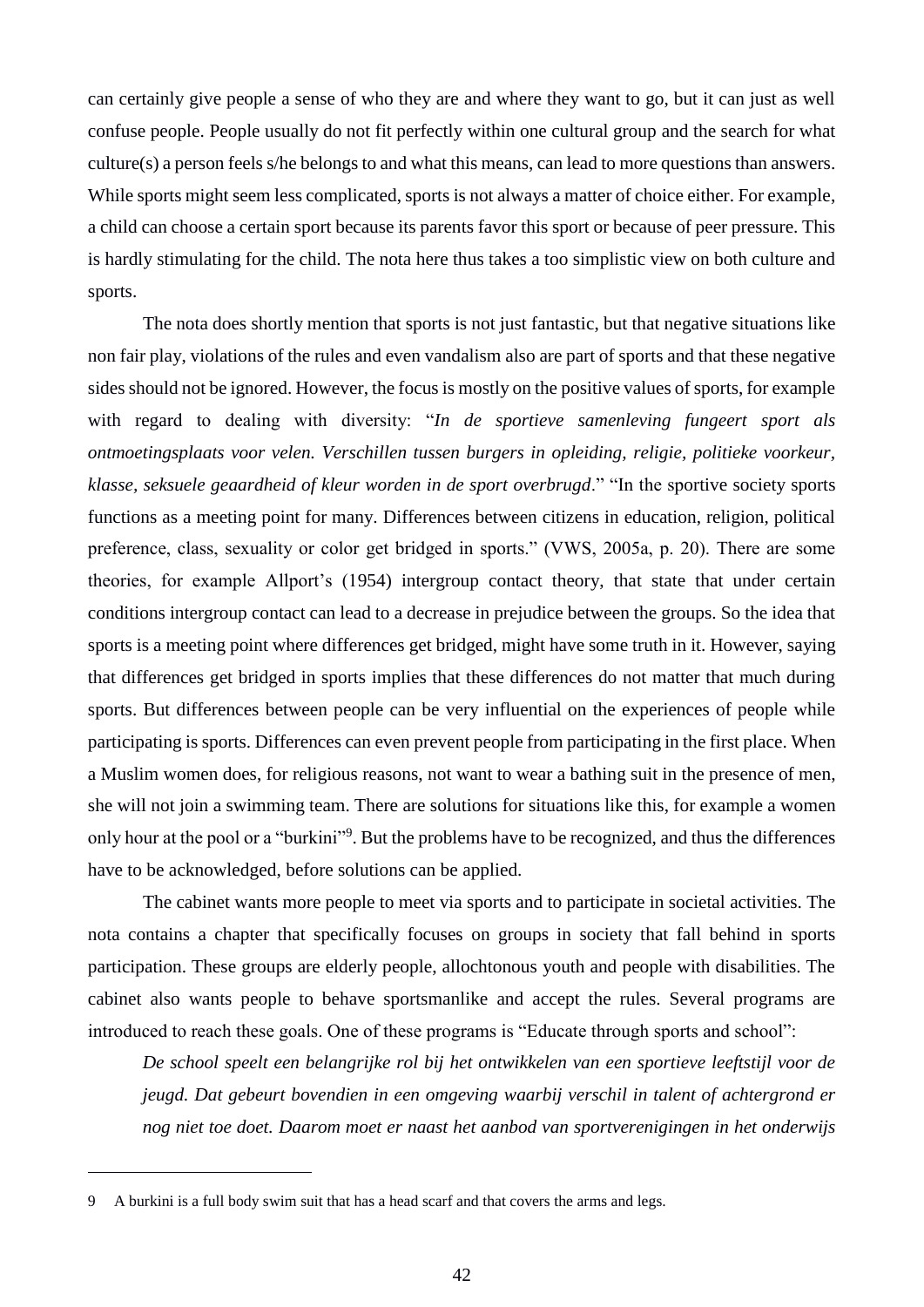### *een ruim en structureel pakket aan lichamelijke opvoeding en sport zijn.*

The school plays an important role in the development of a sportive lifestyle for the youth. Moreover, this happens in an environment where differences in talent or background do not matter yet. That is why, next to what sports clubs offer, in education there has to be a broad and structural package of physical education and sports. (VWS, 2005a, p. 38)

So VWS assumes that in school or more specifically during PE, differences in talent or background do not matter yet. By saying this, it says that children between the age of four and eighteen do not judge each other on talent or background. But everyone who remembers what being a child is like, knows this is not true. Children too compare their performances with one another and they do notice differences in for example looks, clothing and language. This does not have to be a problem per se, but again differences have to be acknowledged in order to deal with them. A child that is less competent in PE can feel insecure and hold back from fear of failing in front of her/his peers. And a child from a family with limited economic resources can be ashamed of her/his clothes, which are not from the same brand as those of the other children. And while school is supposed to be for all children, this does not mean that the teacher is blind for differences in talent or background. Stating that in school these differences do not matter yet, shows therefore an idealized view on schools.

Another program that focuses on a specific group in society is "Participation allochtonous youth through sports". Allochtonous people in the Netherlands do not participate in sports as much as other people in the Netherlands do. The cabinet wants to increase the participation of allochtonous people in sports, especially since *"Sport biedt allochtonen en in het bijzonder de jeugd onder hen veel mogelijkheden om zich een plaats in de samenleving te verwerven*" "Sports offers allochtonous people and especially the youth among them lots of opportunities to acquire a place in society" (VWS, 2005a, p. 42). The integration policy of the Dutch cabinet in 2005, cabinet Balkenende II, had an assimilationist approach (Europees Migratienetwerk, 2006). What is described here as acquiring a place in society might therefore be interpreted as adjusting to fit into Dutch society or assimilating into Dutch society. The nota also says that sports can be used for educational goals and integration goals for especially allochtonous youth, to prevent them from dropping out of Dutch society or to reintegrate them back into society. Why the allochtonous youth might drop out of society or how sports will help them not do, is not made clear in this nota. The nota refers to another nota, the nota "*Breed Initiatief Maatschappelijke Binding*"(Broad Initiative Social Cohesion) (Ministerie van Justitie, 2005) on integration. This nota contains the theme "*Jeugd in de wijk: sport als bindmiddel*". Those involved: "[…] namen als uitgangspunt de stelling: maatschappelijke binding bereik je doordat jongeren elkaar ontmoeten. Sport- en vrijetijdsactiviteiten bieden een uitgelezen ontmoetingskans." "took as a starting point the statement: one accomplishes social cohesion when young people meet each other. Sports and leiusre activities offer an opportunity to meet." (Ministerie van Justitie, 2005,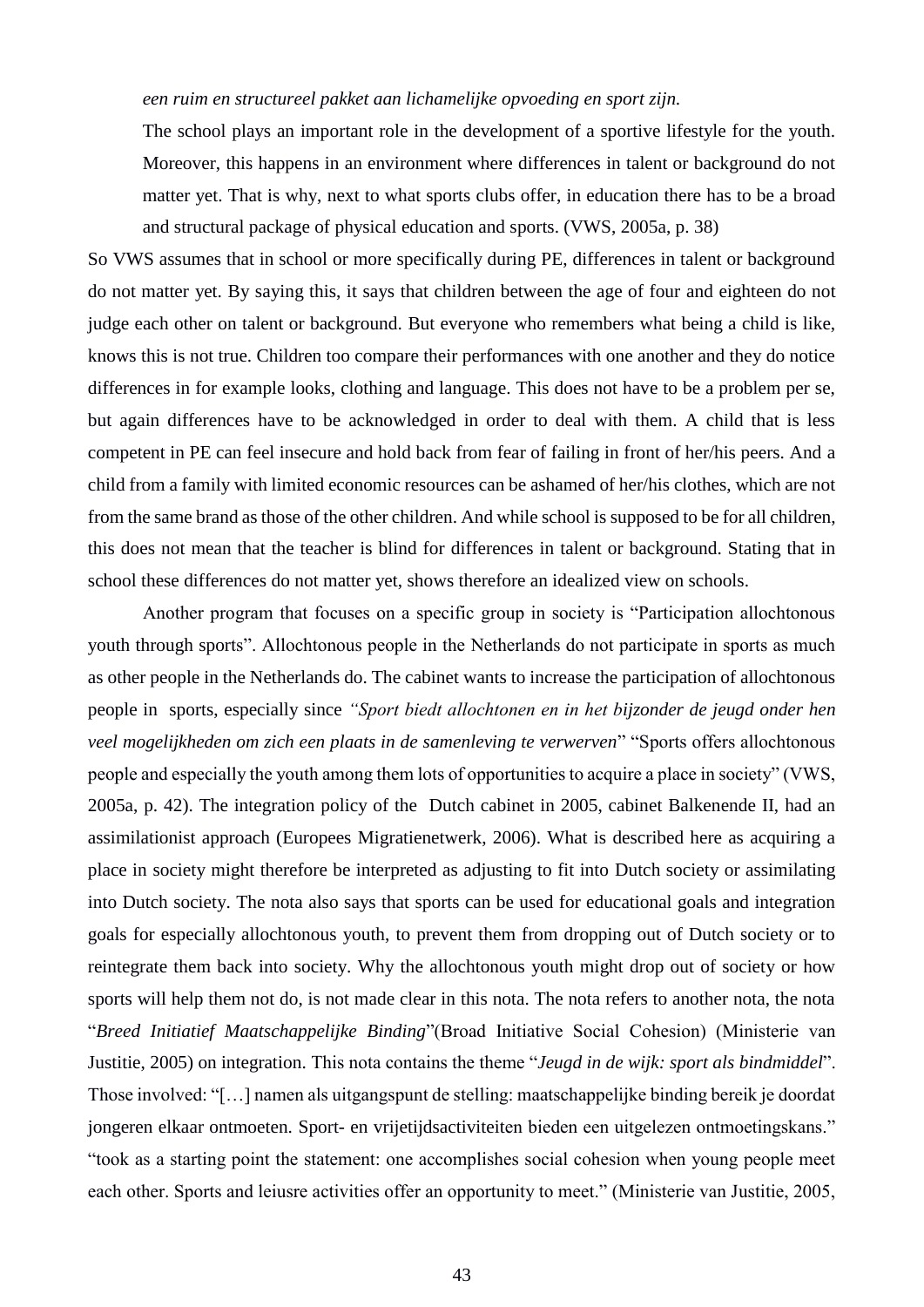p. 6). The idea is thus that contact, again under certain preconditions, will lead to social cohesion which will prevent drop out from society and will help find allochtonous youth their place in society. This sounds like a great idea, but the nota does not offer any scientific proof that intergroup contact through sports actually leads to social cohesion.

So VWS views sports as a way to bridge differences between people from different cultural groups, because in sports differences do not matter. But differences can matter very much in sports, and therefore the view VWS takes on sports is simplistic and possibly problematic. Viewing sports as a field in which differences do not matter, can lead to the ignorance of issues in sports that have to do with these cultural differences. It is stated that sports will help allochtonous youth to acquire a place in society, that it will prevent them from dropping out of society or help them to reintegrate into society. Why allochtonous youth would drop out of society or how sports will prevent them from doing so, does not get explained.

## *4.2.1.1 Program "Meedoen allochtone jeugd door sport 2006-2010" by the Dutch Ministry of Public health, Well-being and Sports (2005)*

The document "*Programma Meedoen allochtone jeugd door sport 2006-2010*" (Program Participating allochtonous youth through sports) gives a more detailed description of the program. It is based on the idea that*"Sport is typisch iets dat mensen kan verenigen vanuit diverse belevingswerelden. […] de nadruk ligt op de overeenkomsten en niet op verschillen."* "Sports typically is something that can unite people from diverse worlds of experience. […] the emphasis is on similarities and not on differences." (VWS, 2005b, p. 1). However, differences can matter very much in sports. For example, people from different worlds of experience can interpret the rules of the game differently, which might lead to conflict. Stating that the emphasis in sports is on similarities and not on differences, entails the risk that meaningful differences will get ignored. The document also states that *"Sport kan een prima rol vervullen voor de 'lichte' benadering tussen culturen, als brug naar de 'zware' onderwerpen."* "Sports can play a role for the 'light' approach between cultures, like a bridge to 'heavier' subjects." (VWS, 2005b, p. 1). This is a complicated statement that does not get explained. Apparently there is a 'light' approach to cultures and a 'heavy' one. But what are the 'heavy' subjects, religion maybe, norms and values? But those heavier subjects can be of relevance in sports situations as well, think of the example of the woman who does not want to wear a bathing suit in front of men for religious reasons. Making a distinction between a 'light' and a 'heavy' approach to culture thus can be a bit of a simplification of culture and the subjects that are linked to culture.

The document does mention that sports can not only lead to positive experiences, but can also lead to undesirable situations: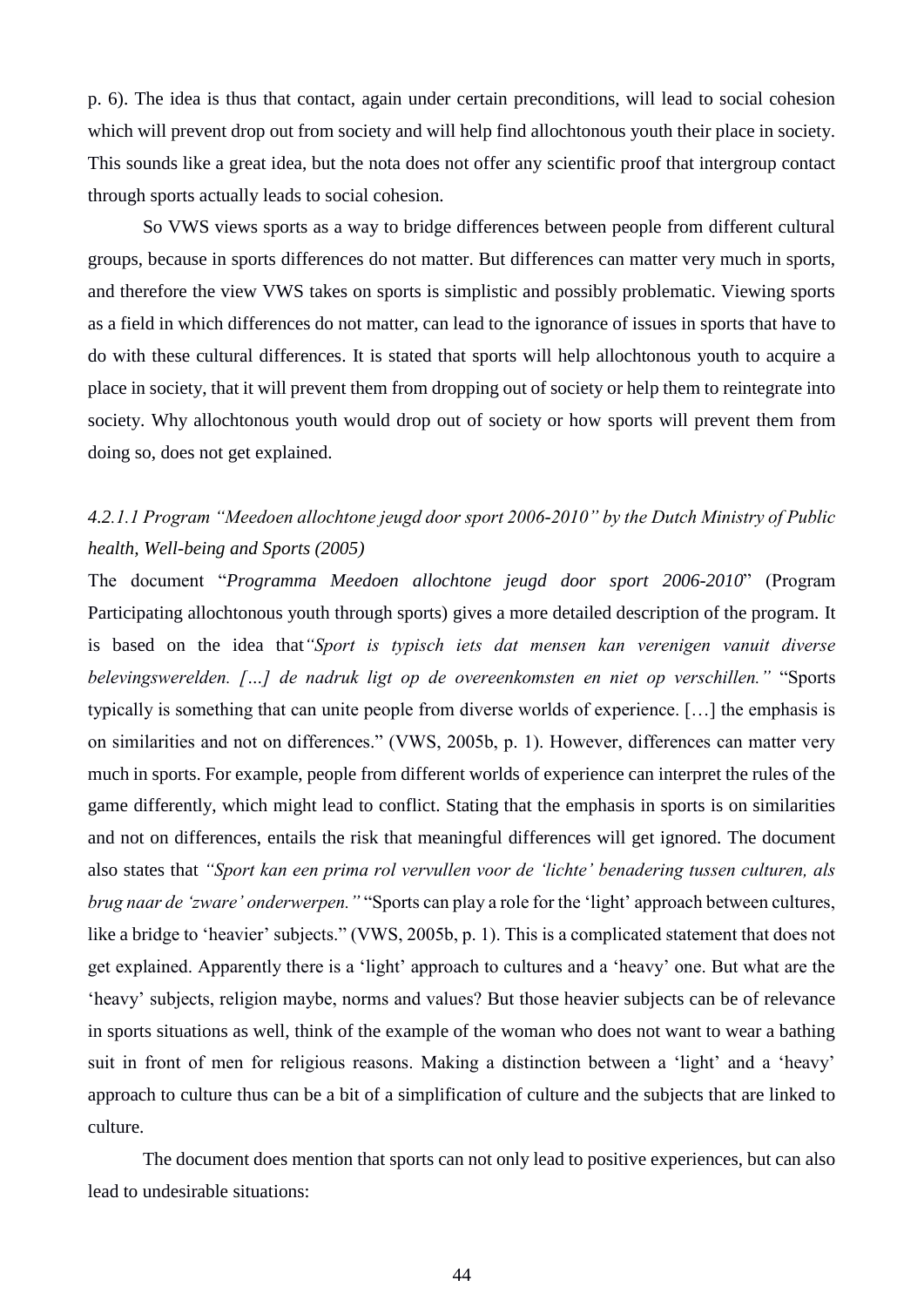*"Daarnaast moet de schaduwzijde van de sport niet uit het oog worden verloren: sport kan ook mensen uitsluiten, er is soms sprake van discriminatie en geweld. Voor een succesvolle inzet van sport voor integratie moeten de juiste randvoorwaarden worden gecreëerd en negatieve uitwassen worden bestreden."* 

"Besides one must not lose sight of the dark side of sports: sports can also exclude people, sometimes there is discrimination and violence. For a successful use of sports for integration the right preconditions have to be created and negative excesses have to be fought." (VWS, 2005b, p. 1)

But while VWS does recognize the "dark side of sports", it does not elaborate on why people get excluded or discriminated and on how to make sports more inclusive and less discriminating. It does say the right preconditions have to be created and that negative excesses have to be fought, but it does not explain what this means on a practical level. The document does mention that, to get more allochtonous youth to participate in sports, only motivating the allochtonous youth to participate in sports is not enough. Barriers that keep allochtonous youth from participating is sports have to be deducted by promoting the interculturalisation of sports clubs and by fighting discrimination (VWS, 2005b). VWS thus recognizes that a lower participation rate of allochtonous youth in sports does not only or necessarily have to do with a lack of motivation but also with barriers the allochtonous youth meets. The document does contains a section on what keeps allochtonous youth from participating in sports according to various groups involved, among which allochtonous youth themselves. A first reason is that allochtonous youth and their parents often are not familiar with the Dutch organization of sports, which mostly focuses around sports clubs. Second, allochtonous parents do not always give their children, especially their daughters, permission to participate in sports because the environment is not regarded as socially safe. Third, allochtonous youth do not always feel at home within the sports club or encounter discrimination at the sports club (VWS, 2005b). It is good that allochtonous youth themselves and others involved were asked about what barriers allochtonous youth meet in participating in sports, so that the program can be fitted to the experiences of those involved.

When allochtonous youth do join a sports club, the idea is that it will help them to fit into society or to reintegrate into society when they have dropped out. Sports is used to, among other things, transmit norms and values, to motivate respect and tolerance, to learn to deal with rules and to get regularity and discipline (VWS, 2005b). This is a lot to expect from sports without providing any scientific proof that sports can actually accomplish or contribute to all these goals. It does show an assimilationist discourse by stating that allochtonous youth has to fit into society and has so learn for example norms and values. It is not explained what norms and values, but it can be assumed that here the program refers to the norms and values of the mainstream Dutch society. While it is understandable that the program focuses specifically on allochtonous youth because this group has a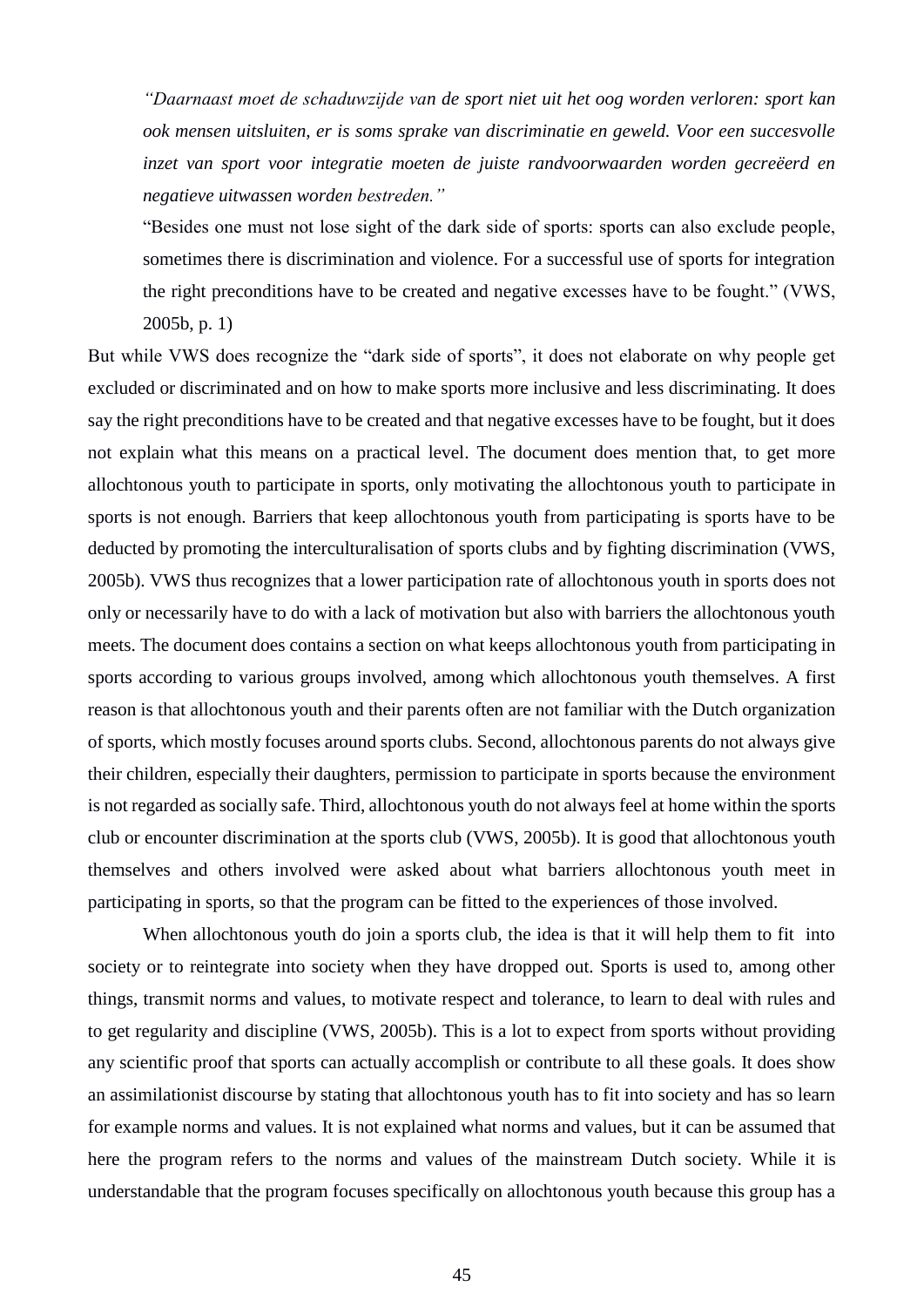lower participation rate in sports, there is a danger that by creating a program that specifically focuses on allochtonous youth the implication is made that all allochtonous youth need to learn about, among other things, norms, values, respect and tolerance while other youth does not. Attention should be paid to the diversity within groups. The focus of the program is mostly on non-western allochtonous youth between the age of four and twenty-three years old, but other groups like Antillean youth can be included as well. The program states that: "*Een ruime definitie van de doelgroep moet het mogelijk maken om rekening te houden met de diversiteit binnen de doelgroep*." "A broad definition of the target group should make it possible to take intragroup diversity into account." (VWS. 2005b, p. 3). The document does thus recognize that there is also diversity within groups. It also recognizes the link between gender and religion by noticing that: "vooral ondervertegenwoordigd zijn Islamitische en Hindoestaanse meisjes" "especially underrepresented are Islamic and Hindu girls" (VWS, 2005b, p. 3). The document mentions that the specific barriers to sports participation that these girls meet, should be taken into account and that it might be necessary to create the possibility for these girls to perform sports within their own social circle, even though this is not completely in line with the goals of the program.

So on the one hand the program takes allochtonous youth as a specific target group which has to integrate or reintegrate into the Dutch society by participating in sports where they will get into contact with "Dutch" youth and where they will learn the Dutch norms and values. On the other hand, it is recognized that within this group of allochtonous youth, there is diversity too, for example in gender and religion. This recognition is positive, but does not exclude the risk of creating an "Us, the autochtonous youth" versus "Them, the allochtonous youth" distinction by creating a program specifically focused on allochtonous youth. The idea is that sports will unite all these young people because the emphasis in sports is on similarities and not on differences. But even if sports can unite, sports can also exclude. That is why not only do allochtonous youth have to be motivated to participate in sports, but Dutch sports clubs have to adjust as well. The relevance of cultural differences, also in sports, should be acknowledged in order to deal with them. While it is acknowledged that Dutch sports clubs have to adjust as well, the main goal seems to be to "adjust" allochtonous youth to make them fit the mainstream Dutch society.

# *4.2.2 Beleidsbrief "De kracht van sport" by by the Dutch Ministry of Public health, Well-being and Sports (2008)*

This document, the policy paper "*De kracht van sport*" (The power of sports), offers a concrete follow up of the nota "*Tijd voor sport*" (Time for sports). It shifts the focus to specific topics and emphasizes some new priorities. The need to revise the focus and priorities of the existing nota can be explained by the arrival of a new minister and secretary of state under a new cabinet, the cabinet Balkenende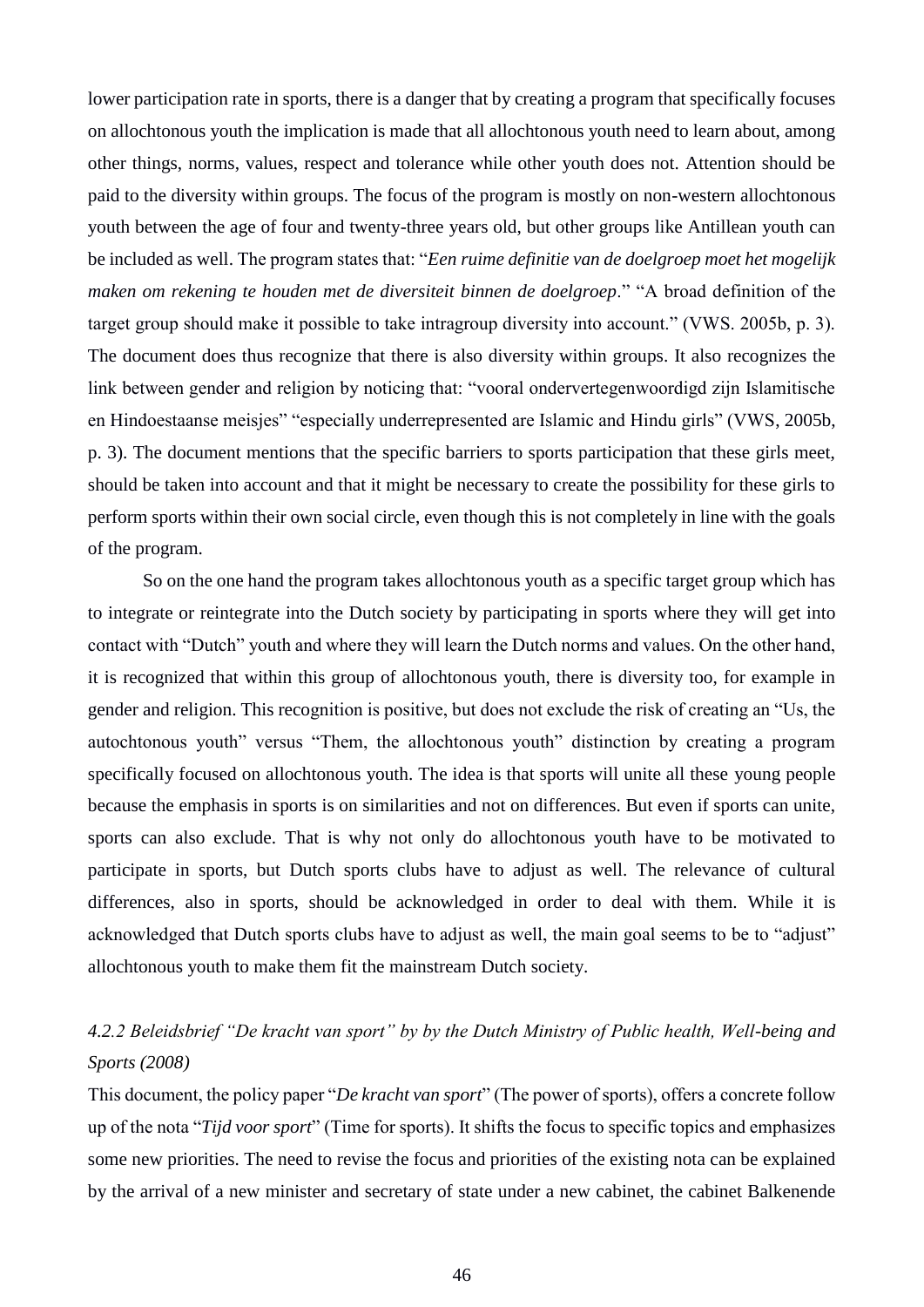IV which was confirmed by oath in 2007. The main reason to support sports as put forward in this document, is similar to that in the nota: "*Het kabinet steunt de sport vooral om de maatschappelijke waarden waaraan sport een bijdrage levert*." "The cabinet mostly supports sport because of the social values that sports contribute to." (VWS, 2008, p. 5). While in the nota allochtonous youth is a specific target group, in this policy paper there is less focus on allochtonous people or allochtonous youth specifically. They are mentioned implicitly: "*Het kabinet zal aan de sport vragen om bij te dragen aan de emancipatie van vrouwen, aan homo-emancipatie en aan de participatie en integratie van kwetsbare en achterblijvende groepen*." "The cabinet will ask sports to contribute to the emancipation of women, to homo-emancipation and to the participation and integration of vulnerable and disadvantaged groups." (VWS, 2008, p. 12). The cabinet in 2008 was cabinet Balkenende IV, a center left cabinet. It is characteristic of a (center) left cabinet to take care of its citizens and especially of the more vulnerable groups in society. In the next quote, it becomes clear that allochtonous people are counted among the vulnerable and disadvantaged:

*Ik deel echter de zorgen van de minister van Volksgezondheid over het toenemende overgewicht onder volwassenen en de jeugd en signaleer dat het juist de meest kwetsbare groepen in de samenleving zijn die het minst bewegen: ouderen, gehandicapten, chronisch zieken, allochtonen, de bewoners van achterstandwijken. Juist voor deze mensen is de toegevoegde waarde van sport en bewegen groot, zowel met oog op een actieve, gezonde levensstijl als vanwege de talloze integratiemogelijkheden die sport- en beweegactiviteiten bieden.*

However, I share the worries of the minister of public health about the increasing obesity among adults and youth and detect that it are especially the most vulnerable groups in society that exercise the least: the elderly, disabled, those who are chronically ill, allochtonous people, the residents of disadvantaged neighborhoods. Especially for these people the added value of sports and exercise is large, both in view of an active, healthy lifestyle as because of the multiple possibilities for integration that sports and exercise activities offer. (VWS, 2008, p. 13)

The groups that are mentioned here are very diverse groups. All are mentioned as vulnerable, but what makes them vulnerable groups is not made clear. Are they vulnerable in that they have a high risk of becoming obese, or does this vulnerability refer to a broader range of risks? What makes disabled or chronically ill people vulnerable probably is very different from what makes allochtonous people or people living in disadvantaged neighborhoods vulnerable. And to get these people to participate in sports, very different measures might be needed. Creating such a list of vulnerable groups, creates the idea that the situations of these groups are similar, while in reality their situations probably are not similar at all. This does not mean that the document treats all these groups as one.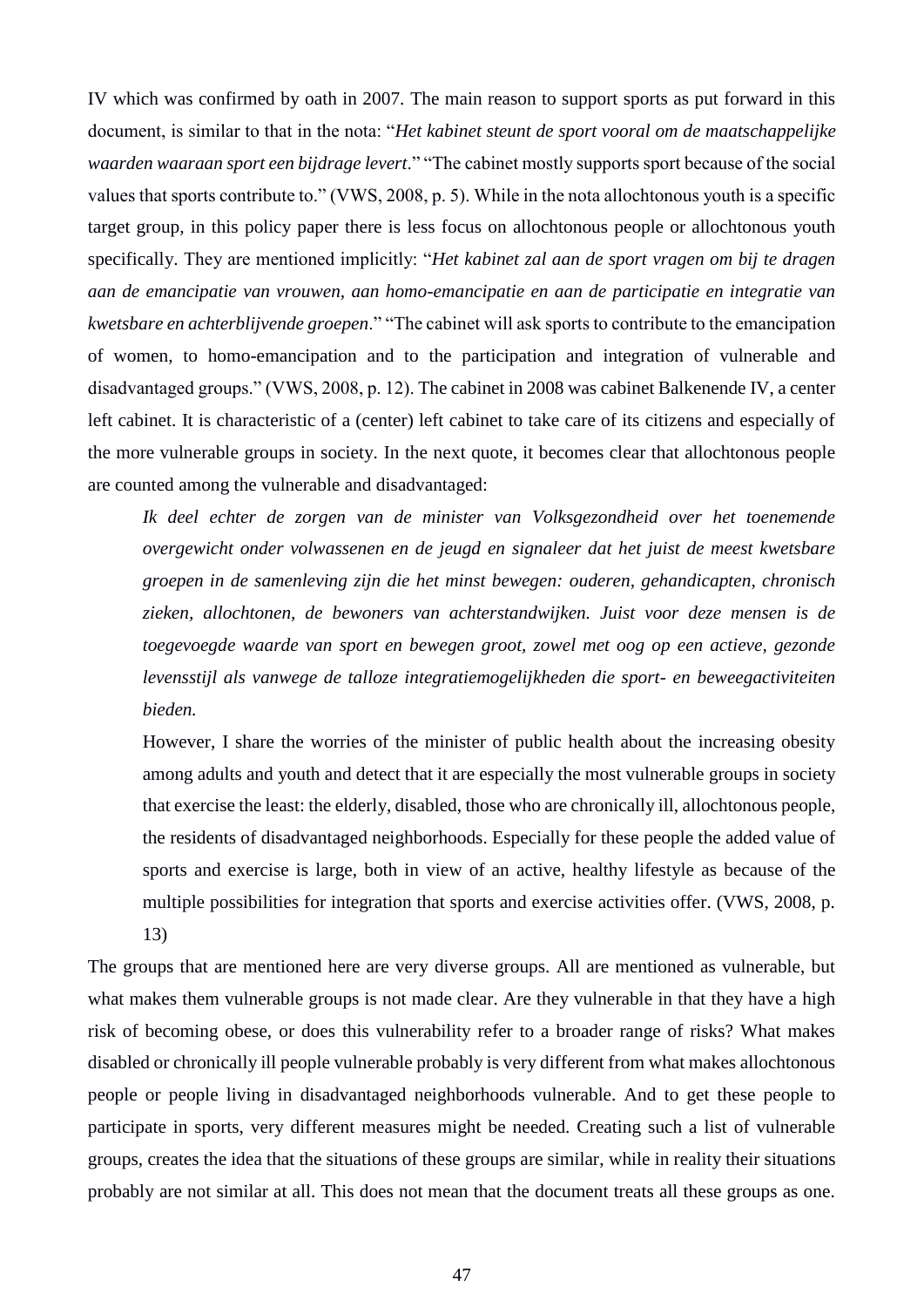This policy paper focuses specifically on the sports participation of disabled people, "*[…] omdat bij gehandicapten de achterstand in de sportdeelname het meest hardnekkig lijkt*" "[…] because for disabled people the backlog in sports participation seems the most persistent" (VWS, 2008, p. 12). No numbers on the increase in sports participation of disabled people and allochtonous people since the nota of 2005 are offered, but this quote seems to imply that the participation of allochtonous people in sports is increasing faster than that of disabled people.

Thus this policy paper is not about new programs, but about shifting focus and emphasizing priorities in the existing policy and programs. Allochtonous people are referred to as a vulnerable group, as well as other groups like disabled people that form a group on a very different basis than allochtonous people do. Why allochtonous people form a disadvantaged group, does not get clarified. Even though they are, according to the document, a disadvantaged group, they do not receive specific attention in this document which seems to imply that either the program "*Meedoen allochtone jeugd door sport 2006-2010*" (VWS, 2005b) is successful so far or that the current cabinet, minister and secretary of state do not see allochtonous people as such an important target group as the cabinet in 2005 did.

# *4.2.3 Beleidsbrief "Sport en Bewegen in Olympisch Perspectief" by the Dutch Ministry of Public health, Well-being and Sports (2011)*

This policy paper introduces the outline of the sports policy of the new cabinet that was confirmed by oath in 2010. While both the nota from 2005 and the policy paper from 2008 were written under a Balkenende cabinet, respectively cabinet Balkenende II and Balkenende IV, this policy paper from 2011 was written under the Rutte/Verhagen cabinet. The document refers to 2011 as a year of transition, in which successful programs from the period 2006-2010 will be continued and new actions with partners will be started. This policy paper has four points of focus, which are are "*Sport en bewegen in de buurt*" (Sports and exercise in the neighborhood), "*Naar een veiliger sportsklimaar*" (Towards a safer sports environment), "*Uitblinken in sport*" (To excel in sports) and "*Olympische ambitie*" (Olympic ambition) (VWS, 2011). In this document too, VWS mentions the social values of sports, but there is a shift in focus compared to the earlier nota and policy paper:

*Sport en beweging dragen bij aan sociale en educatieve doeleinden zoals de ontwikkeling van weerbaarheid van kinderen, het leren over sportiviteit en respect, maatschappelijke participatie, maar ook aan het verbeteren van de leefbaarheid in de buurt. Het kabinet hecht veel waarde aan sport en bewegen als basis voor een gezonde en actieve levensstijl, waarbij keuzevrijheid voor het individu voorop staat.* 

Sports and exercise contribute to social and educational goals like the development of the resilience of children, learning about sportsmanship and respect, societal participation, but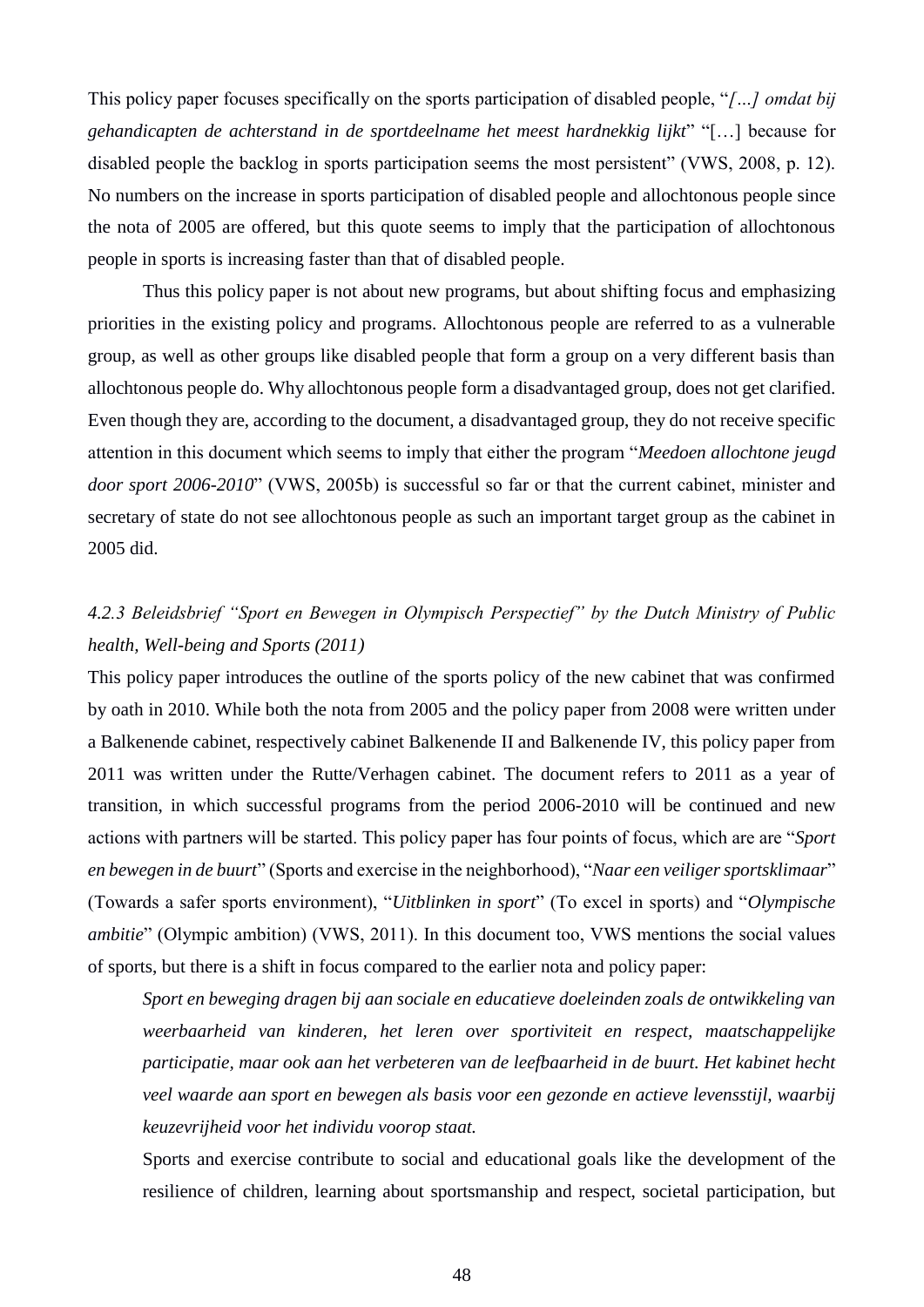also to improving the quality of life in the neighborhood. The cabinet attaches a lot of value to sports and exercise as the basis for a healthy and active lifestyle, in which the freedom of choice of the individual comes first. (VWS, 2011, p. 9)

The values attached to sports in this quote are very similar to the values that get attached to sports in the earlier documents, but what is different here is the emphasis on the freedom of choice of the individual. "*Het kabinet heeft een positief leefstijlbeleid voor ogen, met ruimte voor eigen keuzes*." "The cabinet pictures a positive lifestyle policy, with space for own choices." (p. 12). Cabinet Rutte/Verhagen highly values freedom of choice. But more individual freedom of choice might also mean more individual responsibility. The cabinet wants people to choose a healthy lifestyle, but does not make these choices for them. This implies a shift in the political discourse away from the welfare state, towards a state where individual choice and responsibility are central.

This policy paper too mentions that there are certain groups in society whose participation rate in sports is below average compared to that of the rest of society:

*Veel mensen sporten en bewegen omdat ze het leuk vinden, fit willen zijn of het sociale aspect waarderen. Maar voor sommige groepen is sport en bewegen op dit moment nog niet vanzelfsprekend. Dat geldt bijvoorbeeld voor mensen met een beperking, ouderen, jongeren met gedragsproblemen, mensen in een sociaal isolement, jongeren en volwassenen met overgewicht en chronische ziektes. Meer sporten en bewegen leveren juist bij deze groepen een positieve bijdrage aan de gezondheidstoestand, weerbaarheid en participatie.* 

Many people perform sports and exercise because they like it, want to be fit or appreciate the social aspects. But for some groups, sports and exercise are not a given at this point in time. This is the case for example for people with disabilities, elderly, youth with behavioral issues, people who are socially isolated, obese youth and adults and those who are chronically diseased. More sports and exercise contributes positively to the health, resilience and participation of especially these groups. (VWS, 2011, p. 17)

While in the nota from 2005 allochtonous people are an important target group of the policy, in this policy paper allochtonous people are not mentioned. This can either mean that the participation of allochtonous people has improved since the nota of 2005, up to a participation rate that does not differ substantially from the average sports participation rate of the Dutch society. Or it means that this cabinet does not view allochtonous people as a separate target group. Not viewing allochtonous people as a separate target group can both have positive and negative effects. By not viewing them as a separate target group, an "Us" versus "Them" distinction which can lead to exclusion is prevented. However, if allochtonous people encounter shared barriers to sports participation, not viewing allochtonous people as a separate target group can mean that the barriers they meet will not get recognized.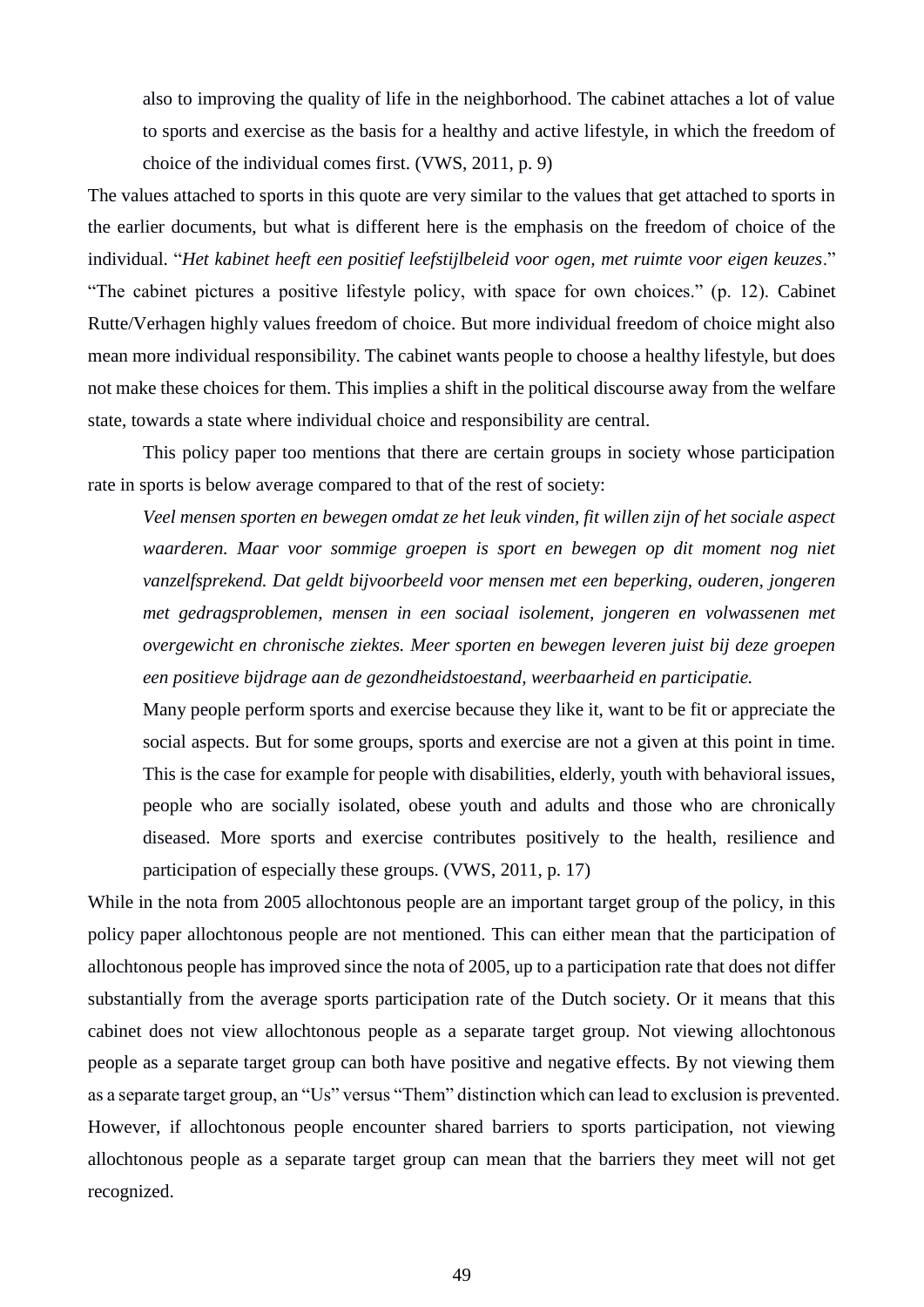Even though there are specific groups with a lower participation rate in sports that the document mentions, the document only expands on one of these groups, people with disabilities. Instead of creating various programs for the various groups, "*[h]et kabinet wil de kansrijke sport- en beweegconcepten van de afgelopen jaren bundelen, valideren en verspreiden door middel van één programma 'Sport en bewegen in de buurt'*" "the cabinet wants to bundle, validate and disseminate the promising sports and exercise concepts from the last couple of years by way of one program 'Sports and exercise in the neighborhood'" (VWS, 2011, p. 22). This new approach to sports policy, which focuses on the neighborhood, is part of the larger political discourse of decentralization, in which more and more responsibilities which were formerly the responsibilities of the national government are entrusted to municipalities. It is up to municipalities to find out what is needed in the field of sports within their region. The same discourse is present in the cabinets position regarding sports and education: "*Hoe scholen binnen het wettelijke kader invulling geven aan sport en beweging is een keuze van de school zelf*." "How schools realize sports and exercise within the legal framework is the school's own choice." (VWS, 2011, p. 26). There thus still is a legal framework, but within this framework municipalities and institutions are expected to make their own choices. This can lead to policies and practices that fit the actual situation within this region or institution. However, working on a more local level can also mean less access to funds and knowledge, which limits the possibilities for successful policy and practice.

This policy paper thus shows a shift in the political discourse. Participation is one of the things that is still central, but now so is own choice and own responsibility. Also, it is up to the municipalities to shape the sports policy now. This can lead to a better recognition of barriers that immigrant minority groups encounter when trying to participate in sports, because of the focus on a more local level. But it can also lead to a lack in funds and knowledge which limit the possibilities of recognizing or fighting these barriers. Because this policy paper is very abstract, with more general programs than those discussed in the previous documents, it is hard to say what consequences can be expected for specific groups, like immigrant minority groups.

#### *4.3 The discursive context: A conclusion*

This section concludes with a short comparison between the professional profiles by Bax er al. (2010) and Van Driel et al. (2004) plus the educational profile by De Wit et al. (2013) and the policy documents by VWS (2005a; 2005b; 2008; 2011). Already in the professional profile from 2004 by Van Driel et al., it is mentioned that educational in general and PE in particular, can contribute to the achievement of social and societal goals like social integration, tolerance and respect for differences. So the focus on sports as an instrument to achieve social and societal goals in the nota from 2005 (VWS, 2005a) was not new, as it was already present in text on education. However, comparing the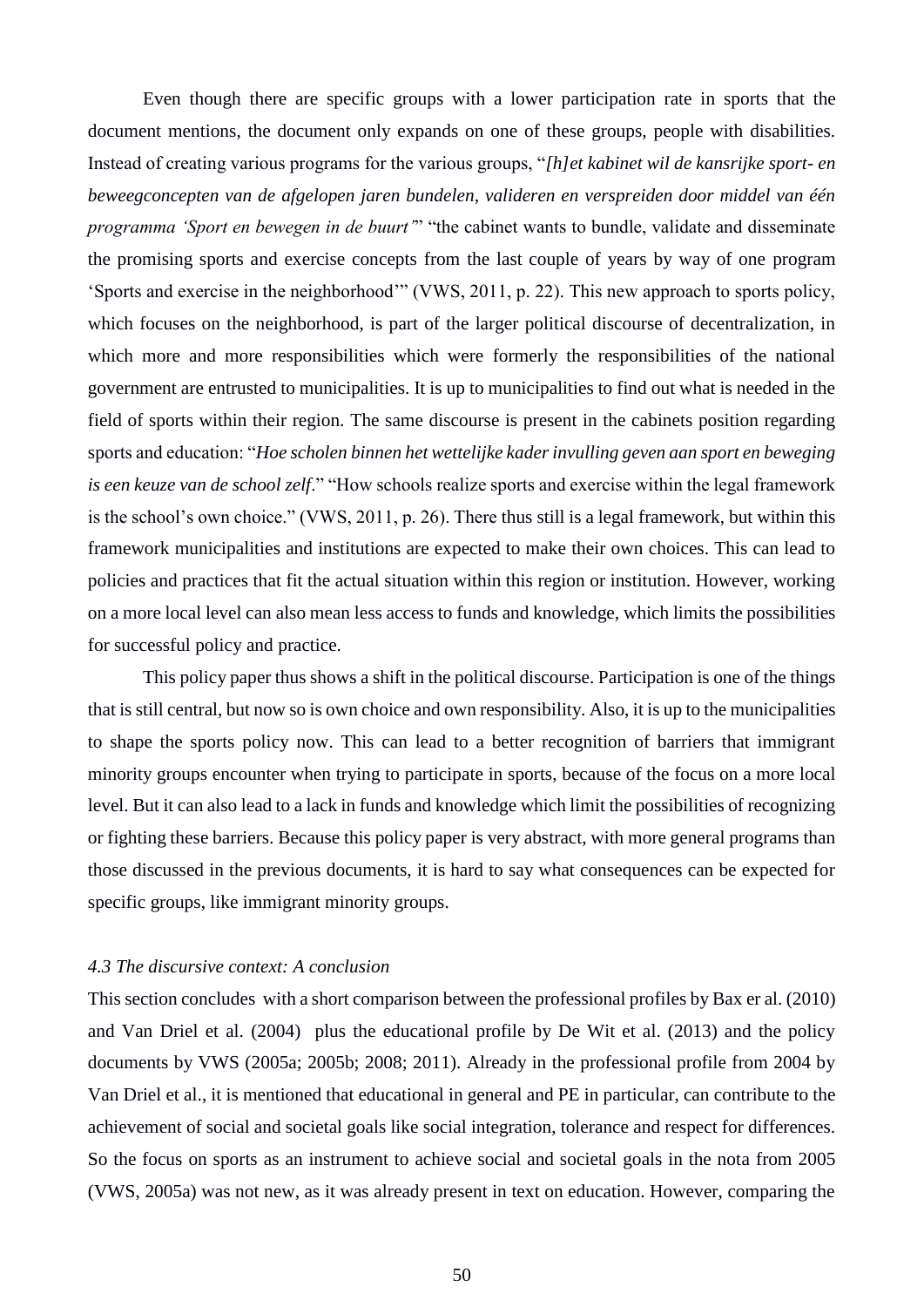professional profile by Van Driel et al. (2004) with that by Bax et al. (2010) shows that the talk on PE and sports more generally as an instrument to reach social and societal goals has increased.

There is some resistance against the political discourse which views PE as an instrument to reach social and societal goals. Bax et al. (2010) state that while values in PE cannot conflict with societal values, the values and goals in PE should not be made subject to those of society. A balance should be found and it is up to schools and teachers to find this balance between societal values and goals and values and goals that are central to PE. Bax et al. (2010) add that "*tot op heden worden vele effecten aan sport en bewegen toegekend, vaak zonder gericht wetenschappelijk bewijs*" "up till now, lots of effects are allocated to sports and exercise, often without any scientific proof" (p. 35). This is exactly what happens in the policy documents by VWS. The educational profile (De Wit et al., 2013) does refer to a research by Lucassen et al. (2011) that states that there are opportunities for a broader use of sports and exercise, among which the achievement of some social and societal goals. This does thus show that while the policy document by VWS do not offer any scientific proof, it does not necessarily mean that the idea that sports and PE can help to achieve social and societal goals is incorrect.

While in the professional profiles and the educational profile there is a lot of talk about diversity without expanding on what kind of diversity, VWS is more specific about what groups they talk about. An example is the program "*Meedoen allochtone jeugd door sport 2006-2010*" (Participation allochtonous youth through sports 2006-2010) which focuses mostly on non-western allochtonous youth from four to twenty-three years old (VWS, 2005b). In both the professional and educational profiles and the policy documents, people with disabilities are an important focus group. What is striking is that both Bax et al. (2010) and VWS (2008) discuss allochtonous people and disabled people under one header. Bax et al. (2010) discuss both allochtonous pupils and disabled pupils or pupils with special needs under the heading "teaching in increasing diversity". VWS (2008) refers to both allochtonous people and disabled people as vulnerable groups in society. Of course both allochtonous pupils and disabled pupils can make the population of pupils more diverse and depending on the definition of vulnerable groups, both allochtonous people and disabled people might be viewed as vulnerable groups in society. But putting them under the same header can also imply a similar basis for what makes them diverse, while these are very different groups which encounter different issues in participating is sports and PE.

The discursive context in which the PE teachers and teacher trainees learn and work is one in which sports is seen as an instrument to achieve social and societal goals. Examples of these goals are social integration, tolerance and respect for differences. Immigrant minority groups, referred to as allochtonous people, are seen as a vulnerable group in society and have been the focus of policy using sports as an instrument to achieve social and societal goals. The discourse is not static, the target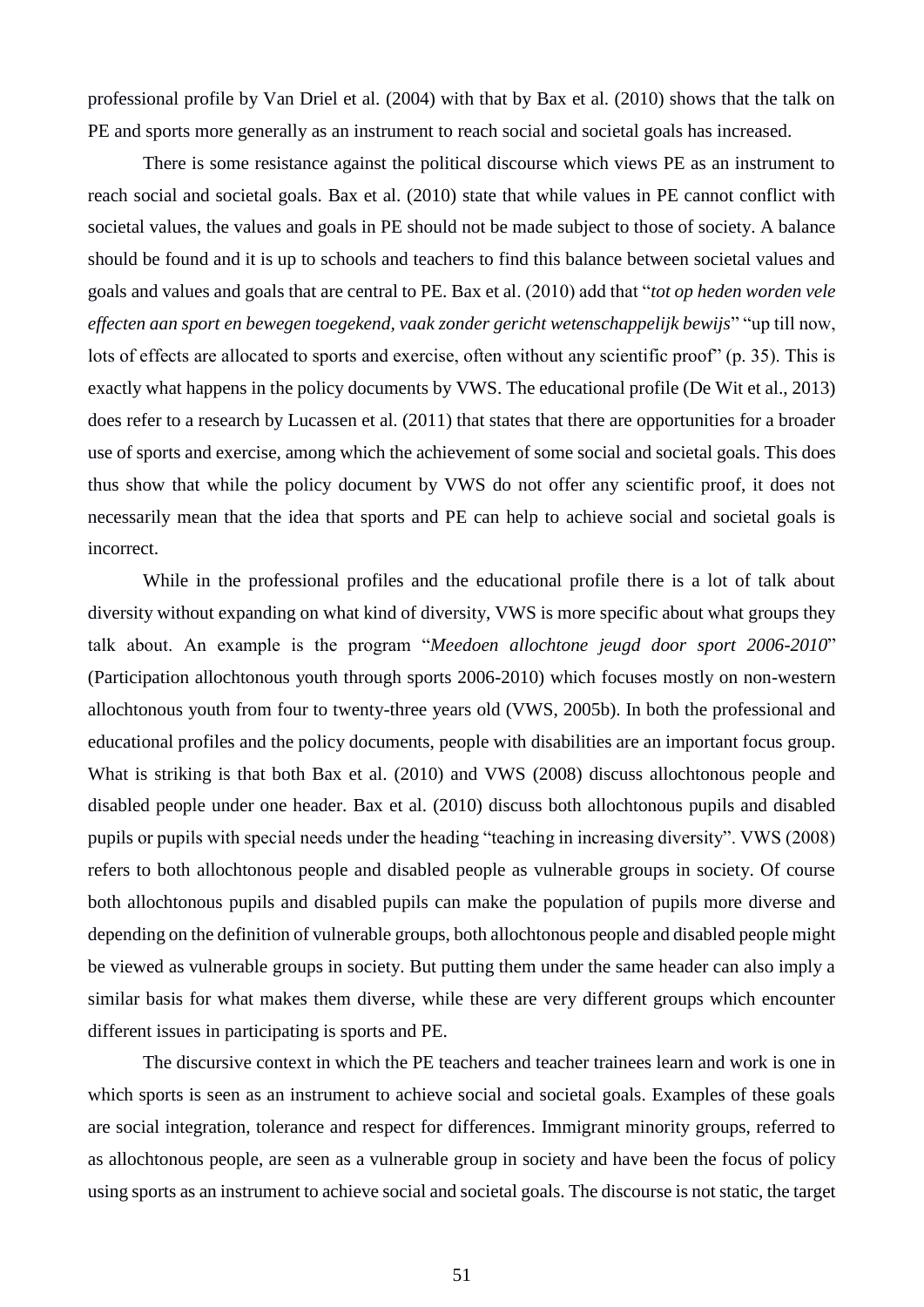groups and approaches to implementation in policy have changed over time. A comparison between the documents shows strong similarities between the discourses on diversity and the instrumental value of sports in the field of physical education and the national political discourses, but they are not mirror images.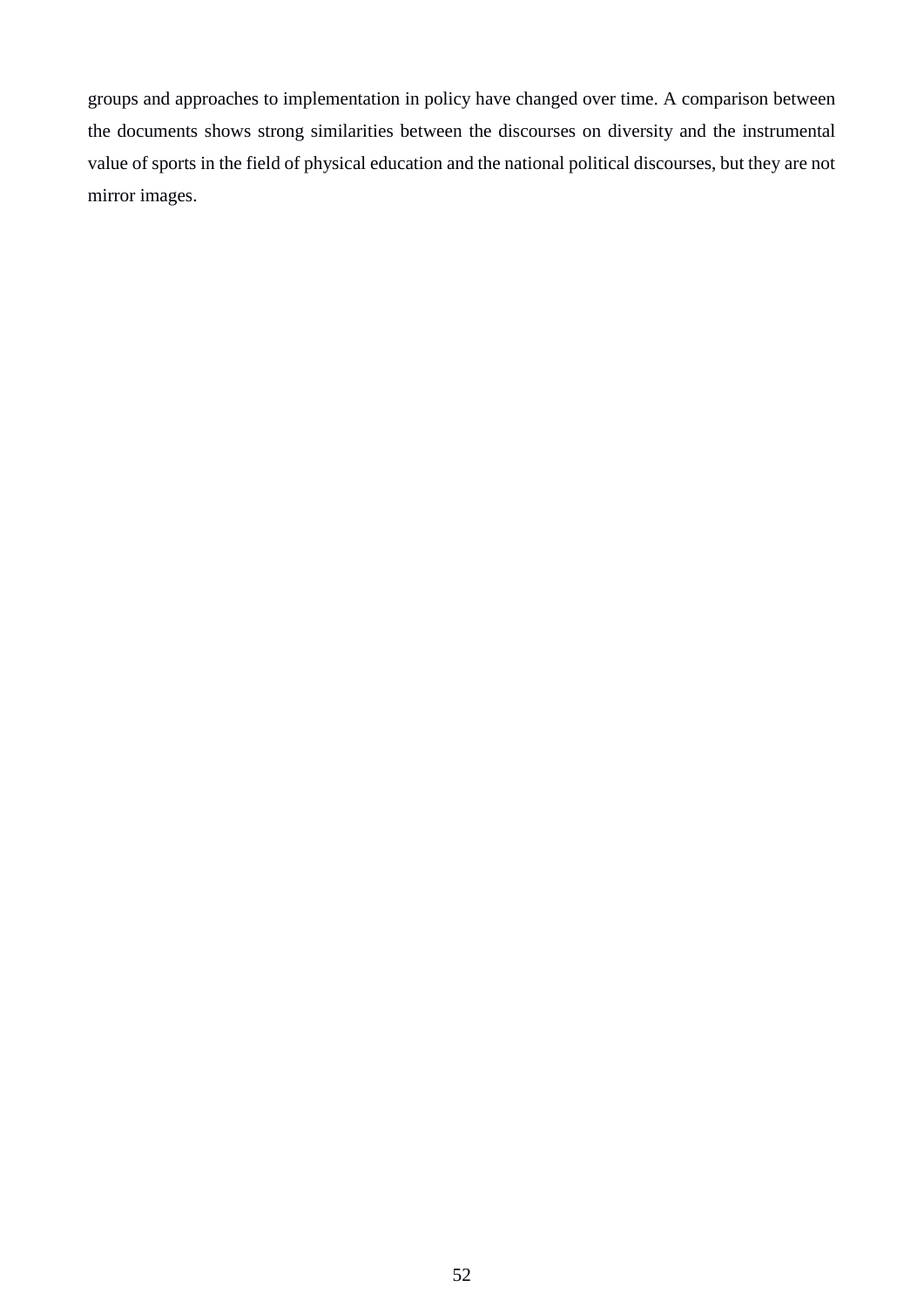#### **5. INTERVIEW RESULTS**

In this section, the data that resulted from the semi-structured interviews are discussed. The first part shortly discusses the interviewees that took part in this research. The second part deals with the concept of cultural diversity. The third part discusses what issues concerning cultural diversity PE teachers and teacher trainees experience during the PE lessons. The fourth part deals with issues regarding cultural diversity in education more generally. The fifth part discusses if and how cultural diversity is part of and should be part of the curriculum of HAN ALO according to the interviewees. In the sixth part, it is discussed what the interviewees think of sports as an instrument for social and societal goals. The general results of the interviews are described and some striking quotes are discussed.

#### *5.1 The interviewees*

The sample of PE teacher trainees and alumni contains six people. Two male teacher trainees were interviewed: Sven who was in his second year at HAN ALO and Niels who was in his fourth and last year at HAN ALO. The alumni, three males and one female, all graduated from HAN ALO in the last 3 years. Luuk was doing a master's degree at the time of the interview, Bram works as a PE teacher at various schools, Stijn works for a company that designs new sports products, services and facilities and Fenna works at a day-care center that pays extra attention to sports.

In total, five PE teacher trainers who work at HAN ALO and four PE teachers that guide PE teacher trainees from HAN ALO were interviewed. Among the PE teacher trainers there were three males, Simon, Stan and Gijs, and two females, Lieke and Isa, who at the time of the interviews had been working at HAN ALO for two up to eight years. Apart from Lieke, they all had attended PE teacher training and work experience as a PE teacher. The group of PE teachers comprised three males and one female. Their experiences as PE teachers at the time of the interviews ranged from four to twenty-six years. Cees, Emma and Cas work at a secondary school, Tijn works at a primary school. At the school where Cees works, the population of pupils is less diverse than at the schools where the other three PE teachers work.

#### *5.2 Cultural diversity*

Interviewees were not given a definition of the concept cultural diversity, instead this concept was used as a sensitizing concept. To get an idea of what interviewees were referring to when talking about or asked about cultural diversity, they were asked what they thought about when talking about cultural diversity. When thinking about diversity among pupils in education in general, the interviewees mentioned for example differences in educational level and in sports participation. These were seen as more important in the PE lesson than cultural differences among pupils. When asked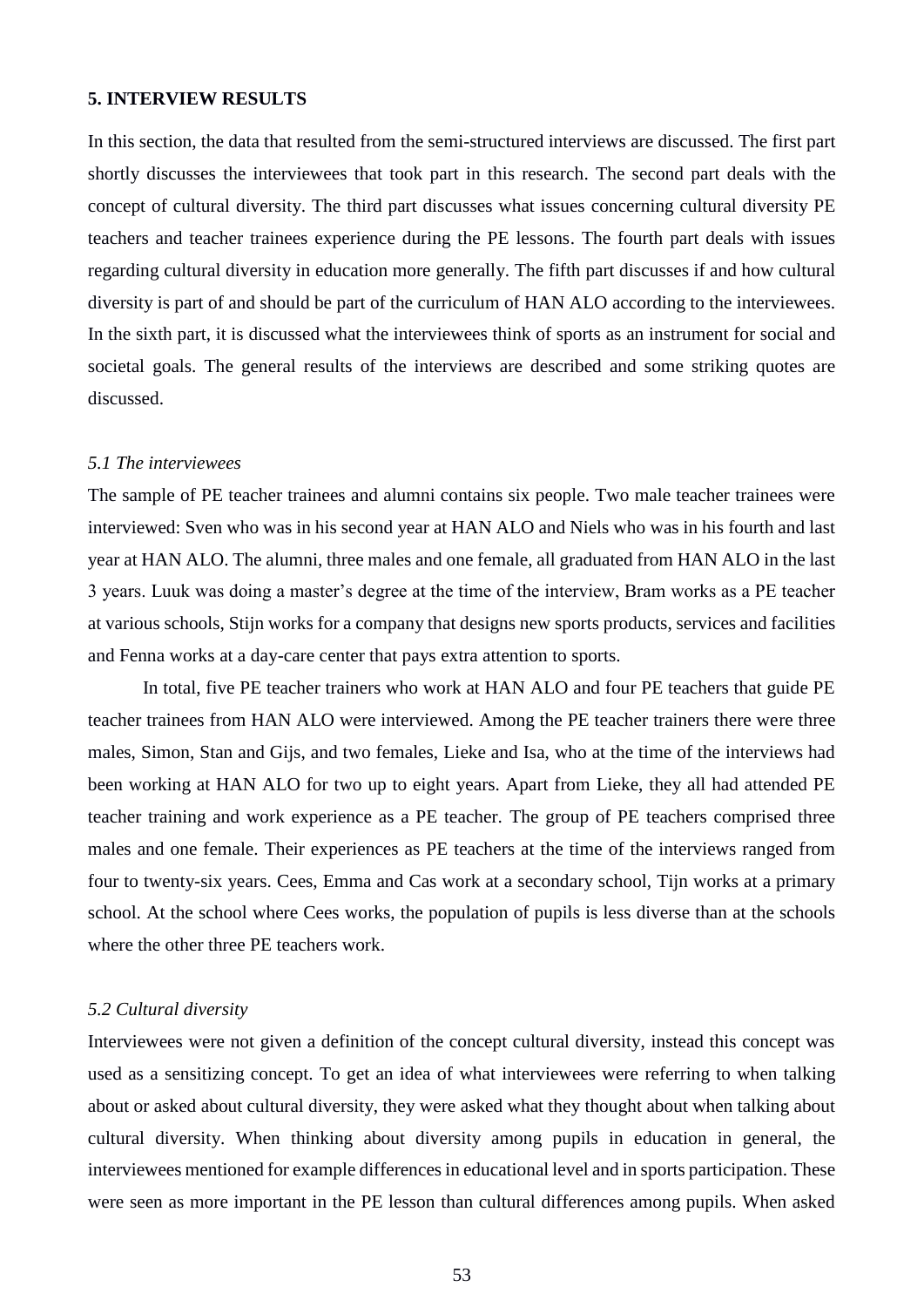about cultural diversity, most interviewees mentioned background. They mentioned that either pupils themselves or one or both of the parents of these pupils were from abroad:

*Enorm, ja wij zijn een enorm cultureel diverse school, we hebben echt heel veel, ik weet niet uit hoeveel landen, maar we doen wel mee in de top, in Arnhem denk ik zeker, mavo, havo, vwo, dus we hebben heel veel verschillende culturen.* 

Massive, yes we have a very culturally diverse school, we really have a lot of, I do not know from how many countries, but we definitely are at the top, in Arnhem I think for sure, lower vocational education, higher general secondary education or pre-university education, so we have a lot of different cultures. (#8 Emma, 97-99)

By saying that she does not know from how many countries, Emma implied that the school has a lot of pupils from a lot of different countries which makes the school, or the population of pupils, culturally diverse. Isa mentioned that she "*meestal [denkt] aan opvattingen binnen culturen zeg maar, normen en waarden die heersen*" "mostly [thinks] about views within cultures, norms and values that are prevalent" (#2 Isa, 45) when thinking about cultural diversity. Other interviewees too mentioned norms and values. Stijn did mention behavior and expression when thinking about cultural diversity, by which he approaches the concept from a somewhat different level than the other interviewees.

The majority of the interviewees did use the term '*allochtoon*' 'allochtonous', a term often used in the Dutch language to refer to immigrant minority groups, during the interview. Some used this term very often, others avoided the term. Tijn said that "*allochtone kinderen klinkt zo vies*" "allochtonous children sounds so filthy" (#11 Tijn, 162-163). By this he implied that the word allochtonous has a negative connotation. While the interviewees have different ways of referring to cultural diversity and to immigrant minority groups, what seems common is that they think about background, about where the pupil or its parents come from and about norms and values that may differ for different cultures.

#### *5.3 Experiences with cultural diversity in physical education*

None of the interviewees immediately related cultural diversity in PE lessons to any major issues. Sven said that while he does have pupils from various cultures in his classes, he does not really notice this while teaching. Emma said she is used to the culturally diverse population of pupils:

*Ja, ik ben het, het is misschien ook, ik ben dat gewend dus ik vind, ja wat vind ik daarvan, dat is het gewoon, voor mij is het normaal dat ik al die leerlingen heb. En bij de ene klas is het wel meer dan in de andere klas, bijvoorbeeld in mavo klassen is nog meer allochtone leerlingen dan, maar ook in havo, vwo is het al, ook al behoorlijk. Ik vind daar, het is zoals het is, dit is het en ik vind daar eigenlijk, ik vind het normaal, ik vind het goed.*

Yes, I am, maybe that is it too, I am used to it so I think, yes what do I think, it is normal, for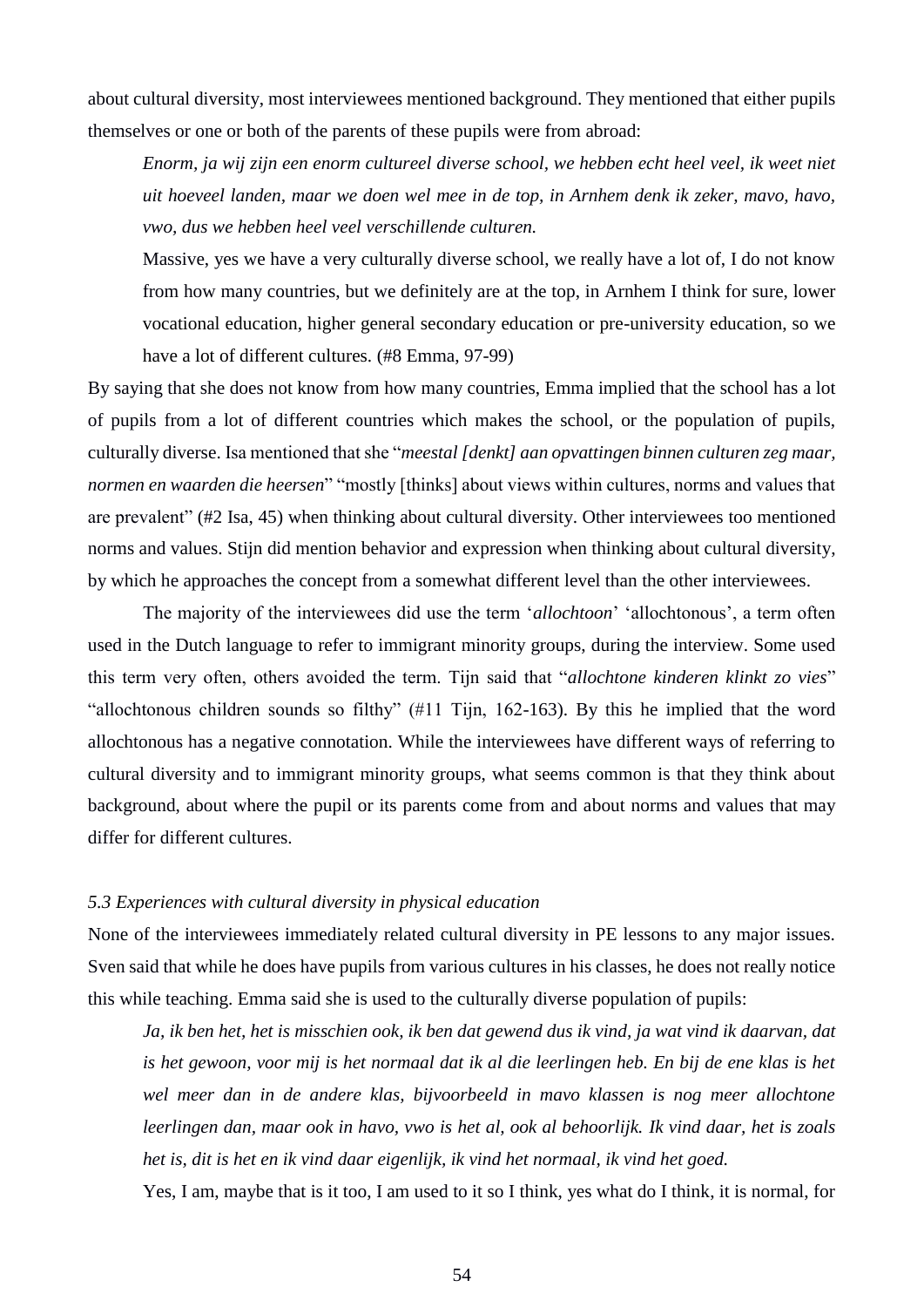me it is normal to have all those students. And in one class it is more than in the other class, for example in lower vocational education there are more allochtonous pupils than, but also in higher general secondary education, pre-university education it is all, also considerably. I think that, it is the way it is, this is it and I think actually, I think it is normal, I think it is good. (#8 Emma, 101-107)

But this does not mean that she does not notice any differences:

*Ja, natuurlijk. Je merkt het in karakter, je merkt het in (uh) in groepsvorming of eh in hoe de manier waarop je je opstelt maar, in kleding, meisjes met hoofddoekjes, daar merk je het in. En sommige jongetjes zijn wat opvliegender, maar ligt dat aan per se aan de afkomst, ja soms wel maar soms ook niet. Ja er zit ook ja, ik merk het wel. Je merkt wel, het zijn niet allemaal jongetjes (uh) en meisjes blonde haren, blauwe ogen en daar merk je wel hoe karakters verschillen, manier van opvoeding, ja.*

Yes, of course. You notice it in the character, you notice it in (uh) the formation of groups or (eh) in how the way you compose yourself but, in clothing, girls with headscarves, you notice it in that. And some boys are a bit short-tempered, but that is not because of background per se, yes sometimes it is but sometimes not. Yes there is also yes, I notice it. You notice, they are not all boys (uh) and girls blond hair, blue eyes and there you notice how characters differ, way of upbringing, yes. (#8 Emma, 108-113)

So Emma did mention she experienced some differences between immigrant minority pupils and between immigrant minority pupils and majority group pupils, but she did not mention any particular issues related to these differences. According to Luuk, there are differences in for example norms and values that can influence the PE lessons. He mentioned that there are differences in the acceptance of making mistakes and that pupils with some cultural backgrounds show more 'macho' behavior.

Others too mentioned, either by experience or based on their ideas, that immigrant minority pupils and especially immigrant minority boys could show more macho or competitive behavior and cared more about status. Niels mentioned that he does not experience a lot of differences between immigrant minority pupils and the other pupils. The two or three immigrant minority pupils per class seem to blend in. But when asked if he thinks things would be different at a school where a larger part of the population of pupils belongs to an immigrant minority group, he answered that:

*Ja, dat denk ik zeker. Voor ons vakgebied zeker, omdat je dan meer, ik denk dat je dan meer wedstrijdgerichte sporten gaat doen, ook omdat je dan een, het eer hoog houden, dat is vaak ook bij buitenlandse culturen, zeker allochtone jongeren die we in Nederland zien, daar gaat het meer om het winnen en het eergevoel, echt het showelement in plaats van het samenspelen en het jezelf willen verbeteren.* 

Yes, I think that that for sure. Especially for our field of expertise, because than you more, I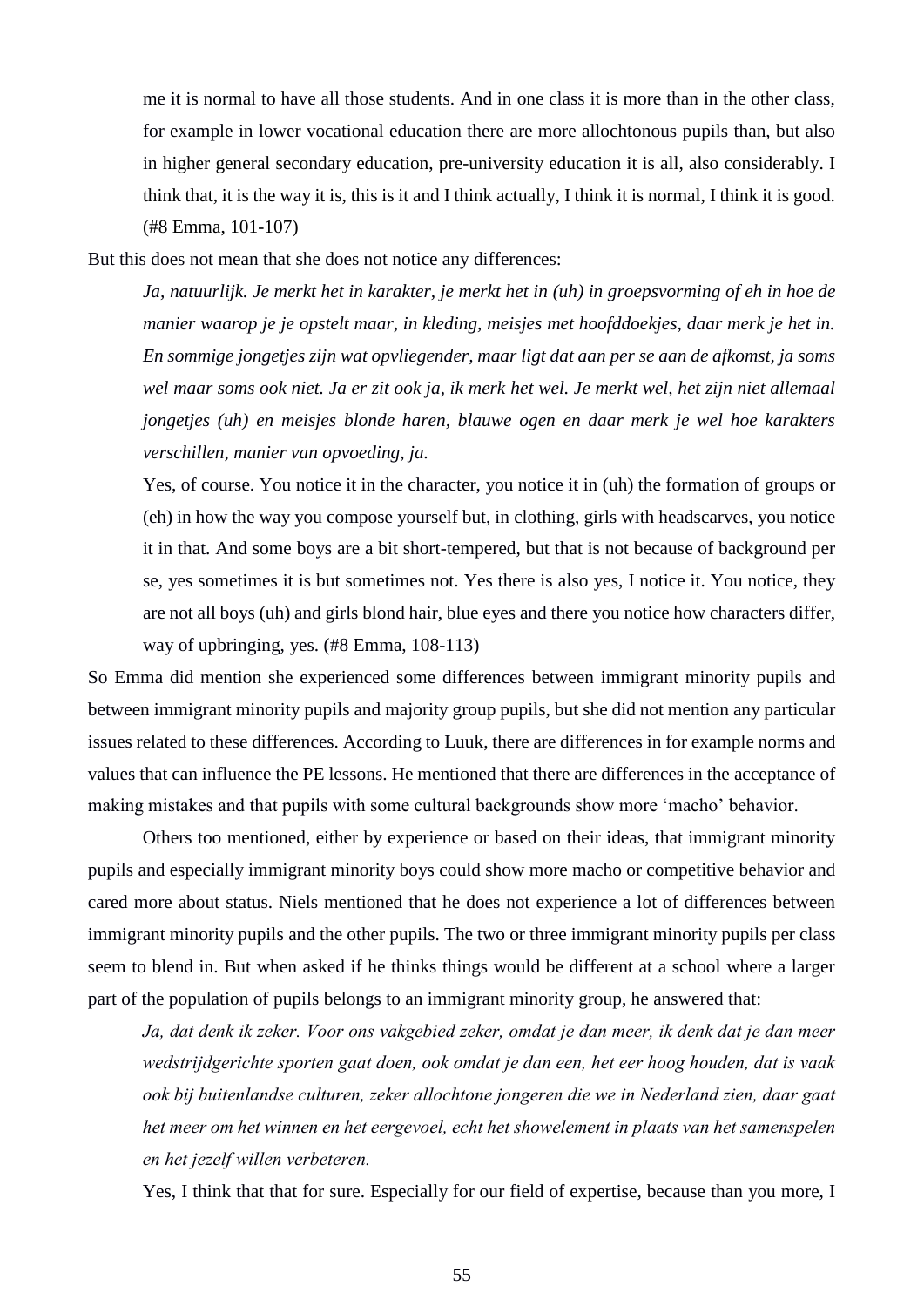think that then you do more competitive sports, also because then, keeping up the honor, that is often also in foreign cultures, especially allochtonous youth that we see in the Netherlands, there it is more about winning and honor, and the element of show instead of teamwork and improving yourself. (#5 Niels, 132-136)

What Niels mentioned is that he expects certain behavior from immigrant minority pupils when they make up a large part of the pupil population that differs from the behavior of majority group pupils. But so far at least, this expectation has not been confirmed by experience. The immigrant majority pupils he taught did not behave different from their peers.

Cees told about an immigrant minority pupil that is currently is one of his classes: "*Ja, weet je, wel het meisje op 5 atheneum wat helemaal into moslim is en wil bidden tijdens mijn les [?]. Dat is nieuw dit jaar, dat wel. Maar ook prima.*" "Yes, you know, a girl in atheneum 5 that is totally into muslim and wants to pray during my lesson [?]. That is new this year, that is. But also fine." (#6 Cees, 214-215). Taking time off to pray could be seen as a disturbance of the lesson, but Cees did not see this as a problem. Another topic related to religion that came up during the interviews was the Ramadan. Participating in the Ramadan can influence the performances of pupils in PE, but this was not seen as an issue. The interviewees were prepared to take it into account, for example by allowing extra breaks for those participating in the Ramadan. Emma mentioned that the Ramadan is taken into account when scheduling some of the activities. Intensive running test are not scheduled during the Ramadan and while the schools' sports day does take place during the Ramadan, the teachers do take into account that some of the pupils might have to take it easy. The issue of the headscarf came up during most of the interviews, often mentioned by the interviewer, sometimes by the interviewees themselves. But the headscarf never really was an issue for these interviewees. As long as pupils participated, the interviewees did not care whether the pupils wore a headscarf or not, or long sleeves or not. Luuk mentioned that clothing that was too revealing, like a shirt with a low cleavage, was more of a problem.

PE is an interesting subject because while during other subjects pupils have to sit at a table and be quiet, during PE they get a lot of possibilities to move around and talk. The subject of PE is more physical than other subjects. This can create a bigger risk of confrontations, but it can also create more possibilities for cooperation. The following quote from Sven took place during a PE lesson with a first grade primary school class:

*Ja, sport verbroederd. Het is wel een taal die makkelijk te spreken is, ook met, want laatst hadden we een jongetje, die kwam net uit het buitenland, ik weet niet, Afghanistan, die richting, en die sprak nog geen woord Nederlands. Maar die komt binnen drie seconden, bij groep 1 was het dan, die doet gelijk mee met de, dan doe je het wel met handen en voeten, maar hij doet mee en andere kindjes die slaan gelijk een arm om hem heen in van hé, kom meedoen,*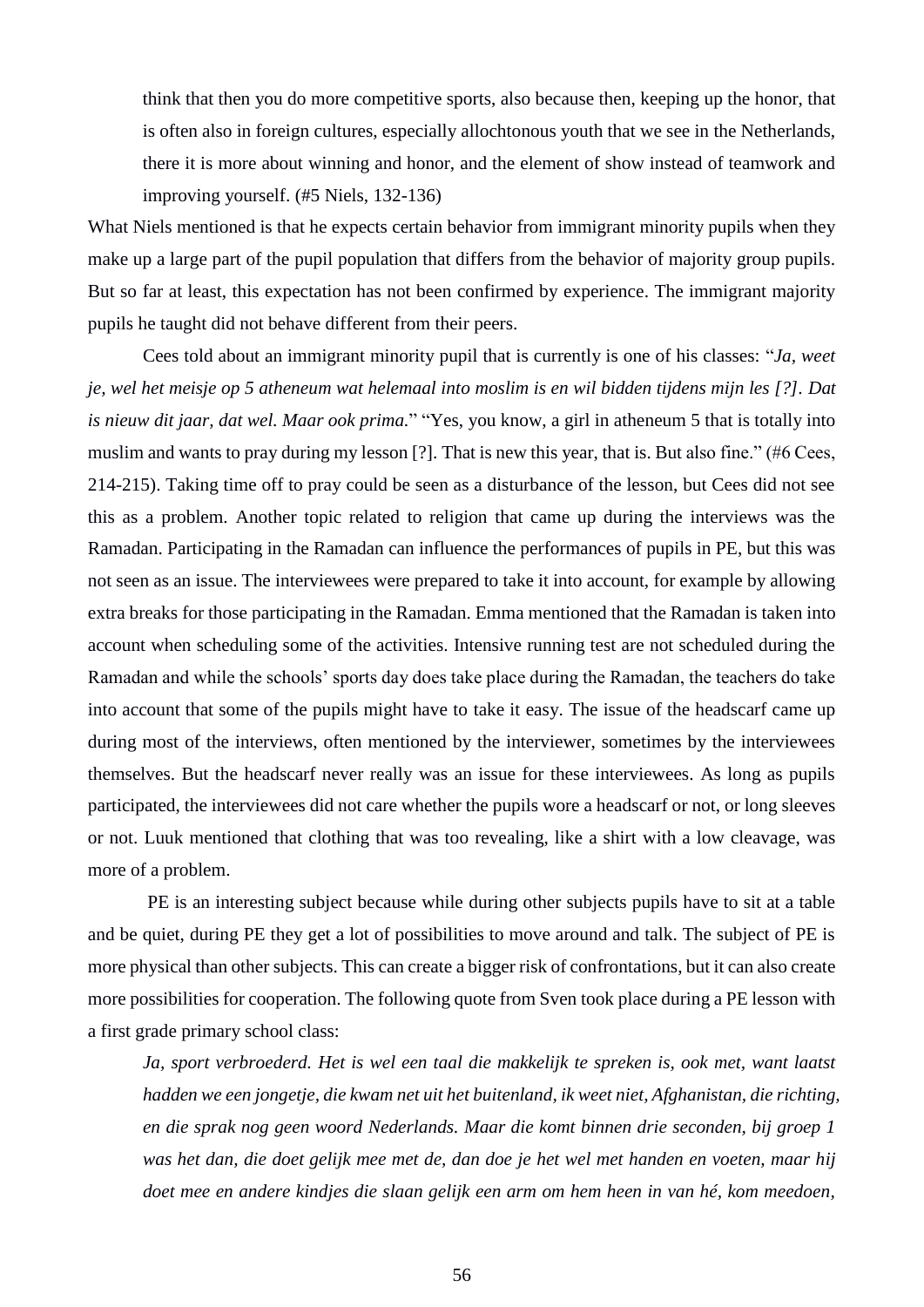*kom mee. En ze begrijpen elkaar qua woorden niet, maar qua gevoel en qua spel en dat soort dingen wel en dat vind ik dan wel mooi om te zien, want in de gewone les zit 'ie om zich heen te kijken wat moet ik doen en bij ons binnen drie seconden gaat 'ie mee gymmen en doet 'ie leuk mee en je ziet hem lachen en hij vindt het allemaal leuk, ja ik vind dat schitterend om te zien.*

Yes, sport reconciles. It is a language that is easy to speak, also with, because the other day we had a boy, he just came from abroad, I don't know, Afghanistan, that area, and he didn't speak a word of Dutch. But he comes within three seconds, that was with the first grade, he immediately participates with the, than you do it with hands and feet, but he does participate and other children immediately put their arm around him like hé, come and participate, come on. And they don't understand each other's words, but they do understand each other's feelings and game and that kind of stuff and I like to see that, because in the normal lesson he sits, watching what he should do and with us he is doing PE within three seconds and nicely participates and you see him smiling and he likes it all, yes I think that is great to see. (#9 Sven, 209-217)

What happened here is that the pupils overcame their differences, in this case mostly their difference in language, to play and exercise together. The new pupil is welcomed and invited to join even though he does not speak the same language nor does he understand the rules of the game. This is a nice example of how differences can be overcome in sports. This does not mean that all differences can always be overcome in sports. The pupils in this example all seemed prepared to look for similarities and to cooperate rather than to focus on differences. Others, for example older pupils with more prejudices, might not have been so inclined to look beyond the differences. And other differences like differences in norms and values could possibly cause bigger challenges for cooperation.

So the PE teachers and teacher trainees do recognize and sometimes experience differences between immigrant minority pupils and between immigrant minority pupils and majority group pupils, but these differences do not lead to issues or problems. Also, they are prepared to take certain needs related to culture and religion into account, for example when pupils want to wear a headscarf or participate in Ramadan.

#### *5.4 Experiences with cultural diversity in education*

The interviewees not only made comments on cultural diversity and physical education, but also on immigrant minority pupils in education in general. Bram mentioned that at some primary schools, cultural diversity does not play a role for the pupils even while they are from different cultural backgrounds. These pupils are at an age at which they are not aware of the differing norms and values between cultures. But pupils in primary school can be aware of cultural diversity, as becomes clear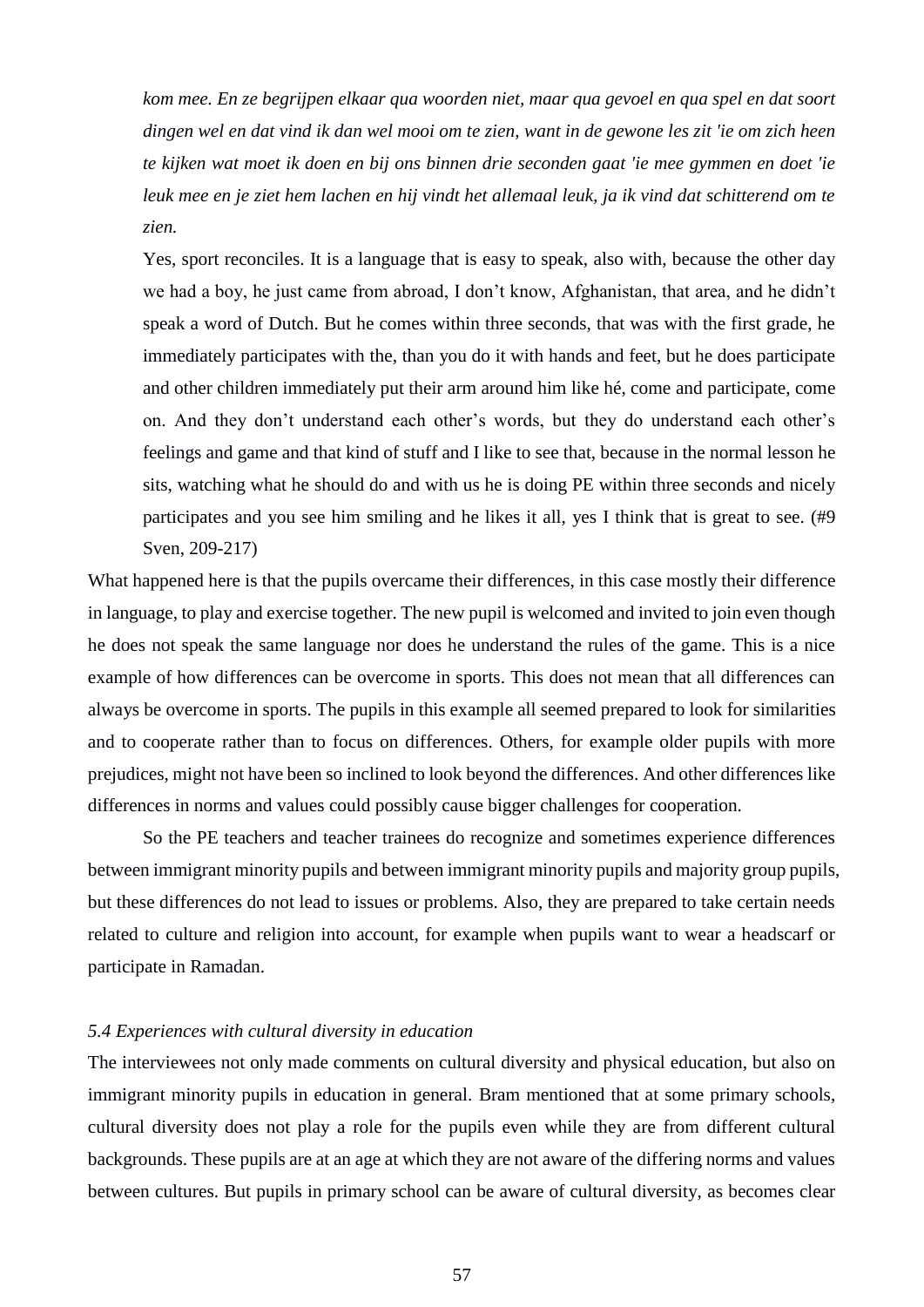from this quote in which Stijn describes an interaction between him and a pupil with a non-Dutch background in primary school:

*Een leuk voorbeeld is nog, het allereerste wat een van die kinderen tegen mij zij was 'Hé meneer Tim, waar kom je vandaan dan?'. Ik zeg nou ik kom hier uit Nijmegen. 'Nee, nee, nee dat bedoel ik niet'. Ik zeg nou ja oké, ik kom zeg maar uit Eindhoven maar ik studeer in Nijmegen. 'Dat bedoel ik toch niet meneer, waar kom je dan weer.' Oké, ik ben Nederlands. Ja, maar zegt 'ie dan, je ouders 'En je papa en mama dan?' zei die. Ik zei, ja oké vooruit, mijn vader is Nederlander en mijn moeder is een Molukse. 'O, nou je lijkt wel een Turk.' Oké, ja bedankt.*

A fun example is, the first thing one of these kids said to me was: 'Hé mister Tim, where are you from then?'. I say well I come from here, Nijmegen. 'No, no, no that's not what I mean.' I say well yes, I come from Eindhoven but I study in Nijmegen. 'That is not what I mean mister, where do you come.' Alright, I am Dutch. Yes, but he says then, your parents 'And your dad and mom than?' he said. I said okay, alright, my father is Dutch and my mother is Moluccan. 'O, well you look like a Turk'. Okay, yes thanks. (#14 Stijn, 181-188)

Of course this is a single example, none of the other interviewees came up with similar examples in which cultural diversity was so explicitly brought forward within the classroom. However, it does show that pupils, even in primary education, can be aware of cultural or ethnic differences. That pupils are aware of cultural diversity, does not mean that it has to be an issue in the classroom. While the pupil in this example said that the interviewee looked like a Turk, it seemed to be more of an observation than a judgment. It might even be that the pupil, an immigrant minority pupil himself, was trying to identify with the interviewee.

Stan told an anecdote about his experiences as a PE teacher at a so called black school where policy and practice were actually adjusted to the culturally diverse population of pupils:

*En (ehm), in het, vooral in het onderwijs, nou ik zal heel specifiek mijn situatie uitleggen, ik werkte in Arnhem Zuid en wij hebben toen een hele grote, wij waren eigenlijk een zwarte school en wij kregen, wij hebben daar ons pedagogisch beleid op aangepast, dus gewoon rekening houden met, dus intensivering van contact met ouders, betrekken van moeders en vaders bij de school, maar ook duidelijker zijn naar die kinderen en (eh), in plaats van ze ja, het was een hele vrije school nou en wetende dat zij thuis ook in een behoorlijke structuur zitten en dat ze moeite hebben met die vrije structuur die wij, want wij willen heel erg aansturen op zelfstandigheid en eigen keuzes maken terwijl die culturen vaak zijn een gemeenschaps- (uuh) bijdrage, bijdragen aan de familie, (uhm) en zeker bij een aantal meisjes, zeker niet zelfstandig en autonoom zijn. Dus dat botst en dat zag, zie je ook in het onderwijs, in het pedagogisch beleid van een school dan, dat klopt niet. En die leerlingen voelen het ook,*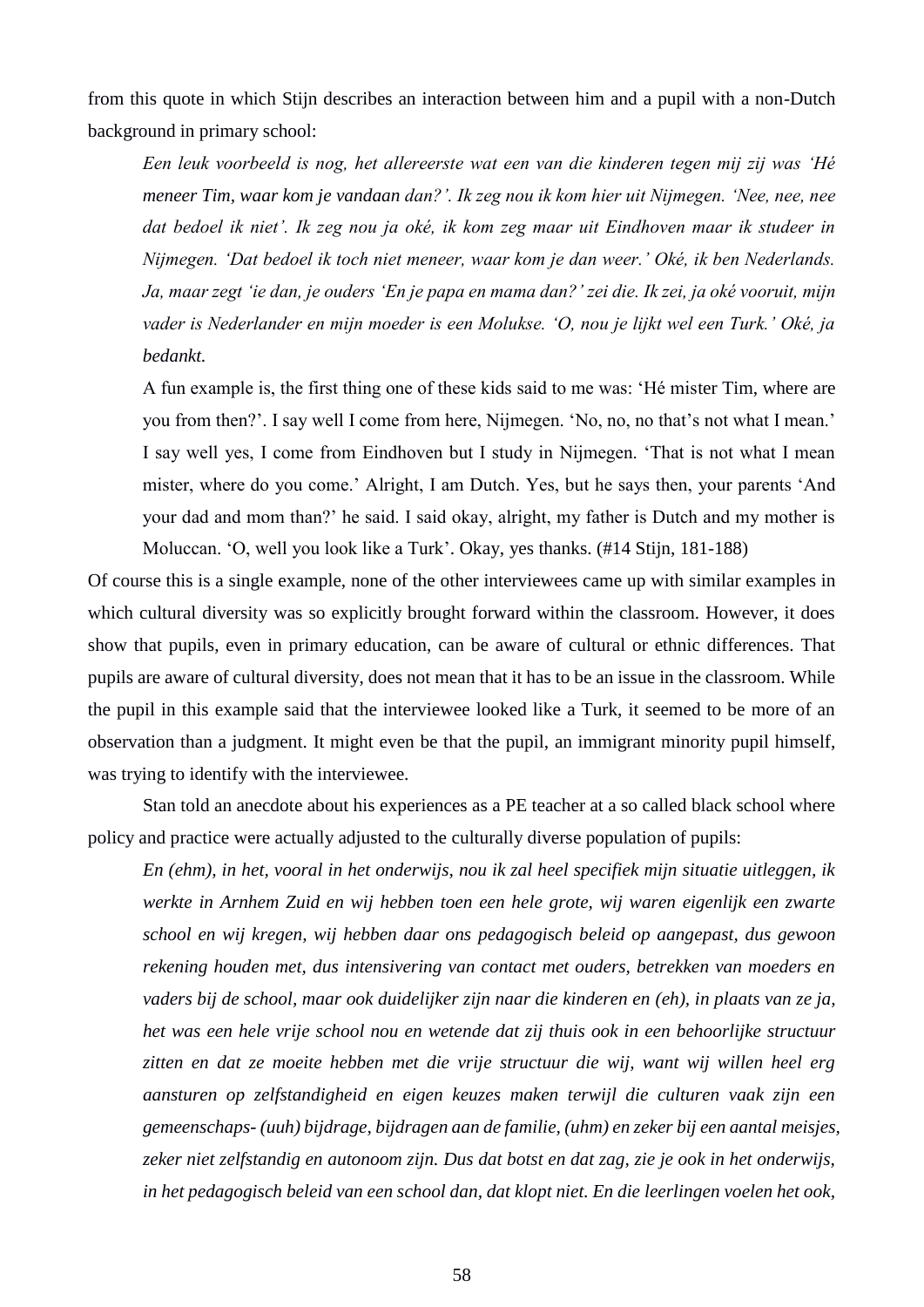*die verdwalen letterlijk tussen thuis en school en ja, dan gaat het mis. Dus we hebben daar wel toen wat meer acties op gezet zeg maar. (Uhm), door structureler te overleggen maar ook meer te eisen en iets meer begeleiding aan te bieden en dat wierp z'n vruchten af.*

And (ehm) in the, especially in education, well I will specifically explain my own situation, I worked in Arnhem South and we had a very large, we actually were a black school and we got, we did adjust our pedagogical policy to that, so just taking into account, so intensification of the contact with parents, involve mothers and fathers in the school, but also be more clear to the children and (eh), instead of them yes, it was a very free school well and knowing that at home they also had a fair structure and that they have trouble with the free structure that we, because we wanted to steer towards independency and making your own choices while those cultures often are a community (uuh) contribution, contribute to the family, (uhm) and especially for some girls, are definitely not independent and autonomous. So that clashes and that saw, you also see that in the education, in the pedagogical policy of the school than, that is not right. And the pupils feel it too, they literally get lost between home and school and yes, that goes wrong. So we have put some more actions on that then. (Uhm), by consulting more structural but also by demanding more and by offering a bit more guidance and that was successful. (#4 Stan, 214-226)

According to Stan, by taking into account cultural differences and by actually recognizing these differences and by appreciating them, school performances can really improve. What was a problem, according to Stan, is that there was a gap between school and home for immigrant minority pupils. The school policy was based on values which are central to the Dutch society, independence and freedom of choice. However, at home these pupils were raised with different values, not independence but the family and the community were central. By focusing less on independence and making your own choices and instead offering more structure and guidance, the school reduced the gap between school and home for immigrant minority pupils.

Stan is not the only one who mentioned the gap between school and home for immigrant minority pupils. Emma said that these children can be in a difficult situation because their home is a traditional environment, for example traditionally Moroccan or traditionally Turkish, while at school the environment is very western and the pupils are expected to behave according to the environment. Emma mentioned that she tries to take this into account, for example by asking these immigrant minority pupils how things are for them. According to Emma, the immigrant minority pupils often form groups of friends with other immigrant minority pupils. She expected that this is because of their shared habits and norms and values they learn at home. It is easier to talk to and deal with people who have the same norms and values than to people who have very different norms and values.

It is for a big part the parents who form the home environment and who teach children norms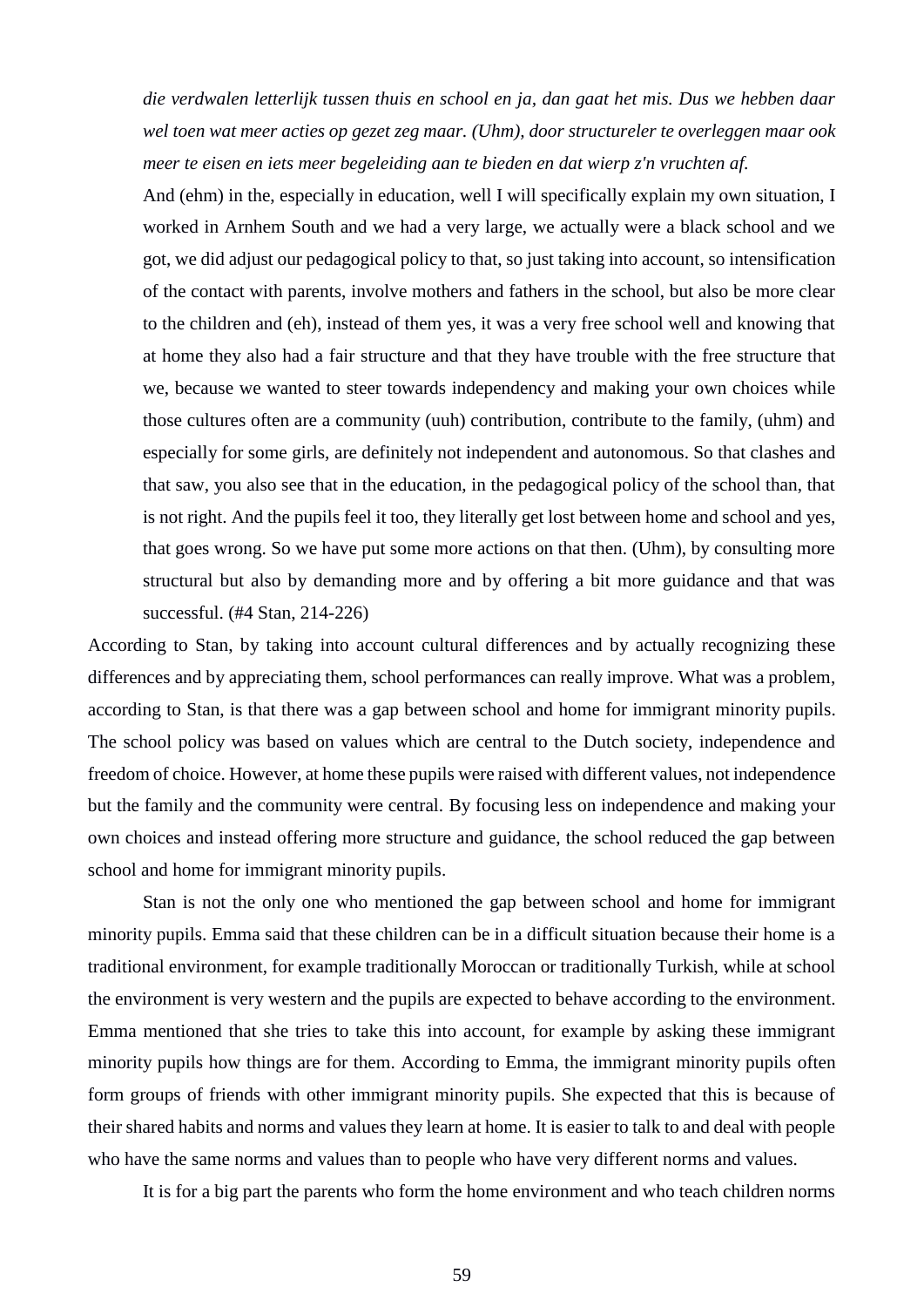and values. The influence of parents is not restricted to the house. According to various interviewees, parents are important for the school performances of pupils too:

*G: [Toelichting Flex college] En misschien is het wel zo dat zij ook wel, dat die jongens [allochtone jongens] ook wel iets vaker mislukken dan de niet allochtone jongens.*

*I: Ja, enig idee waarom dat zou zijn dan?*

*G: Ja, ik denk het, het verschil tussen, ik denk dat sommige ouders, ik ben ook wel mentor geweest van (eh), van dat soort kinderen en eerst zag je de ouders eigenlijk niet zo veel, waren veel minder betrokken. Ik denk dat veel ouders eigenlijk ook niet zo weten hoe het op school allemaal werkt en dat hetgeen wat de kinderen thuis vertellen en wat ze hier op school meemaken, dat dat nogal eens een verschil zou kunnen zijn.* 

*I: Ja*

*G: Niet allemaal hoor trouwens, maar dat dat wel regelmatig gebeurt. Ook slecht Nederlands spreken nog wel. Dat er een broer meekomt zeg maar op de ouderavond of een oom. Daar is op zich ook niks mis mee maar soms denk ik wel eens ja, dat is wel lastig denk ik. Als ik van mijn kind totaal niet weet wat ze doet op school en hoe het allemaal werkt op school, ja, dan wordt een beetje begeleiden wordt wel lastig denk ik. Dus veel moeten het ook wel zelf uitzoeken denk ik. Dat is niet makkelijk.* 

G: [Explanation Flex college] And maybe it is the case that they, that these boys [allochtonous boys] fail a bit more often than the non allochtnonous boys.

I: Yes, any idea why that would be?

G: Yes, I think that, the difference between, I think that some parents, I have been mentor to (eh), to that kind of children and first you did not see the parents very often, they were a lot less involved. I think that many parents actually do not know how things work at school and that what the children tell at home and what they experience here at school, that there could be a difference.

I: Yes

G: Not all of them by the way, but it happens regularly. Also poor Dutch speaking still. That a brother comes like to the parents evening or an uncle. There is nothing wrong with that in theory but sometimes I think well, that is difficult I think. If I totally do not know of my child what she does in school and how it all works at school, yes, than a bit of guiding becomes difficult I think. So a lot of them have to work it all out for themselves I think. That is not easy. (#6 Cees, 321-335)

So Cees mentioned that maybe allochtonous boys fail more often non-allochtonous boys. By failure he meant that these boys do not function well in the regular school system. As a reason he mentioned the lack of involvement of these boys' parents with the school. Because these parents do not know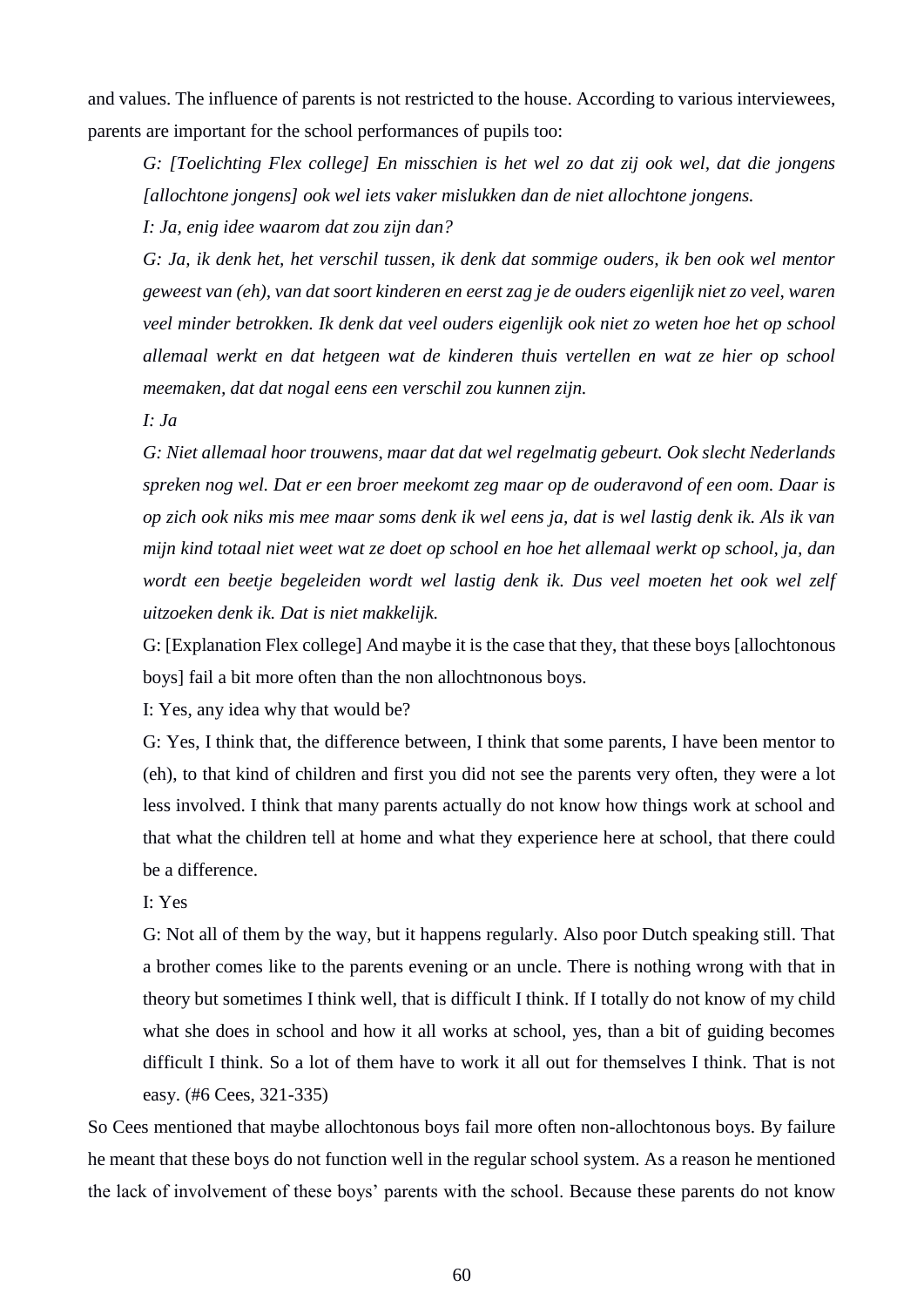what goes on at school or how the school system works, they are not able to give their children any guidance in this field of their lives. By this, Cees implied that other parents in the Netherlands in general do offer this guidance to their children. He did mention that he has also known cases where the parents of immigrant minority pupils were interested in what goes on at school.

While none of the other interviewees made a similar comment about the 'failure' of immigrant minority pupils, other interviewees did also mention the lack of involvement of parents of immigrant minority pupils. Emma said that the contact with allochtonous parents is harder, they turn up less often at for example parents evenings and if you want them to come, you have to invite them very explicitly. She thought that this is the case because these parents feel that they do not have to interfere with school, they have another idea about what is normal. This implies that what is seen as normal behavior for parents in the Netherlands is to be involved in the school life of their children, but parents from immigrant minority pupils deviate from this behavior. According to Emma, it is best for the school performances of pupils when there is a balance between the pupil, home and school because the effect of agreements and interferences is larger when all are involved. Stan mentioned that one of the measures that was taken to improve education at a school with a very diverse population of pupils, was to intensify the contact with parents. This means that before the contact with parents was not what they wanted it to be and that they assumed a more intensive contact would be better for education. According to Tijn, the 'non-autochtonous parents' are less involved in school because they see the school as responsible for the education and see it less as a combined effort. He mentioned that this is not just the case for schools, but also for sports clubs. Here, immigrant minority parents are underrepresented as volunteers. Tijn thought that this is partly caused by ignorance, these parents are not familiar with or aware of the Dutch clubs that are dependent on volunteers.

Gijs commented specifically on the issues teacher trainees can meet when teaching a culturally diverse classroom:

*Ja, dat ze heel lastig, vooral je bent stagiaire, je bent niet de docent, dus het gezag, status vinden allochtonen heel belangrijk (hè), ja die status moet je dan verdienen en dan is het wel eens lastig voor een student, zeker als je in het eerste jaar zit, om die status letterlijk jezelf toe te eigenen. En (uhm), waardoor het gedrag van allochtone jongens vooral, maar meisjes toch ook wel, voor hun moeilijk te pakken is, van hoe kan ik hun nou voor me winnen, letterlijk. Kijk, jongens zijn bravoure (hè), die tonen bravoure, die willen meteen boven je staan. Meiden die ja, die laten jou gewoon niet toe, dus die band die je wilt kweken, die is dan moeilijker.*

Yes, that is very difficult, especially when you are an intern, you are not the teacher, so the authority, allochtonous people think that status is very important (hè), yes and status is something you have to earn and then it can be difficult for a student, especially in their first year, to assume that status. And (uhm), by which the behavior of allochtonous boys especially,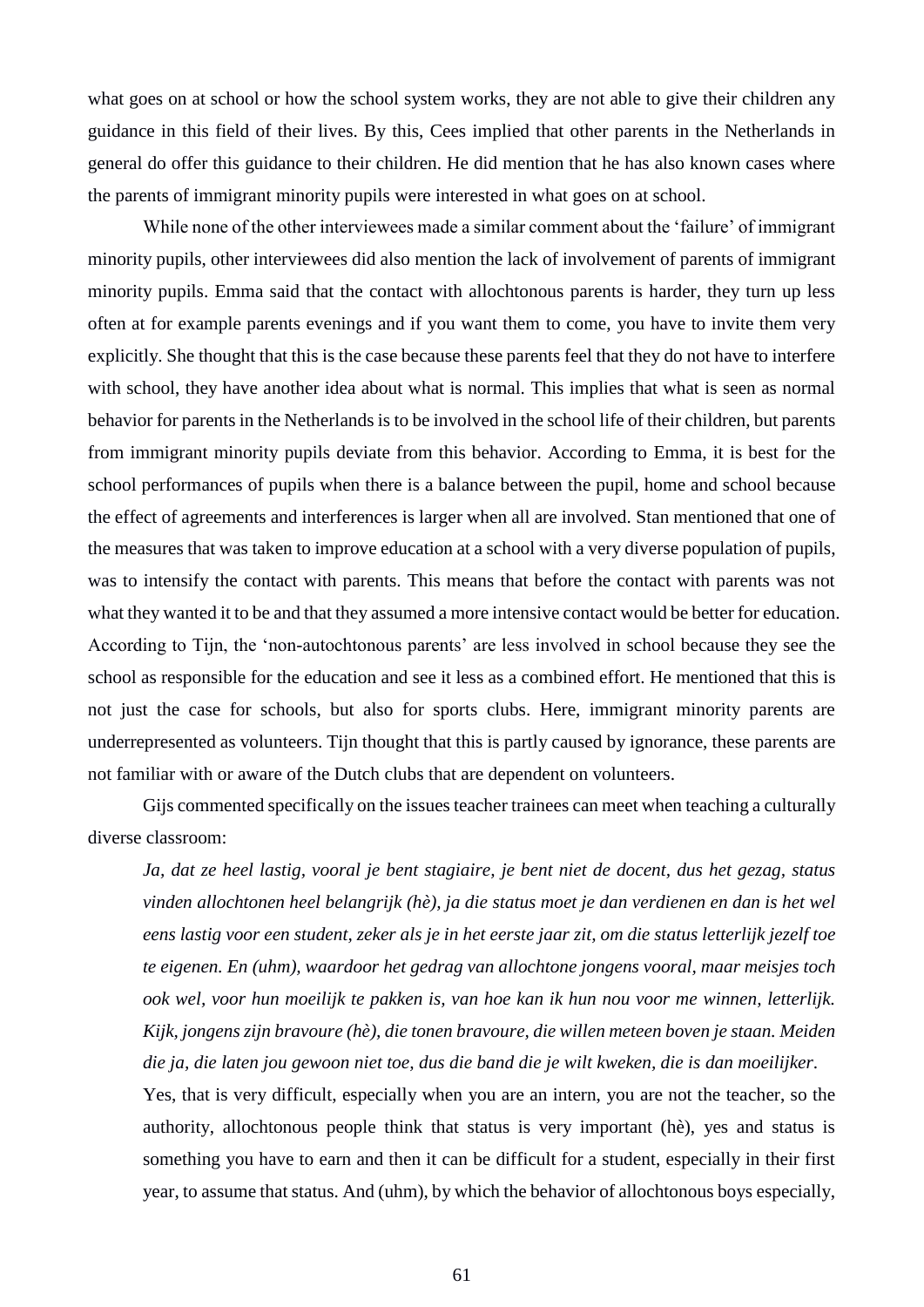but also girls, is hard to catch for them, like how can I win them over, literally. Look, boys boast (hè), they show bravura, they want to stand above you. Girls they yes, they just will not let you in, so the bond you want to create, that is harder. (#7 Gijs, 142-148)

Gijs thus mentioned that allochtonous pupils attach great value to status, more than non-allochtonous pupils do. Especially the boys try to be superior to the teacher. Isa mentioned that when she just started as a teacher in Amsterdam, there were some older immigrant minority boys who did not show a lot of respect for her because she is a woman. Emma said that as a teacher she does receive respect. But when she once addressed a group of allochtonous boys not as a teacher, she did receive less respect.

While the interviewees did not mention big issues concerning cultural diversity and PE, they did mention some issues related to cultural diversity and education more general. The biggest issue seems to be that immigrant minority pupils can experience a gap between school and home because the hierarchy of norms and values of these two environments differs. There can also be a gap between school and home because immigrant minority parents in general show less involvement in the school lives of their children than majority group parents do.

#### *5.5 The HAN ALO*

All the interviewees who participated in this research were in some way connected to HAN ALO. As discussed before, institutions have a certain discourse and this institutional discourse can on the one hand influence the people involved in an institution while on the other hand the people themselves also influence the discourse. Therefore it is worth examining what the discourse on cultural diversity is at HAN ALO. What is discussed in this section is if cultural diversity is in any way part of the curriculum of HAN ALO, in what way it is part of the curriculum and if the teacher trainers and teacher trainees are satisfied with the role cultural diversity has in the current curriculum. The opinions of the PE teachers who offer guidance to teacher trainees during their internships is also discussed.

All the courses discussed during the interviews were part of the cluster "Teaching and Coaching". This means that all these courses were connected to internships the students had to do. All the teacher trainers who participated in an interview were asked whether the topic cultural diversity was part of the course they teach. Only one course was said to explicitly contain the topic cultural diversity. Both Stan and Gijs mentioned that in a first year course on PE in secondary education, one week is spent on the topic of cultural diversity. One chapter in the book that is used for this course, a book on the psychology of adolescents, discusses the influence of the family on pupils and within this chapter also the topic of multiculturalism. Because the information in the book is very general, Gijs has added some articles on cultural diversity and PE to the course to complement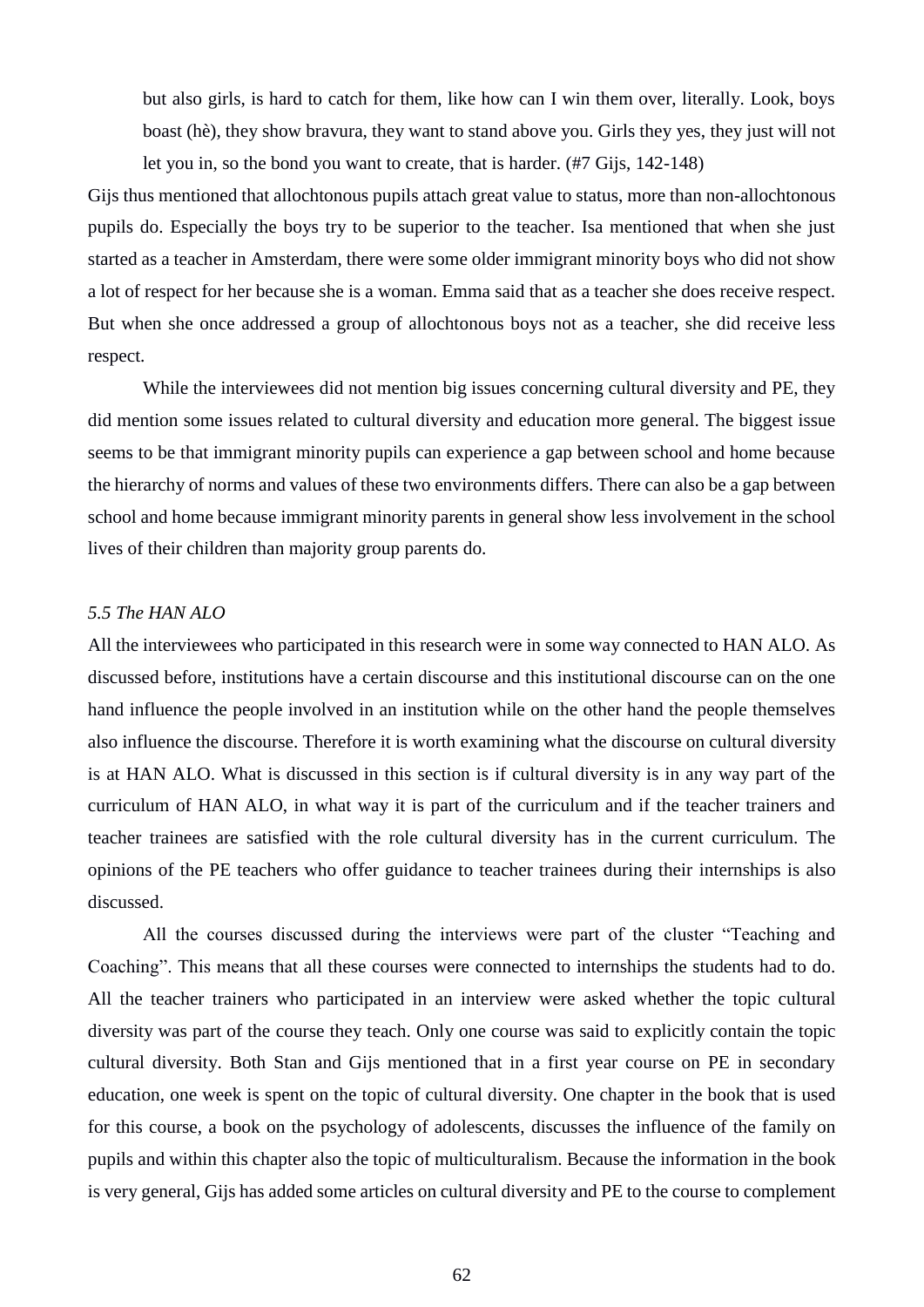the book. He chose to add this to the course because to get pupils to exercise, you have to know what moves them and these articles will help students to get to know what moves allochtonous pupils.

While none of the other courses was said to refer to cultural diversity as explicitly as the first year course on PE in secondary education, according to some of the teacher trainers the topic does get raised during their courses. Lieke, Isa, Stan and Gijs mentioned that cultural diversity gets discussed through for example cases or questions from students based on the internships. This does however not give cultural diversity a clear or guaranteed slot in these courses. The teacher trainers do care about their students' views on cultural diversity. Often when students bring forward questions or examples about immigrant minority pupils, these are negative and sometimes based on stereotypes. The teacher trainers said they do use these situations to start a discussion and to stimulate their students to think beyond stereotypes. A quote by Stan shows a challenge to teaching students about cultural diversity:

*Ja, ja je ziet vaak, ja ze worden wel genuanceerder naarmate je de, de intervisie vordert. Wanneer je meer vragen gaat stellen dan kunnen ze dat gedrag ook loskoppelen maar ze maken bijna allemaal die fundamentele fout door te zeggen van nou, het zal wel want, of het komt door, of hij is een. Ja, wat het beeld, vanuit de multiculturele klas hebben ze een artikel moeten bestuderen over hoe (eh), trots, eergevoel, ook dat meisjes (uh) anders, allochtone meisjes anders reageren dan allochtone jongens en (eh), dat allochtone jongens zeer erg gericht zijn op succes ervaren en dat dat ook hun status handhaaft in de klas, maar dat is überhaupt is dat bij jonge adolescenten zo dat, dat is niet alleen voor allochtone maar daar wordt het wel wat meer benadrukt in hun cultuur ook. En dat beeld nemen ze dan wel mee naar LOVO 2 [tweedejaars vak over middelbaar onderwijs] door constant ook te zeggen ja maar, hij is zo want. Dat zie je wel terug komen, dan hebben ze het één keer geleerd. Maar ook gewoon wat ze kennen van vroeger, van hun eigen schooltijd, met de jongens met wie ze om zijn gegaan. Ze hebben [?] wel de nuance aan kunnen brengen tussen allochtonen onderling want inmiddels hebben we wel aangegeven van hé er zit wel een groot verschil in überhaupt Irak, Iran (uh) Turkije, Joegoslavië, Spanje, Griekenland, met name ook het opleidingsniveau en dat het ook binnen de opleiding heel erg verschilt (hè), dus of je vmbo, havo of vwo doet.*

Yes, yes you often see, yes they become more nuanced when yes the, the intervision progresses. When you ask more questions, they can disengage that behavior but almost all of them make the fundamental mistake to say like well, it will be because, or it happens because of, or he is a. Yes, because the view, from the multicultural classroom they have had to study an article about how (eh), pride, honor, also that girls (eh) different, allochtonous girls react differently than allochtonous boys and (eh), that allochtonous boys are very focused on the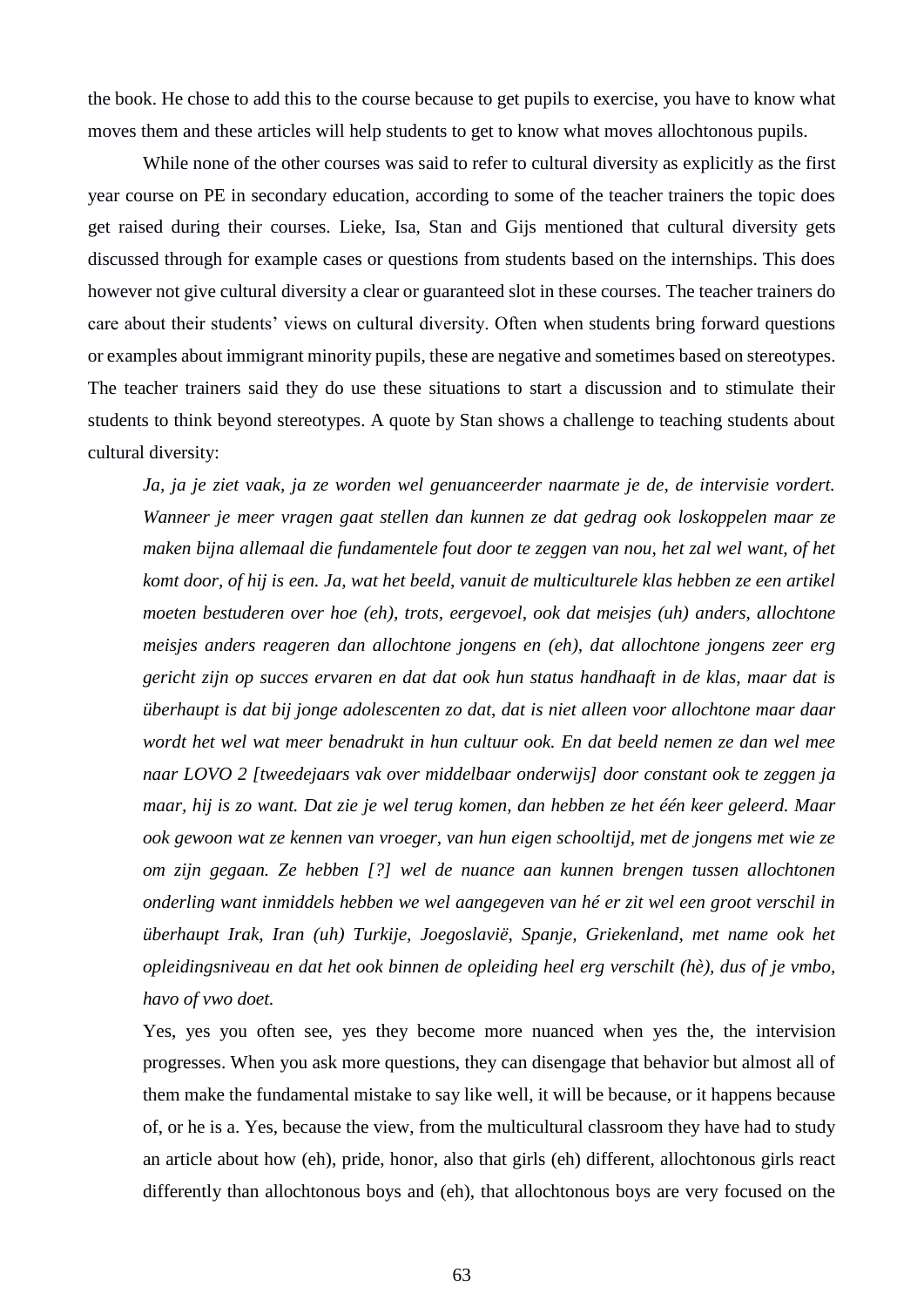experience of success and that that also establishes their status in the classroom, but that is with all young adolescents it is like that, that is not only for allochtonous but there is does get emphasized more in their culture also. And that view they take with them to LOVO 2 [second year course on secondary education] by constantly saying yes but, he is like that because. That is something you see returning, than they have learned that once. But also just what they know from before, from their own school period, with the guys they associated with. They have [?] been able to see nuance between allochtonous people themselves because by now we have indicated that there is a big difference between Irac, Iran (uh) Turkey, Yugoslavia, Spain, Greece, mainly also the educational level and that it also differs a lot within the education (hè), so if you do lower vocational education, higher general secondary education or pre-university education. (#4 Stan, 131-145)

This quote shows a dilemma how using cases and examples about immigrant minority pupils to raise cultural awareness among students can backfire and lead to stereotypes. What is striking is that Niels, one of the PE teacher trainees who were interviewed, did mention that with allochtonous boys it is more about winning and about honor. So these examples do stick, at least with some students. What has a positive influence on the discussion of cultural diversity during the courses, according to Stan, is that since recently HAN ALO has quite some allochtonous students. These students offer their point of view and create room for discussion.

Stan mentioned that allochtonous girls react differently than allochtonous boys do and as mentioned before, other interviewees too referred to the importance of status for immigrant minority boys specifically. He mentioned that for most adolescents, status is important and he also mentioned that among allochtonous pupils there are a lot of differences, for example where they come from and what their level of education is. So there are intergroup similarities and intragroup differences, not just intergroup differences. The statement that allochtonous girls react differently than allochtonous boys do on the one hand shows some level of consciousness of intersectionality, because a link is made between culture or ethnicity and gender. On the other hand, by referring specifically to allochtonous girls and allochtonous boys, it seems like this is something typical for immigrant minority girls and boys only.

According to Simon his course does not discuss cultural diversity and the topic almost never comes up. However, he did mention that attention is paid to diversity as classrooms are always heterogeneous groups because people are very diverse. What might be a coincidence but is worth mentioning is that Simon is the only teacher trainer with a teaching background who did not teach at a school with a culturally diverse population of pupils. Isa, Stan and Gijs did and Lieke was educated as a sociologist which she herself thinks might add to her awareness of cultural diversity. No conclusions can be drawn from this, but it is very likely that the interests and experiences of the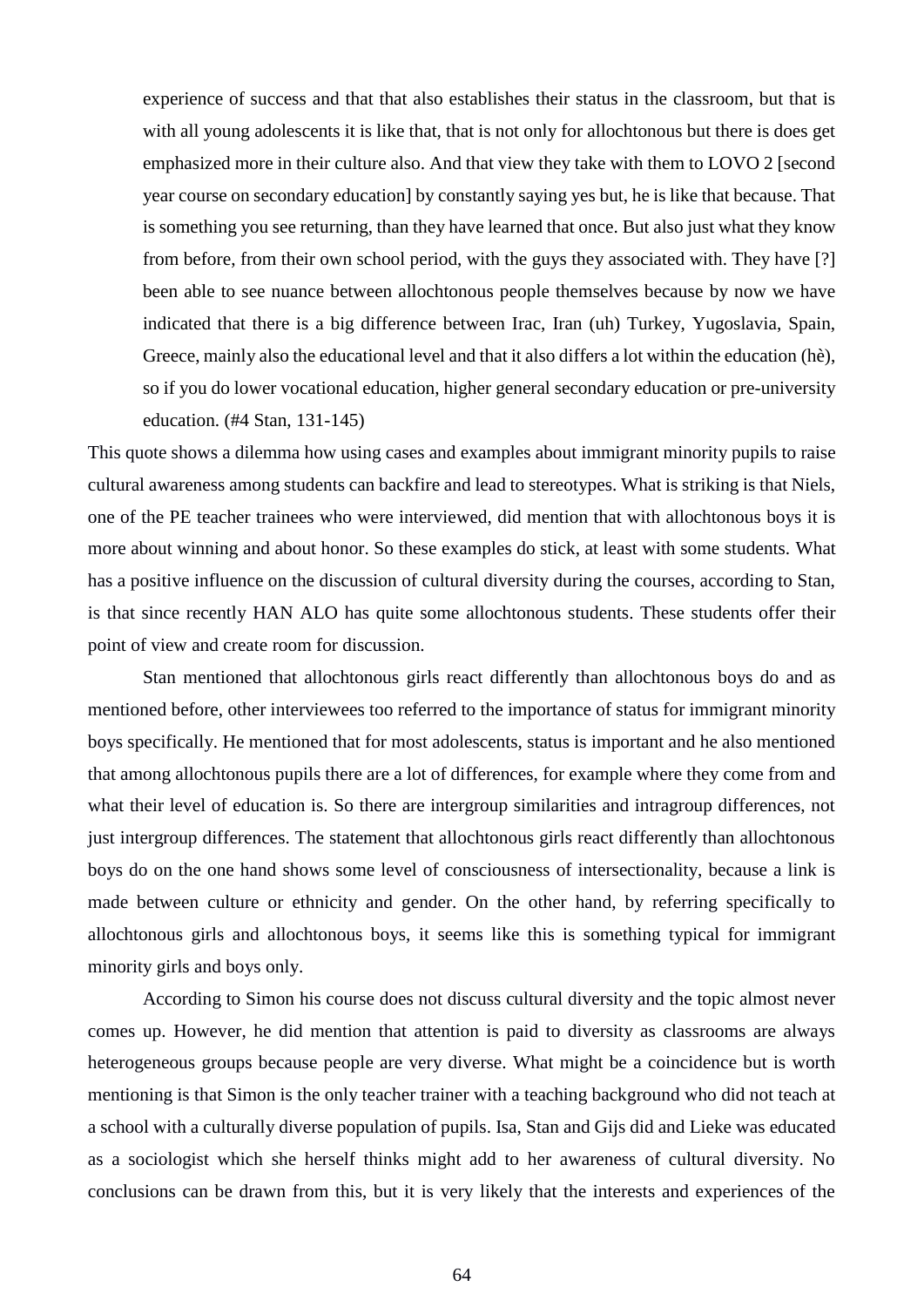teacher trainers shape the courses they teach and influence the role that cultural diversity has within the course. When teacher trainers have practical experience with culturally diverse populations of pupils, this might also provide them with examples and an understanding of the issues teacher trainees may encounter when dealing with a culturally diverse classroom during their internships.

The teacher trainers thought that it is important to pay attention to cultural diversity in the PE classroom at HAN ALO and that it could be wise to give it a somewhat bigger role within the curriculum. There were various ideas about how exactly this should get shape. Isa suggested that maybe within her own course students could discuss it in their internship reports when relevant. Simon mentioned that it might be good to have some more knowledge of different cultures to understand other viewpoints, but also mentioned that knowing facts about different cultures is not the most important point. According to Stan, for students to really pick up cultural diversity as a topic it has to be part of the examination, for example by including it in the system that tracks the progress students make. Gijs thought that a minor might also be a nice possibility to make the topic of cultural diversity more available for students who are interested in it. But while the teacher trainers did make suggestions, they also pointed out that there is not that much space left in the curriculum.

The teacher trainees and alumni that were interviewed all stated that during their education, little attention is or was paid to cultural diversity. None of them had really missed this, but some of them did think it would be good to include the topic of cultural diversity in the curriculum. According to Luuk, it is not that important that students learn about the norms and values of different cultures, but they should learn to respect everyone and to be open to others. Stijn thought that students should become aware of differences by experiencing these by themselves. This could be during internships, but also during discussions with peers. Bram felt that while he was able to find his own way, it would be good to get more training on cultural diversity so students would be better prepared. Sven and Fenna did not exclude the possibility that more preparation might be helpful, but they did think that a PE teachers learns most by doing, so they thought that dealing with culturally diverse pupil populations is something one mostly learns in practice.

The PE teachers who guide the teacher trainees during their internships too thought that the trainees mostly learn how to deal with differences among pupils in general and with cultural diversity more specifically in practice, during their internships. During the internships the teacher trainees encounter certain issues, they find out which approaches work and which do not work and they get advise on how to handle certain situations. Emma and Cas did think that it could be useful to pay more attention to cultural diversity during PE teacher training as it is something many students will encounter someday. However, they were not sure in what form this should be integrated into the teacher training. Tijn did not think that the HAN ALO should teach about cultural diversity in PE, because he thought this would put unnecessary focus on the cultural differences between pupils. So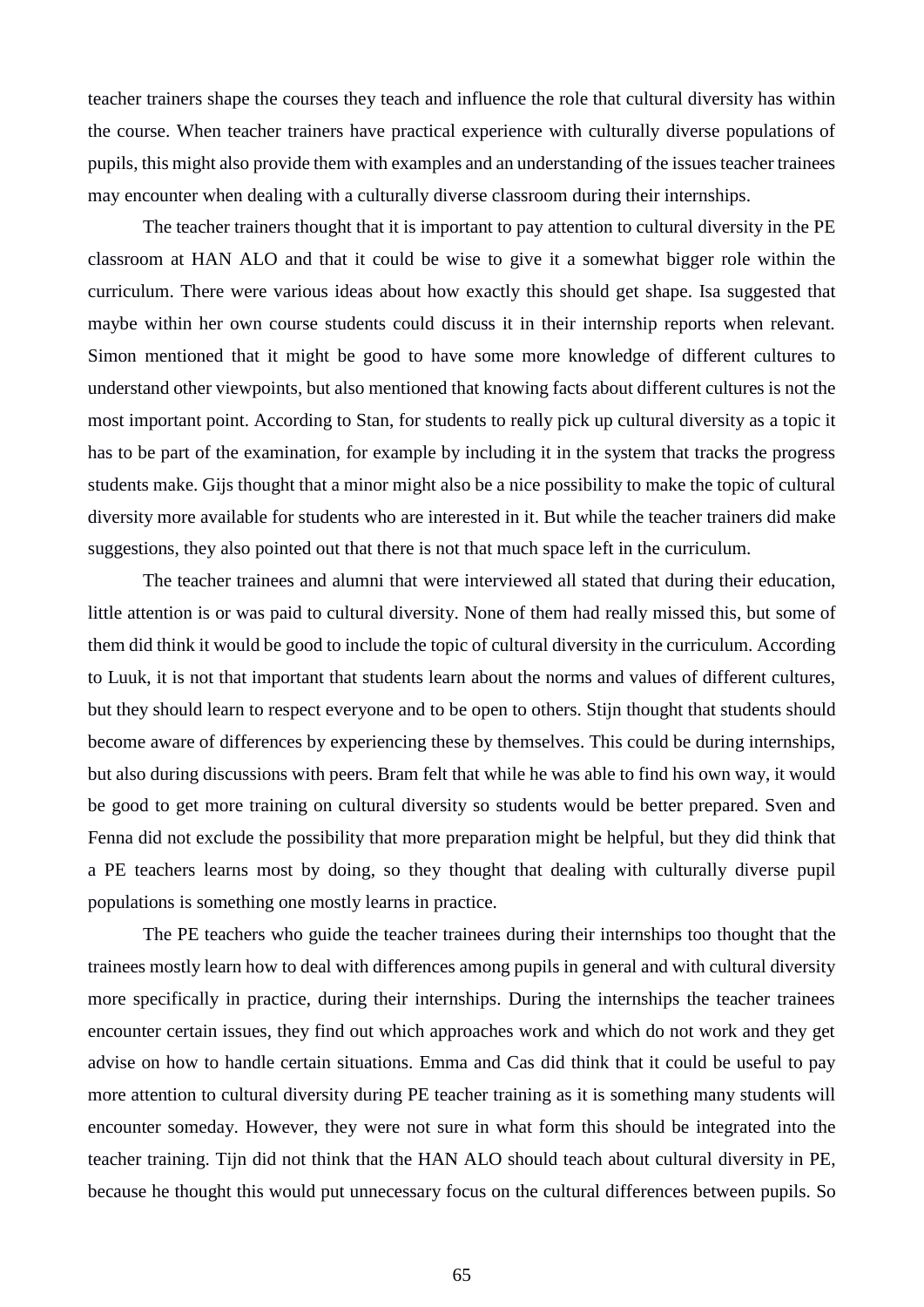on the one hand, most interviewees would like cultural diversity to be part of the curriculum of HAN ALO, more than it is now. But on the other hand, the interviewees are not sure how to include this in the curriculum without teaching stereotypes.

## *5.6 The societal function of sports*

From the document analysis it became very clear that politics and society have expectations from sports that go beyond exercise or even healthy lifestyle. Sports has a societal function, it is expected to help reach social and societal goals like social integration, tolerance of differences and cohesion. This section discusses whether those teaching PE think sports can fulfil this role and whether it is their responsibility as teachers to help accomplish these goals. What do the PE teachers think is important in sports, and about sports?

Various interviewees emphasized that for them, having fun while exercising is central to PE. The idea is that pupils find a sport or various sports which they enjoy and which will motivate them to a lifetime of exercising. Sven for example said that:

*Voor mij is vooral plezier hebben in bewegen en ja, leren natuurlijk ook wel, dat hoort er altijd bij, bij het brengen, maar echt het plezier hebben in het bewegen en ja, gewoon vrij kunnen zijn in wat je leuk vindt (uh), vind ik altijd wel heel belangrijk binnen de les.*

For me having fun while exercising and yes, of course learning also, that always is part of it, when bringing it, but really having fun while exercising and yes, just being free in what you like (uh), I always find that to be very important during the lesson. (#9 Sven, 47-49)

What was also a recurring topic during the interviews, was the exercise culture. According to Isa, the PE teacher has to prepare its pupils for the current exercise culture. Here the goal again is to familiarize them with various kinds of sports so they can find something they enjoy and that will motivate them to a lifetime of exercise. So the discourse in PE is not so much about purely improving exercise skills, but instead focuses on the place pupils will have within society, or at least within a certain aspect of society: the exercise culture. Isa said that:

*En die beweegcultuur die is heel erg afhankelijk van maatschappelijke ontwikkelingen en mensopvattingen, hoe we naar, ja, kijken naar de mens en wat eigenlijk de trends zijn van de maatschappij, van wat gebeurt er nou en hoe heeft dat invloed op die beweegcultuur.*

And that exercise culture is very dependent on societal developments and on attitudes towards people, how we, yes, view people and what actually are the trends of society, what happens and how does this influence the exercise culture. (#2 Isa, 221-223)

The exercise culture is influenced by what happens in society. The dominant, mainstream discourses in society will thus influence the exercise culture. According to Stan, the HAN ALO tries to teach its students that in the pedagogical context, the PE teacher has to make sure that pupils can participate in society, that it is about more than just exercise. Pupils have to develop into citizens with a healthy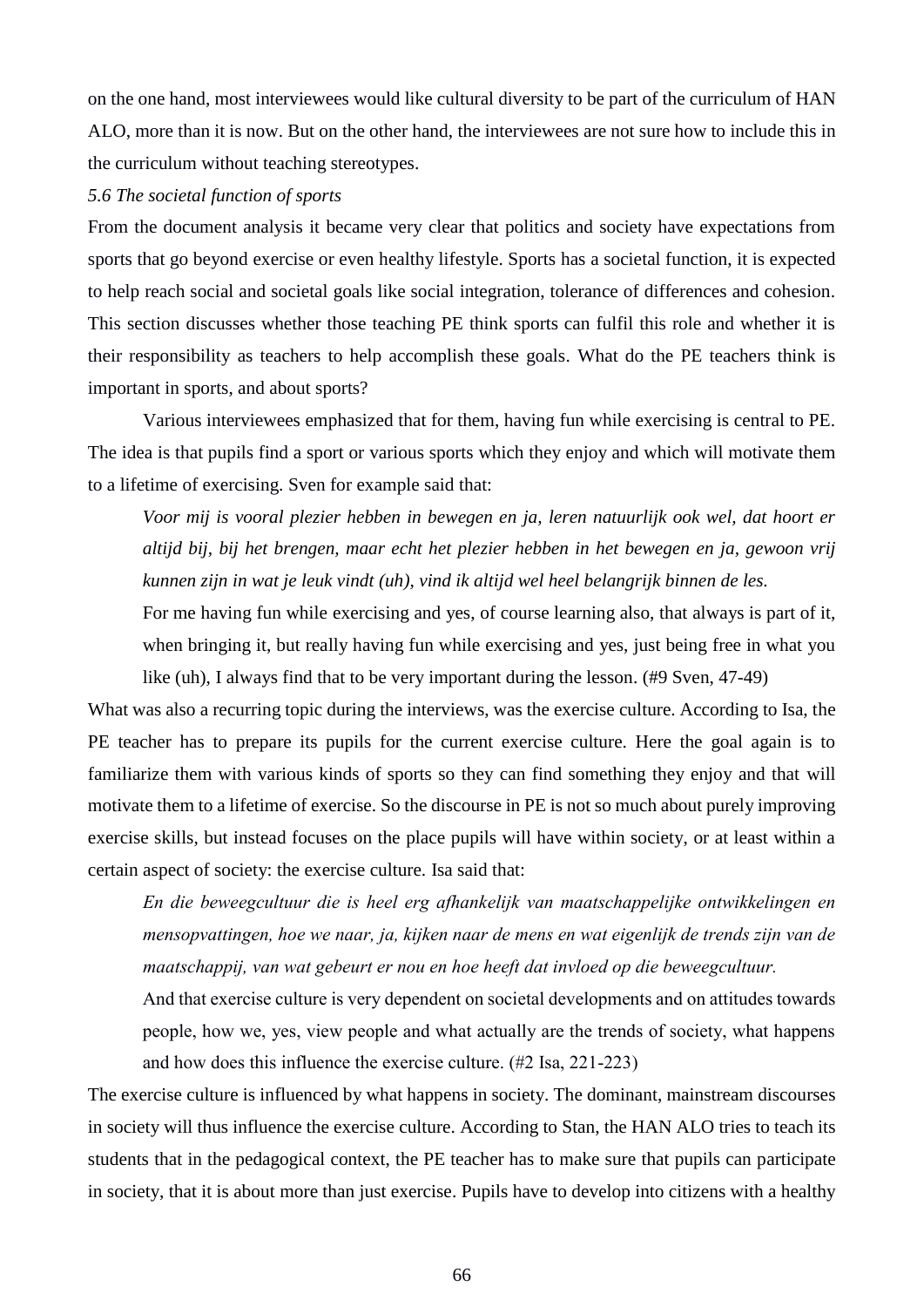lifestyle.

All the interviewees thought that the social aspect of PE is very important. Skills like cooperation and dealing with differences are recurring themes in the interviews. The interviewees see these skills as central to a successful PE lesson. And while for example Lieke did see improving exercise as the main goal of PE, she stated that skills like cooperation are necessary to achieve the main goal. The following quote from Bram seems to capture the general opinion of the interviewees about the societal function of sports and the instrumental function of PE specifically:

*(Hmm) ja, dat vind ik altijd wel heel zwaar gezegd, dat je ze voor moet bereiden [voor de maatschappij], kijk daar ben je natuurlijk altijd wel enigszins mee bezig maar niet misschien bewust in die zin, (uuh) ik denk dat je kinderen normen en waarden moet meegeven en dat je ze moet leren hoe ze met elkaar iets kunnen doen. En (uh) dat je ook niet altijd per se beste vrienden hoeft te zijn maar ook juist met mensen waar je niet mee kan, hoe ga je dat dan toch, hoe ga je dan een opdracht toch tot een succesvol einde brengen zeg maar. Maar goed, uiteindelijk zijn dat dingetjes die maatschappelijk ook spelen en (eh), maar of ik daar nou heel bewust op een basisschool mee bezig ben met hé, dit heeft al met de maatschappij te maken, dit en dat nee het is vooral meer het contact leggen, (uh) kijken hoe het sociaal onderling gaat en normen en waarden, en samenwerking en dat soort dingetjes.*

(Hmm) yes, I think that always sounds a bit heavy, that you have to prepare them [for society], look you are always kind of doing that but maybe not consciously in that sense, (uuh) I think that you should teach children norms and values and that you should teach them how to do something together. And (uh) that you do not always have to be best friends but also with people that you cannot with, how are you going to, let's say how are you going to successfully fulfil and assignment. But well, eventually that kind of things also matter to society and (eh), but if I am very aware of doing that at a primary school like hé, this already has to do with society, this and that no it is mostly the initiating of contacts, (uh) look at how it goes socially and norms and values, and cooperation that kind of things. (#12 Bram, 66-74)

So while he would not say that his main goal is to prepare his pupils for successful citizenship, Bram's PE lessons usually do cover skills and knowledge that will help pupils to fit into society. Participation and cooperation seem central to the discourse, which fits with the broader societal and political 'participation discourse' in the Netherlands, everyone is expected to participate in society. So for all the interviewees, the social aspect is very important or for some even the most important aspect of PE. PE is also about fun and about helping pupils to find a way of exercise they enjoy and that they intend to do for a long time.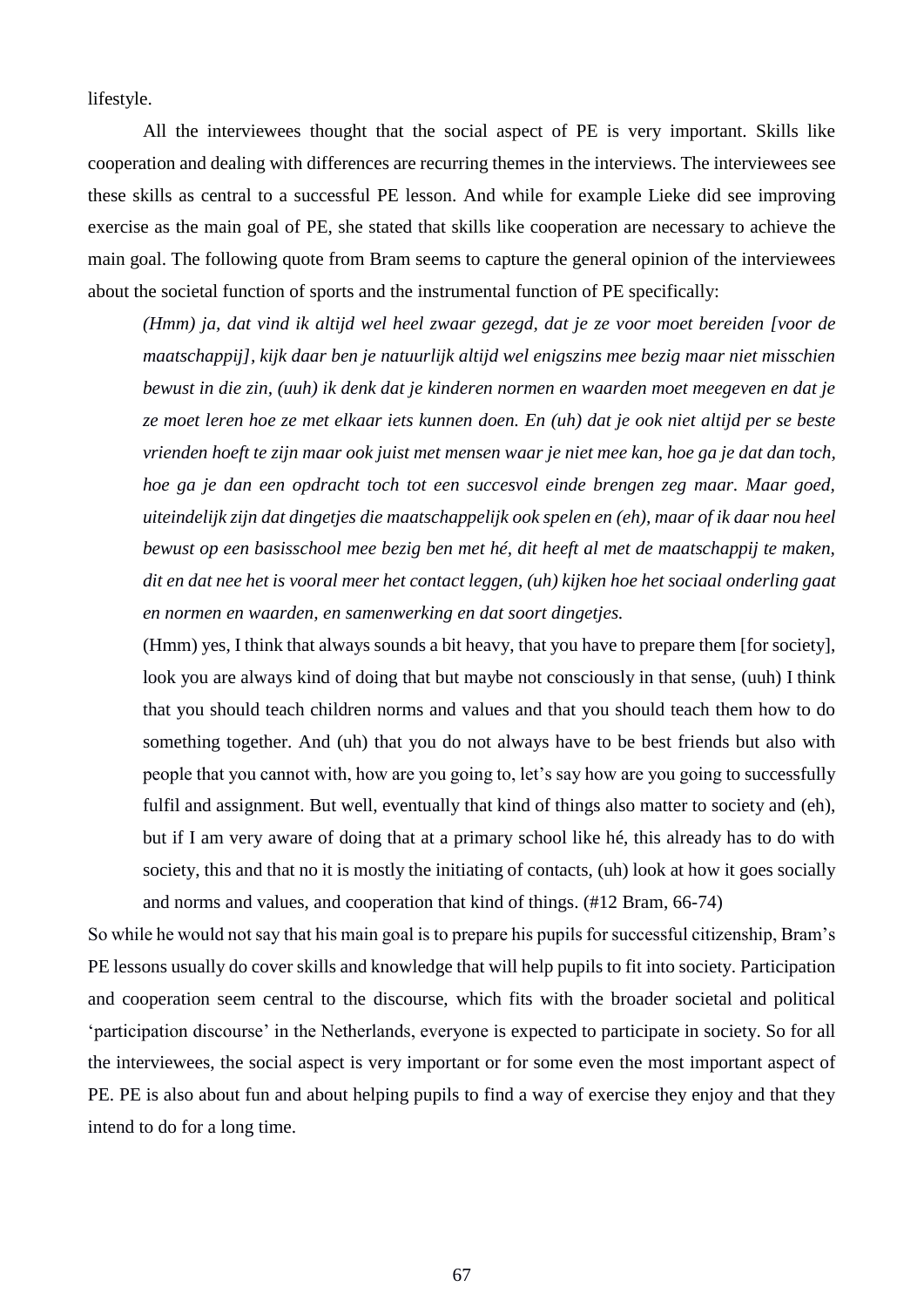#### **6. DISCUSSION AND CONCLUSION**

This research has explored what issues PE teachers and teacher trainees encounter when dealing with cultural diversity, how these teachers manage cultural diversity and why they manage it like that. This section starts with a short summary of the main findings. Second, it gives two possible explanations for these findings. The section finishes with a discussion of the limitations of this research and some recommendations for further research.

#### *6.1 The main findings*

The question central to this research was: *What are the issues that emerge in PE as experienced by PE teachers and teacher trainees when dealing with cultural diversity, what practices do PE teachers and teacher trainees employ to deal with these issues and what discourses are these practices based on?* The answer to this question is that the PE teachers and teacher trainees that were interviewed did not experience issues with cultural diversity in PE. The interviewees did recognize differences between immigrant minority pupils and between immigrant minority pupils and majority group pupils. However, these differences did not lead to issues and overall they said they made no differences in how they treated their pupils based on culture. The interviewees did allow their pupils to for example wear headscarves and to take it easy during Ramadan. These are examples of how the PE teachers and teacher trainees did take cultural diversity into account, but they never saw these situations as an issue. Therefore, the PE teachers and teacher trainees did not have to employ any specific practices to deal with issues related to cultural diversity during the PE lessons.

#### *6.2 Discussion: Two possible explanations*

The result that PE teachers and teacher trainees do not experience issues when dealing with cultural diversity in PE, is quite surprising. It is surprising because a lot of the literature on cultural diversity and PE showed that PE can be problematic for immigrant minority pupils. Their 'otherness' causes negative experiences in a PE context. According to Dagkas et al. (2011) the gaps in knowledge and understanding between teachers and pupils are linked to teacher education, which often fails to equip teacher trainees with sufficient confidence in their knowledge of diversity issues. There are two possible explanations for why the PE teachers and teacher trainees in this research do not experience issues with cultural diversity in PE. The first explanation is that indeed there are no issues. The second explanation is that there are issues but the teachers and teacher trainees do not realize this. Both explanations will be discussed here.

PE differs from other subjects in school because it is more physical and pupils do not have to sit down during the entire lesson. Language is less central to the PE lesson that it is to most lessons in school. Think for example of the situation described by Sven, of a pupil who did not speak Dutch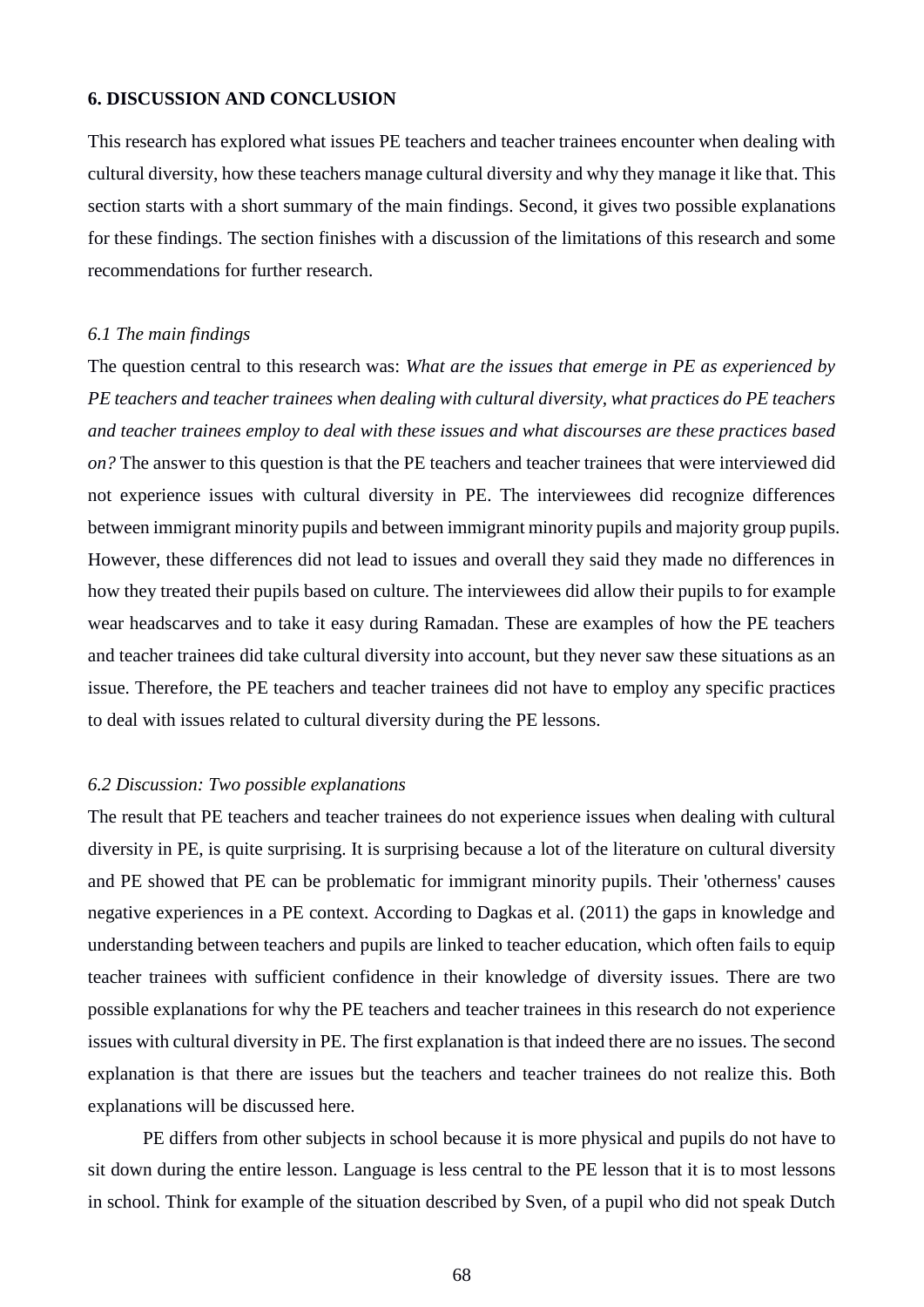but who did participate in the PE lesson. Language can be seen as one aspect of cultural diversity that can cause tension and conflict, but because it is not central to the PE lesson, it does not cause issues here. Of course cultural diversity is not just about language. Another aspect of cultural diversity can be the expression of culture or religion through clothing and rituals. Dagkas and Benn (2006) found that PE teachers in Greece were more emphatic to Muslim girls' religious and cultural needs than PE teachers in the UK. They for example emphasized with the need for specific clothing and for fasting. In Greece, there were less issues for Muslim girls in PE than there were in the UK. The interviews showed that in the Netherlands too, the PE teachers emphasize with the cultural and religious needs of their pupils. One explanation for why PE teacher and teacher trainees in the Netherlands do not experience issues regarding cultural diversity in PE could thus be that certain aspects of cultural diversity do not matter during the PE lesson and that other aspects are accepted and not problematized.

Another explanation could be that there are issues, but that the PE teachers and teacher trainees do not realize this. The teachers and teacher trainees might not register issues because they are immersed in a discourse that is blind to these issues. A problem in education is that initiatives that should lead to interculturality and that should undermine social and political hierarchies, actually reproduce these hierarchies (Gorski, 2008). What is necessary is an open attitude towards diversity and an open attitude towards mutual influence. But while most interviewees seemed to think that it is necessary to have an open attitude towards diversity and said that they respected differences, some of their ideas were based on a somewhat ethnocentric attitude. The ethnocentric attitude of many educational institutions, the idea that the western education and the western way of life in general are superior over that of other cultures, makes it impossible for teachers and students to open up to other cultures and to learn from these other cultures (Marginson & Sawir, 2012). Students from HAN ALO indeed get taught both by their education and by politics and society that they should learn their pupils to fit into the Dutch exercise culture. While this Dutch exercise culture is described as pluralistic, one is either in or out, there are no alternative choices. Some pupils are disadvantaged from the start, for example because of their ethnicity and/or their gender. This means that there could be inequality in the field of sports and PE which PE teacher trainees and teachers should learn to recognize and challenge but that they are currently not aware of.

# *6.4 Conclusion*

So surprisingly it was found that PE teachers and teacher trainees in the Netherlands do not experience major issues concerning cultural diversity in the PE classroom. Two possible explanations were given. Either there are no issues because aspects of cultural diversity do not matter to PE or are accepted in PE. Or there are issues, but the teachers and teacher trainees do not recognize them as such because of the discourse they are emerged in. As no issues were found, there is no basis for specific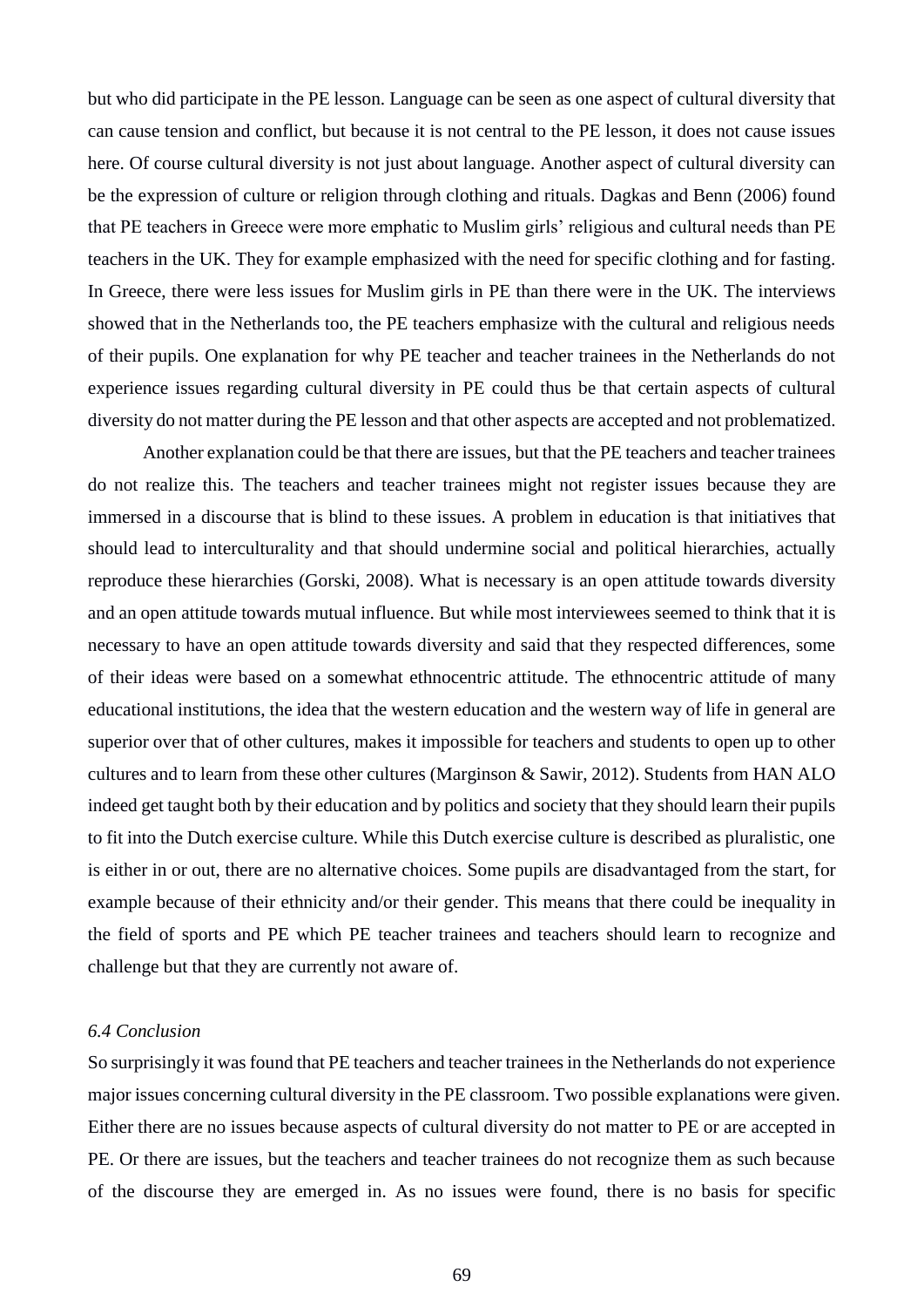recommendations to the HAN ALO. Most interviewees did think that it would be good to include more on the topic of cultural diversity in the curriculum, but no results were found that indicated that this was necessary.

At last, some insights into the limitations of this research and some recommendations for further research. It was chosen to work with three groups of interviewees in this research: PE teacher trainers, PE teacher trainees and alumni, and PE teachers. This way a broad perspective could be covered. But it did mean that within each group, the number of interviewees was relatively small. A study with a larger sample of interviewees could either provide a wider variety of opinions or a confirmation of the opinions that were found in this research. A group that was missing from this research was that of pupils participating in PE. For practical reasons, they were not included in the sample, but discussing the experiences of pupils could add an extra dimension to the research. A limitation of the data collection method was that the research could only show what people think they do and not what they actually do. As this was a discourse study, talk was central to the research. But it could be very interesting to compare this talk to what people actually do. Two possible explanations of the answer to the research question were formulated. Further research is needed to decide what explanation is valid. Including pupils and conducting observations would be a way to either confirm or deny that there are no major issues regarding cultural diversity in PE lessons in the Netherlands.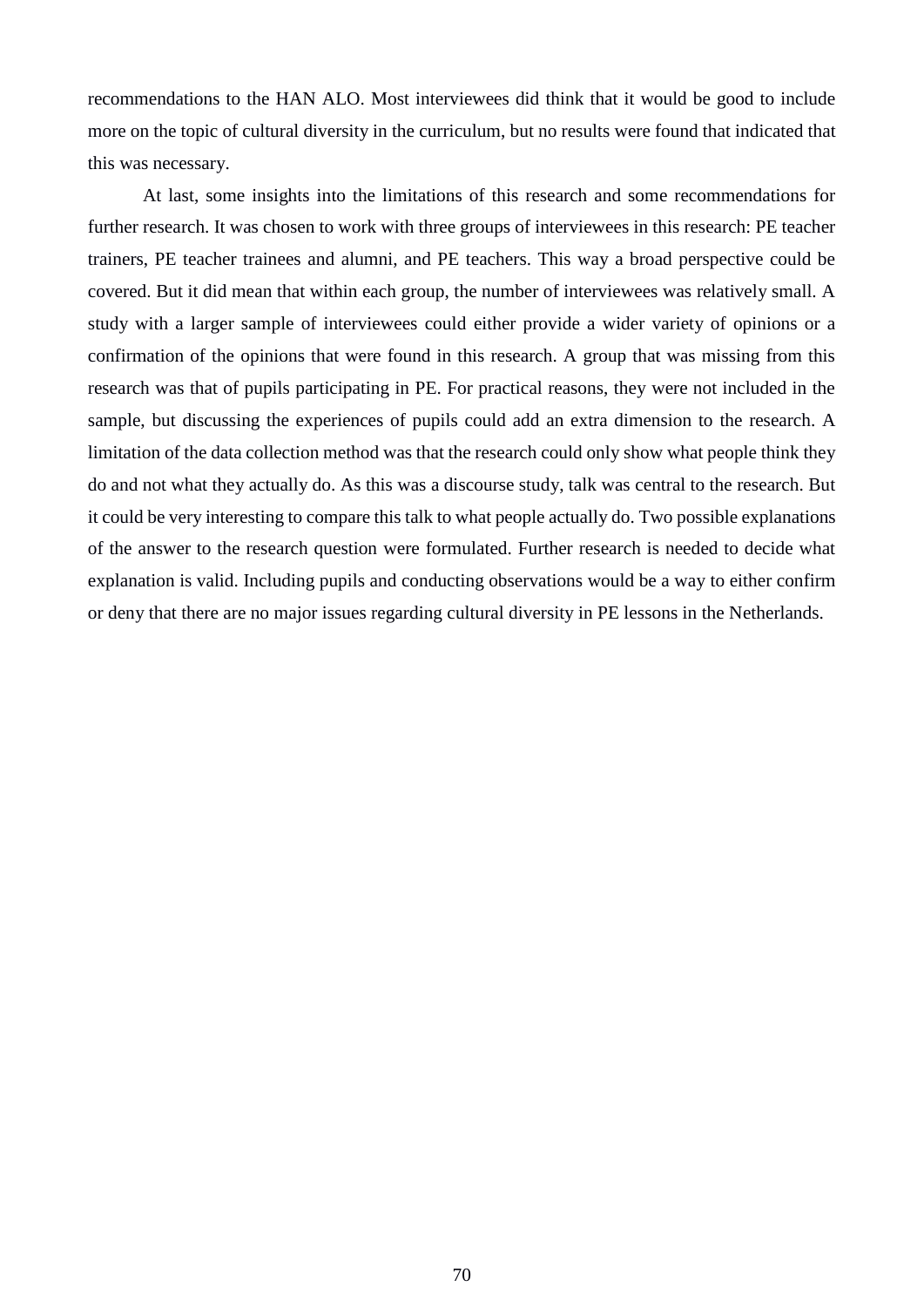### **7. REFERENCES**

Allport, G.W. (1954). *The nature of prejudice.* Reading, MA: Addison-Wesley.

- Barker, D., Barker-Ruchti, N., Gerber, M., Gerlach, E., Sattler, S., & Pühse, U. (2011). Youths with migration backgrounds and their experiences of physical education: An examination of three cases. *Sport, Education and Society*, 1-18. doi:10.1080/13573322.2011.632627.
- Bax, H., van Driel, G., Jansma, F., & van der Palen, H. (2010). *Beroepsprofiel leraar lichamelijk opvoeding*. Retrieved from Koninklijke Vereniging voor Lichamelijke Opvoeding website: www.kvlo.nl/sf.mcgi?3623
- Benn, T., Dagkas, S., & Jawad, H. (2011). Embodied faith: Islam, religious freedom and educational practices in physical education. *Sport, education and society, 16(1)*, 17-34.
- Ben-Peretz, M. (2011). Teacher knowledge: What is it? How do we uncover it? What are its implications for schooling? *Teaching and Teacher Education, 27*, 3-9.
- Billett, S. (2001). *Learning in the workplace: Strategies for effective practice*. St. Leonards, Australia: Allen & Unwin.
- Blommaert, J. (2005). *Discourse. A critical introduction*. Cambridge, UK: Cambridge University Press.
- Blommaert, J. (2013) Citizenship, Language, and Superdiversity: Towards Complexity. *Journal of Language, Identity & Education, 12(3)*, 193-196. doi:10.1080/15348458.2013.797276.
- Blumer, H. (1954). What is wrong with social theory? *American Sociological Review*, *18*, 3-10.
- Boeije, H. (2009). Kwalitatief onderzoek. In H. Boeije, H. 't Hart, J. Hox (eds.), *Onderzoeksmethoden* (pp. 246-281). Den Haag, The Netherlands: Boom onderwijs.
- Carroll, B., & Hollinshead, G. (1993). Ethnicity and Conflict in Physical Education. *British Educational Research Journal, 19(1),* 59-76.
- Cochran-Smith, M., & Lytle, S.L. (1999). Relationships of knowledge and practice: Teacher learning in communities. *Review of Research in Education, 24*, 249-305. doi: 10.3102/0091732X024001249.
- Cooper, J.E., He, Y., & Levin, B.B. (2011). *Developing critical cultural competence: A guide for 21st century-educators*. doi[:http://dx.doi.org/10.4135/9781452275420.](http://dx.doi.org/10.4135/9781452275420)
- Cushner, K. & Mahon, J. (2009). Intercultural competence in teacher education. Developing the intercultural competence of educators and their students. In D.K. Deardorff (Ed.), The *SAGE handbook of intercultural competence* (pp. 304-320). Thousand Oaks, CA: SAGE Publications Inc.
- Dagkas, S., & Benn, T. (2006). Young Muslim women's experiences of Islam and physical education in Greece and Britain: a comparative study. *Sport, Education and Society, 11(1*)*,* 21-38.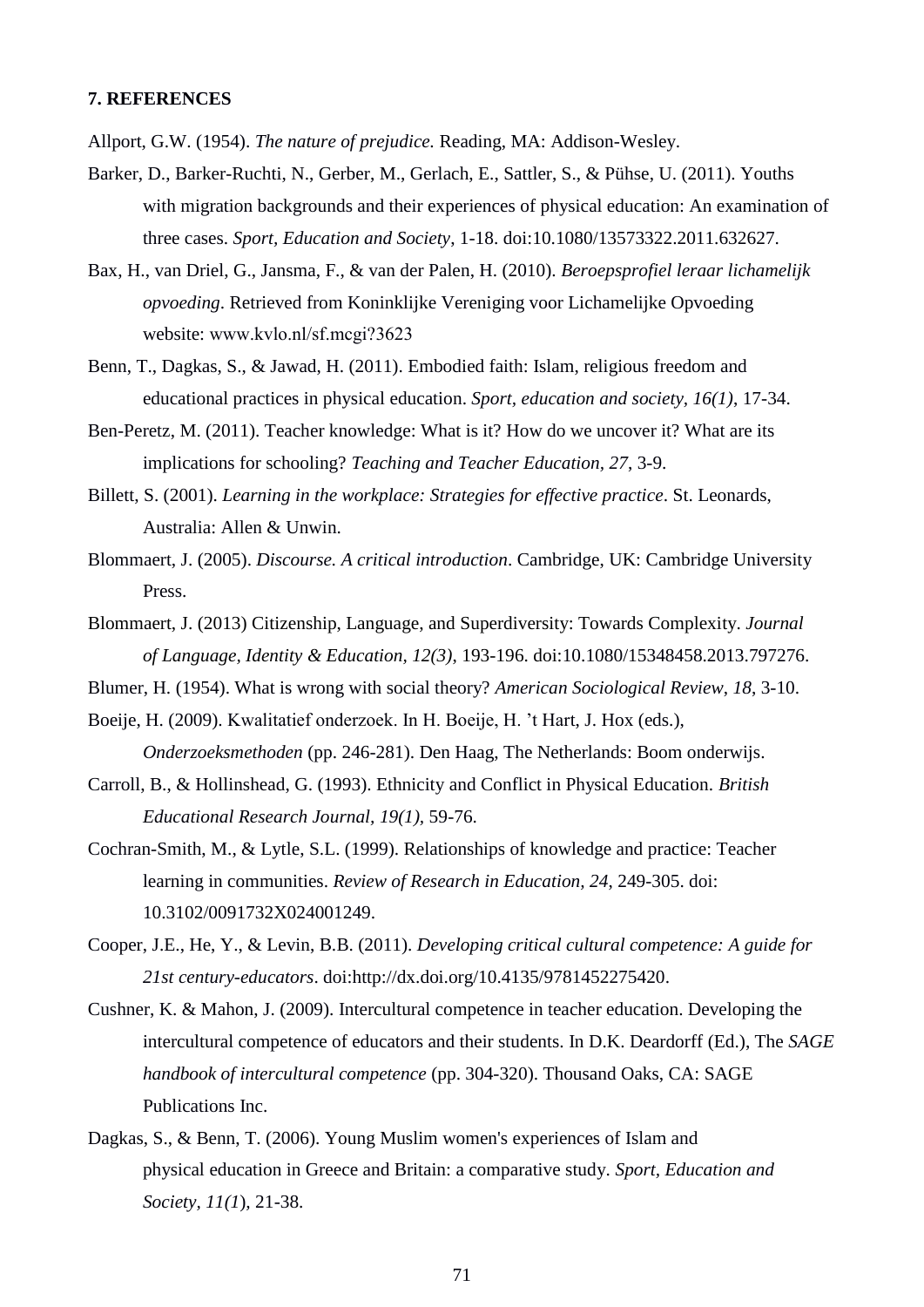- Dagkas, S., Benn, T., & Jawad, H. (2011). Multiple voices: Improving participation of Muslim girls in physical education and school sport. *Sport, education and society, 16(2)*, 223-239.
- van Dijk, T.A. (2009). *Society and discourse. How social contexts influence text and talk*. New York, NY: Cambridge University Press.
- van Dijk, T.A. (2011). Introduction: The study of Discourse. In T.A. van Dijk (Ed.), *Discourse studies: A multidisciplinary introduction* (pp. 1-7). London, UK: Sage.
- Douglas, D.D., & Halas, J.M. (2013). The wages of whiteness: Confronting the nature of ivory tower racism and the implications for physical education. *Sport, Education and Society, 18(4)*, 453-474. doi:10.1080/13573322.2011.602395.
- Dowling, F. (2011). 'Are PE teacher identities fit for postmodern schools or are they clinging to modernist notions of professionalism?' A case study of Norwegian PE teacher students' emerging professional identities. *Sport, education and society, 16(2)*, 201-222.
- Dowling, F., & Kårhus, S. (2011). An analysis of the ideological work of discourses of 'fair play' and moral education in perpetuating inequitable gender practices in PETE. *Physical Education and Sport Pedagogy, 16(2)*, 197-211. doi: 10.1080/17408989.2010.532781.
- van Driel, G., van der Gugten, T., & Loopstra, O. (2004). *Beroepscompetentieprofiel voor leraren lichamelijke opvoeding*. Retrieved from Koninklijke Vereniging voor Lichamelijke Opvoeding website:

http://kvlo.nl/sf.mcgi?id=27&searchoption=1&boolean=0&term=beroepscompetentieprofiel

- Eck, D.L. (n.d.). What is pluralism? Retrieved from Harvard University website: http://www.pluralism.org/pluralism/what\_is\_pluralism
- Elling, A. (2004). 'We zijn vrienden in het veld'. Grenzen aan sociale binding en 'verbroedering' door sport. *Pedagogiek, 24(4),* 342-360.
- Eraut, M. (2000). Non-formal learning and tacit knowledge in professional work. *British Journal of Educational Psychology, 70*, 113-136.
- Eraut, M. (2004). Informal learning in the workplace. *Studies in Continuing Education, 26(2), 247- 273*. doi: 10.1080/158037042000225245.
- Europees Migratienetwerk. (2005). Beleidsoverzicht 2004. Retrieved from http://www.emnnetherlands.nl
- Europees Migratienetwerk. (2006). Beleidsoverzicht 2005. Retrieved from http://www.emnnetherlands.nl
- Europees Migratienetwerk. (2014). Beleidsoverzicht 2013. Retrieved from http://www.emnnetherlands.nl
- Fitzpatrick, K. (2011). Stop playing up!: Physical education, racialization and resistance. *Ethnography, 12(2),* 174-197.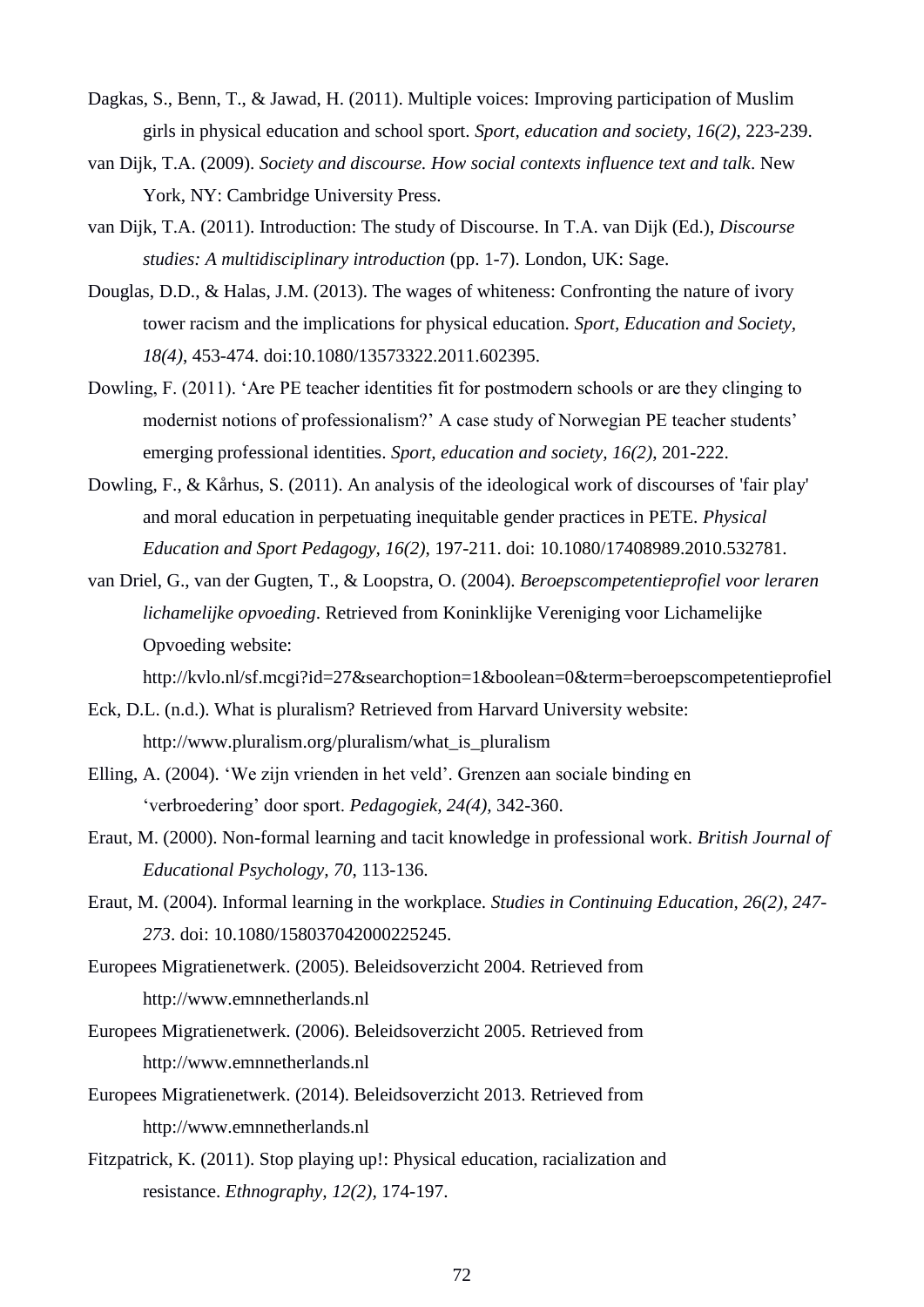Gee, J. (1999). *An introduction to discourse analysis: Theory and method*. London, UK: Routledge.

- Gee, J. (2011). *An introduction to discourse analysis: Theory and method* (3rd ed.). New York, NY: Routledge.
- Gorski, P.C. (2008). Good intentions are not enough: A decolonizing intercultural education. *Intercultural Education, 19(6)*, 515-525. doi:10.1080/14675980802568319.
- Green, J., & D. Bloome (1997). Ethnography and Ethnographers of and in Education: a Situated Perspective. In: J. Flood, S.B. Heath & D. Lapp (eds.) (p. 181-202), *Handbook of Research on Teaching Literacy through the Communicative and Visual Arts*. New York, NY: Macmillan.
- Grossman, P.L., & Richert, A.E. (1988). Unacknowledged knowledge growth: A re-examination of the effects of teacher education. *Teaching and Teacher Education, 4(1)*, 53-62.
- HAN. (2014). Lerarenopleiding 1e graad lichamelijke opvoeding (voltijd, hbo). Retrieved from http://www.han.nl/opleidingen/bachelor/leraar-lichamelijke-opvoeding/vt/
- Hallan, V. (1994). Whose ethnicity is it anyway? *Multicultural Teaching*, 14-15.
- Hannerz, U. (2010). Diversity is our business. In (pp. 38-58) *Anthropology's world. Life in a twenty-first-century discipline*. New York, NY: Pluto Press.
- Hargreaves, A., & Goodson, I.F. (1996). Teachers' professional lives: Aspirations and actualities. In I.F. Goodson & A. Hargreaves (Eds.), *Teachers' professional lives* (pp. 1-27). London, UK: Falmer Press.
- Hoekstra, A., Beijaard, D., Brekelmans, M., & Korthagen, F. (2007). Experienced teachers' informal learning from classroom teaching. *Teachers and Teaching: theory and practice, 13(2), 189-206*. doi:10.1080/13540600601152546.
- van der Hoeven, M.J.A. (2005). Retrieved from https://www.onderwijscooperatie.nl/wpcontent/uploads/Staatsblad2005\_460.pdf
- Hokowhitu, B. (2003). 'Physical beings': Stereotypes, sport and the 'physical education' of New Zealand Maori. *Culture, sport, society*: Cultures, commerce, media, politics, 6(2-3), 192- 218.
- Holden, C., & Hicks, D. (2007). Making global connections: The knowledge, understanding and motivations of trainee teachers. *Teaching and Teacher Education, 23*, 13-23.
- Kroon, S., & Spotti, M. (2011). Immigrant minority language teaching policies and practices in The Netherlands: Policing dangerous multilingualism. In V. Domovic, S. Gehrmann, M. Krüger-Potratz, & A. Petrovic (Eds.), *Europäische Bildung: Konzepte und Perspektiven aus fünf Ländern* (pp. 87-103). Münster: Waxmann.
- Lave, J., & Wenger, E. (1991). *Situated learning: Legitimate peripheral participation*. Cambridge, UK: Cambridge University Press.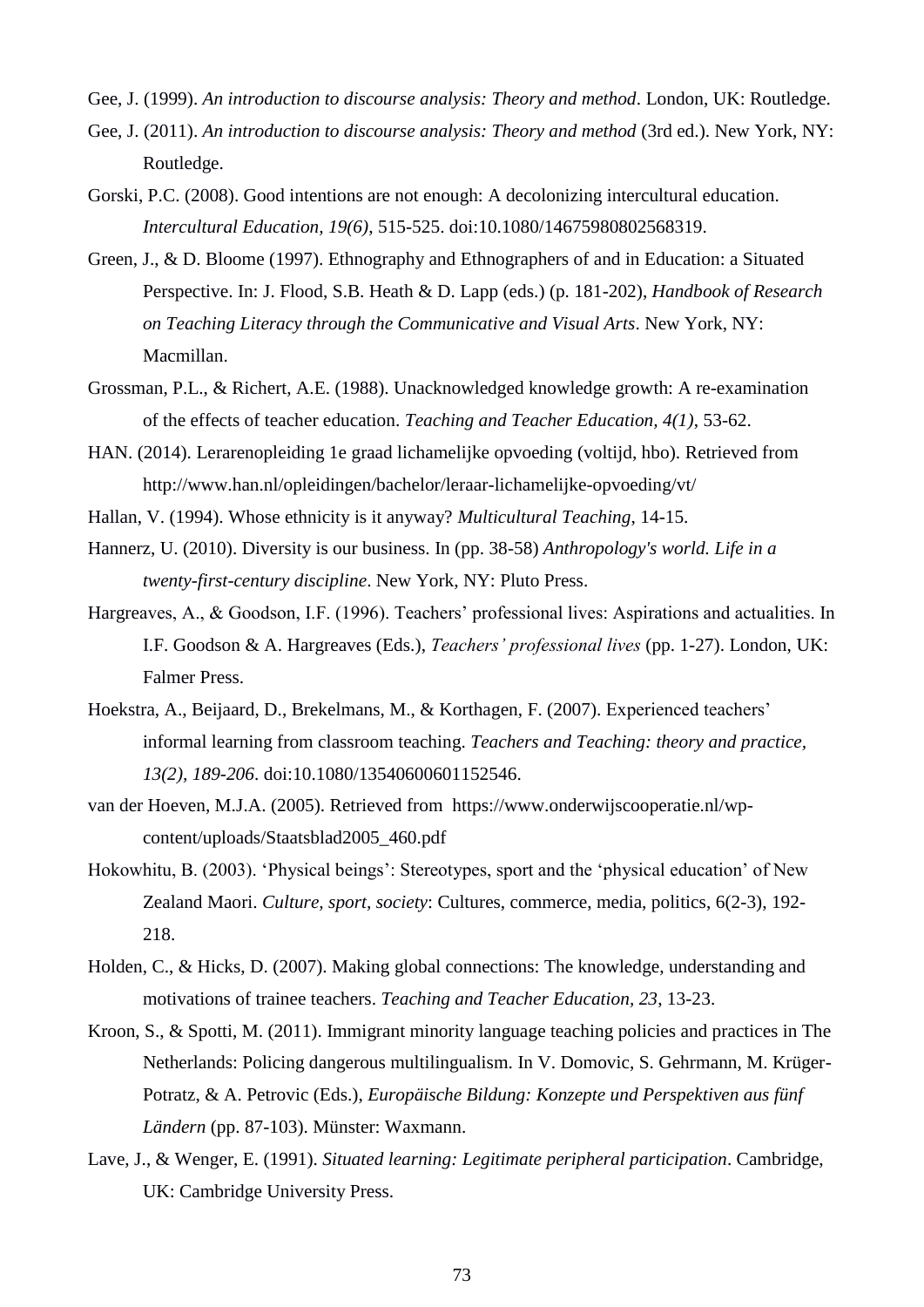- Lemke, J.L. (1995). *Textual politics: Discourse and social dynamics*. London, UK: Taylor & Francis.
- Leung, C., Harris, R., & Rampton, B. (1997). The idealised native speaker, reified ethnicities, and classroom realities. *Tesol quarterly, 31(3)*, 543-560.
- Lin, M., Lake, V.E., & Rice, D. (2008). Teaching anti-bias curriculum in teacher education programs: What and how. *Teacher Education Quarterly, 35(2)*, 187-200.
- Lucassen, J., Wisse, E., Smits, F., Beth, J., & van der Werf, H. (2011). *Sport, bewegen en onderwijs: Kansen voor de toekomst: brede analyse 2010*. 's-Hertogenbosch, The Netherlands: W.J.H. Mulier Instituut.
- Lundgren, U. (2009). Intercultural teacher: A case study of a course. In A. Feng, M. Byram, & M. Fleming (Eds.), *Becoming interculturally competent through education and training* (pp. 132-150). Bristol, UK: Multilingual Matters.
- Marginson, S., & Sawir, E. (2012). *Ideas for intercultural education*. New York, NY: Palgrave Macmillan.
- Marshall, M.N. (1996). Sampling for qualitative research. *Family practice, 13(6)*, 522-525.
- Meirink, J.A., Meijer, P.C., & Verloop, N. (2007). A closer look at teachers' individual learning in collaborative settings. *Teachers and Teaching: theory and practice, 13(2), 145-164*. doi:10.1080/13540600601152496.
- Merryfield, M.M. (2000). Why aren't teachers being prepared to teach for diversity, equity, and global interconnectedness? A study of lived experiences in the making of multicultural and global educators. *Teaching and Teacher Education, 16*, 429-443.
- Ministerie van Justitie. (2005. *Breed Initiatief Maatschappelijke Binding*. Retrieved from www.rijksoverheid.nl.
- Ministerie van Volksgezondheid, Welzijn en Sport (VWS). (2005a). *Tijd voor sport – Bewegen, Meedoen, Presteren*. Retrieved from www.rijksoverheid.nl.
- Ministerie van Volksgezondheid, Welzijn en Sport (VWS). (2005b*). Meedoen allochtone jeugd door sport 2006-2010*. Retrieved from www.rijksoverheid.nl.
- Ministerie van Volksgezondheid, Welzijn en Sport (VWS). (2008). De *kracht van sport*. Retrieved from www.rijksoverheid.nl.
- Ministerie van Volksgezondheid, Welzijn en Sport (VWS). (2011). *Sport en Bewegen in Olympisch Perspectief*. Retrieved from www.rijksoverheid.nl.
- Mulier Instituut. (n.d.). Over Mulier Instituut. Retrieved from the Mulier Instituut website: http://www.mulierinstituut.nl/organisatie/over-mulier-instituut.html
- Nederlands Jeugdinstituut. (2009). *Culturele diversiteit in opgroeien en opvoeden: Cijfers en feiten*. Retrieved from http://www.nji.nl/nl/Cijfers\_Culturelediversiteit.pdf.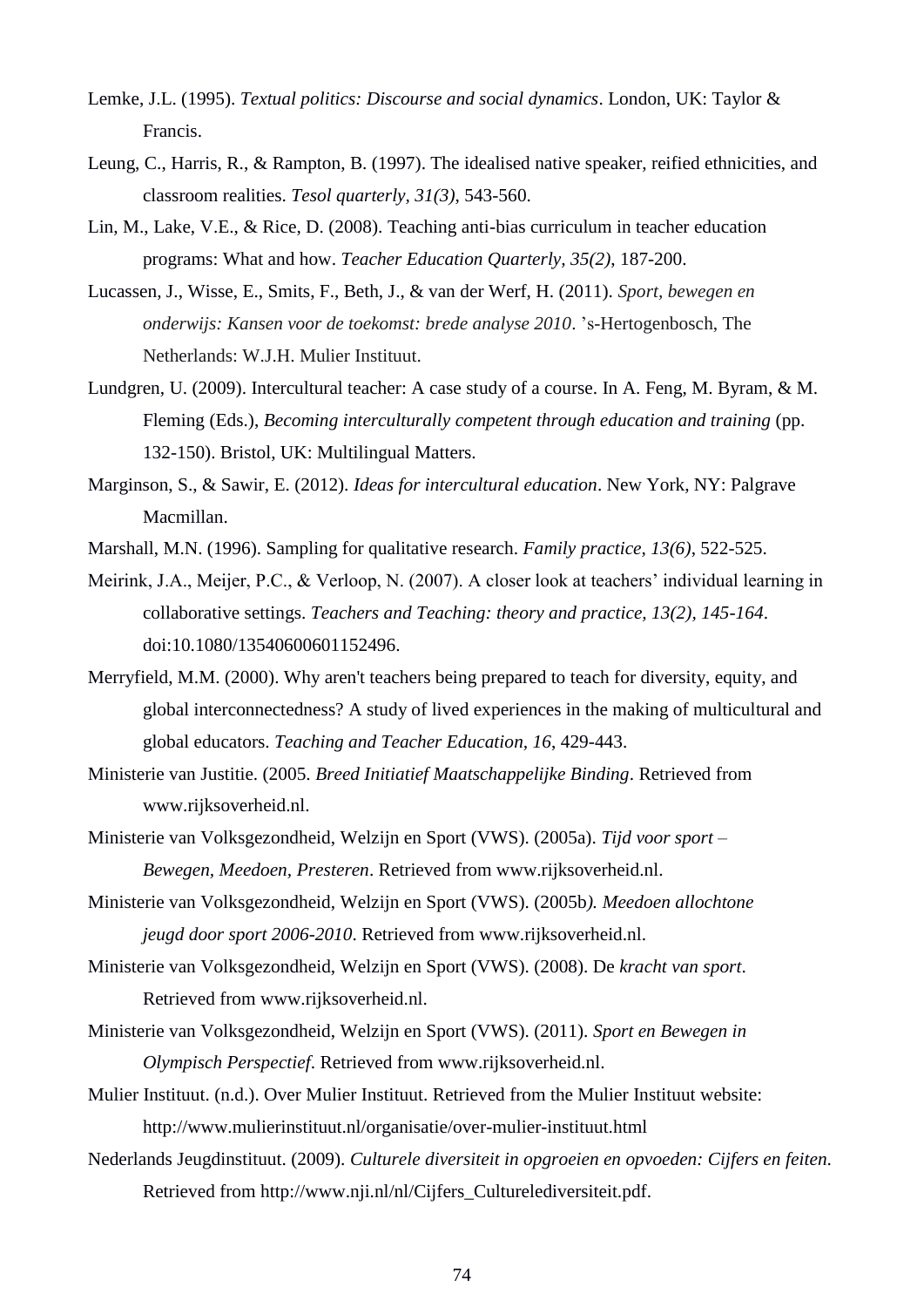- Oberhuber, F., & Krzyzanowski, M. (2008). Discourse analysis and ethnography. In R. Wodak & M. Krzyzanowski (eds.), Q*ualitative discourse analysis in the social sciences* (pp. 182-203). Hampshire, UK: Palgrave Macmillan.
- Pachler, N., Makoe, P., Burns, M., & Blommaert, J. (2008). The things (we think) we (ought to) do: Ideological processes and practices in teaching. *Teaching and Teacher Education, 24*, 437- 450. doi:10.1016/j.tate.2006.11.014.
- Penninx, R., & Münstermann, H. (1998). Migratie, etnische minderheden en de multiculturele samenleving: Een inleidende verkenning. In R. Penninx, H. Münstermann, & H. Entzinger (eds.) (pp. 9-24) *Etnische minderheden en de multiculturele samenleving*. Groningen, The Netherlands: Wolters-Noordhoff.
- Phoenix, A., & Pattynama, P. (2006). Editorial: Intersectionality. *European Journal of Women's Studies, 13(3)*, 187-192. doi:10.1177/1350506806065751.
- Putten, H., Oostrom, H., & Faber, J. (2012). Onderwijsagenda sport, bewegen en een gezonde leefstijl in en rondom de school. Voor, door en met de scholen. Retrieved from Rijksoverheid website: http://www.rijksoverheid.nl/onderwerpen/voortgezetonderwijs/documenten-en-publicaties/rapporten/2012/10/29/rapport-onderwijsagendasport-bewegen-en-een-gezonde-leefstijl-in-en-rondom-de-school.html
- Scholten, P. & Holzhacker, R. (2009). Bonding, bridging and ethnic minorities in the Netherlands: changing discourses in a changing nation. *Nations and Nationalism: 15(1)*, 81-100. doi[:10.1111/j.1469-8129.2009.00350.x](http://dx.doi.org/10.1111/j.1469-8129.2009.00350.x)
- Siebers, H. (2004). Identity formation. Issues, challenges and tools. In D. Kalb, W. Pansters, & H. Siebers (eds.), *Globalization and development. Themes and concepts in current research* (pp. 75-102). Dordrecht, the Netherlands: Kluwer Academic.

Spitzberg, B.H., & Changnon, G. (2009). Conceptualizing intercultural competence. In D.K.

- Deardorff (Ed.), The *SAGE handbook of intercultural competence* (pp. 2-52). Thousand Oaks, CA: SAGE Publications Inc.
- Spotti, M. (n.d.). Voices in the classroom: On being caught between sabotage and ethnographic naivety. *Journal of ethnography and education*, 9(3), 359-372.
- Sturm, E. (2005, November 11). Sport en integratie. Op verzwakte sportbond rust zware taak. *Trouw*. Retrieved from http://www.trouw.nl/tr/nl/4324/Nieuws/article/detail/ 1565809/2005/11/11/Sport-en-integratie-Op-verzwakte-sportbonden-rust-zware- taak.dhtml
- Tamir, P. (1991). Professional and personal knowledge of teachers and teacher educators. *Teaching and Teacher Education*, 7(3), 263-268.
- van Tartwijk, J., den Brok, P., Veldman, I., & Wubbels, T. (2009). Teachers' practical knowledge about classroom management in multicultural classrooms. *Teaching and Teacher Education,*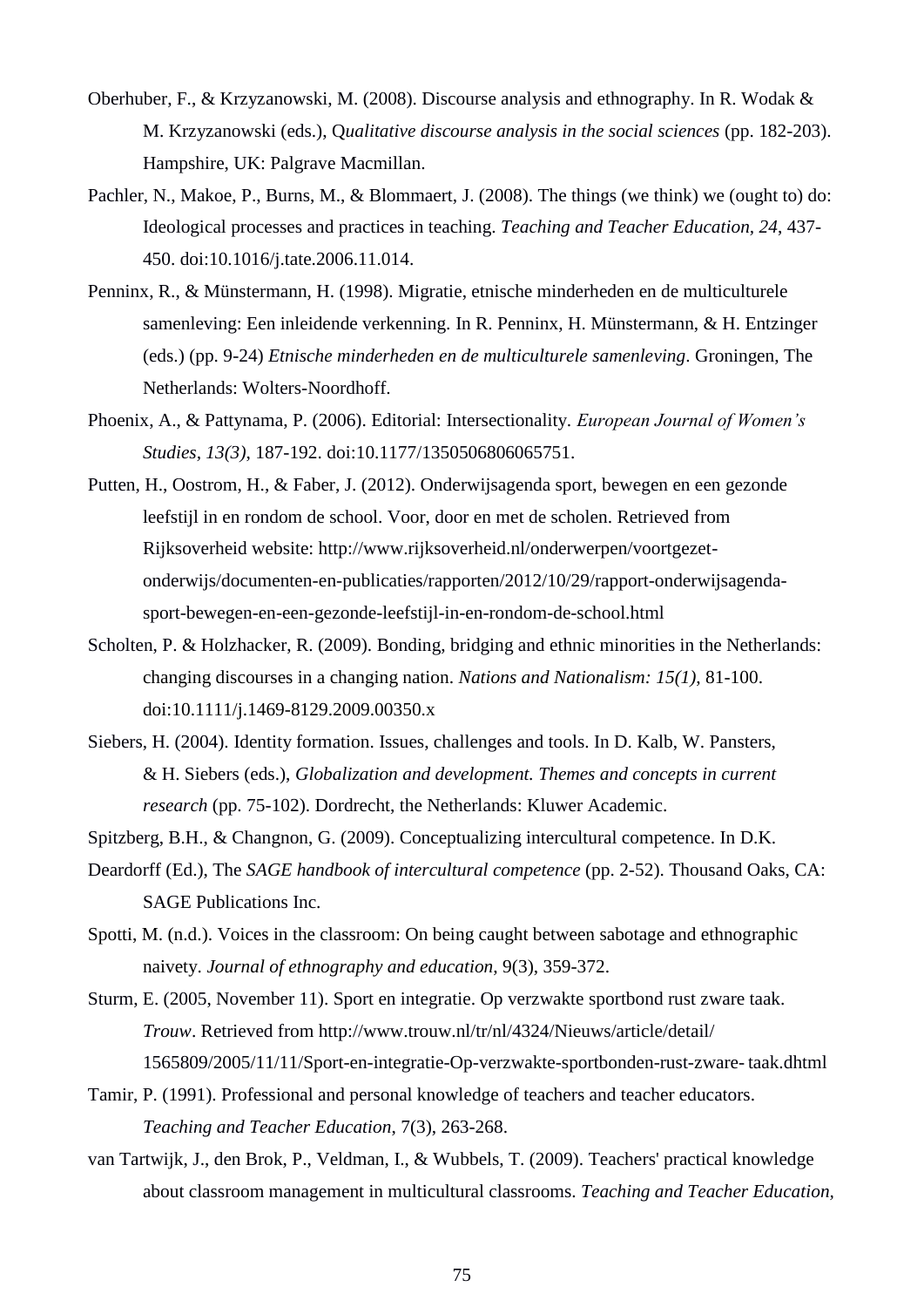*25*, 453-460. doi:10.1016/j.tate.2008.09.005.

- Taylor, T., & Doherty, A. (2005). Adolescent sport, recreation and physical education: Experiences of recent arrivals to Canada. *Sport, education and society, 10(2)*, 211-238.
- Tijmstra, J., & Boeije, H. (2009). Benaderingen van onderzoek. In *Onderzoeksmethoden*. Den Haag, The Netherlands: BoomOnderwijs.
- Vasta, E. (2007). From ethnic minorities to ethnic majority policy: Multiculturalism and the shift to assimilationism in the Netherlands, *Ethnic and Racial Studies, 30(5),* 713-740. doi: 10.1080/01419870701491770.
- Verkuyten, M. (2005). *The social psychology of ethnic identity*. Hove, UK: Psychology Press.
- Verloop, N., Driel, J. van, & Meijer, P. (2001). Teacher knowledge and the knowledge base of teaching. *International Journal of Education Research*, 35(5), 441-461.
- Vertovec, S. (2007). Super-diversity and its implications. *Ethnic and Racial Studies*, *30*(6), 1024–1054.
- De Volkskrant. (2006, February 22). Sport moet integratie allochtone jongeren bevorderen. *De Volkskrant*. Retrieved from http://www.volkskrant.nl/vk/nl/2824/Politiek/article/ detail/775056/2006/02/22/Sport-moet-integratie-allochtone-jongeren-bevorderen.dhtml
- Walseth, K. (2013). Muslim girls' experiences in physical education in Norway: What roles does religiosity play? *Sport, education and society*. doi:10.1080/13573322.2013.769946.
- Wenger, E. (1998). *Communities of practice: learning, meaning, and identity*. Cambridge, UK: Cambridge University Press.
- de Wit, G., van der Palen, H., van den Haak, E., Mackaaij, H., Hofenk, H., & Van Vredendaal, D. (2013). *Landelijk opleidingsprofiel leraar lichamelijke opvoeding eerste graad.* Retrieved from [http://issuu.com/bureauketel/docs/13182\\_landelijk\\_opleidingsprofiel\\_l](http://issuu.com/bureauketel/docs/13182_landelijk_opleidingsprofiel_l)
- Wodak, R. (2008). Introduction: Discourse studies- important concepts and terms. In R. Wodak & M. Krzyzanowski (Eds.), *Qualitative discourse analysis in the social sciences* (pp. 1-29). Hampshire, UK: Palgrave Macmillan.
- Young, T., & Sercombe, P. (2010). Communication, discourses and interculturality. *Language and Intercultural Communication, 10(3)*, 181-188. doi:10.1080/14708470903348523.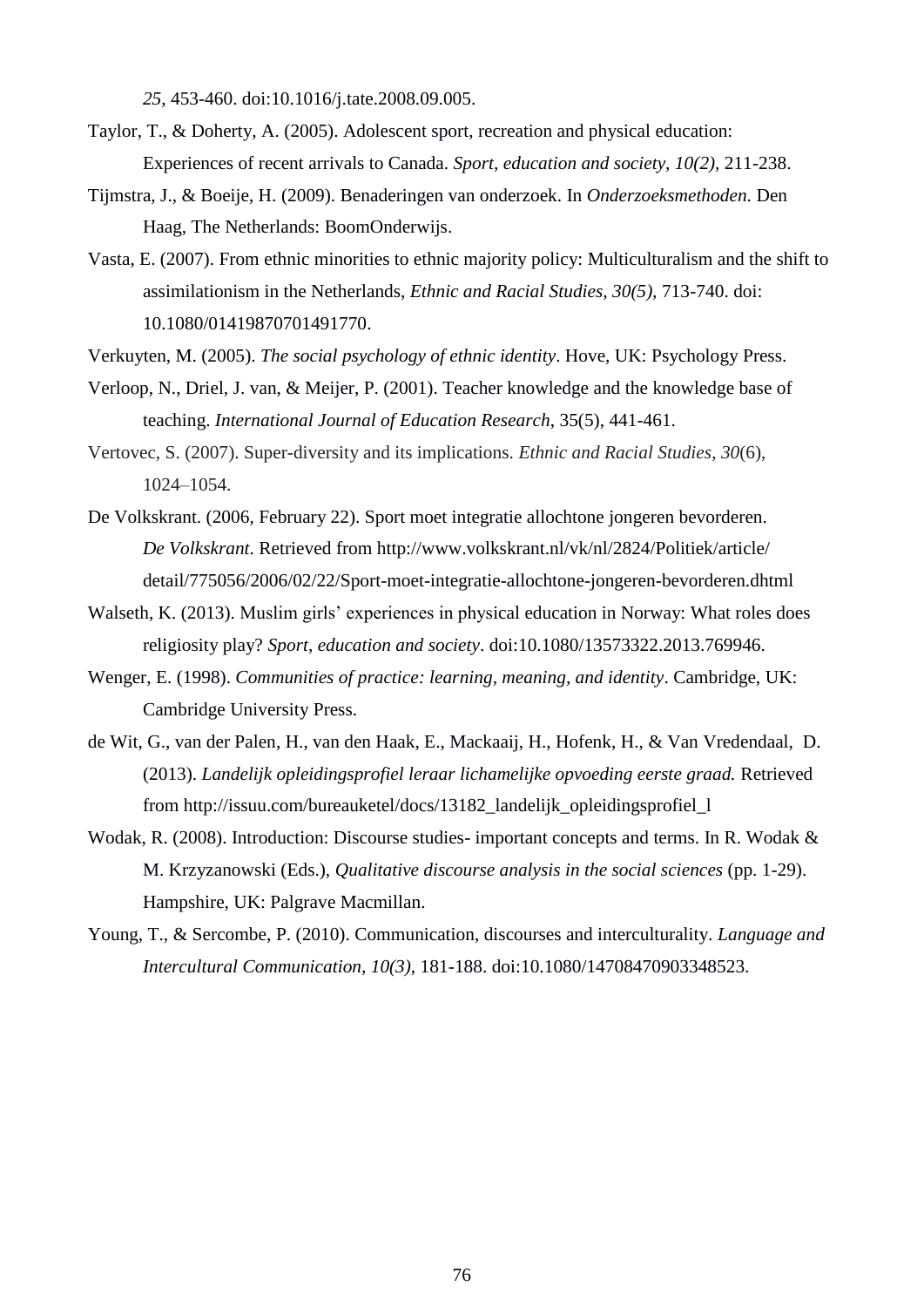# **8. APPENDICES**

#### *Appendix I: Interview guide PE students/alumni*

#### **Introductie**

Welkom, bedanken medewerking, het onderzoek Privacy, geluidsopname, vragen?

## **Achtergrondinformatie**

Zou je me wat over jezelf kunnen vertellen? - Jaar van studie, werk?

#### **Sport en bewegingsonderwijs**

Waarom heb je gekozen voor het vak docent sport en bewegingsonderwijs? Wat zijn belangrijke waarden bij sport en bewegingsonderwijs? En de belangrijkste competenties van een docent sport en bewegingsonderwijs? Hoe is de omgang met leerlingen bij sport en bewegingsonderwijs?

(Wil je in de toekomst werken in het sport en bewegingsonderwijs?)

#### **Culturele diversiteit**

#### *Mijn onderzoek gaat over diversiteit.*

Waar denk je aan bij diversiteit in het onderwijs? (diversiteit onder leerlingen) En bij culturele diversiteit in het onderwijs? Heb je veel te maken gehad met culturele diversiteit tijdens stages? En tijdens je werk? (verschillende scholen, klassen?)

# **Sport en bewegingsonderwijs en culturele diversiteit**

Hoe ervaar je culturele diversiteit tijdens sport en bewegingsonderwijs? (Hoe heb jij het persoonlijk ervaren om les te geven aan cultureel diverse klassen?) Hoe ga je om met cultureel diverse leerlingen? Hoe gaan deze leerlingen met jou om? Hoe gaan deze leerlingen met elkaar om?

(Krijg je tijdens je huidige baan te maken met culturele diversiteit?)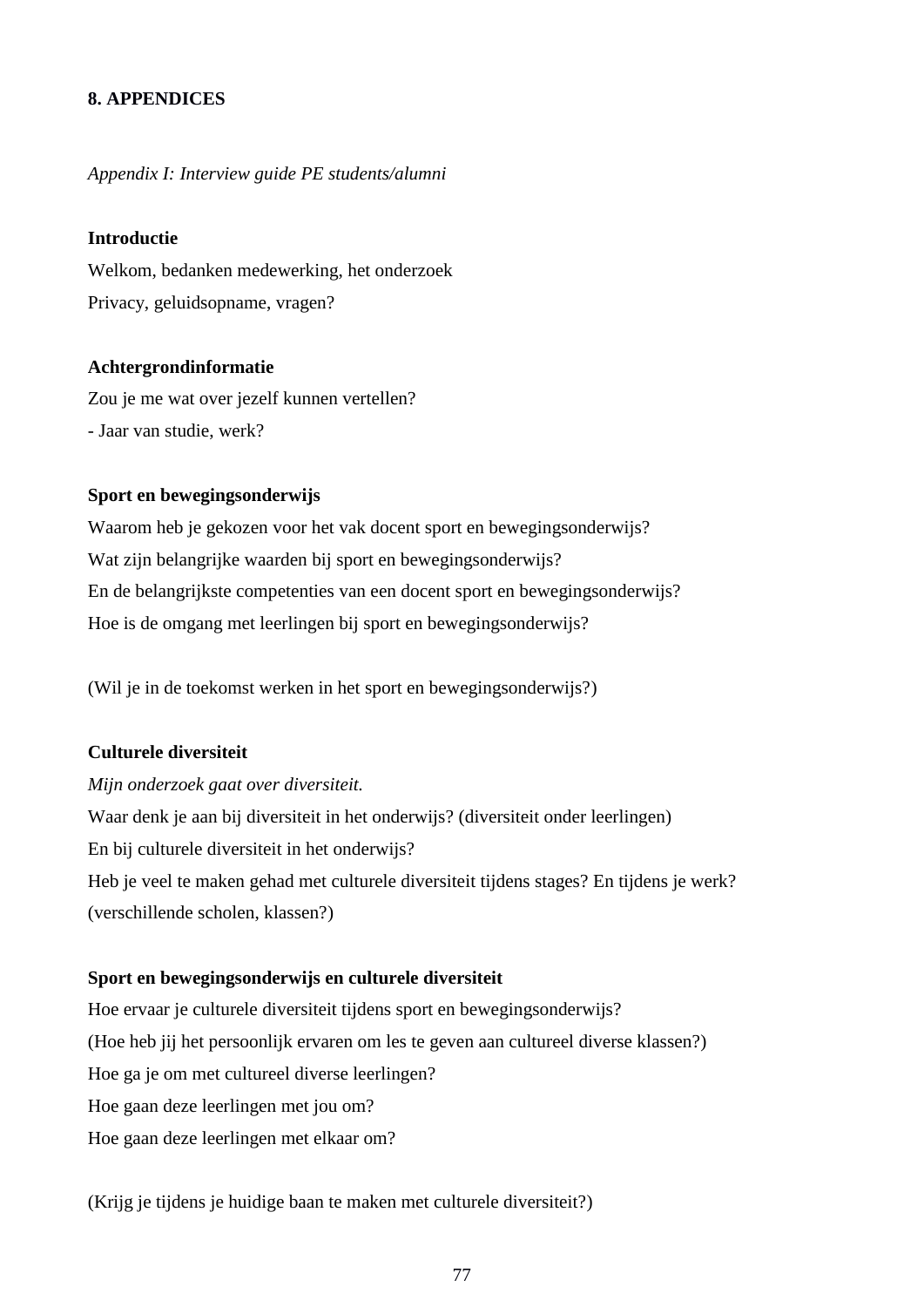Kan je een vergelijking maken tussen niet cultureel diverse klassen en cultureel diverse klassen? (Zijn er bepaalde dingen waar je tegenaan loopt bij het lesgeven aan een cultureel diverse klas?)

- $\rightarrow$  Kan je een voorbeeld geven?
- $\rightarrow$  Hoe ga je hiermee om?
- $\rightarrow$  Hoe reageren leerlingen hier op?
- $\rightarrow$  Hoe kijk je terug op je eigen aanpak?

Wat heb je in de praktijk geleerd over het omgaan met cultureel diverse leerlingen? (en andere vormen van diversiteit?)

# **Sport en bewegingsonderwijs en tolerantie en integratie**

*De samenleving heeft bepaalde verwachtingen van lichamelijke opvoeding, zoals het bevorderen van tolerantie en sociale integratie.* 

In hoeverre is het de taak van de docent sport en bewegingsonderwijs om aan deze verwachtingen te voldoen?

Wat denk je zelf dat sport en bewegingsonderwijs kan betekenen voor tolerantie en integratie?

## **Opleiding docent sport en bewegingsonderwijs en culturele diversiteit**

Is er binnen je opleiding aandacht geweest voor culturele diversiteit in het werkveld?

– Welke vakken? Wat leer je? Zelf aandragen?

Wat vind je van de voorbereiding die je vanuit de opleiding hebt gekregen op het cultureel diverse werkveld?

– Genoeg? Hoe eventueel beter?

#### **Afsluiting**

Vragen, opmerkingen of aanvullingen Bedanken Afsluiten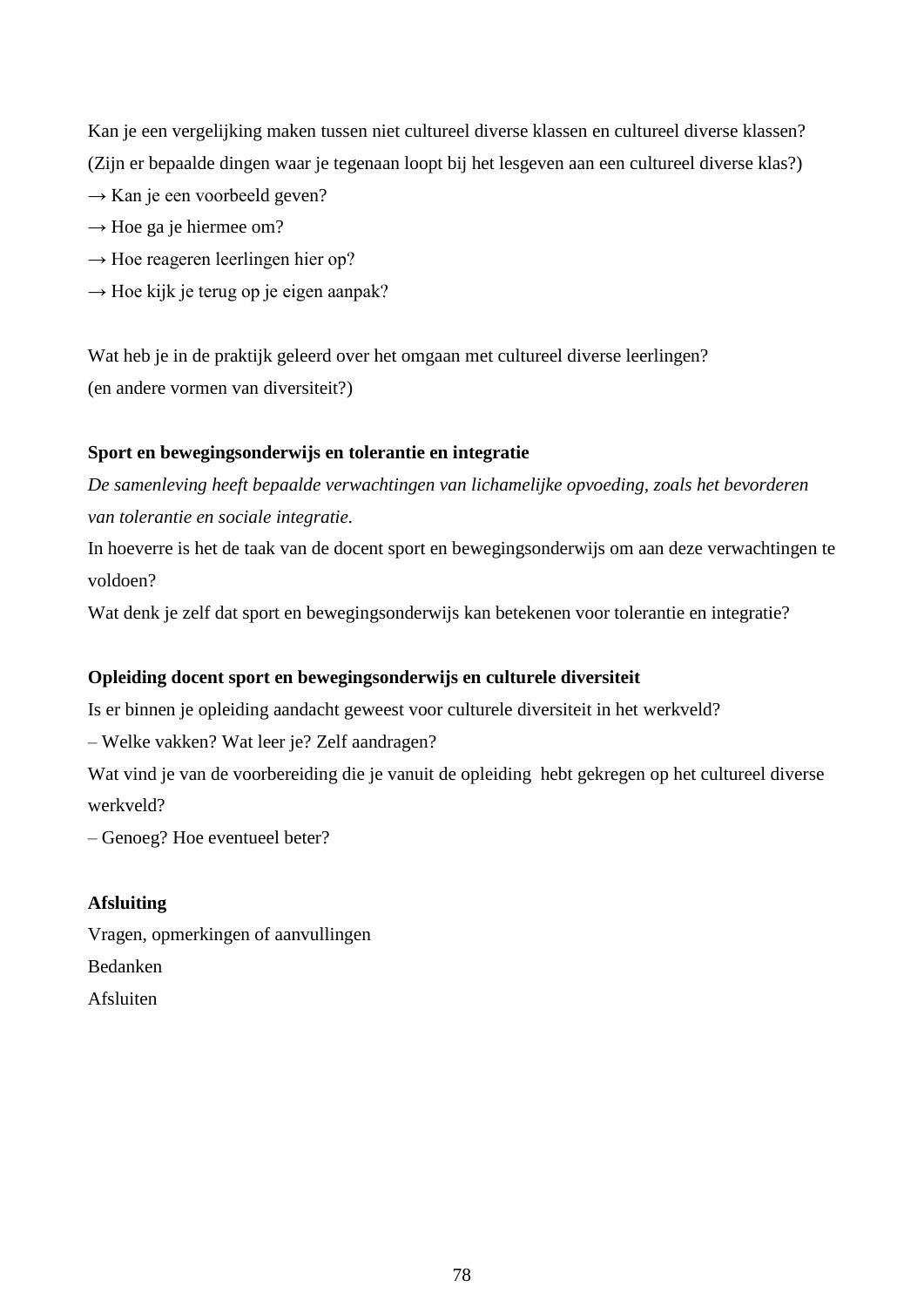*Appendix II: Interview guide PE teacher trainers* 

Welkom, bedanken medewerking, het onderzoek Privacy, geluidsopname, vragen?

# **Introductie**

Kunt u me wat over uzelf vertellen? – Opleiding, carrière, functie bij ALO

### *Mijn onderzoek gaat over diversiteit.*

Nu vraag ik me af waar u aan denkt bij diversiteit in het onderwijs? En bij culturele diversiteit in het onderwijs?

### **Het vak**

Kunt u me wat vertellen over het vak [naam vak]?

– Leerdoel, inhoud, colleges, opdrachten, toetsing

– Wie heeft het vak geschreven? Hoeveel invloed heeft u op de inhoud van het vak?

Speelt culturele diversiteit een rol binnen uw vak?

– Op welke manier?

– Is er vraag naar informatie vanuit studenten? (stage ervaringen)

Wat vindt u dat de rol van culturele diversiteit binnen uw vak zou moeten zijn? – Zou culturele diversiteit een (grotere) rol moeten spelen binnen uw vak? Waarom?

### **Ervaringen werkveld**

Heeft u zelf te maken gekregen met culturele diversiteit tijdens uw werk als leraar sport en bewegingsonderwijs?

- Hoe heeft u dit ervaren?
- Wat heeft u hiervan geleerd?
- Hoe beïnvloedt dit uw lesgeven?

### **Tolerantie en integratie**

*De samenleving heeft bepaalde verwachtingen van lichamelijke opvoeding, zoals het bevorderen van tolerantie en sociale integratie.*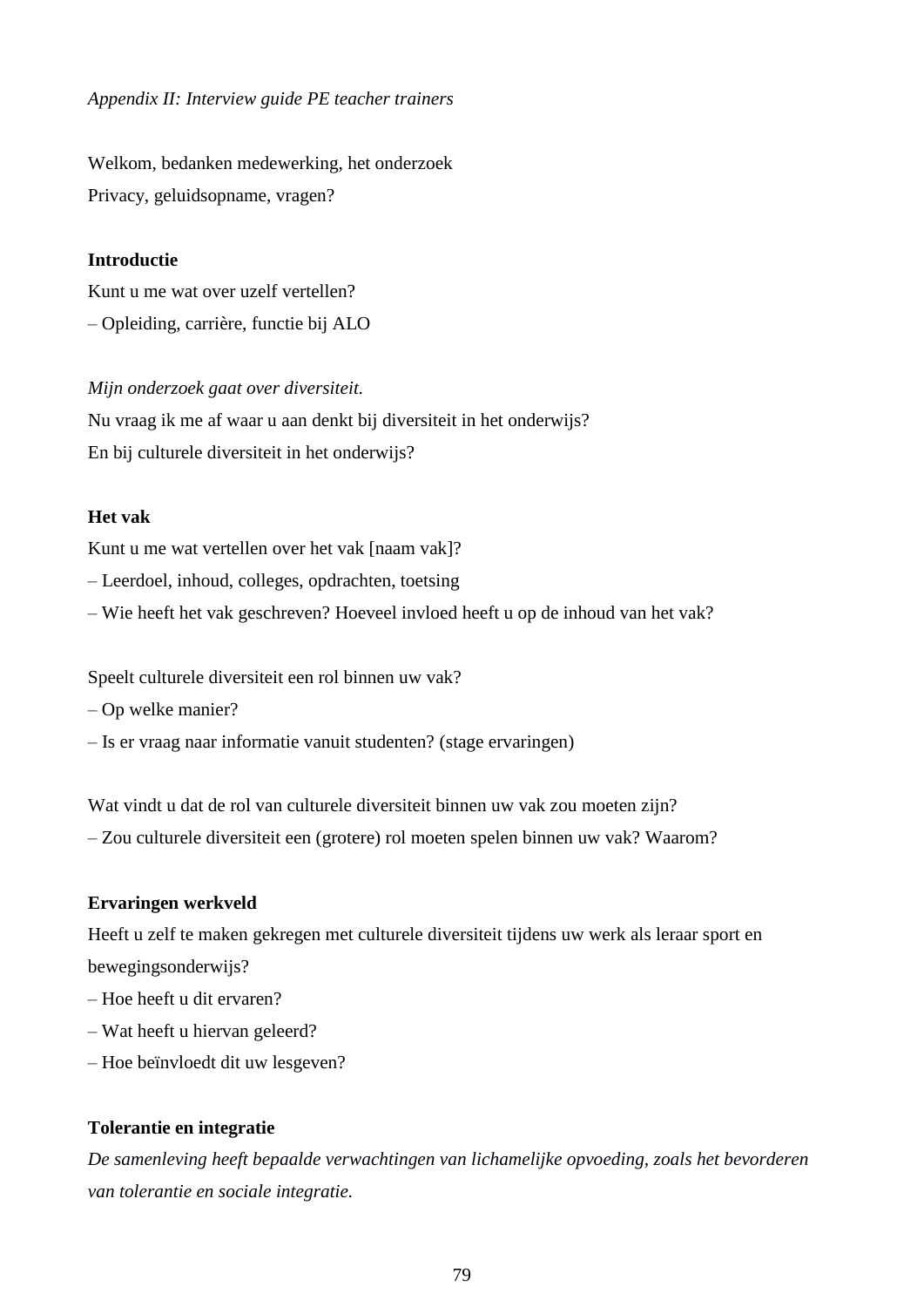In hoeverre is het de taak van de ALO om aan deze verwachtingen te voldoen? Wat denkt u zelf dat sport en bewegingsonderwijs kan betekenen voor tolerantie en sociale integratie?

# **Vakbekwame beroepsbeoefenaar**

*Het doel van de ALO is studenten op te leiden tot vakbekwame beroepsbeoefenaars.* Wat zijn de belangrijkste competenties van een vakbekwame beroepsbeoefenaar?

# **Voorbereiding op cultureel diverse klassen**

Vindt u dat ALO studenten voldoende voorbereid worden op het omgaan met cultureel diverse klassen?

– Waarom wel/niet? Waarom wel/niet belangrijk?

Hoe denkt u dat ALO studenten voorbereid kunnen worden op het omgaan met cultureel diverse klassen?

– Vakinhoudelijk, stage

# **Afsluiting**

Vragen, opmerkingen of aanvullingen Bedanken Afsluiten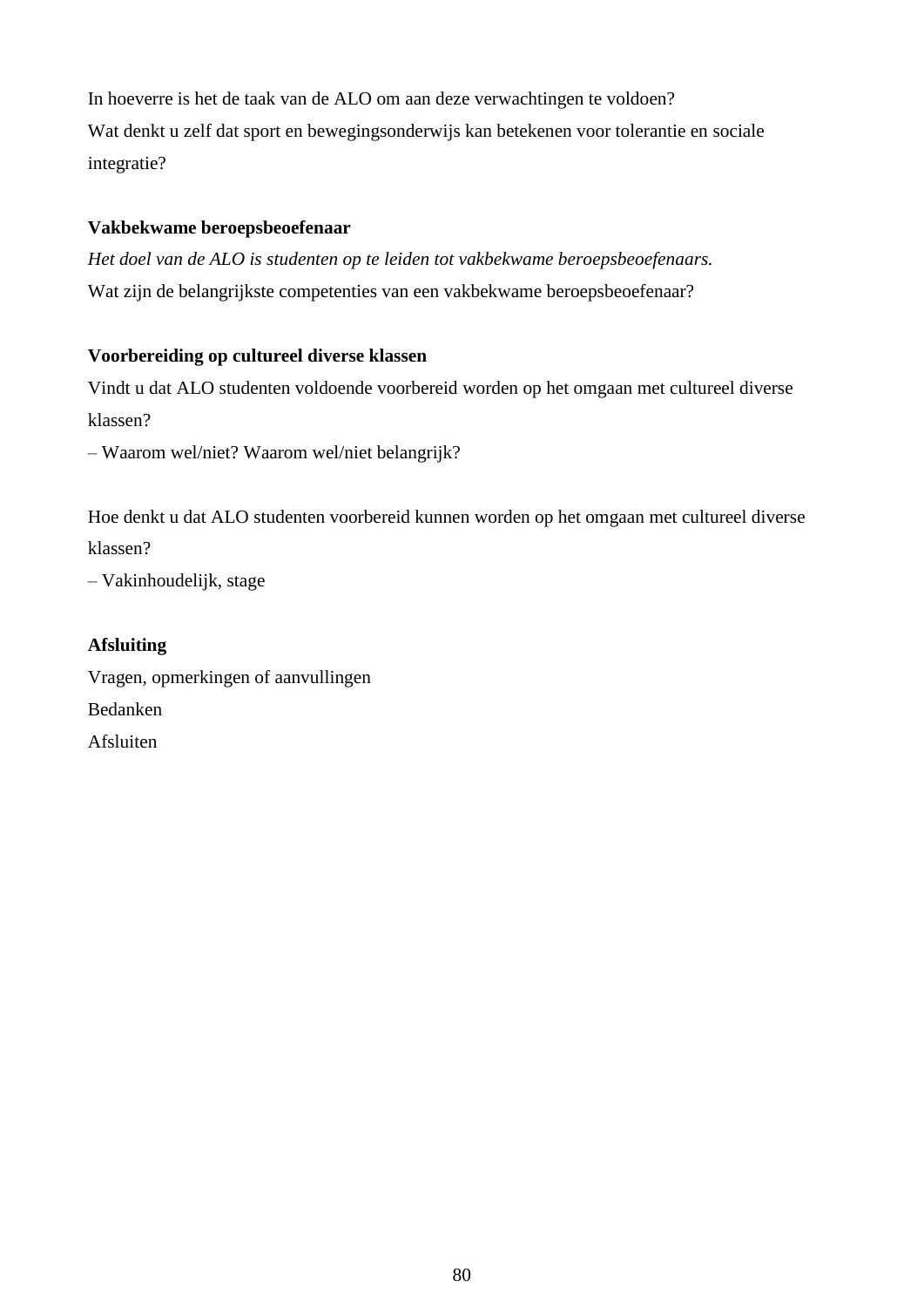*Appendix III: Interview guide PE teachers*

#### **Introductie**

Welkom, bedanken medewerking, het onderzoek Privacy, geluidsopname, vragen?

#### **Achtergrondinformatie**

Zou u me wat over uzelf kunnen vertellen? - opleiding, carrière, huidige functie

#### **Sport en bewegingsonderwijs**

Waarom hebt u gekozen voor het vak docent sport en bewegingsonderwijs? Wat zijn belangrijke waarden bij sport en bewegingsonderwijs? En de belangrijkste competenties van een docent sport en bewegingsonderwijs? Hoe is de omgang met leerlingen bij sport en bewegingsonderwijs?

# **Culturele diversiteit**

*Mijn onderzoek gaat over diversiteit.*  Waar denkt u aan bij diversiteit in het onderwijs? En bij culturele diversiteit in het onderwijs? Hebt u veel te maken (gehad) met culturele diversiteit tijdens uw werk? (verschillende scholen, klassen?)

#### **Sport en bewegingsonderwijs en culturele diversiteit**

Hoe ervaart u culturele diversiteit tijdens sport en bewegingsonderwijs? Hoe gaat u om met cultureel diverse leerlingen? Hoe gaan deze leerlingen met u om? Hoe gaan deze leerlingen met elkaar om?

Kan u een vergelijking maken tussen niet cultureel diverse klassen en cultureel diverse klassen? (Zijn er bepaalde dingen waar u tegenaan loopt bij het lesgeven aan een cultureel diverse klas?)

- $\rightarrow$  Kunt u een voorbeeld geven?
- $\rightarrow$  Hoe gaat u hiermee om?
- $\rightarrow$  Hoe reageren leerlingen hier op?
- $\rightarrow$  Hoe kijkt u terug op uw eigen aanpak?